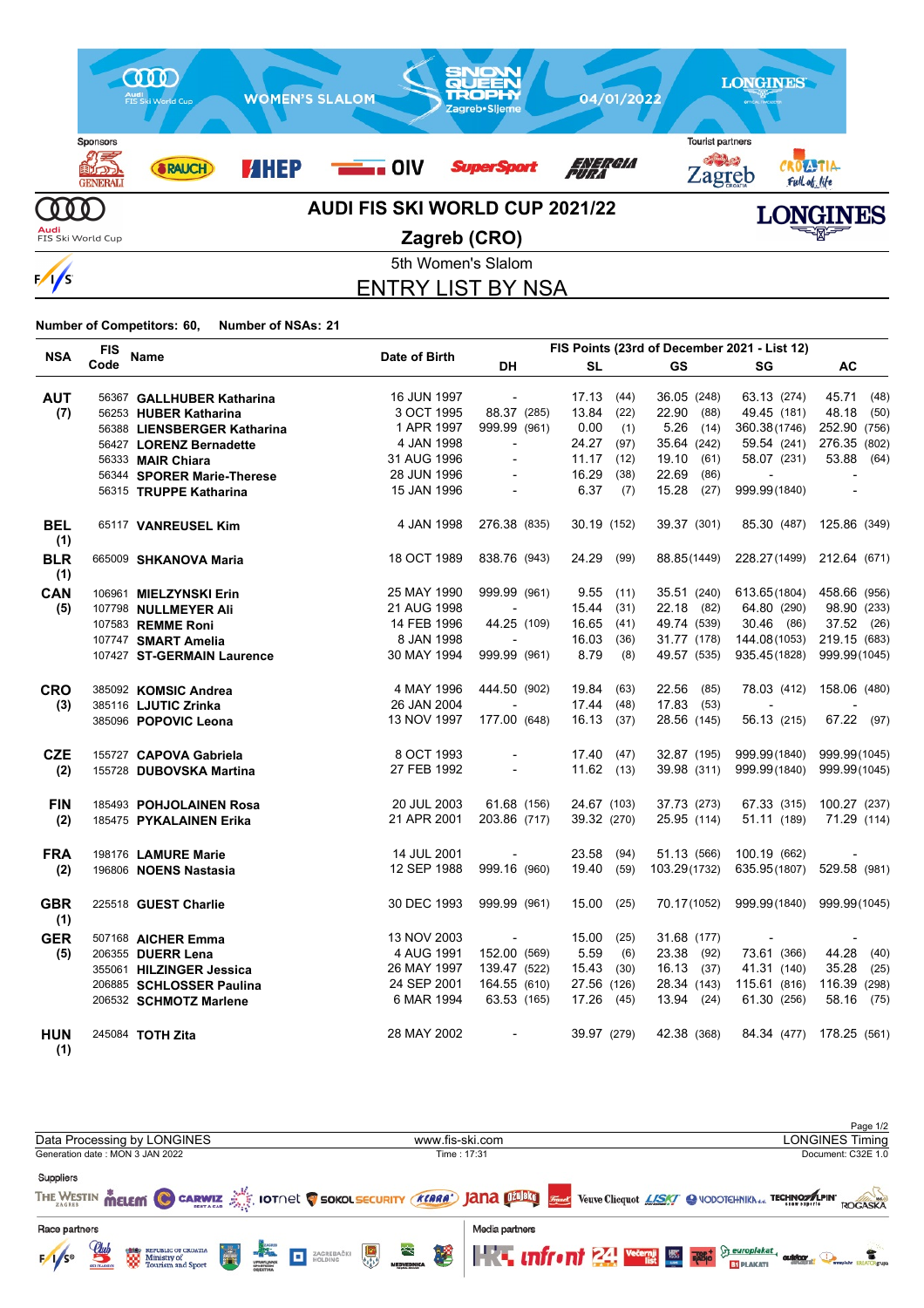

**Audi**<br>FIS Ski World Cup

### **AUDI FIS SKI WORLD CUP 2021/22**





5th Women's Slalom

ENTRY LIST BY NSA

|                   | <b>FIS</b> |                                  |               |                          |             |      |               | FIS Points (23rd of December 2021 - List 12) |                           |
|-------------------|------------|----------------------------------|---------------|--------------------------|-------------|------|---------------|----------------------------------------------|---------------------------|
| <b>NSA</b>        | Code       | Name                             | Date of Birth | <b>DH</b>                | <b>SL</b>   |      | <b>GS</b>     | SG                                           | <b>AC</b>                 |
| <b>ITA</b>        |            | 6295075 DELLA MEA Lara           | 10 JAN 1999   | $\blacksquare$           | 15.39       | (29) | 35.36 (236)   |                                              | 178.13(1261) 999.99(1045) |
| (4)               |            | 299983 GULLI Anita               | 26 JUN 1998   | $\blacksquare$           | 24.40 (100) |      | 40.15 (313)   | $\overline{\phantom{a}}$                     |                           |
|                   |            | 6295752 MATHIOU Sophie           | 5 FEB 2002    | $\blacksquare$           | 22.98       | (88) | 30.61 (165)   | 71.46 (348)                                  | 102.16 (245)              |
|                   |            | 6295165 ROSSETTI Marta           | 25 MAR 1999   |                          | 15.46       | (32) | 56.98 (719)   | 980.16(1836)                                 |                           |
| <b>JPN</b><br>(1) |            | 307493 ANDO Asa                  | 24 APR 1996   |                          | 18.69       | (53) | 16.59<br>(40) |                                              | 139.16(1016) 999.99(1045) |
| <b>NOR</b>        |            | 426100 HOLTMANN Mina Fuerst      | 17 JUL 1995   | 79.71 (235)              | 12.83       | (20) | 3.28<br>(9)   | 65.69 (299)                                  | 92.73 (201)               |
| (2)               |            | 426043 TVIBERG Maria Therese     | 7 APR 1994    | 57.36 (145)              | 20.04       | (68) | 7.06<br>(16)  | 32.43 (100)                                  | 49.49 (53)                |
| <b>NZL</b><br>(1) |            | 415205 HUDSON Piera              | 7 FEB 1996    |                          | 20.01       | (66) | $15.37$ (31)  | 168.74(1217)                                 | 660.17(1008)              |
| <b>RUS</b><br>(1) |            | 486028 GORNOSTAEVA Anastasia     | 31 DEC 1999   | 242.70 (793)             | 20.03       | (67) | 51.70 (576)   | 86.61 (502)                                  | 190.19 (604)              |
| <b>SLO</b>        |            | 565401 BUCIK Ana                 | 21 JUL 1993   | 108.92 (388)             | 12.15       | (17) | 17.17<br>(49) | 49.45 (181)                                  | 38.58 (28)                |
| (4)               |            | 565491 DVORNIK Neja              | 6 JAN 2001    | 82.05 (254)              | 18.51       | (52) | 19.90<br>(68) | 51.19 (190)                                  | 80.87 (145)               |
|                   |            | 565471 HROVAT Meta               | 2 MAR 1998    | 172.17 (632)             | 16.66       | (42) | 4.41<br>(12)  | 53.44 (201)                                  | 65.72 (95)                |
|                   |            | 565463 SLOKAR Andreja            | 15 OCT 1997   | 999.99 (961)             | 12.46       | (18) | 21.67<br>(80) | 86.33 (499)                                  | 109.32 (272)              |
| <b>SUI</b>        |            | 516631 EGLOFF Selina             | 13 SEP 2001   | $\overline{\phantom{a}}$ | 20.40       | (74) | 23.33<br>(91) | $\overline{\phantom{a}}$                     | $\overline{\phantom{a}}$  |
| (4)               |            | 516284 GISIN Michelle            | 5 DEC 1993    | 7.91(18)                 | 0.68        | (4)  | 4.01<br>(11)  | $9.06$ (15)                                  | 11.41<br>(6)              |
|                   |            | 516280 HOLDENER Wendy            | 12 MAY 1993   | 30.82 (68)               | 2.27        | (5)  | 3.04<br>(8)   | $10.32$ (19)                                 | 15.39<br>(9)              |
|                   |            | 516426 STOFFEL Elena             | 27 MAY 1996   | $\blacksquare$           | 15.49       | (33) | 49.67 (537)   | 966.33(1832)                                 | 999.99(1045)              |
| <b>SVK</b><br>(1) |            | 705423 VLHOVA Petra              | 13 JUN 1995   | 14.30(30)                | 0.00        | (1)  | 0.00<br>(1)   | $5.39$ (11)                                  | 0.60<br>(2)               |
| <b>SWE</b>        |            | 507109 ARONSSON ELFMAN Hanna     | 29 DEC 2002   | 101.18 (355)             | 22.76       | (82) | 15.62 (34)    | 40.87 (137)                                  | 57.97 (73)                |
| (6)               |            | 507046 BOSTROEM MUSSENER Moa     | 2 AUG 2001    | 166.62 (617)             | 19.51       | (61) | 30.54 (164)   | 72.09 (355)                                  |                           |
|                   |            | 506664 FJAELLSTROEM Magdalena    | 12 JAN 1995   | 999.99 (961)             | 18.72       | (54) | 24.44 (97)    | 313.97(1709)                                 | 329.51 (874)              |
|                   |            | 506399 HECTOR Sara               | 4 SEP 1992    | 678.50 (921)             | 13.47       | (21) | 3.92(10)      | 40.79 (135)                                  | 55.46 (69)                |
|                   |            | 506583 SAEFVENBERG Charlotta     | 7 OCT 1994    | $\overline{a}$           | 20.25       | (72) | 49.19 (526)   | 999.99(1840)                                 | $\overline{a}$            |
|                   |            | 506146 SWENN LARSSON Anna        | 18 JUN 1991   | $\blacksquare$           | 11.62       | (13) | 60.72 (811)   | 197.52(1362)                                 | 168.72 (527)              |
| <b>USA</b>        |            | 6536171 HENSIEN Katie            | 1 DEC 1999    |                          | 19.21       | (58) | 22.86 (87)    |                                              | 109.07 (751) 158.15 (481) |
| (6)               |            | 539927 LAPANJA Lila              | 3 DEC 1994    | 999.99 (961)             | 17.37       | (46) | 33.26 (201)   | 61.91 (261)                                  | 86.77 (173)               |
|                   |            | 539909 MOLTZAN Paula             | 7 APR 1994    |                          | 14.51       | (23) | 21.21<br>(77) |                                              | 239.39(1552) 945.27(1041) |
|                   |            | 6536833 ROUNTREE-WILLIAMS Nicola | 7 JUL 2002    | 137.87 (517)             | 24.73 (105) |      | 21.85<br>(81) | 105.56 (709)                                 | 136.28 (395)              |
|                   |            | 6535237 SHIFFRIN Mikaela         | 13 MAR 1995   | 0.74<br>(4)              | 0.00        | (1)  | 0.00<br>(1)   | 1.06<br>(5)                                  | 1.00<br>(3)               |
|                   |            | 6536851 ZIMMERMANN Zoe           | 16 MAY 2002   | $\sim$                   | 22.06       | (80) | 50.85 (561)   | 72.71 (361)                                  | 103.01 (248)              |

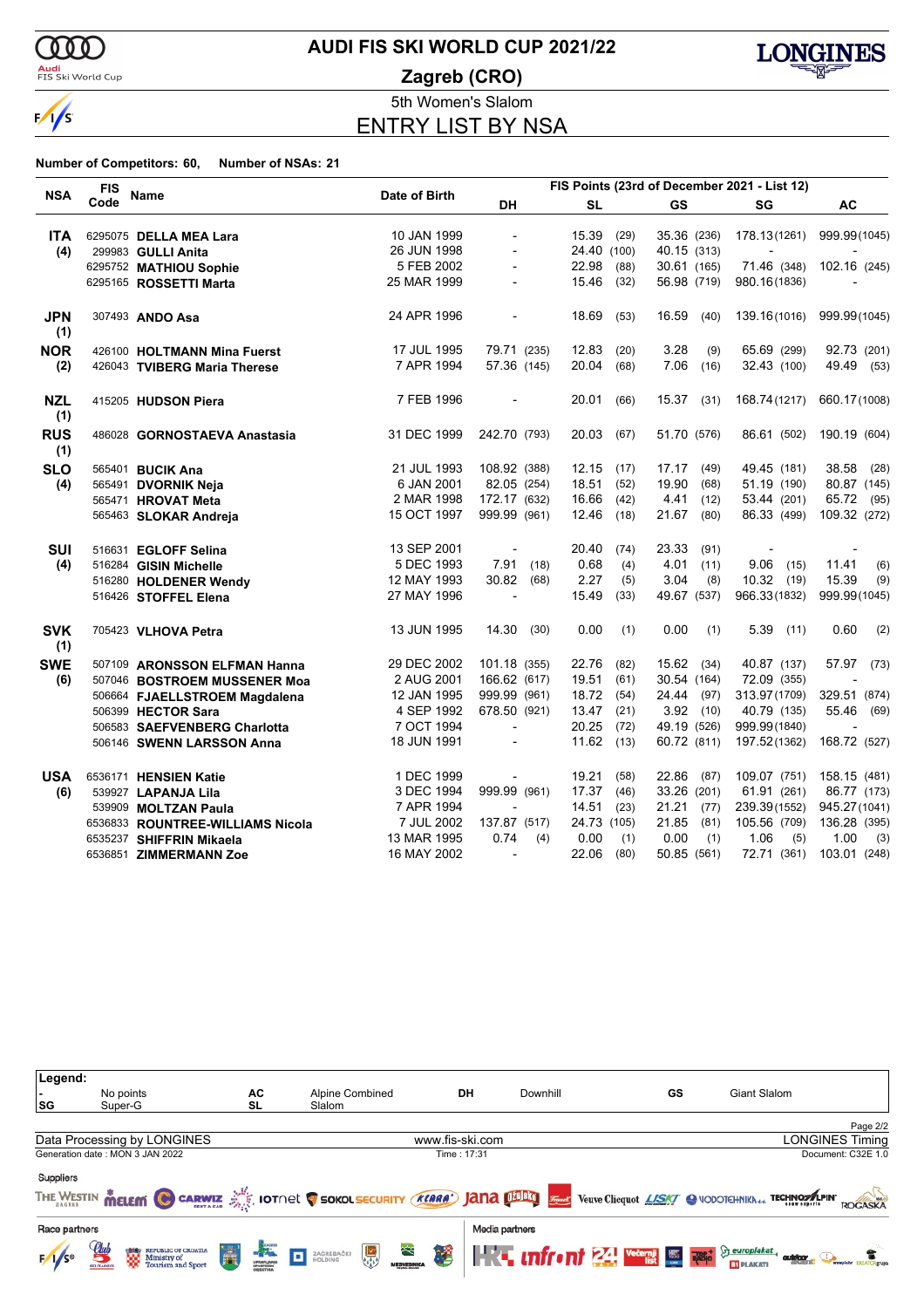

DRAW LIST

Start Time 12:30

|                | <b>Number of Competitors: 60,</b> | <b>Number of NSAs: 21</b>     |                    | Rank 120 in the FIS List: ZELGER Lorina | 26.93 FIS Points |                          |       |               |      |
|----------------|-----------------------------------|-------------------------------|--------------------|-----------------------------------------|------------------|--------------------------|-------|---------------|------|
| No.            | <b>FIS</b><br>Code                | Name                          | <b>NSA</b><br>Code | <b>WCSL-SL</b>                          |                  | WCSL-O                   |       | <b>FIS SL</b> |      |
| 1              | 705423                            | <b>VLHOVA Petra</b>           | <b>SVK</b>         | 819                                     | (1)              | 1579                     | (2)   | 0.00          | (1)  |
| $\overline{2}$ | 6535237                           | <b>SHIFFRIN Mikaela</b>       | <b>USA</b>         | 689                                     | (2)              | 1615                     | (1)   | 0.00          | (1)  |
| 3              | 56388                             | <b>LIENSBERGER Katharina</b>  | <b>AUT</b>         | 676                                     | (3)              | 902                      | (7)   | 0.00          | (1)  |
| 4              | 516280                            | <b>HOLDENER Wendy</b>         | SUI                | 470                                     | (4)              | 627                      | (13)  | 2.27          | (5)  |
| 5              | 516284                            | <b>GISIN Michelle</b>         | SUI                | 456                                     | (5)              | 1151                     | (4)   | 0.68          | (4)  |
| 6              | 206355                            | <b>DUERR Lena</b>             | <b>GER</b>         | 330                                     | (6)              | 366                      | (21)  | 5.59          | (6)  |
| $\overline{7}$ | 506146                            | <b>SWENN LARSSON Anna</b>     | <b>SWE</b>         | 256                                     | (7)              | 256                      | (29)  | 11.62         | (13) |
| 8              | 155728                            | <b>DUBOVSKA Martina</b>       | <b>CZE</b>         | 208                                     | (8)              | 208                      | (38)  | 11.62         | (13) |
| 9              | 506399                            | <b>HECTOR Sara</b>            | <b>SWE</b>         | 204                                     | (9)              | 629                      | (12)  | 13.47         | (21) |
| 10             | 107427                            | <b>ST-GERMAIN Laurence</b>    | CAN                | 197                                     | (10)             | 197                      | (42)  | 8.79          | (8)  |
| 11             | 56315                             | <b>TRUPPE Katharina</b>       | AUT                | 189                                     | (11)             | 328                      | (23)  | 6.37          | (7)  |
| 12             | 565401                            | <b>BUCIK Ana</b>              | <b>SLO</b>         | 184                                     | (12)             | 267                      | (26)  | 12.15         | (17) |
| 13             | 565463                            | <b>SLOKAR Andreja</b>         | <b>SLO</b>         | 184                                     | (12)             | 335                      | (22)  | 12.46         | (18) |
| 14             | 56333                             | <b>MAIR Chiara</b>            | <b>AUT</b>         | 166                                     | (14)             | 174                      | (49)  | 11.17         | (12) |
| 15             | 539909                            | <b>MOLTZAN Paula</b>          | <b>USA</b>         | 165                                     | (15)             | 240                      | (31)  | 14.51         | (23) |
| 16             | 56253                             | <b>HUBER Katharina</b>        | AUT                | 119                                     | (18)             | 169                      | (52)  | 13.84         | (22) |
| 17             | 106961                            | <b>MIELZYNSKI Erin</b>        | CAN                | 117                                     | (19)             | 117                      | (61)  | 9.55          | (11) |
| 18             | 56367                             | <b>GALLHUBER Katharina</b>    | <b>AUT</b>         | 109                                     | (20)             | 112                      | (62)  | 17.13         | (44) |
| 19             | 196806                            | <b>NOENS Nastasia</b>         | <b>FRA</b>         | 89                                      | (21)             | 89                       | (65)  | 19.40         | (59) |
| 20             | 426100                            | <b>HOLTMANN Mina Fuerst</b>   | <b>NOR</b>         | 79                                      | (24)             | 217                      | (37)  | 12.83         | (20) |
| 21             | 385096                            | <b>POPOVIC Leona</b>          | CRO                | 79                                      | (24)             | 79                       | (67)  | 16.13         | (37) |
| 22             | 426043                            | <b>TVIBERG Maria Therese</b>  | <b>NOR</b>         | 61                                      | (28)             | 146                      | (56)  | 20.04         | (68) |
| 23             | 107798                            | <b>NULLMEYER Ali</b>          | CAN                | 59                                      | (29)             | 59                       | (75)  | 15.44         | (31) |
| 24             | 56344                             | <b>SPORER Marie-Therese</b>   | AUT                | 43                                      | (33)             | 43                       | (89)  | 16.29         | (38) |
| 25             | 225518                            | <b>GUEST Charlie</b>          | <b>GBR</b>         | 41                                      | (35)             | 41                       | (92)  | 15.00         | (25) |
| 26             | 307493                            | <b>ANDO Asa</b>               | <b>JPN</b>         | 37                                      | (36)             | 42                       | (91)  | 18.69         | (53) |
| 27             | 506664                            | <b>FJAELLSTROEM Magdalena</b> | <b>SWE</b>         | 37                                      | (36)             | 41                       | (92)  | 18.72         | (54) |
| 28             | 355061                            | <b>HILZINGER Jessica</b>      | <b>GER</b>         | 29                                      | (39)             | 29                       | (101) | 15.43         | (30) |
| 29             | 565491                            | <b>DVORNIK Neja</b>           | <b>SLO</b>         | 29                                      | (39)             | 46                       | (87)  | 18.51         | (52) |
| 30             | 507168                            | <b>AICHER Emma</b>            | <b>GER</b>         | 26                                      | (44)             | 38                       | (96)  | 15.00         | (25) |
| 31             | 565471                            | <b>HROVAT Meta</b>            | <b>SLO</b>         | 26                                      | (44)             | 232                      | (34)  | 16.66         | (42) |
| 32             | 6295075                           | <b>DELLA MEA Lara</b>         | <b>ITA</b>         | $\overline{\phantom{a}}$                |                  | $\overline{\phantom{a}}$ |       | 15.39         | (29) |
| 33             | 6295165                           | <b>ROSSETTI Marta</b>         | <b>ITA</b>         | 21                                      | (47)             | 21                       | (112) | 15.46         | (32) |
| 34             | 516426                            | <b>STOFFEL Elena</b>          | SUI                | 23                                      | (46)             | 23                       | (111) | 15.49         | (33) |
| 35             | 107747                            | <b>SMART Amelia</b>           | CAN                | $\overline{7}$                          | (53)             | $\overline{7}$           | (129) | 16.03         | (36) |
| 36             | 107583                            | <b>REMME Roni</b>             | CAN                | $\overline{\phantom{a}}$                |                  |                          |       | 16.65         | (41) |
| 37             | 206532                            | <b>SCHMOTZ Marlene</b>        | <b>GER</b>         | $\overline{a}$                          |                  | 3                        | (143) | 17.26         | (45) |
| 38             | 539927                            | <b>LAPANJA Lila</b>           | <b>USA</b>         | 4                                       | (58)             | 4                        | (137) | 17.37         | (46) |
|                |                                   |                               |                    |                                         |                  |                          |       |               |      |

|                 |                     | TUE 4 JAN 2022 / Zagreb (CRO) / 5068                                   |   |                                                                                                                                                                                                                                                                                                                                                                                |                     |   |   |   |                 |  |  |                                                                                                                              |         | Page 1/2               |
|-----------------|---------------------|------------------------------------------------------------------------|---|--------------------------------------------------------------------------------------------------------------------------------------------------------------------------------------------------------------------------------------------------------------------------------------------------------------------------------------------------------------------------------|---------------------|---|---|---|-----------------|--|--|------------------------------------------------------------------------------------------------------------------------------|---------|------------------------|
|                 |                     | Data Processing by LONGINES                                            |   |                                                                                                                                                                                                                                                                                                                                                                                |                     |   |   |   | www.fis-ski.com |  |  |                                                                                                                              |         | <b>LONGINES Timing</b> |
|                 |                     | Generation date: MON 3 JAN 2022                                        |   |                                                                                                                                                                                                                                                                                                                                                                                |                     |   |   |   | Time: 17:31     |  |  |                                                                                                                              |         | Document: C45 1.0      |
| Suppliers       |                     |                                                                        |   |                                                                                                                                                                                                                                                                                                                                                                                |                     |   |   |   |                 |  |  |                                                                                                                              |         |                        |
|                 |                     |                                                                        |   |                                                                                                                                                                                                                                                                                                                                                                                |                     |   |   |   |                 |  |  | THE WESTIN MELEM C CARWIZ AND IOTNEL C SOKOL SECURITY (KEARA') JANA DIDELY Verve Cliequot LASKY @ VODOTCHNIKA & TECHNOSALPIN |         | ROGASKA                |
| Race partners   |                     |                                                                        |   |                                                                                                                                                                                                                                                                                                                                                                                |                     |   |   |   | Media partners  |  |  |                                                                                                                              |         |                        |
| $F/1/s^{\circ}$ | $\mathcal{Q}_{\mu}$ | <b>EXAMPLE REPUBLIC OF CROATIA</b><br>Ministry of<br>Tourism and Sport | Ä | $\begin{picture}(180,10) \put(0,0){\line(1,0){10}} \put(10,0){\line(1,0){10}} \put(10,0){\line(1,0){10}} \put(10,0){\line(1,0){10}} \put(10,0){\line(1,0){10}} \put(10,0){\line(1,0){10}} \put(10,0){\line(1,0){10}} \put(10,0){\line(1,0){10}} \put(10,0){\line(1,0){10}} \put(10,0){\line(1,0){10}} \put(10,0){\line(1,0){10}} \put(10,0){\line($<br>UPRAVLJANJ<br>SPORTSKIM | <b>E</b> ZAGREBAČKI | 一 | 毊 | 堡 |                 |  |  | <b>THE INTEGRIT 24 WERE ASSESSED FOR A REAL PROPERTY.</b><br><b>BT PLAKATI</b>                                               | outdoor |                        |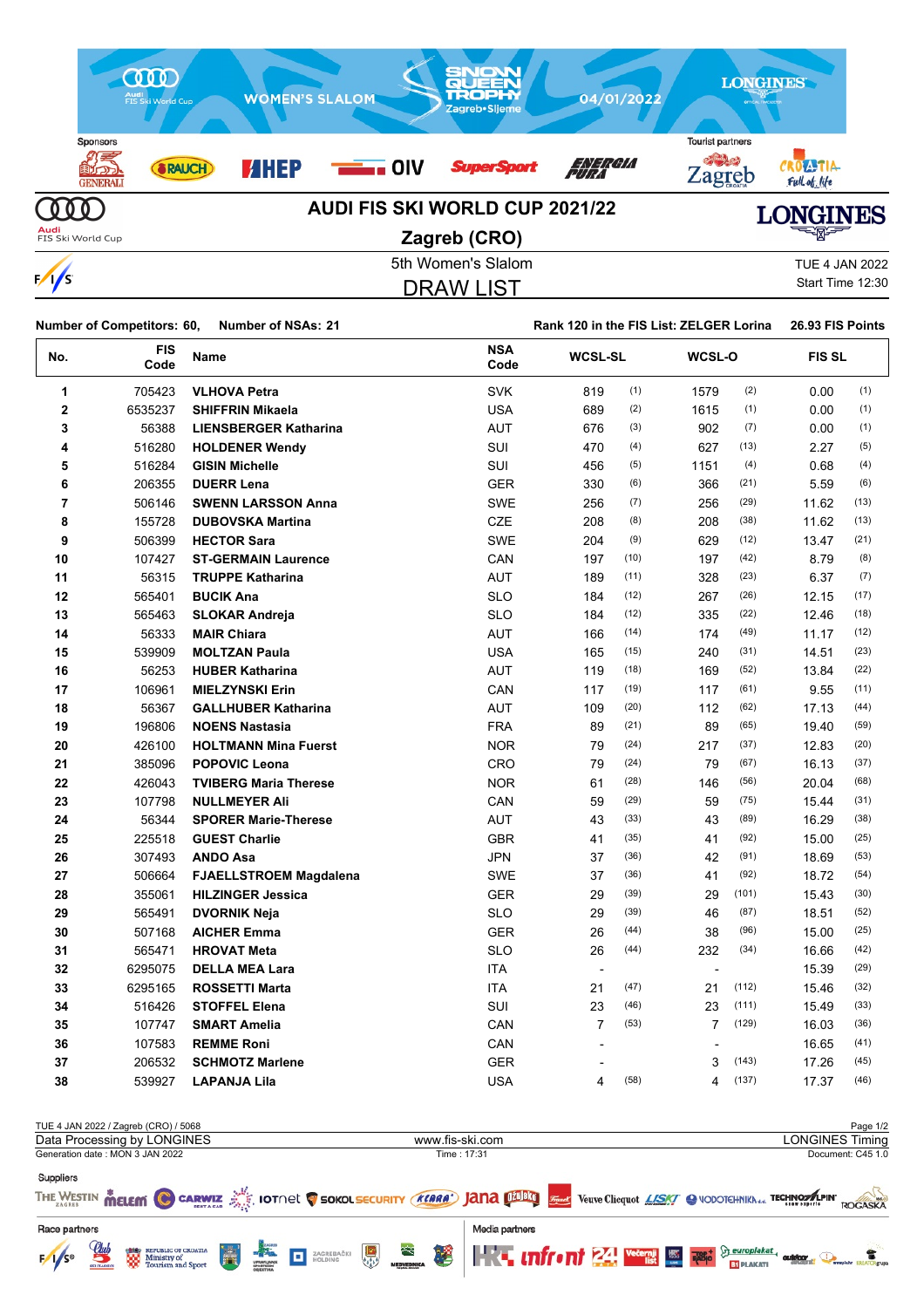# **AUDI FIS SKI WORLD CUP 2021/22**

**Zagreb (CRO)**

DRAW LIST



# $\sqrt{s}$

5th Women's Slalom TUE 4 JAN 2022

Start Time 12:30

| Number of NSAs: 21<br><b>Number of Competitors: 60,</b> |
|---------------------------------------------------------|
|---------------------------------------------------------|

#### **Number of Competitors: 60, Number of NSAs: 21 Rank 120 in the FIS List: ZELGER Lorina 26.93 FIS Points**

| No. | <b>FIS</b><br>Code | <b>Name</b>                     | <b>NSA</b><br>Code | <b>WCSL-SL</b>         | WCSL-O                   | <b>FIS SL</b>   |  |
|-----|--------------------|---------------------------------|--------------------|------------------------|--------------------------|-----------------|--|
| 39  | 155727             | <b>CAPOVA Gabriela</b>          | <b>CZE</b>         |                        | $\overline{\phantom{0}}$ | (47)<br>17.40   |  |
| 40  | 385116             | <b>LJUTIC Zrinka</b>            | <b>CRO</b>         |                        |                          | (48)<br>17.44   |  |
| 41  | 6536171            | <b>HENSIEN Katie</b>            | <b>USA</b>         | (51)<br>8              | (125)<br>8               | (58)<br>19.21   |  |
| 42  | 507046             | <b>BOSTROEM MUSSENER Moa</b>    | <b>SWE</b>         | (57)<br>5              | (135)<br>5               | (61)<br>19.51   |  |
| 43  | 385092             | <b>KOMSIC Andrea</b>            | <b>CRO</b>         |                        | $\blacksquare$           | (63)<br>19.84   |  |
| 44  | 415205             | <b>HUDSON Piera</b>             | <b>NZL</b>         |                        |                          | (66)<br>20.01   |  |
| 45  | 486028             | <b>GORNOSTAEVA Anastasia</b>    | <b>RUS</b>         |                        |                          | (67)<br>20.03   |  |
| 46  | 506583             | <b>SAEFVENBERG Charlotta</b>    | <b>SWE</b>         | (48)<br>19             | (114)<br>19              | (72)<br>20.25   |  |
| 47  | 516631             | <b>EGLOFF Selina</b>            | SUI                |                        | $\blacksquare$           | (74)<br>20.40   |  |
| 48  | 6536851            | <b>ZIMMERMANN Zoe</b>           | <b>USA</b>         |                        |                          | (80)<br>22.06   |  |
| 49  | 507109             | <b>ARONSSON ELFMAN Hanna</b>    | <b>SWE</b>         | (49)<br>16             | (112)<br>21              | (82)<br>22.76   |  |
| 50  | 6295752            | <b>MATHIOU Sophie</b>           | <b>ITA</b>         |                        | $\blacksquare$           | (88)<br>22.98   |  |
| 51  | 198176             | <b>LAMURE Marie</b>             | <b>FRA</b>         |                        |                          | (94)<br>23.58   |  |
| 52  | 56427              | <b>LORENZ Bernadette</b>        | <b>AUT</b>         |                        |                          | (97)<br>24.27   |  |
| 53  | 665009             | <b>SHKANOVA Maria</b>           | <b>BLR</b>         |                        |                          | (99)<br>24.29   |  |
| 54  | 299983             | <b>GULLI Anita</b>              | <b>ITA</b>         | $\overline{2}$<br>(63) | $\overline{2}$<br>(145)  | (100)<br>24.40  |  |
| 55  | 185493             | <b>POHJOLAINEN Rosa</b>         | <b>FIN</b>         | (50)<br>9              | (122)<br>9               | (103)<br>24.67  |  |
| 56  | 6536833            | <b>ROUNTREE-WILLIAMS Nicola</b> | <b>USA</b>         |                        |                          | (105)<br>24.73  |  |
| 57  | 206885             | <b>SCHLOSSER Paulina</b>        | <b>GER</b>         |                        | $\blacksquare$           | (126)<br>>27.56 |  |
| 58  | 65117              | <b>VANREUSEL Kim</b>            | <b>BEL</b>         |                        |                          | (152)<br>>30.19 |  |
| 59  | 185475             | <b>PYKALAINEN Erika</b>         | <b>FIN</b>         |                        |                          | (270)<br>>39.32 |  |
| 60  | 245084             | <b>TOTH Zita</b>                | <b>HUN</b>         |                        |                          | (279)<br>>39.97 |  |

| Legend:<br>∣FIS SL<br><b>WCSL-O</b> | No points<br>FIS points for Slalom (12th FIS points list 2021/2022)<br>Overall FIS World Cup Start List points |                                                   | Greater than 120th rank in the FIS points list<br><b>WCSL-SL</b> | No.<br>FIS World Cup Start List points for Slalom                                                                        | <b>Control Number</b>              |
|-------------------------------------|----------------------------------------------------------------------------------------------------------------|---------------------------------------------------|------------------------------------------------------------------|--------------------------------------------------------------------------------------------------------------------------|------------------------------------|
|                                     | TUE 4 JAN 2022 / Zagreb (CRO) / 5068<br>Data Processing by LONGINES                                            |                                                   | www.fis-ski.com                                                  |                                                                                                                          | Page 2/2<br><b>LONGINES Timing</b> |
|                                     | Generation date: MON 3 JAN 2022                                                                                |                                                   | Time: 17:31                                                      |                                                                                                                          | Document: C45 1.0                  |
| <b>Suppliers</b>                    |                                                                                                                |                                                   |                                                                  | THE WESTIN MELEM CARWIZ AND IOTOR COKOLSECURITY (KARA) JANA DIBAT STIME Veuve Cliequot LASKY C VODOTCHNIKNda TECHNOMAPIN | <b>ROGASK/</b>                     |
| Race partners                       |                                                                                                                |                                                   | Media partners                                                   |                                                                                                                          |                                    |
|                                     | Ħ<br>REPUBLIC OF CROATIA<br>Ministry of<br>Tourism and Sport<br>鬻                                              | <b>ELACTER</b><br>黑<br>ZAGREBAČKI<br>HOLDING<br>o | <b>Research</b><br>橘                                             | <b>The infrant 24 Vecent Law 1886</b> Seuroplaket, anthene Ox                                                            |                                    |



 $\omega$ 

<mark>Audi</mark><br>FIS Ski World Cup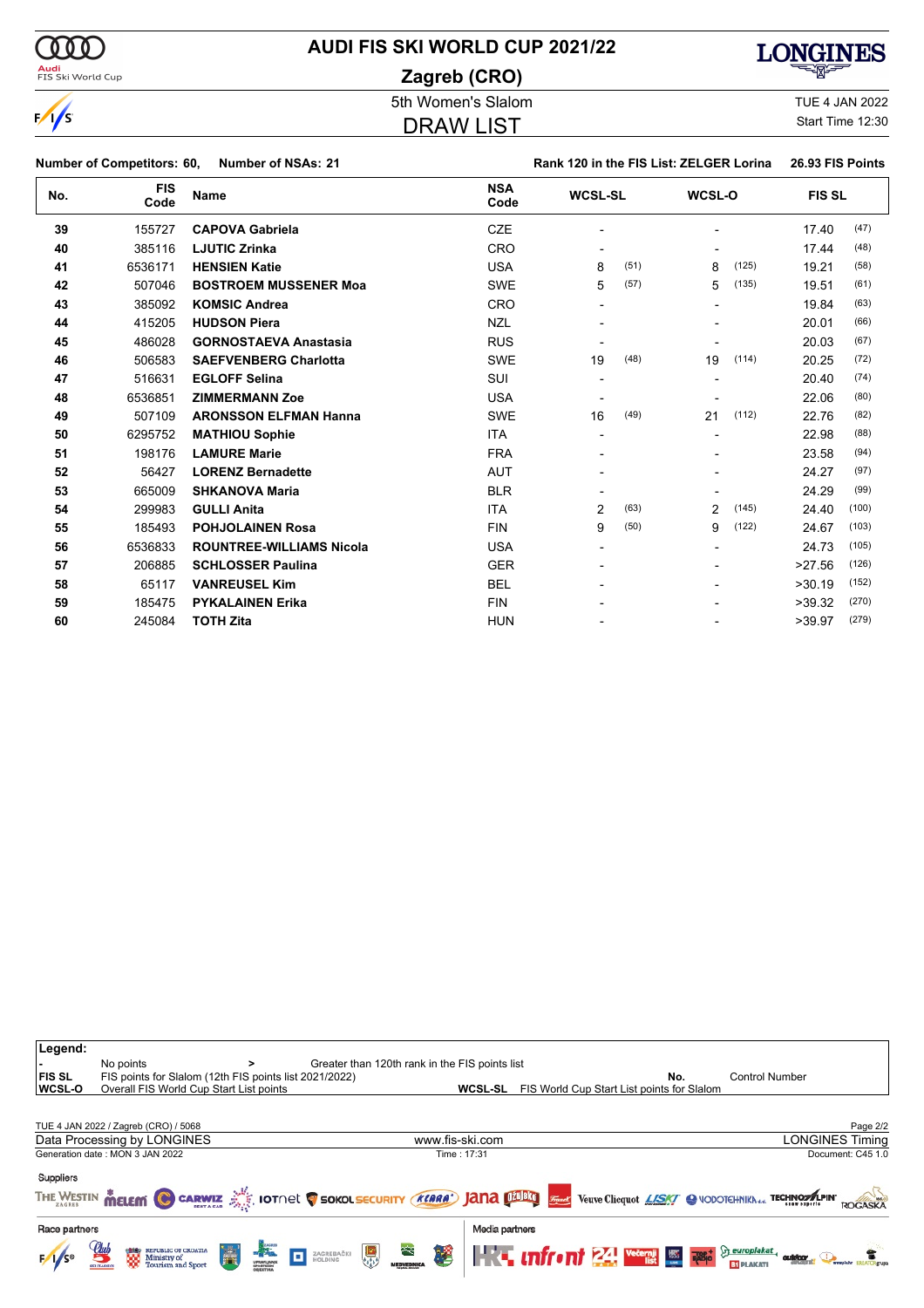

### 5th Women's Slalom TUE 4 JAN 2022 START LIST RUN 1

**Year of NSA**

Start Time 12:30

| Number of Competitors: 60, Number of NSAs: |  |  | 21 |
|--------------------------------------------|--|--|----|
|--------------------------------------------|--|--|----|

| <b>Bib</b> | FIS  | Name                          | Year of                       | <b>NSA</b> | Time | Ski       |
|------------|------|-------------------------------|-------------------------------|------------|------|-----------|
|            | Code |                               | <b>Birth</b>                  | Code       |      |           |
| 1          |      | 705423 VLHOVA Petra           | 1995                          | <b>SVK</b> |      | Rossignol |
| 2          |      | 206355 DUERR Lena             | 1991                          | <b>GER</b> |      | Head      |
| 3          |      | 506146 SWENN LARSSON Anna     | 1991                          | <b>SWE</b> |      | Head      |
| 4          |      | 516280 HOLDENER Wendy         | 1993                          | SUI        |      | Head      |
| 5          |      | 56388 LIENSBERGER Katharina   | 1997                          | AUT        |      | Rossignol |
| 6          |      | 516284 GISIN Michelle         | 1993                          | SUI        |      | Rossignol |
| 7          |      | 6535237 SHIFFRIN Mikaela      | 1995 USA                      |            |      | Atomic    |
| 8          |      | 565463 SLOKAR Andreja         | 1997 SLO                      |            |      | Nordica   |
| 9          |      | 565401 <b>BUCIK Ana</b>       | 1993 SLO                      |            |      | Salomon   |
| 10         |      | 155728 DUBOVSKA Martina       | 1992 CZE                      |            |      | Voelkl    |
| 11         |      | 56333 MAIR Chiara             | 1996 AUT                      |            |      | Voelkl    |
| 12         |      | 506399 HECTOR Sara            |                               | 1992 SWE   |      | Head      |
| 13         |      | 107427 ST-GERMAIN Laurence    | 1994 CAN                      |            |      | Rossignol |
| 14         |      | 56315 TRUPPE Katharina        | 1996 AUT                      |            |      | Fischer   |
| 15         |      | 539909 MOLTZAN Paula          | 1994 USA                      |            |      | Rossignol |
|            |      |                               | ⋯ break                       |            |      |           |
| 16         |      | 56253 HUBER Katharina         | 1995 AUT                      |            |      | Fischer   |
| 17         |      | 106961 MIELZYNSKI Erin        | 1990 CAN                      |            |      | Atomic    |
| 18         |      | 56367 GALLHUBER Katharina     | 1997 AUT                      |            |      | Atomic    |
| 19         |      | 196806 NOENS Nastasia         | 1988 FRA                      |            |      | Salomon   |
| 20         |      | 426100 HOLTMANN Mina Fuerst   |                               | 1995 NOR   |      | Voelkl    |
| 21         |      | 385096 POPOVIC Leona          |                               | 1997 CRO   |      | Voelkl    |
| 22         |      | 426043 TVIBERG Maria Therese  |                               | 1994 NOR   |      | Head      |
| 23         |      | 107798 NULLMEYER Ali          | --------- hreak ·<br>1998 CAN |            |      | Atomic    |
| 24         |      | 56344 SPORER Marie-Therese    | 1996 AUT                      |            |      | Atomic    |
| 25         |      | 225518 GUEST Charlie          |                               | 1993 GBR   |      | Fischer   |
| 26         |      | 307493 ANDO Asa               | 1996 JPN                      |            |      | Atomic    |
| 27         |      | 506664 FJAELLSTROEM Magdalena | 1995                          | <b>SWE</b> |      | Atomic    |
| 28         |      | 355061 HILZINGER Jessica      |                               | 1997 GER   |      | Atomic    |
| 29         |      | 565491 DVORNIK Neja           | 2001                          | <b>SLO</b> |      | Fischer   |
| 30         |      | 507168 AICHER Emma            |                               | 2003 GER   |      | Head      |
| 31         |      | 565471 HROVAT Meta            | 1998 SLO                      |            |      | Salomon   |
|            |      |                               |                               |            |      |           |
| 32         |      | 6295075 DELLA MEA Lara        | 1999                          | <b>ITA</b> |      | Salomon   |
| 33         |      | 6295165 <b>ROSSETTI Marta</b> | 1999                          | <b>ITA</b> |      | Head      |
| 34         |      | 516426 STOFFEL Elena          | 1996 SUI                      |            |      | Dynastar  |
| 35         |      | 107747 SMART Amelia           | 1998 CAN                      |            |      | Atomic    |
| 36         |      | 107583 REMME Roni             | 1996 CAN                      |            |      | Head      |
| 37         |      | 206532 SCHMOTZ Marlene        |                               | 1994 GER   |      | Fischer   |
| 38         |      | 539927 LAPANJA Lila           | 1994 USA                      |            |      | Stoeckli  |
| 39         |      | 155727 CAPOVA Gabriela        | 1993 CZE                      |            |      | Kaestle   |
| 40         |      | 385116 LJUTIC Zrinka          |                               | 2004 CRO   |      | Rossignol |
| 41         |      | 6536171 HENSIEN Katie         | 1999                          | <b>USA</b> |      | Rossignol |
| 42         |      | 507046 BOSTROEM MUSSENER Moa  | 2001                          | <b>SWE</b> |      | Rossignol |

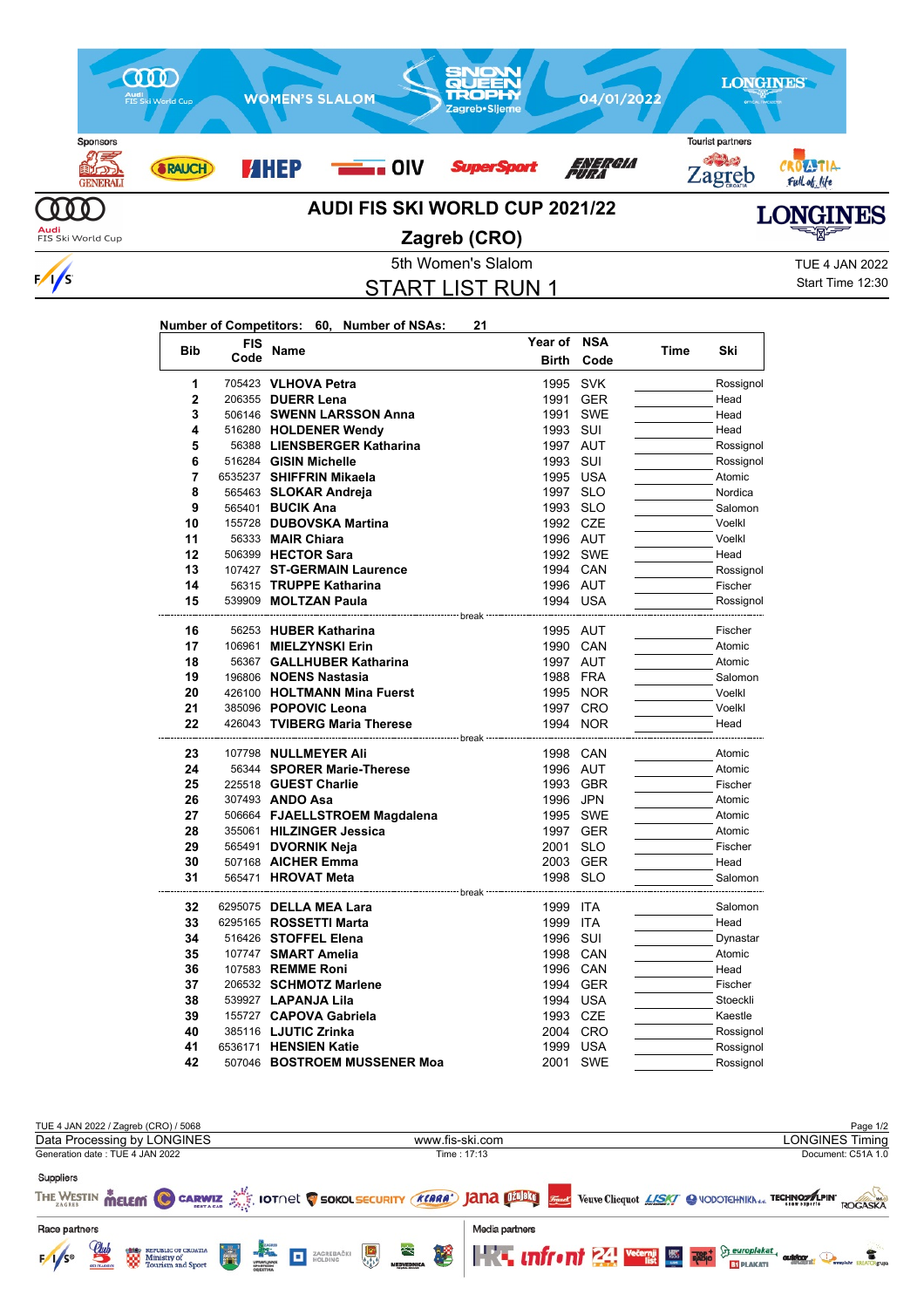### **AUDI FIS SKI WORLD CUP 2021/22**

**Zagreb (CRO)**



# **LONGINES**

START LIST RUN 1

5th Women's Slalom TUE 4 JAN 2022 Start Time 12:30

|                                                  |            |                                              |                         | Number of Competitors: 60, Number of NSAs: |                          | 21                |                                                 |            |                 |                       |              |
|--------------------------------------------------|------------|----------------------------------------------|-------------------------|--------------------------------------------|--------------------------|-------------------|-------------------------------------------------|------------|-----------------|-----------------------|--------------|
|                                                  |            | <b>FIS</b>                                   |                         |                                            |                          |                   | Year of NSA                                     |            |                 |                       |              |
|                                                  | <b>Bib</b> | Code                                         | <b>Name</b>             |                                            |                          |                   | <b>Birth</b>                                    | Code       | Time            | Ski                   |              |
|                                                  | 43         |                                              | 385092 KOMSIC Andrea    |                                            |                          |                   | 1996                                            | CRO        |                 | Atomic                |              |
|                                                  | 44         |                                              | 415205 HUDSON Piera     |                                            |                          |                   | 1996                                            | <b>NZL</b> |                 | Dynastar              |              |
|                                                  | 45         |                                              |                         | 486028 GORNOSTAEVA Anastasia               |                          |                   | 1999                                            | <b>RUS</b> |                 | Rossignol             |              |
|                                                  | 46         |                                              |                         | 506583 SAEFVENBERG Charlotta               |                          |                   | 1994                                            | SWE        |                 | Rossignol             |              |
|                                                  | 47         |                                              | 516631 EGLOFF Selina    |                                            |                          |                   | 2001                                            | SUI        |                 | Rossignol             |              |
|                                                  | 48         |                                              | 6536851 ZIMMERMANN Zoe  |                                            |                          |                   | 2002 USA                                        |            |                 |                       |              |
|                                                  | 49         |                                              |                         | 507109 ARONSSON ELFMAN Hanna               |                          |                   |                                                 | 2002 SWE   |                 | Rossignol             |              |
|                                                  | 50         |                                              | 6295752 MATHIOU Sophie  |                                            |                          |                   | 2002 ITA                                        |            |                 | Rossignol             |              |
|                                                  | 51         |                                              | 198176 LAMURE Marie     |                                            |                          |                   | 2001 FRA                                        |            |                 | Rossignol             |              |
|                                                  | 52         |                                              | 56427 LORENZ Bernadette |                                            |                          |                   | 1998                                            | <b>AUT</b> |                 | Voelkl                |              |
|                                                  | 53         |                                              | 665009 SHKANOVA Maria   |                                            |                          |                   | 1989                                            | <b>BLR</b> |                 | Augment               |              |
|                                                  | 54         |                                              | 299983 GULLI Anita      |                                            |                          |                   | 1998                                            | <b>ITA</b> |                 | Voelkl                |              |
|                                                  | 55         |                                              |                         | 185493 POHJOLAINEN Rosa                    |                          |                   | 2003                                            | <b>FIN</b> |                 | Atomic                |              |
|                                                  | 56         |                                              |                         | 6536833 ROUNTREE-WILLIAMS Nicola           |                          |                   | 2002                                            | <b>USA</b> |                 | Voelkl                |              |
|                                                  | 57         |                                              |                         | 206885 SCHLOSSER Paulina                   |                          |                   | 2001                                            | <b>GER</b> |                 | Voelkl                |              |
|                                                  | 58         |                                              | 65117 VANREUSEL Kim     |                                            |                          |                   | 1998                                            | <b>BEL</b> |                 | Salomon               |              |
|                                                  | 59         |                                              | 185475 PYKALAINEN Erika |                                            |                          |                   | 2001                                            | <b>FIN</b> |                 | Atomic                |              |
|                                                  | 60         |                                              | 245084 <b>TOTH Zita</b> |                                            |                          |                   |                                                 | 2002 HUN   |                 |                       |              |
|                                                  |            |                                              |                         |                                            |                          |                   |                                                 |            |                 |                       |              |
| Jury                                             |            |                                              |                         |                                            |                          |                   | <b>Technical Data</b>                           |            |                 |                       |              |
| <b>FIS Technical Delegate</b>                    |            | <b>BOZIC Milan</b>                           |                         |                                            | <b>SRB</b>               |                   | <b>Course Name</b>                              |            |                 |                       | Crveni spust |
| <b>Referee</b>                                   |            | <b>MAYR Markus</b><br><b>COUDER Emmanuel</b> |                         |                                            | <b>FIS</b><br><b>FIS</b> |                   | <b>Start Altitude</b><br><b>Finish Altitude</b> |            |                 |                       | 988m<br>768m |
| <b>Assistant Referee</b><br><b>Chief of Race</b> |            | <b>FLEISS Reno</b>                           |                         |                                            | CRO                      |                   | <b>Vertical Drop</b>                            |            |                 |                       | 220m         |
|                                                  |            |                                              |                         |                                            |                          |                   | <b>Homologation Number</b>                      |            |                 |                       | 11055/11/13  |
| Race Information Run 1                           |            |                                              |                         |                                            |                          |                   | <b>Race Information Run 2</b>                   |            |                 |                       |              |
| <b>Course Setter</b>                             |            | <b>THOMA Christian</b>                       |                         |                                            | <b>SWE</b>               |                   | <b>Course Setter</b>                            |            | <b>DAY Mike</b> |                       | <b>USA</b>   |
| <b>Gates/Turning Gates</b><br><b>Start Time</b>  |            | 73/71<br>12:30                               |                         |                                            |                          |                   | <b>Gates/Turning Gates</b><br><b>Start Time</b> |            | 70/68<br>16:05  |                       |              |
| Forerunners:                                     |            |                                              |                         |                                            |                          |                   |                                                 |            |                 |                       |              |
| <b>Run 1:</b>                                    |            | F1 - KROTA Filip                             |                         | <b>CRO</b>                                 |                          | F2 - BEGOVIC Roko |                                                 | CRO        |                 | F3 - PETANJKO William | <b>CRO</b>   |
| <b>Run 2:</b>                                    |            | F1 - KROTA Filip                             |                         | CRO                                        |                          | F2 - BEGOVIC Roko |                                                 | CRO        |                 | F3 - PETANJKO William | CRO          |

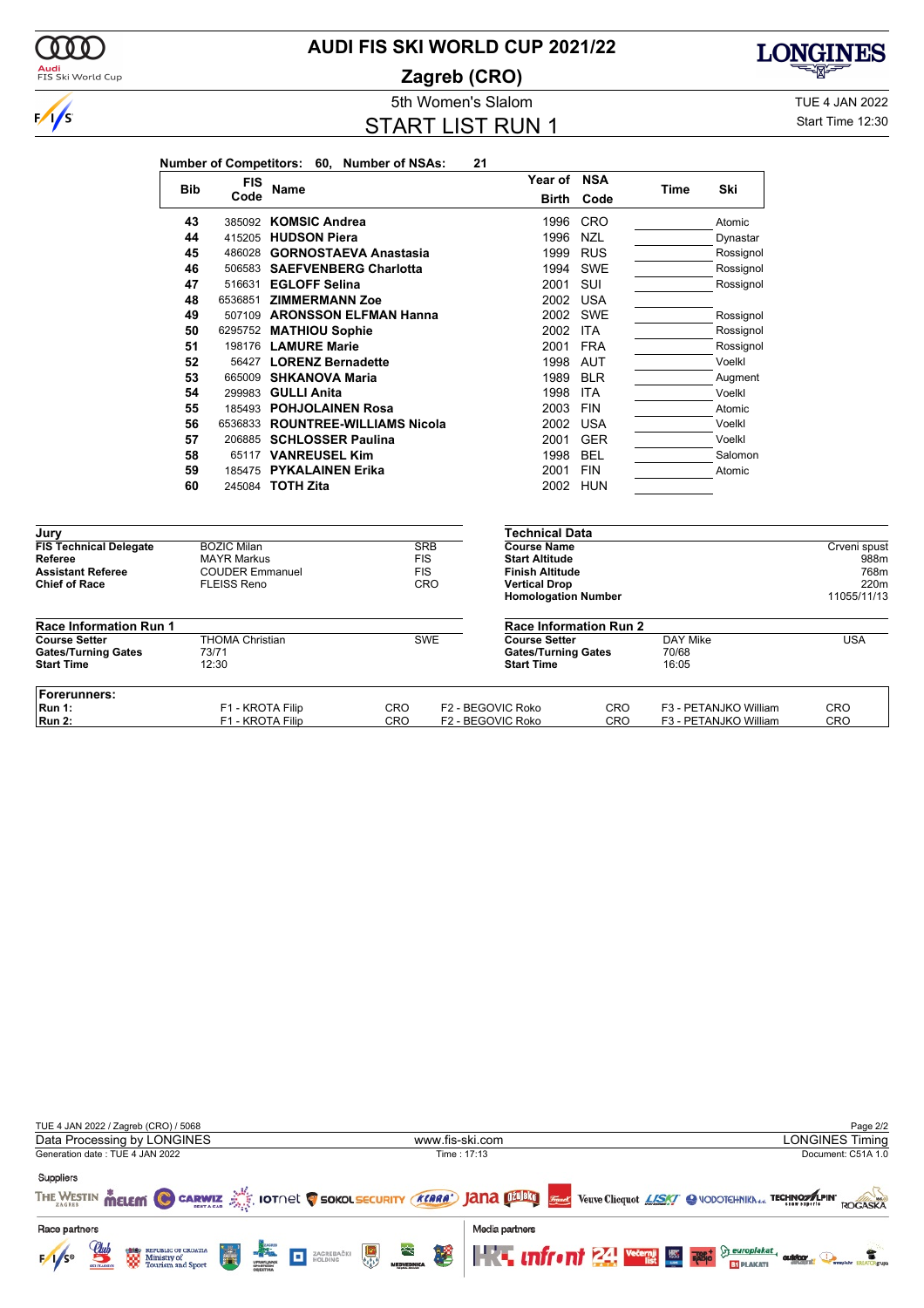

5th Women's Slalom TUE 4 JAN 2022 OFFICIAL RESULTS RUN 1

Start Time 12:30

**Number of Competitors: 60, Number of NSAs: 21**

 $\frac{1}{s}$ 

 $\mathbf{r}$ 

| Rank | <b>Bib</b>       | <b>FIS</b><br>Code | Name                                      | YB   | <b>NSA</b><br>Code | Time    | <b>Difference</b> | Ski       |
|------|------------------|--------------------|-------------------------------------------|------|--------------------|---------|-------------------|-----------|
| 1    | $\mathbf 1$      | 705423             | <b>VLHOVA Petra</b>                       | 1995 | <b>SVK</b>         | 55.99   |                   | Rossignol |
| 2    | 7                | 6535237            | <b>SHIFFRIN Mikaela</b>                   | 1995 | <b>USA</b>         | 56.63   | 0.64              | Atomic    |
| 3    | 4                | 516280             | <b>HOLDENER Wendy</b>                     | 1993 | SUI                | 56.80   | 0.81              | Head      |
| 4    | 3                | 506146             | <b>SWENN LARSSON Anna</b>                 | 1991 | <b>SWE</b>         | 56.83   | 0.84              | Head      |
| 5    | 5                | 56388              | <b>LIENSBERGER Katharina</b>              | 1997 | <b>AUT</b>         | 57.16   | 1.17              | Rossignol |
| 6    | $\boldsymbol{2}$ | 206355             | <b>DUERR Lena</b>                         | 1991 | <b>GER</b>         | 57.68   | 1.69              | Head      |
| 7    | 8                | 565463             | <b>SLOKAR Andreja</b>                     | 1997 | <b>SLO</b>         | 57.84   | 1.85              | Nordica   |
| 8    | 17               | 106961             | <b>MIELZYNSKI Erin</b>                    | 1990 | CAN                | 57.86   | 1.87              | Atomic    |
| 9    | 6                | 516284             | <b>GISIN Michelle</b>                     | 1993 | SUI                | 58.25   | 2.26              | Rossignol |
| 10   | 9                | 565401             | <b>BUCIK Ana</b>                          | 1993 | <b>SLO</b>         | 58.47   | 2.48              | Salomon   |
| 11   | 19               | 196806             | <b>NOENS Nastasia</b>                     | 1988 | <b>FRA</b>         | 58.52   | 2.53              | Salomon   |
| 12   | 15               | 539909             | <b>MOLTZAN Paula</b>                      | 1994 | <b>USA</b>         | 58.59   | 2.60              | Rossignol |
| 13   | 18               | 56367              | <b>GALLHUBER Katharina</b>                | 1997 | <b>AUT</b>         | 58.71   | 2.72              | Atomic    |
| 14   | 21               | 385096             | <b>POPOVIC Leona</b>                      | 1997 | <b>CRO</b>         | 58.80   | 2.81              | Voelkl    |
| 15   | 22               | 426043             | <b>TVIBERG Maria Therese</b>              | 1994 | <b>NOR</b>         | 58.81   | 2.82              | Head      |
| 16   | 12               | 506399             | <b>HECTOR Sara</b>                        | 1992 | <b>SWE</b>         | 58.82   | 2.83              | Head      |
| 17   | 23               | 107798             | <b>NULLMEYER Ali</b>                      | 1998 | CAN                | 58.89   | 2.90              | Atomic    |
| 18   | 14               | 56315              | <b>TRUPPE Katharina</b>                   | 1996 | <b>AUT</b>         | 58.92   | 2.93              | Fischer   |
| 19   | 11               | 56333              | <b>MAIR Chiara</b>                        | 1996 | AUT                | 58.95   | 2.96              | Voelkl    |
| 20   | 20               | 426100             | <b>HOLTMANN Mina Fuerst</b>               | 1995 | <b>NOR</b>         | 59.33   | 3.34              | Voelkl    |
| 21   | 36               | 107583             | <b>REMME Roni</b>                         | 1996 | CAN                | 59.56   | 3.57              | Head      |
| 22   | 35               | 107747             | <b>SMART Amelia</b>                       | 1998 | CAN                | 59.61   | 3.62              | Atomic    |
| 23   | 32               | 6295075            | <b>DELLA MEA Lara</b>                     | 1999 | <b>ITA</b>         | 59.75   | 3.76              | Salomon   |
| 24   | 28               | 355061             | <b>HILZINGER Jessica</b>                  | 1997 | <b>GER</b>         | 59.81   | 3.82              | Atomic    |
| 24   | 25               | 225518             | <b>GUEST Charlie</b>                      | 1993 | <b>GBR</b>         | 59.81   | 3.82              | Fischer   |
| 26   | 46               | 506583             | <b>SAEFVENBERG Charlotta</b>              | 1994 | <b>SWE</b>         | 59.92   | 3.93              | Rossignol |
| 27   | 16               | 56253              | <b>HUBER Katharina</b>                    | 1995 | <b>AUT</b>         | 59.97   | 3.98              | Fischer   |
| 28   | 24               | 56344              | <b>SPORER Marie-Therese</b>               | 1996 | AUT                | 1:00.06 | 4.07              | Atomic    |
| 29   | 29               | 565491             | <b>DVORNIK Neja</b>                       | 2001 | <b>SLO</b>         | 1:00.15 | 4.16              | Fischer   |
| 30   | 30               | 507168             | <b>AICHER Emma</b>                        | 2003 | <b>GER</b>         | 1:00.46 | 4.47              | Head      |
|      |                  |                    | DID NOT QUALIFY FOR RUN 2: 12 competitors |      |                    |         |                   |           |
| 31   | 41               | 6536171            | <b>HENSIEN Katie</b>                      | 1999 | <b>USA</b>         | 1:00.55 | 4.56              | Rossignol |
| 32   | 43               | 385092             | <b>KOMSIC Andrea</b>                      | 1996 | CRO                | 1:00.77 | 4.78              | Atomic    |
| 33   | 34               | 516426             | <b>STOFFEL Elena</b>                      | 1996 | SUI                | 1:00.82 | 4.83              | Dynastar  |
| 34   | 53               | 665009             | <b>SHKANOVA Maria</b>                     | 1989 | <b>BLR</b>         | 1:01.07 | 5.08              | Augment   |
| 35   | 31               | 565471             | <b>HROVAT Meta</b>                        | 1998 | <b>SLO</b>         | 1:01.16 | 5.17              | Salomon   |
| 36   | 27               | 506664             | <b>FJAELLSTROEM Magdalena</b>             | 1995 | <b>SWE</b>         | 1:01.41 | 5.42              | Atomic    |
| 37   | 50               | 6295752            | <b>MATHIOU Sophie</b>                     | 2002 | ITA                | 1:01.63 | 5.64              | Rossignol |
| 38   | 45               | 486028             | <b>GORNOSTAEVA Anastasia</b>              | 1999 | <b>RUS</b>         | 1:01.66 | 5.67              | Rossignol |
| 39   | 38               | 539927             | <b>LAPANJA Lila</b>                       | 1994 | <b>USA</b>         | 1:01.97 | 5.98              | Stoeckli  |
| 40   | 47               | 516631             | <b>EGLOFF Selina</b>                      | 2001 | SUI                | 1:02.21 | 6.22              | Rossignol |
| 41   | 48               | 6536851            | <b>ZIMMERMANN Zoe</b>                     | 2002 | <b>USA</b>         | 1:02.63 | 6.64              |           |
| 42   | 44               | 415205             | <b>HUDSON Piera</b>                       | 1996 | NZL                | 1:02.92 | 6.93              | Dynastar  |

**DID NOT FINISH RUN 1: 15 competitors**

| TUE 4 JAN 2022 / Zagreb (CRO) / 5068                                                                                                                                       |                                                                                                                           | Page 1/2                                                                                                                                                                                                                                                                                                                                               |
|----------------------------------------------------------------------------------------------------------------------------------------------------------------------------|---------------------------------------------------------------------------------------------------------------------------|--------------------------------------------------------------------------------------------------------------------------------------------------------------------------------------------------------------------------------------------------------------------------------------------------------------------------------------------------------|
| Data Processing by LONGINES                                                                                                                                                | www.fis-ski.com                                                                                                           | <b>LONGINES Timing</b>                                                                                                                                                                                                                                                                                                                                 |
| Generation date: TUE 4 JAN 2022                                                                                                                                            | Time: 13:50                                                                                                               | Document: C73B 1.0                                                                                                                                                                                                                                                                                                                                     |
| <b>Suppliers</b>                                                                                                                                                           | THE WESTIN MELEM C CARWIZ SIGNOL SOKOLSECURITY (KARA') JANA DINBIO STIME Veuve Clicquot LISK C NODOTCHNIKNda TECHNOSALPIN | ROGASKA                                                                                                                                                                                                                                                                                                                                                |
| Race partners                                                                                                                                                              | Media partners                                                                                                            |                                                                                                                                                                                                                                                                                                                                                        |
| $\mathbf{g}$<br>Ħ<br><b>REPUBLIC OF CROATIA</b><br><b>1989</b> REPUBLIC OF C.<br><b>AND Ministry of</b><br><b>COV</b> Tourism and :<br>$1/s^{\circ}$<br><b>SKI CLASSIC</b> | <b>ELACTOR</b><br>×.<br>黑<br>屋<br>ZAGREBAČKI<br>HOLDING<br>o                                                              | <b>The uniform <math>\mathbb{Z}</math> We the set of <math>\mathbb{Z}</math></b> $\mathbb{Z}$ $\mathbb{Z}$ $\mathbb{Z}$ $\mathbb{Z}$ $\mathbb{Z}$ $\mathbb{Z}$ $\mathbb{Z}$ $\mathbb{Z}$ $\mathbb{Z}$ $\mathbb{Z}$ $\mathbb{Z}$ $\mathbb{Z}$ $\mathbb{Z}$ $\mathbb{Z}$ $\mathbb{Z}$ $\mathbb{Z}$ $\mathbb{Z}$ $\mathbb{Z}$ $\mathbb{Z}$ $\$<br>outchor |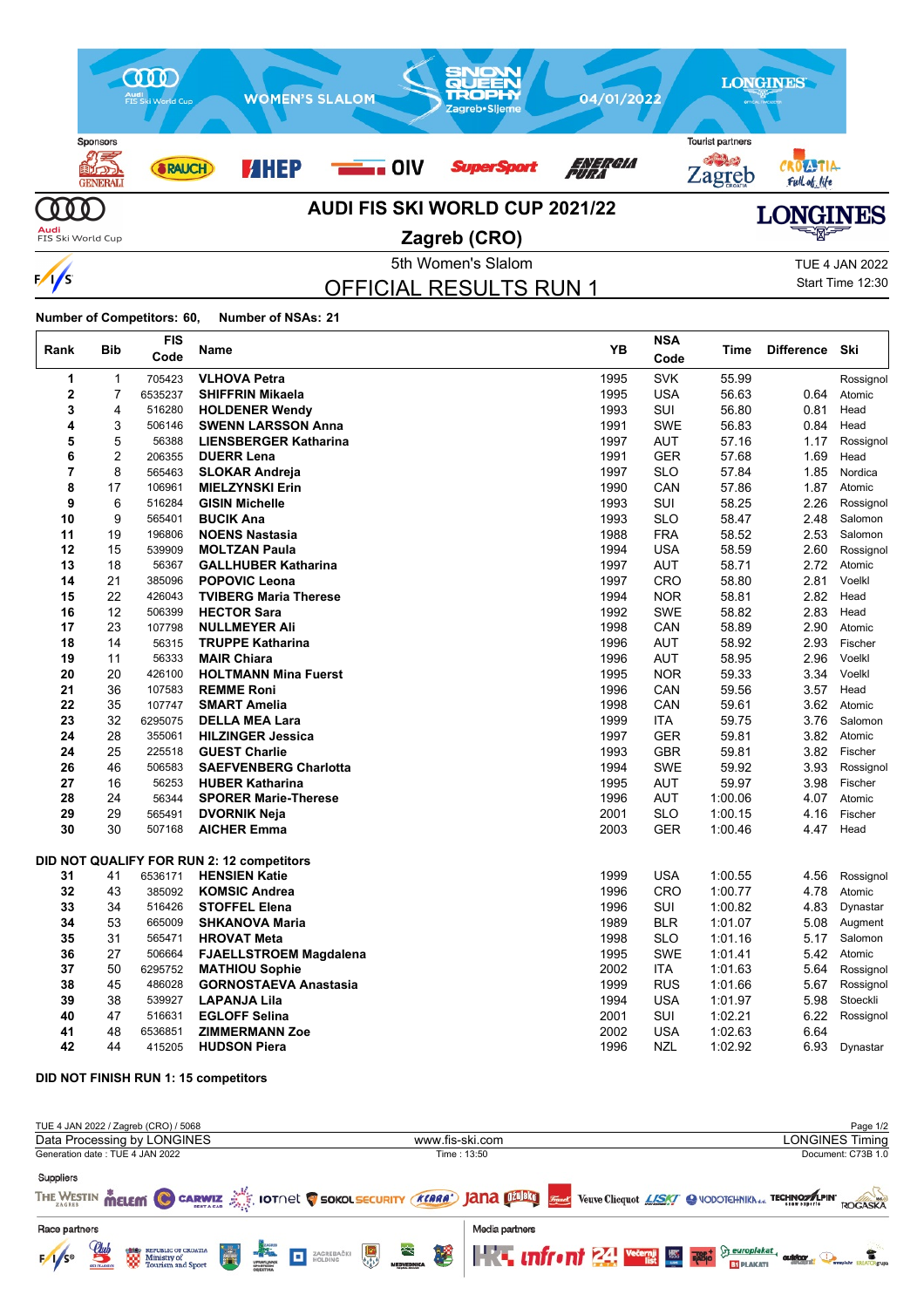

# **AUDI FIS SKI WORLD CUP 2021/22**

**Zagreb (CRO)**



### OFFICIAL RESULTS RUN 1

Start Time 12:30

| Rank                                             | <b>Bib</b> | <b>FIS</b>                       | Name                                         | YB                       | <b>NSA</b>                                     | Time       | <b>Difference</b> | Ski        |              |
|--------------------------------------------------|------------|----------------------------------|----------------------------------------------|--------------------------|------------------------------------------------|------------|-------------------|------------|--------------|
|                                                  |            | Code                             |                                              |                          |                                                | Code       |                   |            |              |
|                                                  | 10         | 155728                           | <b>DUBOVSKA Martina</b>                      |                          | 1992                                           | <b>CZE</b> |                   |            | Voelkl       |
|                                                  | 13         | 107427                           | <b>ST-GERMAIN Laurence</b>                   |                          | 1994                                           | CAN        |                   |            | Rossignol    |
|                                                  | 26         | 307493                           | <b>ANDO Asa</b>                              |                          | 1996                                           | <b>JPN</b> |                   |            | Atomic       |
|                                                  | 33         | 6295165                          | <b>ROSSETTI Marta</b>                        |                          | 1999                                           | <b>ITA</b> |                   |            | Head         |
|                                                  | 37         | 206532                           | <b>SCHMOTZ Marlene</b>                       |                          | 1994                                           | <b>GER</b> |                   |            | Fischer      |
|                                                  | 39         | 155727                           | <b>CAPOVA Gabriela</b>                       |                          | 1993                                           | <b>CZE</b> |                   |            | Kaestle      |
|                                                  | 40         | 385116                           | <b>LJUTIC Zrinka</b>                         |                          | 2004                                           | CRO        |                   |            | Rossignol    |
|                                                  | 51         | 198176                           | <b>LAMURE Marie</b>                          |                          | 2001                                           | <b>FRA</b> |                   |            | Rossignol    |
|                                                  | 52         | 56427                            | <b>LORENZ Bernadette</b>                     |                          | 1998                                           | <b>AUT</b> |                   |            | Voelkl       |
|                                                  | 55         | 185493                           | <b>POHJOLAINEN Rosa</b>                      |                          | 2003                                           | <b>FIN</b> |                   |            | Atomic       |
|                                                  | 56         | 6536833                          | <b>ROUNTREE-WILLIAMS Nicola</b>              |                          | 2002                                           | <b>USA</b> |                   |            | Voelkl       |
|                                                  | 57         | 206885                           | <b>SCHLOSSER Paulina</b>                     |                          | 2001                                           | <b>GER</b> |                   |            | Voelkl       |
|                                                  | 58         | 65117                            | <b>VANREUSEL Kim</b>                         |                          | 1998                                           | <b>BEL</b> |                   |            | Salomon      |
|                                                  | 59         | 185475                           | <b>PYKALAINEN Erika</b>                      |                          | 2001                                           | <b>FIN</b> |                   |            | Atomic       |
|                                                  | 60         | 245084                           | <b>TOTH Zita</b>                             |                          | 2002                                           | <b>HUN</b> |                   |            |              |
|                                                  |            | DISQUALIFIED RUN 1: 1 competitor |                                              |                          |                                                |            |                   |            |              |
|                                                  | 54         | 299983                           | <b>GULLI Anita</b>                           |                          | 1998                                           | <b>ITA</b> | Gate 68           | Rule 629.3 | Voelkl       |
|                                                  |            |                                  | DID NOT START RUN 1: 2 competitors           |                          |                                                |            |                   |            |              |
|                                                  | 42         | 507046                           | <b>BOSTROEM MUSSENER Moa</b>                 |                          | 2001                                           | <b>SWE</b> |                   |            | Rossignol    |
|                                                  | 49         | 507109                           | <b>ARONSSON ELFMAN Hanna</b>                 |                          | 2002                                           | <b>SWE</b> |                   |            | Rossignol    |
|                                                  |            | Reason for disqualification:     |                                              |                          |                                                |            |                   |            |              |
|                                                  |            |                                  | 629.3 Does not pass through a gate correctly |                          |                                                |            |                   |            |              |
| Jury                                             |            |                                  |                                              |                          | <b>Technical Data</b>                          |            |                   |            |              |
| <b>FIS Technical Delegate</b>                    |            |                                  | <b>BOZIC Milan</b>                           | <b>SRB</b>               | <b>Course Name</b>                             |            |                   |            | Crveni spust |
| Referee                                          |            |                                  | <b>MAYR Markus</b>                           | <b>FIS</b>               | <b>Start Altitude</b>                          |            |                   |            | 988m         |
| <b>Assistant Referee</b><br><b>Chief of Race</b> |            |                                  | <b>COUDER Emmanuel</b><br><b>FLEISS Reno</b> | <b>FIS</b><br><b>CRO</b> | <b>Finish Altitude</b><br><b>Vertical Drop</b> |            |                   |            | 768m<br>220m |
|                                                  |            |                                  |                                              |                          | <b>Homologation Number</b>                     |            |                   |            | 11055/11/13  |
| Race Information Run 1                           |            |                                  |                                              |                          | <b>Race Information Run 2</b>                  |            |                   |            |              |

|                            | Race information Run 1 |                  |                      | Race information Run 2     |     |                           |     |  |  |  |  |
|----------------------------|------------------------|------------------|----------------------|----------------------------|-----|---------------------------|-----|--|--|--|--|
| <b>Course Setter</b>       |                        | THOMA Christian  | <b>SWE</b>           | <b>Course Setter</b>       |     | DAY Mike                  | USA |  |  |  |  |
| <b>Gates/Turning Gates</b> |                        | 73/71            |                      | <b>Gates/Turning Gates</b> |     |                           |     |  |  |  |  |
| <b>Start Time</b>          |                        | 12:30            |                      | <b>Start Time</b>          |     | 16:05                     |     |  |  |  |  |
| Forerunners:               |                        |                  |                      |                            |     |                           |     |  |  |  |  |
| Run 1:                     |                        | F1 - KROTA Filip | CRO                  | F2 - BEGOVIC Roko          | CRO | F3 - PETANJKO William     | CRO |  |  |  |  |
| Run 2:                     |                        | F1 - KROTA Filip | CRO                  | F2 - BEGOVIC Roko          | CRO | F3 - PETANJKO William     | CRO |  |  |  |  |
|                            | Conditions on course:  |                  |                      |                            |     |                           |     |  |  |  |  |
| Run 1                      | MOSTLY CLOUDY          | COMPACT<br>Snow: | Temperature - Start: | 7°C                        |     | Temperature - Finish: 8°C |     |  |  |  |  |

| Legend:                                                                        |                                                                                                                                               |
|--------------------------------------------------------------------------------|-----------------------------------------------------------------------------------------------------------------------------------------------|
| ∣YB<br>Year of Birth                                                           |                                                                                                                                               |
|                                                                                |                                                                                                                                               |
|                                                                                |                                                                                                                                               |
|                                                                                |                                                                                                                                               |
| TUE 4 JAN 2022 / Zagreb (CRO) / 5068                                           | Page 2/2                                                                                                                                      |
| Data Processing by LONGINES                                                    | www.fis-ski.com<br>LONGINES Timing                                                                                                            |
| Generation date: TUE 4 JAN 2022                                                | Document: C73B 1.0<br>Time: 13:50                                                                                                             |
|                                                                                |                                                                                                                                               |
| <b>Suppliers</b>                                                               |                                                                                                                                               |
|                                                                                | THE WESTIN MELEM C CARWIZ AND IOTINE C SOKOL SECURITY (KLARA) JANA DIDELT VERVE Cliequot LASKY C VODOTCHNIKN OUT TECHNOMISM<br><b>ROGASKA</b> |
| Race partners                                                                  | Media partners                                                                                                                                |
| <b>FACT DE ZAGREBAČKI (2)</b> MENTERIKA<br>圍<br><b>ESS</b> REPUBLIC OF CROATIA | <b>The Infrant 24 Vecessi Strumphone Constitution Constitution Constitution Constitution Constitution Constitution</b>                        |

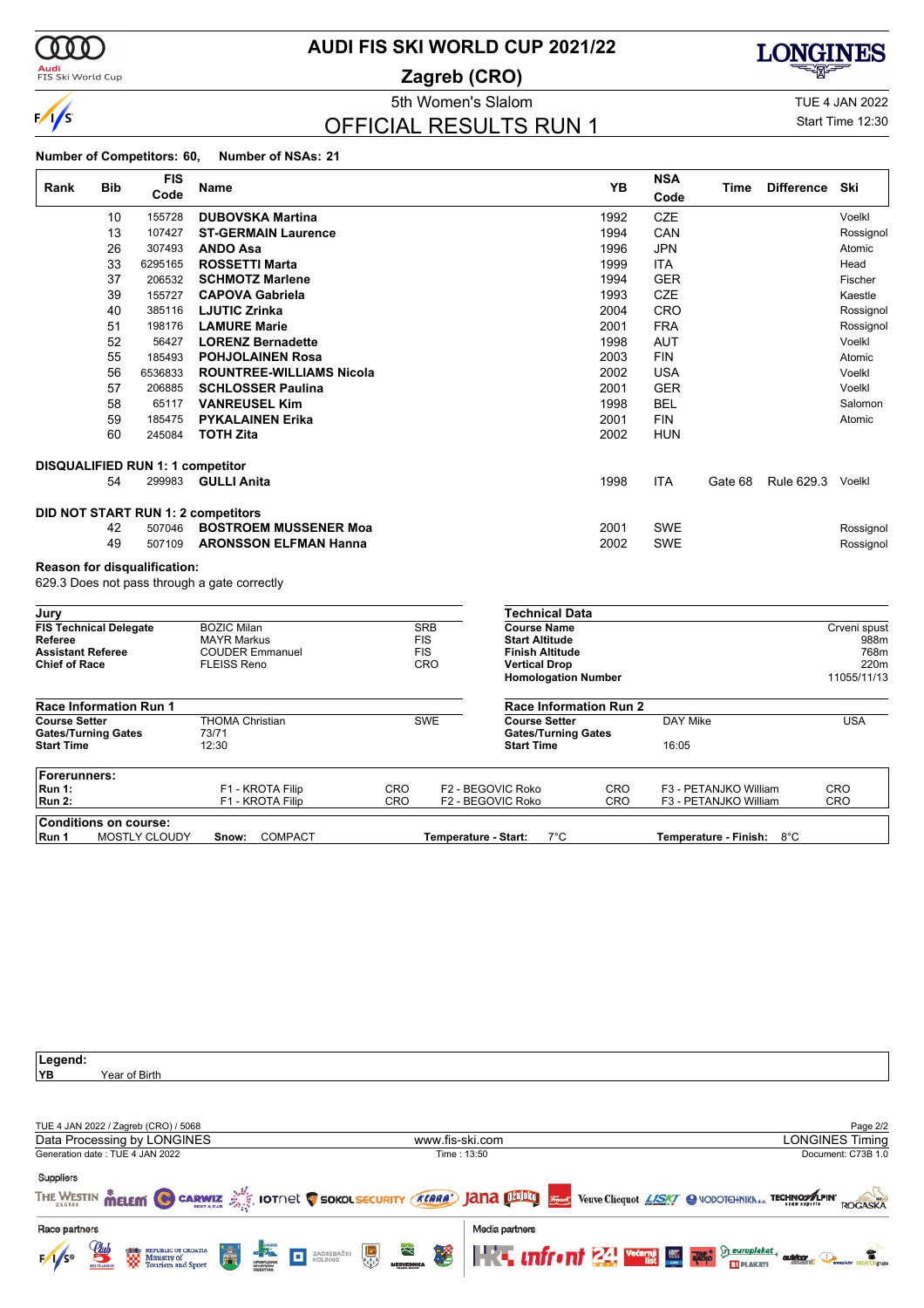

START LIST RUN 2

Start Time 16:05

#### **Number of Competitors: 30, Number of NSAs: 13**

Gates/Turning Gates 73/71<br>Start Time 12:30

**Start Time** 

| <b>Start</b><br>Order               | <b>Bib</b>      | <b>FIS</b><br>Code | <b>Name</b>                                  |                          |          | Year of NSA<br><b>Birth Code</b>                | Run 1                         | Diff. | Rank     | Run 2 | Total | Ski          |
|-------------------------------------|-----------------|--------------------|----------------------------------------------|--------------------------|----------|-------------------------------------------------|-------------------------------|-------|----------|-------|-------|--------------|
| 1                                   | 30              |                    | 507168 AICHER Emma                           |                          |          | 2003 GER                                        | 1:00.46                       | 4.47  | 30       |       |       | Head         |
| $\mathbf{2}$                        | 29              |                    | 565491 DVORNIK Neja                          |                          |          | 2001 SLO                                        | 1:00.15                       | 4.16  | 29       |       |       | Fischer      |
| 3                                   | 24              |                    | 56344 SPORER Marie-Therese                   |                          |          | 1996 AUT                                        | 1:00.06                       | 4.07  | 28       |       |       | Atomic       |
| 4                                   | 16              |                    | 56253 HUBER Katharina                        |                          |          | 1995 AUT                                        | 59.97                         | 3.98  | 27       |       |       | Fischer      |
| 5                                   | 46              |                    | 506583 SAEFVENBERG Charlotta                 |                          |          | 1994 SWE                                        | 59.92                         | 3.93  | 26       |       |       | Rossignol    |
| 6                                   | 25              |                    | 225518 GUEST Charlie                         |                          |          | 1993 GBR                                        | 59.81                         | 3.82  | 24       |       |       | Fischer      |
| $\overline{7}$                      | 28              |                    | 355061 HILZINGER Jessica                     |                          |          | 1997 GER                                        | 59.81                         | 3.82  | 24       |       |       | Atomic       |
| 8                                   |                 |                    | 32 6295075 DELLA MEA Lara                    |                          | 1999 ITA |                                                 | 59.75                         | 3.76  | 23       |       |       | Salomon      |
| 9                                   | 35              |                    | 107747 SMART Amelia                          |                          |          | 1998 CAN                                        | 59.61                         | 3.62  | 22       |       |       | Atomic       |
| 10                                  | 36              |                    | 107583 REMME Roni                            |                          |          | 1996 CAN                                        | 59.56                         | 3.57  | 21       |       |       | Head         |
| 11                                  | 20              |                    | 426100 HOLTMANN Mina Fuerst                  |                          |          | 1995 NOR                                        | 59.33                         | 3.34  | 20       |       |       | Voelkl       |
| 12                                  | 11              |                    | 56333 <b>MAIR Chiara</b>                     |                          |          | 1996 AUT                                        | 58.95                         | 2.96  | 19       |       |       | Voelkl       |
| 13                                  | 14              |                    | 56315 TRUPPE Katharina                       |                          |          | 1996 AUT                                        | 58.92                         | 2.93  | 18       |       |       | Fischer      |
| 14                                  | 23              |                    | 107798 NULLMEYER Ali                         |                          |          | 1998 CAN                                        | 58.89                         | 2.90  | 17       |       |       | Atomic       |
| 15                                  | 12 <sup>2</sup> |                    | 506399 HECTOR Sara                           |                          |          | 1992 SWE                                        | 58.82                         | 2.83  | 16       |       |       | Head         |
| 16                                  | 22              |                    | 426043 TVIBERG Maria Therese                 |                          |          | 1994 NOR                                        | 58.81                         | 2.82  | 15       |       |       | Head         |
| 17                                  | 21              |                    | 385096 POPOVIC Leona                         |                          |          | 1997 CRO                                        | 58.80                         | 2.81  | 14       |       |       | Voelkl       |
| 18                                  | 18              |                    | 56367 GALLHUBER Katharina                    |                          |          | 1997 AUT                                        | 58.71                         | 2.72  | 13       |       |       | Atomic       |
| 19                                  | 15              |                    | 539909 MOLTZAN Paula                         |                          |          | 1994 USA                                        | 58.59                         | 2.60  | 12       |       |       | Rossignol    |
| 20                                  | 19              |                    | 196806 NOENS Nastasia                        |                          |          | 1988 FRA                                        | 58.52                         | 2.53  | 11       |       |       | Salomon      |
| 21                                  | 9               | 565401             | <b>BUCIK Ana</b>                             |                          |          | 1993 SLO                                        | 58.47                         | 2.48  | 10       |       |       | Salomon      |
| 22                                  | 6               |                    | 516284 GISIN Michelle                        |                          | 1993 SUI |                                                 | 58.25                         | 2.26  | 9        |       |       | Rossignol    |
| 23                                  | 17              |                    | 106961 MIELZYNSKI Erin                       |                          |          | 1990 CAN                                        | 57.86                         | 1.87  | 8        |       |       | Atomic       |
| 24                                  | 8               |                    | 565463 SLOKAR Andreja                        |                          |          | 1997 SLO                                        | 57.84                         | 1.85  | 7        |       |       | Nordica      |
| 25                                  | 2               |                    | 206355 DUERR Lena                            |                          |          | 1991 GER                                        | 57.68                         | 1.69  | 6        |       |       | Head         |
| 26                                  | 5               |                    | 56388 LIENSBERGER Katharina                  |                          |          | 1997 AUT                                        | 57.16                         | 1.17  | 5        |       |       | Rossignol    |
| 27                                  | 3               |                    | 506146 SWENN LARSSON Anna                    |                          |          | 1991 SWE                                        | 56.83                         | 0.84  | 4        |       |       | Head         |
| 28                                  | 4               |                    | 516280 HOLDENER Wendy                        |                          | 1993 SUI |                                                 | 56.80                         | 0.81  | 3        |       |       | Head         |
| 29                                  |                 |                    | 7 6535237 SHIFFRIN Mikaela                   |                          |          | 1995 USA                                        | 56.63                         | 0.64  | 2        |       |       | Atomic       |
| 30                                  |                 |                    | 1 705423 VLHOVA Petra                        |                          |          | 1995 SVK                                        | 55.99                         |       |          |       |       | Rossignol    |
| Jury                                |                 |                    |                                              |                          |          |                                                 | <b>Technical Data</b>         |       |          |       |       |              |
| <b>FIS Technical Delegate</b>       |                 |                    | <b>BOZIC Milan</b>                           | <b>SRB</b>               |          | <b>Course Name</b>                              |                               |       |          |       |       | Crveni spust |
| Referee<br><b>Assistant Referee</b> |                 |                    | <b>MAYR Markus</b><br><b>COUDER Emmanuel</b> | <b>FIS</b><br><b>FIS</b> |          | <b>Start Altitude</b><br><b>Finish Altitude</b> |                               |       |          |       |       | 988m<br>768m |
| <b>Chief of Race</b>                |                 |                    | <b>FLEISS Reno</b>                           | CRO                      |          | <b>Vertical Drop</b>                            |                               |       |          |       |       | 220m         |
|                                     |                 |                    |                                              |                          |          |                                                 | <b>Homologation Number</b>    |       |          |       |       | 11055/11/13  |
| Race Information Run 1              |                 |                    |                                              |                          |          |                                                 | <b>Race Information Run 2</b> |       |          |       |       |              |
| <b>Course Setter</b>                |                 |                    | <b>THOMA Christian</b>                       | <b>SWE</b>               |          | <b>Course Setter</b>                            |                               |       | DAY Mike |       |       | <b>USA</b>   |

**Forerunners:** - FI - KROTA Filip CRO F2 - BEGOVIC Roko CRO F3 - PETANJKO William CRO<br>Run 1: F1 - KROTA Filip CRO F2 - BEGOVIC Roko CRO F3 - PETANJKO William CRO **F3 - PETANJKO William** TUE 4 JAN 2022 / Zagreb (CRO) / 5068 Page 1/1<br>
Data Processing by LONGINES **Page 1/1**<br>
Data Processing by LONGINES Timing Data Processing by LONGINES www.fis-ski.com Generation date : TUE 4 JAN 2022 Time : 13:59 Document: C51B 1.0 Suppliers THE WESTIN **MELEM CO CARWIZ AND INCORPORT SOKOLSECURITY (KARA)** JANA DINBIT THE Veuve Clicquot LISKY @ VODOTCHNIKNda TECHNOMAPINT ROGASKA Race partners Media partners  $\sum_{i=1}^{\infty} \frac{eurobakat}{\text{subblock}}$ REPUBLIC OF CROATIA<br>Ministry of<br>Tourism and Sport **HKT unfront 24 Vecer 国**  $\sqrt{s}$ ZAGREBAČKI t o **BT** PLAKATI

**Gates/Turning Gates**

**Start Time** 16:05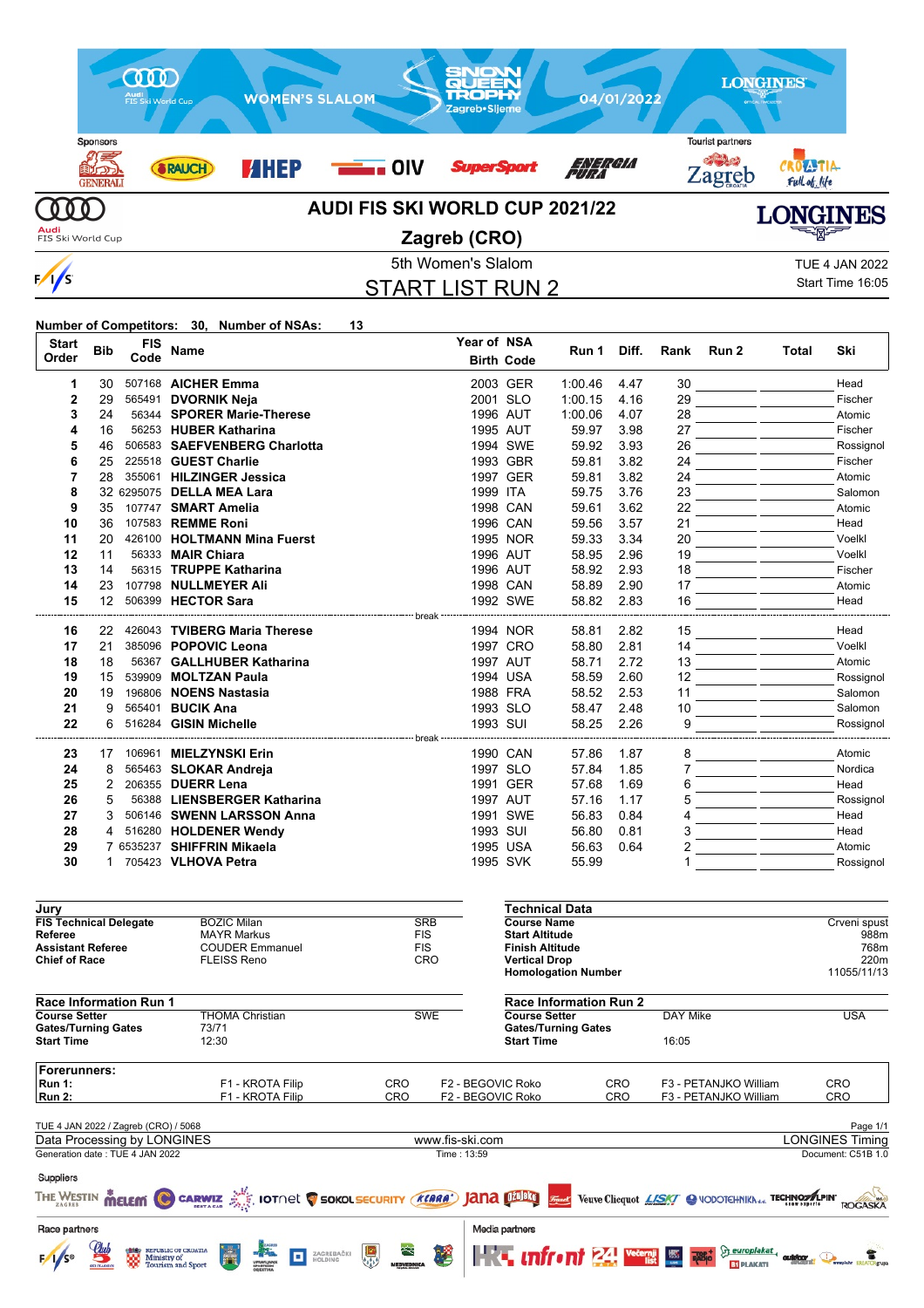

5th Women's Slalom TUE 4 JAN 2022 OFFICIAL RESULTS

Start Time 16:05

### **Number of Competitors: 60, Number of NSAs: <sup>21</sup> Penalty applied: 0.00**

 $\frac{1}{s}$ 

|                                 |            | FIS                                                                 |                                                                                                        | YB   | <b>NSA</b>      | Run 1            | Run 2            |         | Diff.      | Race          | Ski                                |
|---------------------------------|------------|---------------------------------------------------------------------|--------------------------------------------------------------------------------------------------------|------|-----------------|------------------|------------------|---------|------------|---------------|------------------------------------|
| Rank                            | <b>Bib</b> | Code                                                                | Name                                                                                                   |      | Code            | <b>Time Rank</b> | <b>Time Rank</b> | Total   |            | <b>Points</b> |                                    |
| 1                               | 1          | 705423                                                              | <b>VLHOVA Petra</b>                                                                                    | 1995 | <b>SVK</b>      | 55.99<br>(1)     | 1:01.00<br>(4)   | 1:56.99 |            | 0.00          | Rossignol                          |
| $\mathbf{2}$                    | 7          | 6535237                                                             | <b>SHIFFRIN Mikaela</b>                                                                                | 1995 | <b>USA</b>      | 56.63<br>(2)     | 1:00.86<br>(3)   | 1:57.49 | 0.50       | 3.12          | Atomic                             |
| 3                               | 5          | 56388                                                               | <b>LIENSBERGER Katharina</b>                                                                           | 1997 | <b>AUT</b>      | 57.16<br>(5)     | 1:01.94(16)      | 1:59.10 | 2.11       | 13.17         | Rossignol                          |
| 4                               | 4          | 516280                                                              | <b>HOLDENER Wendy</b>                                                                                  | 1993 | SUI             | 56.80<br>(3)     | 1:02.55<br>(19)  | 1:59.35 | 2.36       | 14.73         | Head                               |
| 5                               | 23         | 107798                                                              | <b>NULLMEYER Ali</b>                                                                                   | 1998 | CAN             | 58.89 (17)       | 1:00.68<br>(1)   | 1:59.57 | 2.58       | 16.10         | Atomic                             |
| 6                               | 18         | 56367                                                               | <b>GALLHUBER Katharina</b>                                                                             | 1997 | <b>AUT</b>      | 58.71 (13)       | 1:01.28<br>(7)   | 1:59.99 | 3.00       | 18.72         | Atomic                             |
| 7                               | 21         | 385096                                                              | <b>POPOVIC Leona</b>                                                                                   | 1997 | CRO             | 58.80 (14)       | 1:01.24<br>(6)   | 2:00.04 | 3.05       | 19.03         | Voelkl                             |
| 8                               | 9          | 565401                                                              | <b>BUCIK Ana</b>                                                                                       | 1993 | <b>SLO</b>      | 58.47 (10)       | 1:01.78<br>(12)  | 2:00.25 | 3.26       | 20.34         | Salomon                            |
| 9                               | 22         | 426043                                                              | <b>TVIBERG Maria Therese</b>                                                                           | 1994 | <b>NOR</b>      | 58.81 (15)       | 1:01.45<br>(8)   | 2:00.26 | 3.27       | 20.40         | Head                               |
| 10                              | 6          | 516284                                                              | <b>GISIN Michelle</b>                                                                                  | 1993 | SUI             | 58.25<br>(9)     | $1:02.02$ (18)   | 2:00.27 | 3.28       | 20.47         | Rossignol                          |
| 11                              | 15         | 539909                                                              | <b>MOLTZAN Paula</b>                                                                                   | 1994 | <b>USA</b>      | 58.59 (12)       | 1:01.73(11)      | 2:00.32 | 3.33       | 20.78         | Rossignol                          |
| 11                              | 2          | 206355                                                              | <b>DUERR Lena</b>                                                                                      | 1991 | <b>GER</b>      | 57.68<br>(6)     | $1:02.64$ (20)   | 2:00.32 | 3.33       | 20.78         | Head                               |
| 13                              | 19         | 196806                                                              | <b>NOENS Nastasia</b>                                                                                  | 1988 | <b>FRA</b>      | 58.52 (11)       | 1:01.91(15)      | 2:00.43 | 3.44       | 21.47         | Salomon                            |
| 14                              | 12         | 506399                                                              | <b>HECTOR Sara</b>                                                                                     | 1992 | <b>SWE</b>      | 58.82 (16)       | 1:01.85(14)      | 2:00.67 | 3.68       | 22.96         | Head                               |
| 15                              | 46         | 506583                                                              | <b>SAEFVENBERG Charlotta</b>                                                                           | 1994 | SWE             | 59.92 (26)       | 1:00.78<br>(2)   | 2:00.70 | 3.71       | 23.15         | Rossignol                          |
| 16                              | 14         | 56315                                                               | <b>TRUPPE Katharina</b>                                                                                | 1996 | AUT             | 58.92 (18)       | 1:01.97(17)      | 2:00.89 | 3.90       | 24.34         | Fischer                            |
| 17                              | 36         | 107583                                                              | <b>REMME Roni</b>                                                                                      | 1996 | CAN             | 59.56 (21)       | 1:01.54(10)      | 2:01.10 | 4.11       | 25.65         | Head                               |
| 18                              | 29         | 565491                                                              | <b>DVORNIK Neja</b>                                                                                    | 2001 | <b>SLO</b>      | 1:00.15(29)      | 1:01.11<br>(5)   | 2:01.26 | 4.27       | 26.64         | Fischer                            |
| 19                              | 25         | 225518                                                              | <b>GUEST Charlie</b>                                                                                   | 1993 | <b>GBR</b>      | 59.81 (24)       | 1:01.52<br>(9)   | 2:01.33 | 4.34       | 27.08         | Fischer                            |
| 20                              | 35         | 107747                                                              | <b>SMART Amelia</b>                                                                                    | 1998 | CAN             | 59.61 (22)       | 1:01.82(13)      | 2:01.43 | 4.44       | 27.70         | Atomic                             |
| 21                              | 28         | 355061                                                              | <b>HILZINGER Jessica</b>                                                                               | 1997 | <b>GER</b>      | 59.81 (24)       | 1:02.71(22)      | 2:02.52 | 5.53       | 34.51         | Atomic                             |
| 22                              | 16         | 56253                                                               | <b>HUBER Katharina</b>                                                                                 | 1995 | AUT             | 59.97 (27)       | 1:02.69<br>(21)  | 2:02.66 | 5.67       | 35.38         | Fischer                            |
|                                 |            |                                                                     |                                                                                                        |      |                 |                  |                  |         |            |               |                                    |
|                                 |            |                                                                     | DID NOT FINISH RUN 2: 7 competitors                                                                    |      |                 |                  |                  |         |            |               |                                    |
|                                 | 8          | 565463                                                              | <b>SLOKAR Andreja</b>                                                                                  | 1997 | <b>SLO</b>      |                  |                  |         |            |               | Nordica                            |
|                                 | 11         | 56333                                                               | <b>MAIR Chiara</b>                                                                                     | 1996 | AUT             |                  |                  |         |            |               | Voelkl                             |
|                                 | 17         | 106961                                                              | <b>MIELZYNSKI Erin</b>                                                                                 | 1990 | CAN             |                  |                  |         |            |               | Atomic                             |
|                                 | 20         | 426100                                                              | <b>HOLTMANN Mina Fuerst</b>                                                                            | 1995 | <b>NOR</b>      |                  |                  |         |            |               | Voelkl                             |
|                                 | 24         | 56344                                                               | <b>SPORER Marie-Therese</b>                                                                            | 1996 | AUT             |                  |                  |         |            |               | Atomic                             |
|                                 | 30         | 507168                                                              | <b>AICHER Emma</b>                                                                                     | 2003 | <b>GER</b>      |                  |                  |         |            |               | Head                               |
|                                 | 32         | 6295075                                                             | <b>DELLA MEA Lara</b>                                                                                  | 1999 | ITA             |                  |                  |         |            |               | Salomon                            |
|                                 |            | <b>DISQUALIFIED RUN 2: 1 competitor</b>                             |                                                                                                        |      |                 |                  |                  |         |            |               |                                    |
|                                 | 3          | 506146                                                              | <b>SWENN LARSSON Anna</b>                                                                              | 1991 | <b>SWE</b>      |                  | Gate 14          |         | Rule 629.3 |               | Head                               |
|                                 |            |                                                                     |                                                                                                        |      |                 |                  |                  |         |            |               |                                    |
|                                 |            |                                                                     | DID NOT QUALIFY FOR RUN 2: 12 competitors                                                              |      |                 |                  |                  |         |            |               |                                    |
|                                 | 41         | 6536171                                                             | <b>HENSIEN Katie</b>                                                                                   | 1999 | <b>USA</b>      | 1:00.55(31)      |                  |         |            |               | Rossignol                          |
|                                 | 43         | 385092                                                              | <b>KOMSIC Andrea</b>                                                                                   | 1996 | <b>CRO</b>      | 1:00.77(32)      |                  |         |            |               | Atomic                             |
|                                 | 34         | 516426                                                              | <b>STOFFEL Elena</b>                                                                                   | 1996 | SUI             | 1:00.82(33)      |                  |         |            |               | Dynastar                           |
|                                 | 53         | 665009                                                              | <b>SHKANOVA Maria</b>                                                                                  | 1989 | <b>BLR</b>      | 1:01.07(34)      |                  |         |            |               | Augment                            |
|                                 | 31         | 565471                                                              | <b>HROVAT Meta</b>                                                                                     | 1998 | <b>SLO</b>      | 1:01.16(35)      |                  |         |            |               | Salomon                            |
|                                 | 27         | 506664                                                              | <b>FJAELLSTROEM Magdalena</b>                                                                          | 1995 | <b>SWE</b>      | 1:01.41(36)      |                  |         |            |               | Atomic                             |
|                                 | 50         |                                                                     | 6295752 MATHIOU Sophie                                                                                 | 2002 | <b>ITA</b>      | 1:01.63(37)      |                  |         |            |               | Rossignol                          |
|                                 | 45         | 486028                                                              | <b>GORNOSTAEVA Anastasia</b>                                                                           | 1999 | <b>RUS</b>      | 1:01.66(38)      |                  |         |            |               | Rossignol                          |
|                                 | 38         | 539927                                                              | LAPANJA Lila                                                                                           | 1994 | <b>USA</b>      | 1:01.97 (39)     |                  |         |            |               | Stoeckli                           |
|                                 | 47         | 516631                                                              | <b>EGLOFF Selina</b>                                                                                   | 2001 | SUI             | 1:02.21(40)      |                  |         |            |               | Rossignol                          |
|                                 | 48         | 6536851                                                             | <b>ZIMMERMANN Zoe</b>                                                                                  | 2002 | <b>USA</b>      | 1:02.63(41)      |                  |         |            |               |                                    |
|                                 |            |                                                                     |                                                                                                        |      |                 |                  |                  |         |            |               |                                    |
|                                 |            | TUE 4 JAN 2022 / Zagreb (CRO) / 5068<br>Data Processing by LONGINES |                                                                                                        |      | www.fis-ski.com |                  |                  |         |            |               | Page 1/2<br><b>LONGINES Timing</b> |
| Generation date: TUE 4 JAN 2022 |            |                                                                     |                                                                                                        |      | Time: 17:06     |                  |                  |         |            |               | Document: C73C 1.0                 |
| <b>Suppliers</b>                |            |                                                                     |                                                                                                        |      |                 |                  |                  |         |            |               |                                    |
|                                 |            |                                                                     |                                                                                                        |      |                 |                  |                  |         |            |               |                                    |
| THE WESTIN MELEM C              |            |                                                                     | CARWIZ SIGNOL SOKOLSECURITY (KARA) JAHA UZUBKO SEMAK Veuve Clicquot LASKY O VODOTEHNIKA & TECHNOMAPINY |      |                 |                  |                  |         |            |               | <b>ROGASKA</b>                     |

Media partners

**The uniformity of the CALL Meter The Computer Computer Computer Computer Computer Computer Computer Computer Computer Computer Computer Computer Computer Computer Computer Computer Computer Computer Computer Computer Comp** 

**BT** PLAKATI

 $\bullet$ 

Race partners

 $\frac{1}{5}$ 

REPUBLIC OF CROATIA<br>Ministry of<br>Tourism and Sport

H

**E** ZAGREBAČKI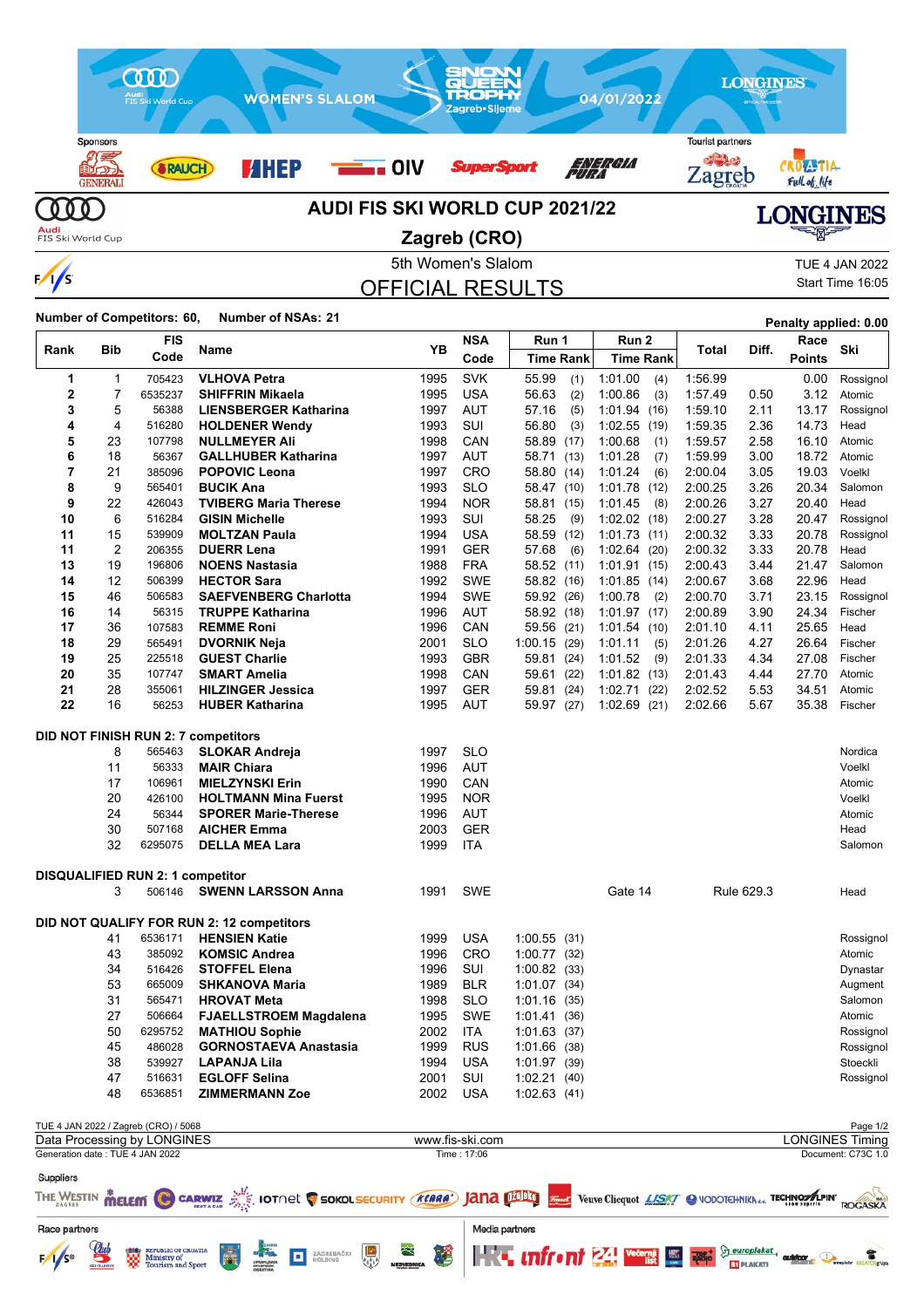

### <mark>Audi</mark><br>FIS Ski World Cup

# **AUDI FIS SKI WORLD CUP 2021/22**

**Zagreb (CRO)**



5th Women's Slalom TUE 4 JAN 2022

Start Time 16:05

# OFFICIAL RESULTS

|                                                 |            |                                         | <b>Number of Competitors: 60,</b>                  |                          |                                              |                                                 |                  |                                                | Penalty applied: 0.00 |                      |
|-------------------------------------------------|------------|-----------------------------------------|----------------------------------------------------|--------------------------|----------------------------------------------|-------------------------------------------------|------------------|------------------------------------------------|-----------------------|----------------------|
| Rank                                            | <b>Bib</b> | <b>FIS</b>                              | Name                                               | <b>YB</b>                | <b>NSA</b>                                   | Run 1                                           | Run 2            | Diff.<br>Total                                 | Race                  | Ski                  |
|                                                 |            | Code                                    |                                                    |                          | Code                                         | <b>Time Rank</b>                                | <b>Time Rank</b> |                                                | <b>Points</b>         |                      |
|                                                 | 44         | 415205                                  | <b>HUDSON Piera</b>                                | 1996                     | <b>NZL</b>                                   | 1:02.92(42)                                     |                  |                                                |                       | Dynastar             |
|                                                 |            |                                         | DID NOT FINISH RUN 1: 15 competitors               |                          |                                              |                                                 |                  |                                                |                       |                      |
|                                                 | 10         | 155728                                  | <b>DUBOVSKA Martina</b>                            | 1992                     | <b>CZE</b>                                   |                                                 |                  |                                                |                       | Voelkl               |
|                                                 | 13         | 107427                                  | <b>ST-GERMAIN Laurence</b>                         | 1994                     | CAN                                          |                                                 |                  |                                                |                       | Rossignol            |
|                                                 | 26         | 307493                                  | <b>ANDO Asa</b>                                    | 1996                     | <b>JPN</b>                                   |                                                 |                  |                                                |                       | Atomic               |
|                                                 | 33         | 6295165                                 | <b>ROSSETTI Marta</b>                              | 1999                     | <b>ITA</b>                                   |                                                 |                  |                                                |                       | Head                 |
|                                                 | 37         | 206532                                  | <b>SCHMOTZ Marlene</b>                             | 1994                     | <b>GER</b>                                   |                                                 |                  |                                                |                       | Fischer              |
|                                                 | 39         | 155727                                  | <b>CAPOVA Gabriela</b>                             | 1993                     | <b>CZE</b>                                   |                                                 |                  |                                                |                       | Kaestle              |
|                                                 | 40         | 385116                                  | <b>LJUTIC Zrinka</b>                               | 2004                     | <b>CRO</b>                                   |                                                 |                  |                                                |                       | Rossignol            |
|                                                 | 51         | 198176                                  | <b>LAMURE Marie</b>                                | 2001                     | <b>FRA</b>                                   |                                                 |                  |                                                |                       | Rossignol            |
|                                                 | 52         | 56427                                   | <b>LORENZ Bernadette</b>                           | 1998                     | <b>AUT</b>                                   |                                                 |                  |                                                |                       | Voelkl               |
|                                                 | 55         | 185493                                  | <b>POHJOLAINEN Rosa</b>                            | 2003                     | <b>FIN</b>                                   |                                                 |                  |                                                |                       | Atomic               |
|                                                 | 56         | 6536833                                 | <b>ROUNTREE-WILLIAMS Nicola</b>                    | 2002                     | <b>USA</b>                                   |                                                 |                  |                                                |                       | Voelkl               |
|                                                 | 57         | 206885                                  | <b>SCHLOSSER Paulina</b>                           | 2001                     | <b>GER</b>                                   |                                                 |                  |                                                |                       | Voelkl               |
|                                                 | 58         | 65117                                   | <b>VANREUSEL Kim</b>                               | 1998                     | <b>BEL</b>                                   |                                                 |                  |                                                |                       | Salomon              |
|                                                 | 59         | 185475                                  | <b>PYKALAINEN Erika</b>                            | 2001                     | <b>FIN</b>                                   |                                                 |                  |                                                |                       | Atomic               |
|                                                 | 60         | 245084                                  | <b>TOTH Zita</b>                                   | 2002                     | <b>HUN</b>                                   |                                                 |                  |                                                |                       |                      |
|                                                 |            | <b>DISQUALIFIED RUN 1: 1 competitor</b> |                                                    |                          |                                              |                                                 |                  |                                                |                       |                      |
|                                                 | 54         | 299983                                  | <b>GULLI Anita</b>                                 | 1998                     | <b>ITA</b>                                   | Gate 68                                         |                  | Rule 629.3                                     |                       | Voelkl               |
|                                                 |            |                                         | DID NOT START RUN 1: 2 competitors                 |                          |                                              |                                                 |                  |                                                |                       |                      |
|                                                 | 42         | 507046                                  | <b>BOSTROEM MUSSENER Moa</b>                       | 2001                     | <b>SWE</b>                                   |                                                 |                  |                                                |                       | Rossignol            |
|                                                 | 49         | 507109                                  | <b>ARONSSON ELFMAN Hanna</b>                       | 2002                     | <b>SWE</b>                                   |                                                 |                  |                                                |                       | Rossignol            |
|                                                 |            | <b>Reason for disqualification:</b>     |                                                    |                          |                                              |                                                 |                  |                                                |                       |                      |
|                                                 |            |                                         | 629.3 Does not pass through a gate correctly       |                          |                                              |                                                 |                  |                                                |                       |                      |
| Jury                                            |            |                                         |                                                    |                          |                                              | <b>Technical Data</b>                           |                  |                                                |                       |                      |
| <b>FIS Technical Delegate</b><br>Referee        |            |                                         | <b>BOZIC Milan</b><br><b>MAYR Markus</b>           | <b>SRB</b><br><b>FIS</b> |                                              | <b>Course Name</b><br><b>Start Altitude</b>     |                  |                                                |                       | Crveni spust<br>988m |
| <b>Assistant Referee</b>                        |            |                                         | <b>COUDER Emmanuel</b>                             | <b>FIS</b>               |                                              | <b>Finish Altitude</b>                          |                  |                                                |                       | 768m                 |
| <b>Chief of Race</b>                            |            |                                         | <b>FLEISS Reno</b>                                 | CRO                      |                                              | <b>Vertical Drop</b>                            |                  |                                                |                       | 220m                 |
|                                                 |            |                                         |                                                    |                          |                                              | <b>Homologation Number</b>                      |                  |                                                |                       | 11055/11/13          |
| <b>Race Information Run 1</b>                   |            |                                         |                                                    |                          |                                              | <b>Race Information Run 2</b>                   |                  |                                                |                       |                      |
| <b>Course Setter</b>                            |            |                                         | <b>THOMA Christian</b>                             | <b>SWE</b>               |                                              | <b>Course Setter</b>                            |                  | DAY Mike                                       |                       | <b>USA</b>           |
| <b>Gates/Turning Gates</b><br><b>Start Time</b> |            |                                         | 73/71<br>12:30                                     |                          |                                              | <b>Gates/Turning Gates</b><br><b>Start Time</b> |                  | 70/68<br>16:05                                 |                       |                      |
| Forerunners:                                    |            |                                         |                                                    |                          |                                              |                                                 |                  |                                                |                       |                      |
| <b>Run 1:</b><br><b>Run 2:</b>                  |            |                                         | F1 - KROTA Filip<br>F1 - KROTA Filip               | CRO<br><b>CRO</b>        |                                              | F2 - BEGOVIC Roko<br>F2 - BEGOVIC Roko          | CRO<br>CRO       | F3 - PETANJKO William<br>F3 - PETANJKO William |                       | CRO<br>CRO           |
| <b>Conditions on course:</b>                    |            |                                         |                                                    |                          |                                              |                                                 |                  |                                                |                       |                      |
| Run 1<br>Run 2                                  |            | <b>MOSTLY CLOUDY</b><br>MOSTLY CLOUDY   | <b>COMPACT</b><br>Snow:<br><b>COMPACT</b><br>Snow: |                          | Temperature - Start:<br>Temperature - Start: | $7^{\circ}$ C<br>8°C                            |                  | Temperature - Finish:<br>Temperature - Finish: | 8°C<br>$7^{\circ}$ C  |                      |

| Page 2/2                                                                                                                                          |
|---------------------------------------------------------------------------------------------------------------------------------------------------|
| www.fis-ski.com<br>LONGINES Timing                                                                                                                |
| Document: C73C 1.0<br>Time: 17:06                                                                                                                 |
|                                                                                                                                                   |
|                                                                                                                                                   |
| THE WESTIN MELEMI C CARWIZ AS IOTNEL C SOKOLSECURITY (KARA) JANA DIELO STARK Veuve Clicquot LISK/ @ VODOTCHNIKhda TECHNOSA.PINT<br><b>ROGASKA</b> |
|                                                                                                                                                   |
| Media partners                                                                                                                                    |
| 老<br><b>The uniform 24 Vecessi Law Reserve Construction Construction Construction Construction Construction Construction</b>                      |
|                                                                                                                                                   |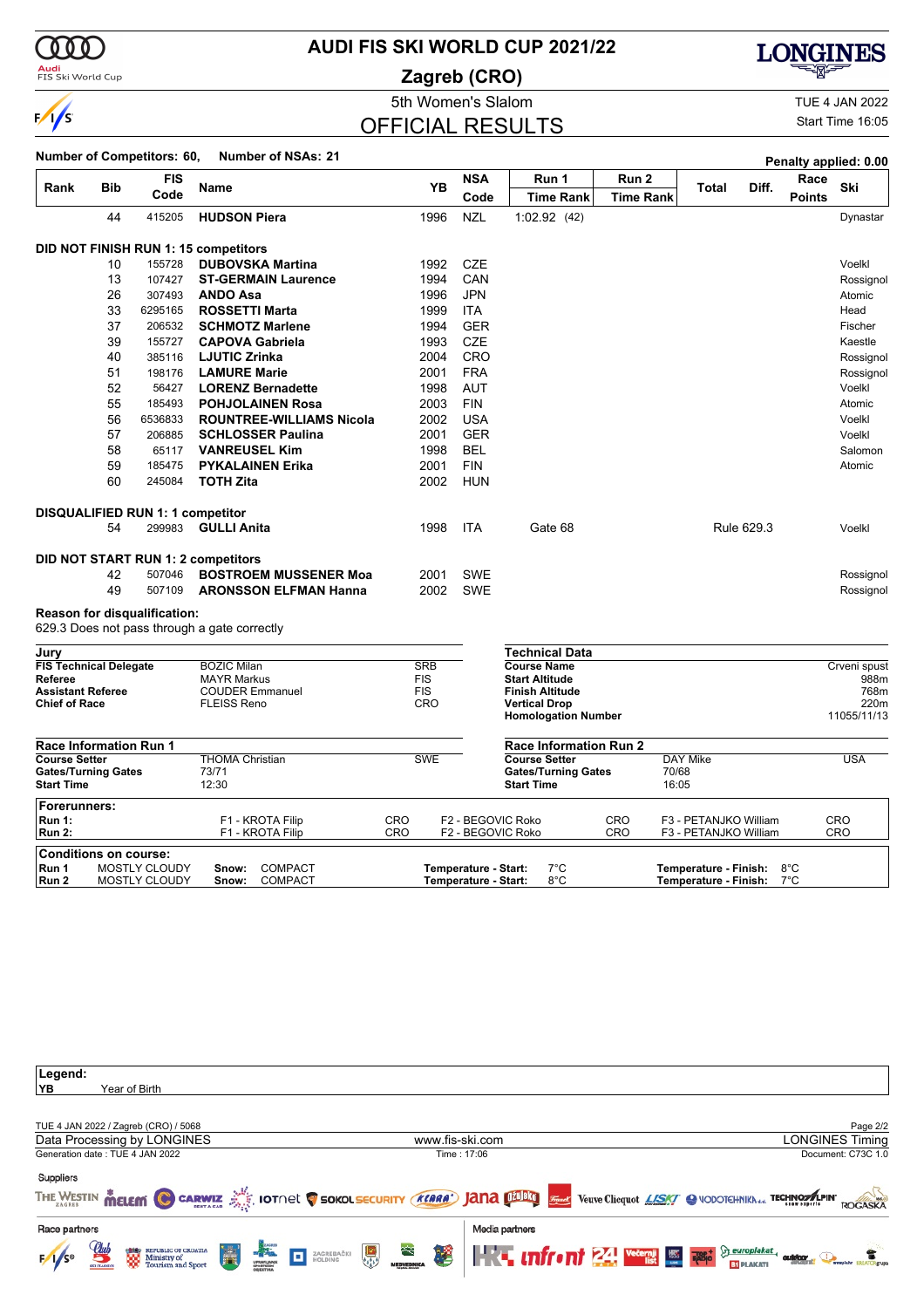

| <b>Best 10 at Finish</b> |            |            |                              |            |               |        | <b>F-factor: 730</b> |
|--------------------------|------------|------------|------------------------------|------------|---------------|--------|----------------------|
|                          |            | <b>FIS</b> |                              | <b>NSA</b> | <b>FIS</b>    |        | Race                 |
| <b>Rank</b>              | <b>Bib</b> | Code       | <b>Name</b>                  | Code       | <b>Points</b> | Best 5 | <b>Points</b>        |
|                          |            |            | 705423 VLHOVA Petra          | <b>SVK</b> | 0.00          | 0.00   | 0.00                 |
| $\mathbf{2}$             |            |            | 7 6535237 SHIFFRIN Mikaela   | USA        | 0.00          | 0.00   | 3.12                 |
| 3                        | 5          |            | 56388 LIENSBERGER Katharina  | <b>AUT</b> | 0.00          | 0.00   | 13.17                |
| 4                        | 4          |            | 516280 HOLDENER Wendy        | SUI        | 2.27          | 2.27   | 14.73                |
| 5                        | 23         |            | 107798 NULLMEYER Ali         | CAN        | 15.44         |        |                      |
| 6                        | 18         |            | 56367 GALLHUBER Katharina    | <b>AUT</b> | 17.13         |        |                      |
| 7                        | 21         |            | 385096 POPOVIC Leona         | <b>CRO</b> | 16.13         |        |                      |
| 8                        | 9          |            | 565401 <b>BUCIK Ana</b>      | <b>SLO</b> | 12.15         |        |                      |
| 9                        | 22         |            | 426043 TVIBERG Maria Therese | <b>NOR</b> | 20.04         |        |                      |
| 10                       | 6          |            | 516284 GISIN Michelle        | SUI        | 0.68          | 0.68   | 20.47                |

#### **Best 5 FIS Points Started**

| Rank         | <b>Bib</b> | <b>FIS</b> | <b>Name</b>                 | <b>NSA</b> | <b>FIS</b>    |
|--------------|------------|------------|-----------------------------|------------|---------------|
|              |            | Code       |                             | Code       | <b>Points</b> |
|              |            |            | 705423 VLHOVA Petra         | <b>SVK</b> | 0.00          |
| $\mathbf{2}$ |            |            | 6535237 SHIFFRIN Mikaela    | <b>USA</b> | 0.00          |
| 3            | 5          |            | 56388 LIENSBERGER Katharina | <b>AUT</b> | 0.00          |
| 10           | 6          |            | 516284 GISIN Michelle       | SUI        | 0.68          |
| 4            | 4          |            | 516280 HOLDENER Wendy       | SUI        | 2.27          |

| <b>TOTALS:</b>                               |         |      |       |
|----------------------------------------------|---------|------|-------|
| FIS Points of Best 5 Started (B)             | 2.95    |      |       |
| FIS Points of Best 5 at Finish in Top 10 (A) |         | 2.95 |       |
| Race Points of Corresponding Competitors (C) |         |      | 51.49 |
| Calculated Penalty (A+B-C):10 =>             | -4.559  |      |       |
| Rounded                                      | $-4.56$ |      |       |
| <b>Category Adder</b>                        | 0.00    |      |       |
| <b>Correction Value (Z)</b>                  | 0.00    |      |       |
| <b>Calculated Penalty</b>                    | -4.56   |      |       |
| <b>Penalty Applied</b>                       | 0.00    |      |       |

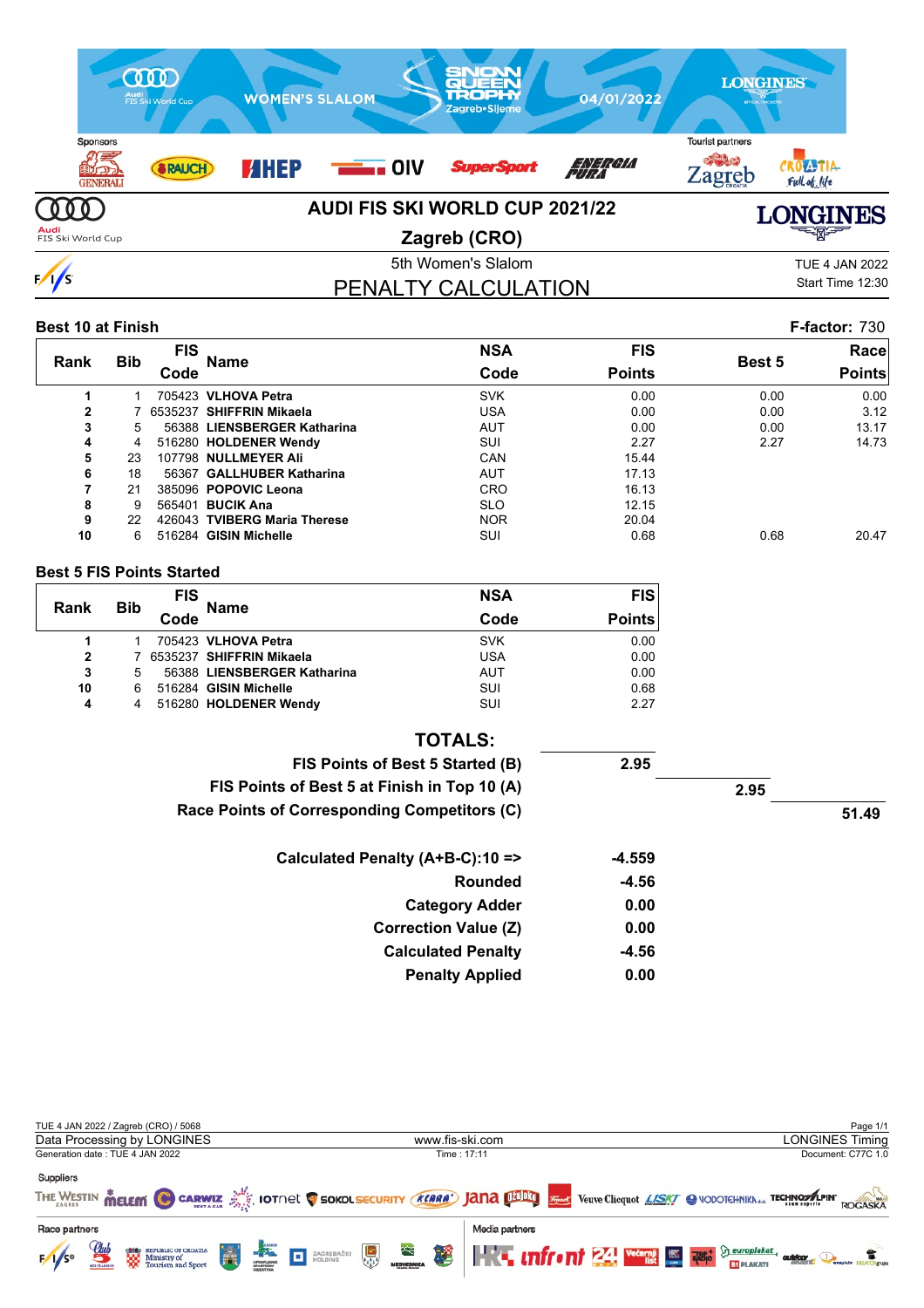

# PERFORMANCE ANALYSIS BY RANK

Start Time 16:05

|              |                         | <b>NSA</b>                  |                | <b>Positions</b>   |                      |                        | <b>Partials</b> |                  | <b>Difference</b> |
|--------------|-------------------------|-----------------------------|----------------|--------------------|----------------------|------------------------|-----------------|------------------|-------------------|
|              | Rank Bib Name<br>Ski    | Code                        | Pos            |                    | <b>Time Rank Pos</b> |                        |                 | <b>Time Rank</b> | <b>Time</b>       |
| 1            | 1 VLHOVA Petra          | <b>SVK</b><br><b>Run 1:</b> | Int1:          | 9.20               |                      | $(8)$ 11-12:           | 12.26           | (1)              | 0.12              |
|              | Rossignol               |                             | $Int2$ :       | 21.46              | (1)                  | $12-13:$               | 17.89           | (1)              | 0.00              |
|              |                         |                             | Int3:          | 39.35              | (1)                  | I3-Fin:                | 16.64           | (1)              | 0.00              |
|              |                         |                             | Fin:           | 55.99              | (1)                  |                        |                 |                  | 0.00              |
|              |                         | <b>Run 2:</b>               | Int1:          | 10.40              | (18)                 | $11 - 12$ :            | 13.45           | (7)              | 0.38              |
|              |                         |                             | $Int2$ :       | 23.85              | (11)                 | $12-13:$               | 18.89           | (4)              | 0.65              |
|              |                         |                             | Int3:          | 42.74              | (7)                  | I3-Fin:                | 18.26           | (1)              | 0.51              |
|              |                         |                             | Fin:           | 1:01.00            | (4)                  |                        |                 |                  | 0.32              |
|              |                         | Total:                      | Int1:          | 1:06.39            | (1)                  |                        |                 |                  | 0.00              |
|              |                         |                             | $Int2$ :       | 1:19.84            | (1)                  |                        |                 |                  | 0.00              |
|              |                         |                             | Int3:          | 1:38.73            | (1)                  |                        |                 |                  | 0.00              |
|              |                         |                             | Fin:           | 1:56.99            | (1)                  |                        |                 |                  | 0.00              |
| $\mathbf{2}$ | 7 SHIFFRIN Mikaela      | <b>Run 1:</b><br><b>USA</b> | Int1:          | 9.20               | (8)                  | $11 - 12$ :            | 12.32           | (2)              | 0.12              |
|              | Atomic                  |                             | Int2:          | 21.52              | (2)                  | $12 - 13:$             | 18.16           | (5)              | 0.06              |
|              |                         |                             | Int3:          | 39.68              | (4)                  | I3-Fin:                | 16.95           | (2)              | 0.33              |
|              |                         |                             | Fin:           | 56.63              | (2)                  |                        |                 |                  | 0.64              |
|              |                         | <b>Run 2:</b>               | Int1:          | 10.25              | (9)                  | $11 - 12$ :            | 13.34           | (4)              | 0.23              |
|              |                         |                             | Int2:          | 23.59              | (3)                  | $12 - 13$ :            | 18.77           | (2)              | 0.39              |
|              |                         |                             | Int3:<br>Fin:  | 42.36<br>1:00.86   | (3)                  | I3-Fin:                | 18.50           | (7)              | 0.13<br>0.18      |
|              |                         |                             |                |                    | (3)                  |                        |                 |                  |                   |
|              |                         | Total:                      | Int1:<br>Int2: | 1:06.88<br>1:20.22 | (2)                  |                        |                 |                  | 0.49<br>0.38      |
|              |                         |                             | Int3:          | 1:38.99            | (2)<br>(2)           |                        |                 |                  | 0.26              |
|              |                         |                             | Fin:           | 1:57.49            | (2)                  |                        |                 |                  | 0.50              |
| 3            | 5 LIENSBERGER Katharina | <b>Run 1:</b><br><b>AUT</b> | Int1:          | 9.25               | (11)                 |                        |                 |                  | 0.17              |
|              | Rossignol               |                             | Int2:          | 21.93              | (7)                  | $11 - 12$ :            | 12.68           | (8)              | 0.47              |
|              |                         |                             | Int3:          | 40.05              | (5)                  | $12 - 13:$             | 18.12           | (3)              | 0.70              |
|              |                         |                             | Fin:           | 57.16              | (5)                  | I3-Fin:                | 17.11           | (3)              | 1.17              |
|              |                         | <b>Run 2:</b>               | Int1:          | 10.16              | (5)                  |                        |                 |                  | 0.14              |
|              |                         |                             | Int2:          | 24.60              | (20)                 | $11 - 12$ :            | 14.44           | (21)             | 1.40              |
|              |                         |                             | Int3:          | 43.58              | (19)                 | $12 - 13$ :<br>I3-Fin: | 18.98           | (9)              | 1.35              |
|              |                         |                             | Fin:           | 1:01.94            | (16)                 |                        | 18.36           | (3)              | 1.26              |
|              |                         | Total:                      | Int1:          | 1:07.32            | (4)                  |                        |                 |                  | 0.93              |
|              |                         |                             | Int2:          | 1:21.76            | (4)                  |                        |                 |                  | 1.92              |
|              |                         |                             | Int3:          | 1:40.74            | (4)                  |                        |                 |                  | 2.01              |
|              |                         |                             | Fin:           | 1:59.10            | (3)                  |                        |                 |                  | 2.11              |

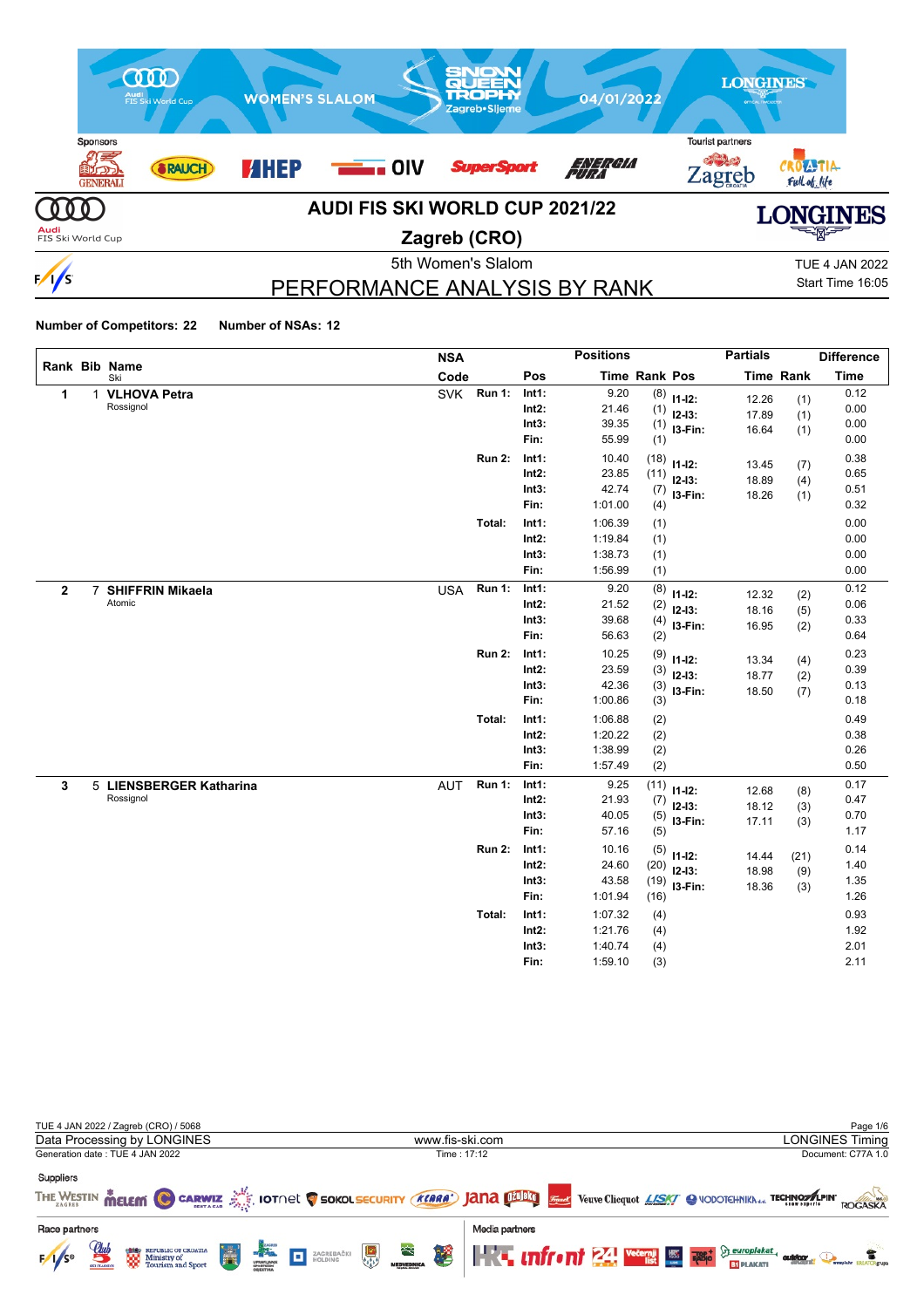

#### **Audi**<br>FIS Ski World Cup

## **AUDI FIS SKI WORLD CUP 2021/22**

**Zagreb (CRO)**



5th Women's Slalom TUE 4 JAN 2022

# Start Time 16:05

### PERFORMANCE ANALYSIS BY RANK

|                |    |                        | <b>NSA</b> |               |          | <b>Positions</b>     |      |                       | <b>Partials</b> |                  | <b>Difference</b> |
|----------------|----|------------------------|------------|---------------|----------|----------------------|------|-----------------------|-----------------|------------------|-------------------|
|                |    | Rank Bib Name<br>Ski   | Code       |               | Pos      | <b>Time Rank Pos</b> |      |                       |                 | <b>Time Rank</b> | <b>Time</b>       |
| 4              |    | 4 HOLDENER Wendy       | SUI        | <b>Run 1:</b> | Int1:    | 9.16                 | (7)  | $11 - 12$ :           | 12.40           | (3)              | 0.08              |
|                |    | Head                   |            |               | $Int2$ : | 21.56                | (4)  | $12-13:$              | 18.11           | (2)              | 0.10              |
|                |    |                        |            |               | Int3:    | 39.67                |      | $(3)$ 13-Fin:         | 17.13           | (4)              | 0.32              |
|                |    |                        |            |               | Fin:     | 56.80                | (3)  |                       |                 |                  | 0.81              |
|                |    |                        |            | <b>Run 2:</b> | Int1:    | 10.28                | (11) | $11-12:$              | 14.06           | (16)             | 0.26              |
|                |    |                        |            |               | $Int2$ : | 24.34                | (15) | $12 - 13$ :           | 19.20           | (17)             | 1.14              |
|                |    |                        |            |               | Int3:    | 43.54                | (18) | I3-Fin:               | 19.01           | (21)             | 1.31              |
|                |    |                        |            |               | Fin:     | 1:02.55              | (19) |                       |                 |                  | 1.87              |
|                |    |                        |            | Total:        | Int1:    | 1:07.08              | (3)  |                       |                 |                  | 0.69              |
|                |    |                        |            |               | $Int2$ : | 1:21.14              | (3)  |                       |                 |                  | 1.30              |
|                |    |                        |            |               | Int3:    | 1:40.34              | (3)  |                       |                 |                  | 1.61              |
|                |    |                        |            |               | Fin:     | 1:59.35              | (4)  |                       |                 |                  | 2.36              |
| 5              |    | 23 NULLMEYER Ali       | CAN        | <b>Run 1:</b> | Int1:    | 9.45                 | (29) | $11 - 12$ :           | 13.18           | (20)             | 0.37              |
|                |    | Atomic                 |            |               | $Int2$ : | 22.63                | (25) | $12-13:$              | 18.60           | (13)             | 1.17              |
|                |    |                        |            |               | Int3:    | 41.23                | (20) | I3-Fin:               | 17.66           | (14)             | 1.88              |
|                |    |                        |            |               | Fin:     | 58.89                | (17) |                       |                 |                  | 2.90              |
|                |    |                        |            | <b>Run 2:</b> | Int1:    | 10.18                | (6)  | $11 - 12$ :           | 13.02           | (1)              | 0.16              |
|                |    |                        |            |               | $Int2$ : | 23.20                | (1)  | $12-13:$              | 19.03           | (13)             | 0.00              |
|                |    |                        |            |               | Int3:    | 42.23                |      | $(1)$ 13-Fin:         | 18.45           | (5)              | 0.00              |
|                |    |                        |            |               | Fin:     | 1:00.68              | (1)  |                       |                 |                  | 0.00              |
|                |    |                        |            | Total:        | Int1:    | 1:09.07              | (12) |                       |                 |                  | 2.68              |
|                |    |                        |            |               | $Int2$ : | 1:22.09              | (5)  |                       |                 |                  | 2.25              |
|                |    |                        |            |               | Int3:    | 1:41.12              | (5)  |                       |                 |                  | 2.39              |
|                |    |                        |            |               | Fin:     | 1:59.57              | (5)  |                       |                 |                  | 2.58              |
| 6              |    | 18 GALLHUBER Katharina | AUT        | Run 1:        | Int1:    | 9.14                 | (5)  | $11 - 12$ :           | 13.27           | (25)             | 0.06              |
|                |    | Atomic                 |            |               | $Int2$ : | 22.41                | (19) | $12-13:$              | 18.80           | (19)             | 0.95              |
|                |    |                        |            |               | Int3:    | 41.21                | (18) | I3-Fin:               | 17.50           | (9)              | 1.86              |
|                |    |                        |            |               | Fin:     | 58.71                | (13) |                       |                 |                  | 2.72              |
|                |    |                        |            | <b>Run 2:</b> | Int1:    | 10.35                | (15) | $11-12:$              | 13.26           | (3)              | 0.33              |
|                |    |                        |            |               | $Int2$ : | 23.61                | (4)  | $12-13:$              | 18.97           | (8)              | 0.41              |
|                |    |                        |            |               | Int3:    | 42.58                | (5)  | I3-Fin:               | 18.70           | (15)             | 0.35              |
|                |    |                        |            |               | Fin:     | 1:01.28              | (7)  |                       |                 |                  | 0.60              |
|                |    |                        |            | Total:        | Int1:    | 1:09.06              | (11) |                       |                 |                  | 2.67              |
|                |    |                        |            |               | $Int2$ : | 1:22.32              | (8)  |                       |                 |                  | 2.48              |
|                |    |                        |            |               | Int3:    | 1:41.29              | (6)  |                       |                 |                  | 2.56              |
|                |    |                        |            |               | Fin:     | 1:59.99              | (6)  |                       |                 |                  | 3.00              |
| $\overline{7}$ | 21 | <b>POPOVIC Leona</b>   |            | CRO Run 1:    | Int1:    | 9.28                 | (13) | $11 - 12$ :           | 13.05           | (16)             | 0.20              |
|                |    | Voelkl                 |            |               | Int2:    | 22.33                | (14) | $12 - 13$ :           | 18.54           | (11)             | 0.87              |
|                |    |                        |            |               | Int3:    | 40.87                | (13) | I3-Fin:               | 17.93           | (19)             | 1.52              |
|                |    |                        |            |               | Fin:     | 58.80                | (14) |                       |                 |                  | 2.81              |
|                |    |                        |            | <b>Run 2:</b> | Int1:    | 10.02                |      | $\binom{1}{1}$ 11-12: | 13.80           |                  | 0.00              |
|                |    |                        |            |               | $Int2$ : | 23.82                | (8)  | $12-13:$              | 18.74           | (13)             | 0.62              |
|                |    |                        |            |               | Int3:    | 42.56                | (4)  | I3-Fin:               | 18.68           | (1)              | 0.33              |
|                |    |                        |            |               | Fin:     | 1:01.24              | (6)  |                       |                 | (13)             | 0.56              |
|                |    |                        |            | Total:        | Int1:    | 1:08.82              | (8)  |                       |                 |                  | 2.43              |
|                |    |                        |            |               | $Int2$ : | 1:22.62              | (10) |                       |                 |                  | 2.78              |
|                |    |                        |            |               | Int3:    | 1:41.36              | (8)  |                       |                 |                  | 2.63              |
|                |    |                        |            |               | Fin:     | 2:00.04              | (7)  |                       |                 |                  | 3.05              |

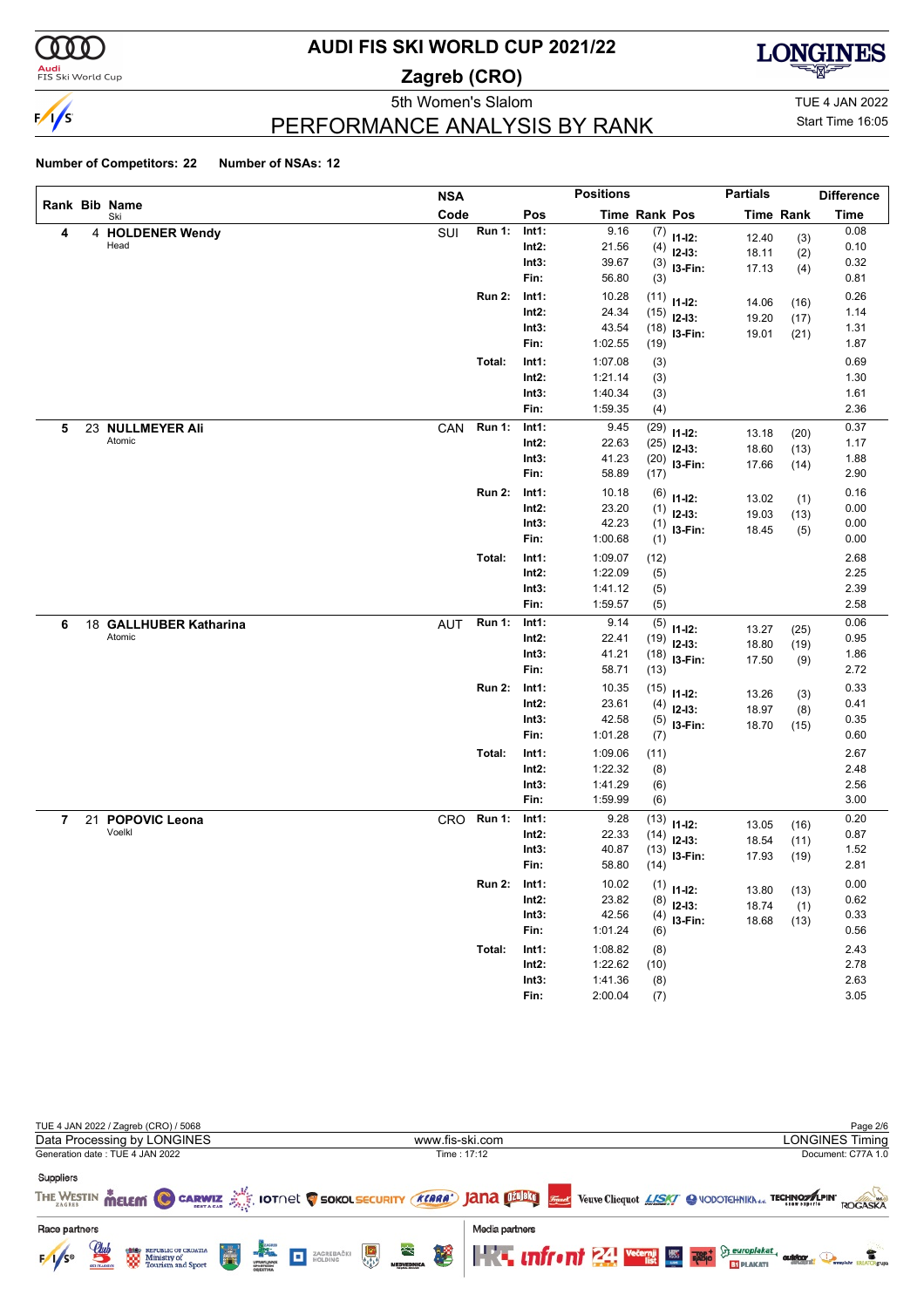

**Audi**<br>FIS Ski World Cup

# **AUDI FIS SKI WORLD CUP 2021/22**

**Zagreb (CRO)**



PERFORMANCE ANALYSIS BY RANK

5th Women's Slalom TUE 4 JAN 2022 Start Time 16:05

|    |   |                               | <b>NSA</b> |               |                   | <b>Positions</b>   |               |                         | <b>Partials</b> |                  | <b>Difference</b> |
|----|---|-------------------------------|------------|---------------|-------------------|--------------------|---------------|-------------------------|-----------------|------------------|-------------------|
|    |   | Rank Bib Name<br>Ski          | Code       |               | Pos               |                    | Time Rank Pos |                         |                 | <b>Time Rank</b> | <b>Time</b>       |
| 8  | 9 | <b>BUCIK Ana</b>              | <b>SLO</b> | <b>Run 1:</b> | Int1:             | 9.37               | (24)          | $11 - 12$ :             | 13.01           | (15)             | 0.29              |
|    |   | Salomon                       |            |               | $Int2$ :          | 22.38              | (16)          | $12-13:$                | 18.57           | (12)             | 0.92              |
|    |   |                               |            |               | Int3:             | 40.95              |               | $(14)$ 13-Fin:          | 17.52           | (10)             | 1.60              |
|    |   |                               |            |               | Fin:              | 58.47              | (10)          |                         |                 |                  | 2.48              |
|    |   |                               |            | <b>Run 2:</b> | Int1:             | 10.05              | (2)           | $11 - 12$ :             | 14.50           | (22)             | 0.03              |
|    |   |                               |            |               | $Int2$ :          | 24.55              | (19)          | $12 - 13$ :             | 18.90           | (5)              | 1.35              |
|    |   |                               |            |               | Int3:             | 43.45              | (16)          | I3-Fin:                 | 18.33           | (2)              | 1.22              |
|    |   |                               |            |               | Fin:              | 1:01.78            | (12)          |                         |                 |                  | 1.10              |
|    |   |                               |            | Total:        | Int1:             | 1:08.52            | (7)           |                         |                 |                  | 2.13              |
|    |   |                               |            |               | $Int2$ :          | 1:23.02            | (15)          |                         |                 |                  | 3.18              |
|    |   |                               |            |               | Int3:             | 1:41.92            | (13)          |                         |                 |                  | 3.19              |
|    |   |                               |            |               | Fin:              | 2:00.25            | (8)           |                         |                 |                  | 3.26              |
| 9  |   | 22 TVIBERG Maria Therese      | <b>NOR</b> | <b>Run 1:</b> | Int1:             | 9.27               | (12)          | $11 - 12$ :             | 13.13           | (17)             | 0.19              |
|    |   | Head                          |            |               | $Int2$ :          | 22.40              | (17)          | $12-13:$                | 19.14           | (30)             | 0.94              |
|    |   |                               |            |               | Int3:             | 41.54              |               | $(22)$ 13-Fin:          | 17.27           | (6)              | 2.19              |
|    |   |                               |            |               | Fin:              | 58.81              | (15)          |                         |                 |                  | 2.82              |
|    |   |                               |            | <b>Run 2:</b> | Int1:             | 10.44              | (20)          |                         |                 |                  | 0.42              |
|    |   |                               |            |               | $Int2$ :          | 23.94              | (12)          | $11 - 12$ :<br>$12-13:$ | 13.50           | (9)              | 0.74              |
|    |   |                               |            |               | Int3:             | 42.89              | (8)           | I3-Fin:                 | 18.95           | (7)              | 0.66              |
|    |   |                               |            |               | Fin:              | 1:01.45            | (8)           |                         | 18.56           | (11)             | 0.77              |
|    |   |                               |            | Total:        | Int1:             | 1:09.25            | (13)          |                         |                 |                  | 2.86              |
|    |   |                               |            |               | $Int2$ :          | 1:22.75            | (13)          |                         |                 |                  | 2.91              |
|    |   |                               |            |               | Int3:             | 1:41.70            | (11)          |                         |                 |                  | 2.97              |
|    |   |                               |            |               | Fin:              | 2:00.26            | (9)           |                         |                 |                  | 3.27              |
| 10 |   | 6 GISIN Michelle              | SUI        | <b>Run 1:</b> | Int1:             | 9.35               | (21)          |                         |                 |                  | 0.27              |
|    |   | Rossignol                     |            |               | $Int2$ :          | 22.32              | (13)          | $11 - 12$ :             | 12.97           | (13)             | 0.86              |
|    |   |                               |            |               | Int3:             | 40.72              |               | $12-13:$                | 18.40           | (8)              | 1.37              |
|    |   |                               |            |               | Fin:              | 58.25              | (9)           | $(11)$ 13-Fin:          | 17.53           | (11)             | 2.26              |
|    |   |                               |            | <b>Run 2:</b> | Int1:             | 10.26              |               |                         |                 |                  | 0.24              |
|    |   |                               |            |               | $Int2$ :          | 24.39              | (10)          | $11 - 12$ :             | 14.13           | (17)             | 1.19              |
|    |   |                               |            |               | Int3:             | 43.46              |               | $(17)$ 12-13:           | 19.07           | (14)             | 1.23              |
|    |   |                               |            |               | Fin:              | 1:02.02            | (18)          | $(17)$ 13-Fin:          | 18.56           | (11)             | 1.34              |
|    |   |                               |            |               |                   |                    |               |                         |                 |                  | 2.12              |
|    |   |                               |            | Total:        | Int1:             | 1:08.51            | (6)           |                         |                 |                  |                   |
|    |   |                               |            |               | $Int2$ :<br>Int3: | 1:22.64<br>1:41.71 | (11)          |                         |                 |                  | 2.80<br>2.98      |
|    |   |                               |            |               | Fin:              | 2:00.27            | (12)<br>(10)  |                         |                 |                  | 3.28              |
|    |   |                               |            |               |                   |                    |               |                         |                 |                  |                   |
| 11 |   | 15 MOLTZAN Paula<br>Rossignol | USA        | <b>Run 1:</b> | Int1:             | 9.45               | (29)          | $11 - 12$ :             | 12.63           | (7)              | 0.37              |
|    |   |                               |            |               | $Int2$ :          | 22.08<br>40.72     | (10)          | $12-13:$                | 18.64           | (15)             | 0.62              |
|    |   |                               |            |               | Int3:<br>Fin:     | 58.59              | (11)          | I3-Fin:                 | 17.87           | (17)             | 1.37<br>2.60      |
|    |   |                               |            |               |                   |                    | (12)          |                         |                 |                  |                   |
|    |   |                               |            | <b>Run 2:</b> | Int1:             | 10.28              |               | $(11)$ 11-12:           | 13.54           | (10)             | 0.26              |
|    |   |                               |            |               | $Int2$ :          | 23.82              |               | $(8)$ 12-13:            | 19.22           | (18)             | 0.62              |
|    |   |                               |            |               | Int3:             | 43.04              |               | $(12)$ 13-Fin:          | 18.69           | (14)             | 0.81              |
|    |   |                               |            |               | Fin:              | 1:01.73            | (11)          |                         |                 |                  | 1.05              |
|    |   |                               |            | Total:        | Int1:             | 1:08.87            | (10)          |                         |                 |                  | 2.48              |
|    |   |                               |            |               | $Int2$ :          | 1:22.41            | (9)           |                         |                 |                  | 2.57              |
|    |   |                               |            |               | Int3:             | 1:41.63            | (10)          |                         |                 |                  | 2.90              |
|    |   |                               |            |               | Fin:              | 2:00.32            | (11)          |                         |                 |                  | 3.33              |

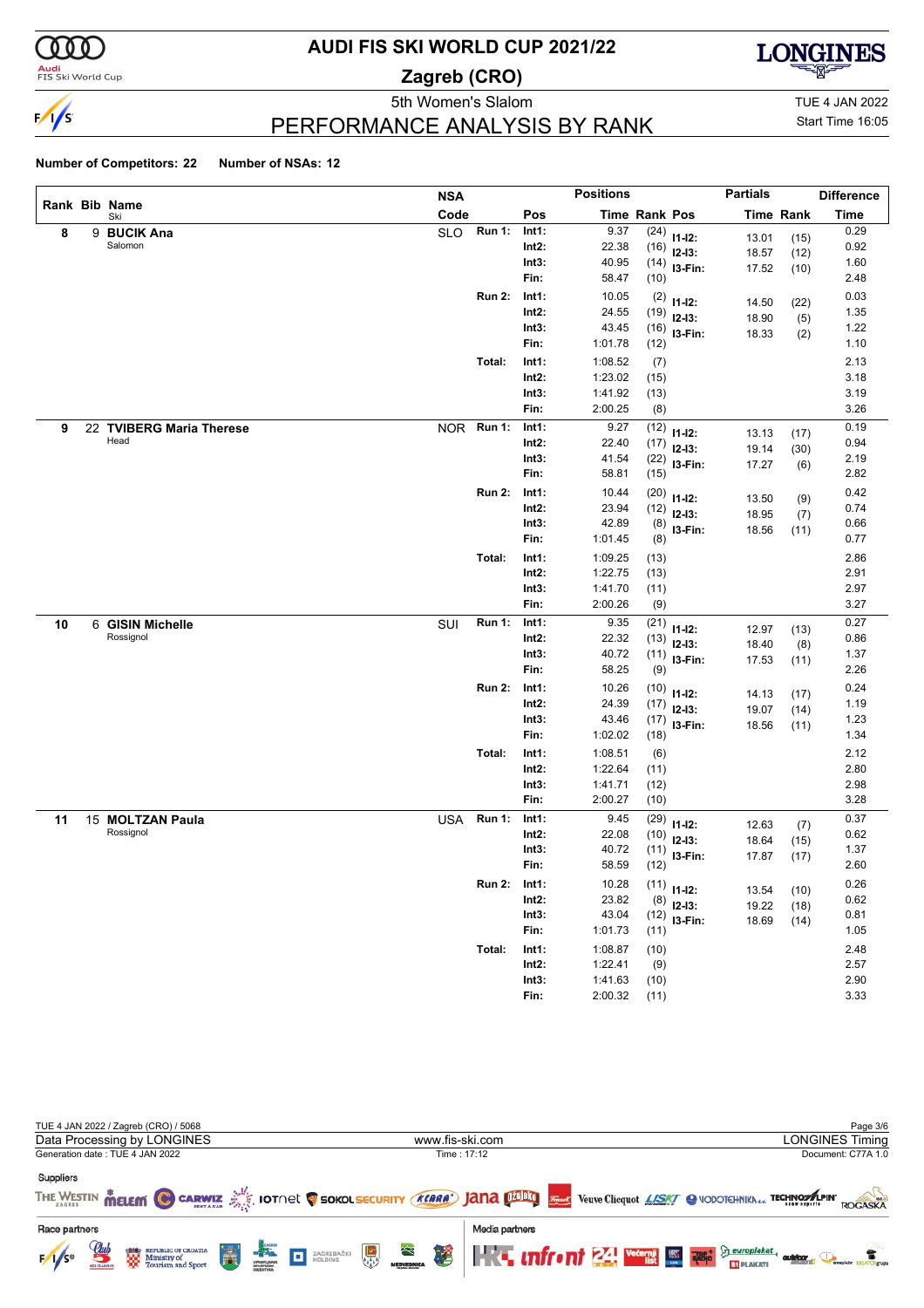

#### **Audi**<br>FIS Ski World Cup

# **AUDI FIS SKI WORLD CUP 2021/22**

**Zagreb (CRO)**



Start Time 16:05

5th Women's Slalom TUE 4 JAN 2022

### PERFORMANCE ANALYSIS BY RANK

|    |                          | <b>NSA</b> |               |          | <b>Positions</b> |                      |                  | <b>Partials</b> |                  | <b>Difference</b> |
|----|--------------------------|------------|---------------|----------|------------------|----------------------|------------------|-----------------|------------------|-------------------|
|    | Rank Bib Name<br>Ski     | Code       |               | Pos      |                  | <b>Time Rank Pos</b> |                  |                 | <b>Time Rank</b> | <b>Time</b>       |
| 11 | 2 DUERR Lena             | <b>GER</b> | <b>Run 1:</b> | Int1:    | 9.34             |                      | $(19)$ $11-12$ : | 12.62           | (6)              | 0.26              |
|    | Head                     |            |               | $Int2$ : | 21.96            | (8)                  | $12-13:$         | 18.28           | (7)              | 0.50              |
|    |                          |            |               | Int3:    | 40.24            | (7)                  | I3-Fin:          | 17.44           | (8)              | 0.89              |
|    |                          |            |               | Fin:     | 57.68            | (6)                  |                  |                 |                  | 1.69              |
|    |                          |            | <b>Run 2:</b> | Int1:    | 10.21            | (7)                  | $11 - 12$ :      | 14.31           | (19)             | 0.19              |
|    |                          |            |               | Int2:    | 24.52            | (18)                 | $12-13:$         | 19.11           | (15)             | 1.32              |
|    |                          |            |               | Int3:    | 43.63            | (20)                 | I3-Fin:          | 19.01           | (21)             | 1.40              |
|    |                          |            |               | Fin:     | 1:02.64          | (20)                 |                  |                 |                  | 1.96              |
|    |                          |            | Total:        | Int1:    | 1:07.89          | (5)                  |                  |                 |                  | 1.50              |
|    |                          |            |               | Int2:    | 1:22.20          | (6)                  |                  |                 |                  | 2.36              |
|    |                          |            |               | Int3:    | 1:41.31          | (7)                  |                  |                 |                  | 2.58              |
|    |                          |            |               | Fin:     | 2:00.32          | (11)                 |                  |                 |                  | 3.33              |
| 13 | 19 NOENS Nastasia        | <b>FRA</b> | <b>Run 1:</b> | Int1:    | 9.10             | (2)                  | $11 - 12$ :      | 12.81           | (10)             | 0.02              |
|    | Salomon                  |            |               | Int2:    | 21.91            | (6)                  | $12-13:$         | 18.77           | (17)             | 0.45              |
|    |                          |            |               | Int3:    | 40.68            | (10)                 | I3-Fin:          | 17.84           | (16)             | 1.33              |
|    |                          |            |               | Fin:     | 58.52            | (11)                 |                  |                 |                  | 2.53              |
|    |                          |            | <b>Run 2:</b> | Int1:    | 10.34            | (14)                 | $11 - 12$ :      | 13.45           | (7)              | 0.32              |
|    |                          |            |               | $Int2$ : | 23.79            | (7)                  | $12-13:$         | 19.23           | (20)             | 0.59              |
|    |                          |            |               | Int3:    | 43.02            | (11)                 | I3-Fin:          | 18.89           | (19)             | 0.79              |
|    |                          |            |               | Fin:     | 1:01.91          | (15)                 |                  |                 |                  | 1.23              |
|    |                          |            | Total:        | Int1:    | 1:08.86          | (9)                  |                  |                 |                  | 2.47              |
|    |                          |            |               | Int2:    | 1:22.31          | (7)                  |                  |                 |                  | 2.47              |
|    |                          |            |               | Int3:    | 1:41.54          | (9)                  |                  |                 |                  | 2.81              |
|    |                          |            |               | Fin:     | 2:00.43          | (13)                 |                  |                 |                  | 3.44              |
| 14 | 12 HECTOR Sara           |            | SWE Run 1:    | Int1:    | 9.47             | (31)                 | $11 - 12$ :      | 12.98           | (14)             | 0.39              |
|    | Head                     |            |               | Int2:    | 22.45            | (20)                 | $12-13:$         | 18.76           | (16)             | 0.99              |
|    |                          |            |               | Int3:    | 41.21            | (18)                 | I3-Fin:          | 17.61           | (12)             | 1.86              |
|    |                          |            |               | Fin:     | 58.82            | (16)                 |                  |                 |                  | 2.83              |
|    |                          |            | <b>Run 2:</b> | Int1:    | 10.52            | (22)                 | $11 - 12$ :      | 13.30           | (4)              | 0.50              |
|    |                          |            |               | $Int2$ : | 23.82            | (8)                  | $12 - 13:$       | 19.32           | (21)             | 0.62              |
|    |                          |            |               | Int3:    | 43.14            | (13)                 | I3-Fin:          | 18.71           | (16)             | 0.91              |
|    |                          |            |               | Fin:     | 1:01.85          | (14)                 |                  |                 |                  | 1.17              |
|    |                          |            | Total:        | Int1:    | 1:09.34          | (15)                 |                  |                 |                  | 2.95              |
|    |                          |            |               | Int2:    | 1:22.64          | (11)                 |                  |                 |                  | 2.80              |
|    |                          |            |               | Int3:    | 1:41.96          | (14)                 |                  |                 |                  | 3.23              |
|    |                          |            |               | Fin:     | 2:00.67          | (14)                 |                  |                 |                  | 3.68              |
| 15 | 46 SAEFVENBERG Charlotta |            | SWE Run 1:    | Int1:    | 9.32             | (18)                 | $11 - 12$ :      | 13.49           | (30)             | 0.24              |
|    | Rossignol                |            |               | Int2:    | 22.81            | (29)                 | $12-13:$         | 18.81           | (21)             | 1.35              |
|    |                          |            |               | Int3:    | 41.62            | (27)                 | I3-Fin:          | 18.30           | (26)             | 2.27              |
|    |                          |            |               | Fin:     | 59.92            | (26)                 |                  |                 |                  | 3.93              |
|    |                          |            | Run 2: Int1:  |          | 10.14            |                      | $(4)$ 11-12:     | 13.18           | (2)              | 0.12              |
|    |                          |            |               | Int2:    | 23.32            | (2)                  | $12-13:$         | 18.94           | (6)              | 0.12              |
|    |                          |            |               | Int3:    | 42.26            | (2)                  | I3-Fin:          | 18.52           | (8)              | 0.03              |
|    |                          |            |               | Fin:     | 1:00.78          | (2)                  |                  |                 |                  | 0.10              |
|    |                          |            | Total:        | Int1:    | 1:10.06          | (18)                 |                  |                 |                  | 3.67              |
|    |                          |            |               | $Int2$ : | 1:23.24          | (17)                 |                  |                 |                  | 3.40              |
|    |                          |            |               | Int3:    | 1:42.18          | (16)                 |                  |                 |                  | 3.45              |
|    |                          |            |               | Fin:     | 2:00.70          | (15)                 |                  |                 |                  | 3.71              |

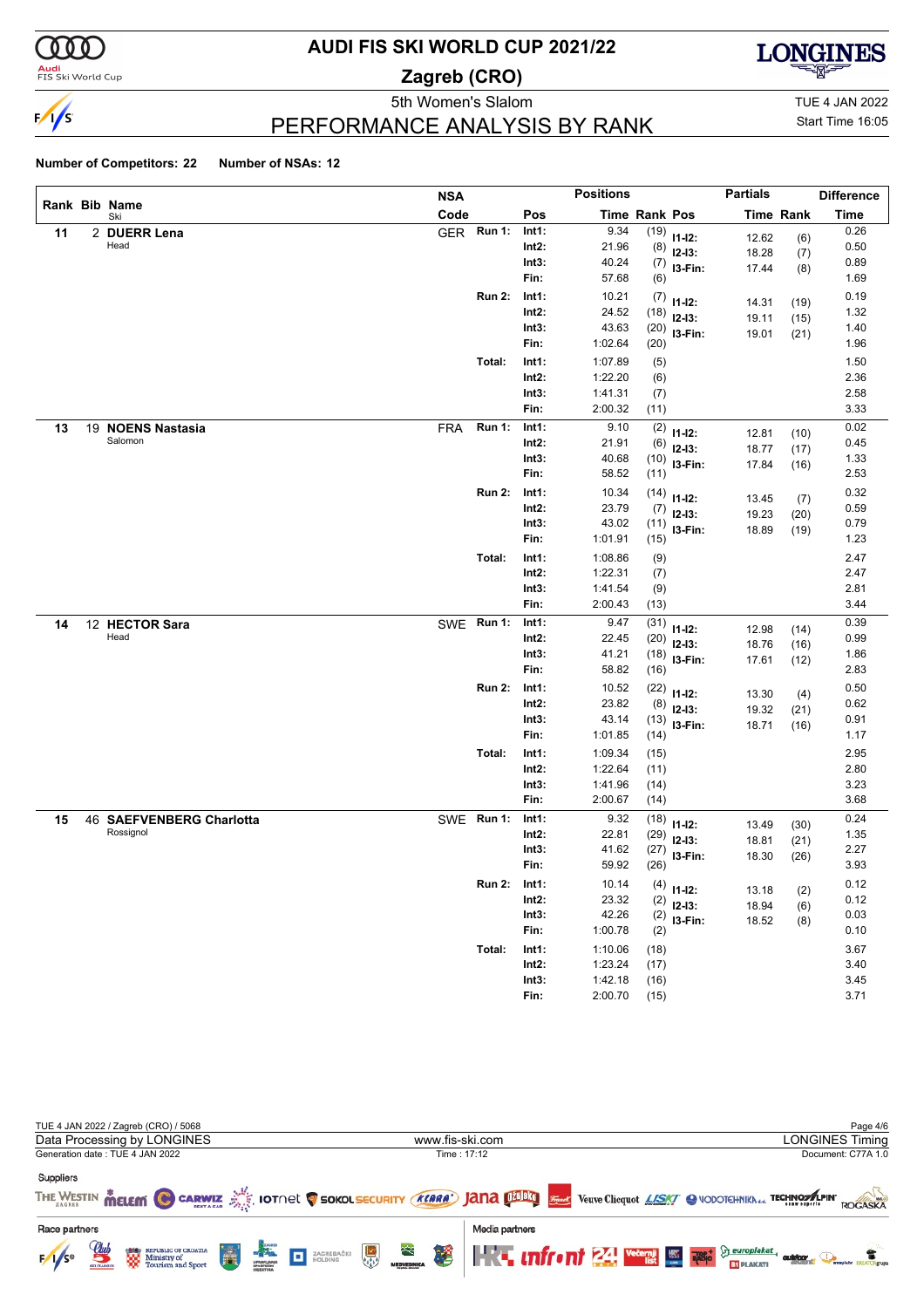

#### <mark>Audi</mark><br>FIS Ski World Cup

# **AUDI FIS SKI WORLD CUP 2021/22**

**Zagreb (CRO)**



5th Women's Slalom TUE 4 JAN 2022

### PERFORMANCE ANALYSIS BY RANK

Start Time 16:05

|    |    |                      | <b>NSA</b> |               |          | <b>Positions</b> |                      |               | <b>Partials</b> |                  | <b>Difference</b> |
|----|----|----------------------|------------|---------------|----------|------------------|----------------------|---------------|-----------------|------------------|-------------------|
|    |    | Rank Bib Name<br>Ski | Code       |               | Pos      |                  | <b>Time Rank Pos</b> |               |                 | <b>Time Rank</b> | <b>Time</b>       |
| 16 |    | 14 TRUPPE Katharina  | AUT        | Run 1:        | Int1:    | 9.29             | (15)                 | $11 - 12$ :   | 13.24           | (23)             | 0.21              |
|    |    | Fischer              |            |               | $Int2$ : | 22.53            | (22)                 | $12-13:$      | 18.48           | (10)             | 1.07              |
|    |    |                      |            |               | Int3:    | 41.01            | (16)                 | I3-Fin:       | 17.91           | (18)             | 1.66              |
|    |    |                      |            |               | Fin:     | 58.92            | (18)                 |               |                 |                  | 2.93              |
|    |    |                      |            | <b>Run 2:</b> | Int1:    | 10.39            | (17)                 | $11 - 12$ :   | 13.66           | (12)             | 0.37              |
|    |    |                      |            |               | $Int2$ : | 24.05            | (13)                 | $12-13:$      | 19.15           | (16)             | 0.85              |
|    |    |                      |            |               | Int3:    | 43.20            | (14)                 | I3-Fin:       | 18.77           | (17)             | 0.97              |
|    |    |                      |            |               | Fin:     | 1:01.97          | (17)                 |               |                 |                  | 1.29              |
|    |    |                      |            | Total:        | Int1:    | 1:09.31          | (14)                 |               |                 |                  | 2.92              |
|    |    |                      |            |               | $Int2$ : | 1:22.97          | (14)                 |               |                 |                  | 3.13              |
|    |    |                      |            |               | Int3:    | 1:42.12          | (15)                 |               |                 |                  | 3.39              |
|    |    |                      |            |               | Fin:     | 2:00.89          | (16)                 |               |                 |                  | 3.90              |
| 17 |    | 36 REMME Roni        | CAN        | <b>Run 1:</b> | Int1:    | 9.13             | (4)                  | $11 - 12$ :   | 13.23           | (21)             | 0.05              |
|    |    | Head                 |            |               | $Int2$ : | 22.36            | (15)                 | $12-13:$      | 18.80           | (19)             | 0.90              |
|    |    |                      |            |               | Int3:    | 41.16            | (17)                 | I3-Fin:       | 18.40           | (27)             | 1.81              |
|    |    |                      |            |               | Fin:     | 59.56            | (21)                 |               |                 |                  | 3.57              |
|    |    |                      |            | <b>Run 2:</b> | Int1:    | 10.08            | (3)                  | $11 - 12$ :   | 13.58           | (11)             | 0.06              |
|    |    |                      |            |               | $Int2$ : | 23.66            | (6)                  | $12-13:$      | 19.34           | (22)             | 0.46              |
|    |    |                      |            |               | Int3:    | 43.00            | (10)                 | I3-Fin:       | 18.54           | (9)              | 0.77              |
|    |    |                      |            |               | Fin:     | 1:01.54          | (10)                 |               |                 |                  | 0.86              |
|    |    |                      |            | Total:        | Int1:    | 1:09.64          | (16)                 |               |                 |                  | 3.25              |
|    |    |                      |            |               | $Int2$ : | 1:23.22          | (16)                 |               |                 |                  | 3.38              |
|    |    |                      |            |               | Int3:    | 1:42.56          | (17)                 |               |                 |                  | 3.83              |
|    |    |                      |            |               | Fin:     | 2:01.10          | (17)                 |               |                 |                  | 4.11              |
| 18 | 29 | <b>DVORNIK Neja</b>  | <b>SLO</b> | <b>Run 1:</b> | Int1:    | 9.30             | (16)                 | $11 - 12$ :   | 13.45           | (29)             | 0.22              |
|    |    | Fischer              |            |               | $Int2$ : | 22.75            | (28)                 | $12-13:$      | 18.86           | (23)             | 1.29              |
|    |    |                      |            |               | Int3:    | 41.61            | (25)                 | I3-Fin:       | 18.54           | (32)             | 2.26              |
|    |    |                      |            |               | Fin:     | 1:00.15          | (29)                 |               |                 |                  | 4.16              |
|    |    |                      |            | <b>Run 2:</b> | Int1:    | 10.22            | (8)                  | $11 - 12$ :   | 13.43           | (6)              | 0.20              |
|    |    |                      |            |               | $Int2$ : | 23.65            | (5)                  | $12-13:$      | 19.00           | (10)             | 0.45              |
|    |    |                      |            |               | Int3:    | 42.65            | (6)                  | I3-Fin:       | 18.46           | (6)              | 0.42              |
|    |    |                      |            |               | Fin:     | 1:01.11          | (5)                  |               |                 |                  | 0.43              |
|    |    |                      |            | Total:        | Int1:    | 1:10.37          | (22)                 |               |                 |                  | 3.98              |
|    |    |                      |            |               | $Int2$ : | 1:23.80          | (18)                 |               |                 |                  | 3.96              |
|    |    |                      |            |               | Int3:    | 1:42.80          | (19)                 |               |                 |                  | 4.07              |
|    |    |                      |            |               | Fin:     | 2:01.26          | (18)                 |               |                 |                  | 4.27              |
| 19 | 25 | <b>GUEST Charlie</b> |            | GBR Run 1:    | Int1:    | 9.41             | (28)                 | $11 - 12$ :   | 13.28           | (26)             | 0.33              |
|    |    | Fischer              |            |               | Int2:    | 22.69            | (27)                 | $12-13:$      | 18.97           | (27)             | 1.23              |
|    |    |                      |            |               | Int3:    | 41.66            | (28)                 | I3-Fin:       | 18.15           | (21)             | 2.31              |
|    |    |                      |            |               | Fin:     | 59.81            | (24)                 |               |                 |                  | 3.82              |
|    |    |                      |            | <b>Run 2:</b> | Int1:    | 10.29            |                      | $(13)$ 11-12: | 13.84           | (14)             | 0.27              |
|    |    |                      |            |               | $Int2$ : | 24.13            | (14)                 | $12-13:$      | 18.85           | (3)              | 0.93              |
|    |    |                      |            |               | Int3:    | 42.98            | (9)                  | $13-Fin:$     | 18.54           | (9)              | 0.75              |
|    |    |                      |            |               | Fin:     | 1:01.52          | (9)                  |               |                 |                  | 0.84              |
|    |    |                      |            | Total:        | Int1:    | 1:10.10          | (19)                 |               |                 |                  | 3.71              |
|    |    |                      |            |               | $Int2$ : | 1:23.94          | (19)                 |               |                 |                  | 4.10              |
|    |    |                      |            |               | Int3:    | 1:42.79          | (18)                 |               |                 |                  | 4.06              |
|    |    |                      |            |               | Fin:     | 2:01.33          | (19)                 |               |                 |                  | 4.34              |

| TUE 4 JAN 2022 / Zagreb (CRO) / 5068                                                                       |                                                                                                                                                                                                                                                                                                                                                                                               | Page 5/6                                                                        |
|------------------------------------------------------------------------------------------------------------|-----------------------------------------------------------------------------------------------------------------------------------------------------------------------------------------------------------------------------------------------------------------------------------------------------------------------------------------------------------------------------------------------|---------------------------------------------------------------------------------|
| Data Processing by LONGINES                                                                                | www.fis-ski.com                                                                                                                                                                                                                                                                                                                                                                               | <b>LONGINES Timing</b>                                                          |
| Generation date: TUE 4 JAN 2022                                                                            | Time: 17:12                                                                                                                                                                                                                                                                                                                                                                                   | Document: C77A 1.0                                                              |
| <b>Suppliers</b>                                                                                           |                                                                                                                                                                                                                                                                                                                                                                                               |                                                                                 |
|                                                                                                            | THE WESTIN MELEMI C CARWIZ AND IOTINE IS SOKOL SECURITY (KARA') JANA DIDELT VERVE Cliequot LASKY C VODOTCHNIKN OF TECHNOSALPIN                                                                                                                                                                                                                                                                | ROGASKA                                                                         |
| Race partners                                                                                              | Media partners                                                                                                                                                                                                                                                                                                                                                                                |                                                                                 |
| $\mathcal{Q}_{ab}$<br>H<br><b>REPUBLIC OF CROATIA</b><br><b>END</b> REPUBLIC OF CROATIA<br>$F/1/s^{\circ}$ | $\begin{picture}(40,10) \put(0,0){\line(1,0){10}} \put(15,0){\line(1,0){10}} \put(15,0){\line(1,0){10}} \put(15,0){\line(1,0){10}} \put(15,0){\line(1,0){10}} \put(15,0){\line(1,0){10}} \put(15,0){\line(1,0){10}} \put(15,0){\line(1,0){10}} \put(15,0){\line(1,0){10}} \put(15,0){\line(1,0){10}} \put(15,0){\line(1,0){10}} \put(15,0){\line(1$<br>$\approx$<br>$\frac{1}{\sqrt{2}}$<br>谬 | <b>THE INTERNATIONAL Vecession Seuroplakat.</b><br>outdoor<br><b>ET PLAKATI</b> |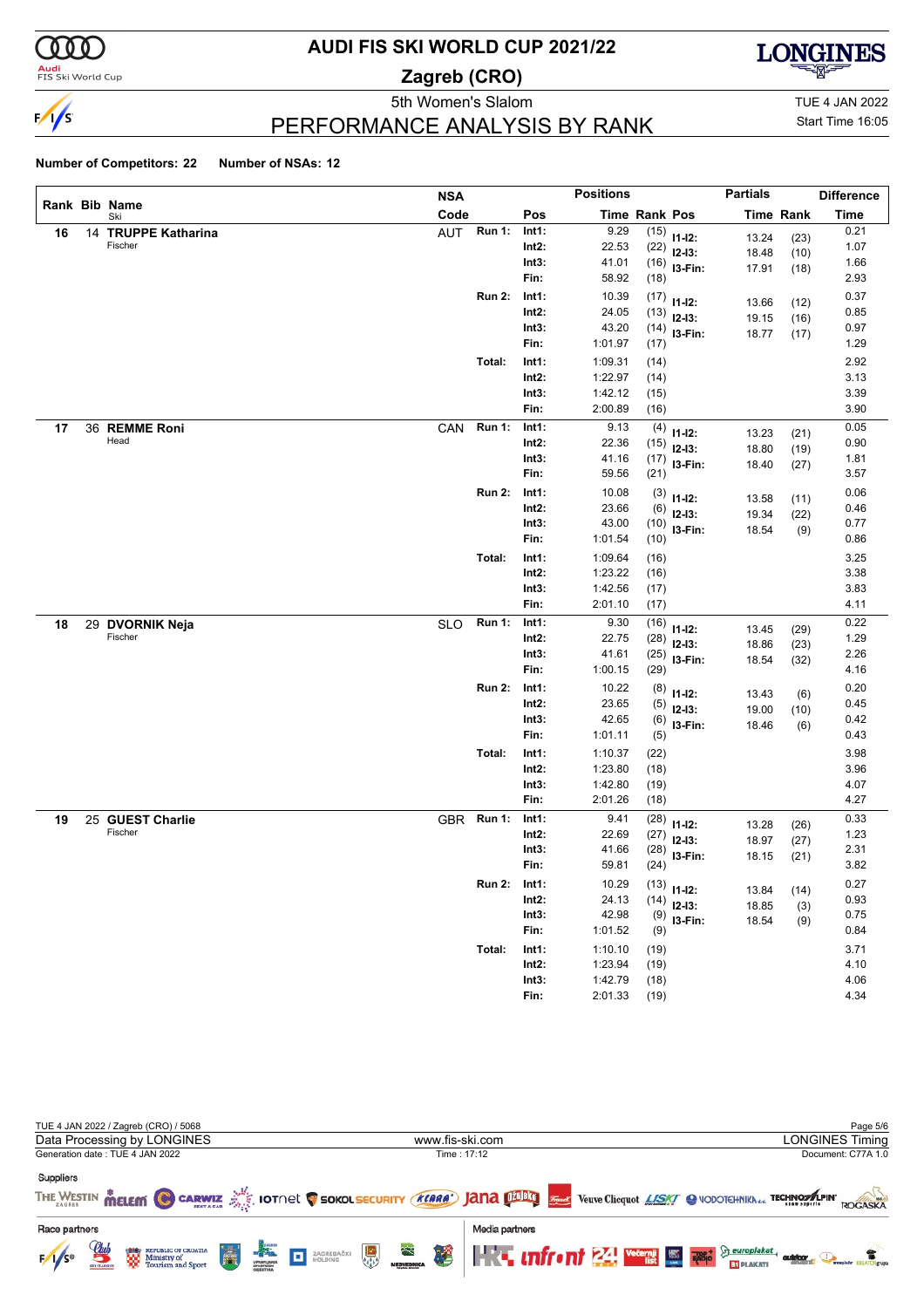

**Audi**<br>FIS Ski World Cup

# **AUDI FIS SKI WORLD CUP 2021/22**

**Zagreb (CRO)**



PERFORMANCE ANALYSIS BY RANK

5th Women's Slalom TUE 4 JAN 2022 Start Time 16:05

|    |                      | <b>NSA</b> |               |          | <b>Positions</b> |               |             | <b>Partials</b> |                  | <b>Difference</b> |
|----|----------------------|------------|---------------|----------|------------------|---------------|-------------|-----------------|------------------|-------------------|
|    | Rank Bib Name<br>Ski | Code       |               | Pos      |                  | Time Rank Pos |             |                 | <b>Time Rank</b> | <b>Time</b>       |
| 20 | 35 SMART Amelia      | CAN        | <b>Run 1:</b> | Int1:    | 9.55             | (35)          | $11 - 12$ : | 13.67           | (34)             | 0.47              |
|    | Atomic               |            |               | $Int2$ : | 23.22            | (32)          | $12-13:$    | 18.78           | (18)             | 1.76              |
|    |                      |            |               | Int3:    | 42.00            | (30)          | I3-Fin:     | 17.61           | (12)             | 2.65              |
|    |                      |            |               | Fin:     | 59.61            | (22)          |             |                 |                  | 3.62              |
|    |                      |            | <b>Run 2:</b> | Int1:    | 10.44            | (20)          | $11 - 12$ : | 13.94           | (15)             | 0.42              |
|    |                      |            |               | Int2:    | 24.38            | (16)          | $12 - 13:$  | 19.02           | (12)             | 1.18              |
|    |                      |            |               | Int3:    | 43.40            | (15)          | $13-Fin:$   | 18.42           | (4)              | 1.17              |
|    |                      |            |               | Fin:     | 1:01.82          | (13)          |             |                 |                  | 1.14              |
|    |                      |            | Total:        | Int1:    | 1:10.05          | (17)          |             |                 |                  | 3.66              |
|    |                      |            |               | $Int2$ : | 1:23.99          | (20)          |             |                 |                  | 4.15              |
|    |                      |            |               | Int3:    | 1:43.01          | (20)          |             |                 |                  | 4.28              |
|    |                      |            |               | Fin:     | 2:01.43          | (20)          |             |                 |                  | 4.44              |
| 21 | 28 HILZINGER Jessica | <b>GER</b> | <b>Run 1:</b> | Int1:    | 9.39             | (26)          | $11 - 12$ : | 13.23           | (21)             | 0.31              |
|    | Atomic               |            |               | $Int2$ : | 22.62            | (24)          | $12-13:$    | 18.94           | (26)             | 1.16              |
|    |                      |            |               | Int3:    | 41.56            | (23)          | $13-Fin:$   | 18.25           | (24)             | 2.21              |
|    |                      |            |               | Fin:     | 59.81            | (24)          |             |                 |                  | 3.82              |
|    |                      |            | <b>Run 2:</b> | Int1:    | 10.43            | (19)          | $11 - 12$ : | 14.26           | (18)             | 0.41              |
|    |                      |            |               | Int2:    | 24.69            | (21)          | $12-13:$    | 19.22           | (18)             | 1.49              |
|    |                      |            |               | Int3:    | 43.91            | (22)          | I3-Fin:     | 18.80           | (18)             | 1.68              |
|    |                      |            |               | Fin:     | 1:02.71          | (22)          |             |                 |                  | 2.03              |
|    |                      |            | Total:        | Int1:    | 1:10.24          | (20)          |             |                 |                  | 3.85              |
|    |                      |            |               | $Int2$ : | 1:24.50          | (21)          |             |                 |                  | 4.66              |
|    |                      |            |               | Int3:    | 1:43.72          | (21)          |             |                 |                  | 4.99              |
|    |                      |            |               | Fin:     | 2:02.52          | (21)          |             |                 |                  | 5.53              |
| 22 | 16 HUBER Katharina   | <b>AUT</b> | <b>Run 1:</b> | Int1:    | 9.36             | (22)          | $11 - 12$ : | 13.16           | (19)             | 0.28              |
|    | Fischer              |            |               | $Int2$ : | 22.52            | (21)          | $12-13:$    | 18.93           | (25)             | 1.06              |
|    |                      |            |               | Int3:    | 41.45            | (21)          | I3-Fin:     | 18.52           | (31)             | 2.10              |
|    |                      |            |               | Fin:     | 59.97            | (27)          |             |                 |                  | 3.98              |
|    |                      |            | <b>Run 2:</b> | Int1:    | 10.37            | (16)          | $11 - 12$ : | 14.42           | (20)             | 0.35              |
|    |                      |            |               | $Int2$ : | 24.79            | (22)          | $12-13:$    | 19.00           | (10)             | 1.59              |
|    |                      |            |               | Int3:    | 43.79            | (21)          | I3-Fin:     | 18.90           | (20)             | 1.56              |
|    |                      |            |               | Fin:     | 1:02.69          | (21)          |             |                 |                  | 2.01              |
|    |                      |            | Total:        | Int1:    | 1:10.34          | (21)          |             |                 |                  | 3.95              |
|    |                      |            |               | $Int2$ : | 1:24.76          | (22)          |             |                 |                  | 4.92              |
|    |                      |            |               | Int3:    | 1:43.76          | (22)          |             |                 |                  | 5.03              |
|    |                      |            |               | Fin:     | 2:02.66          | (22)          |             |                 |                  | 5.67              |

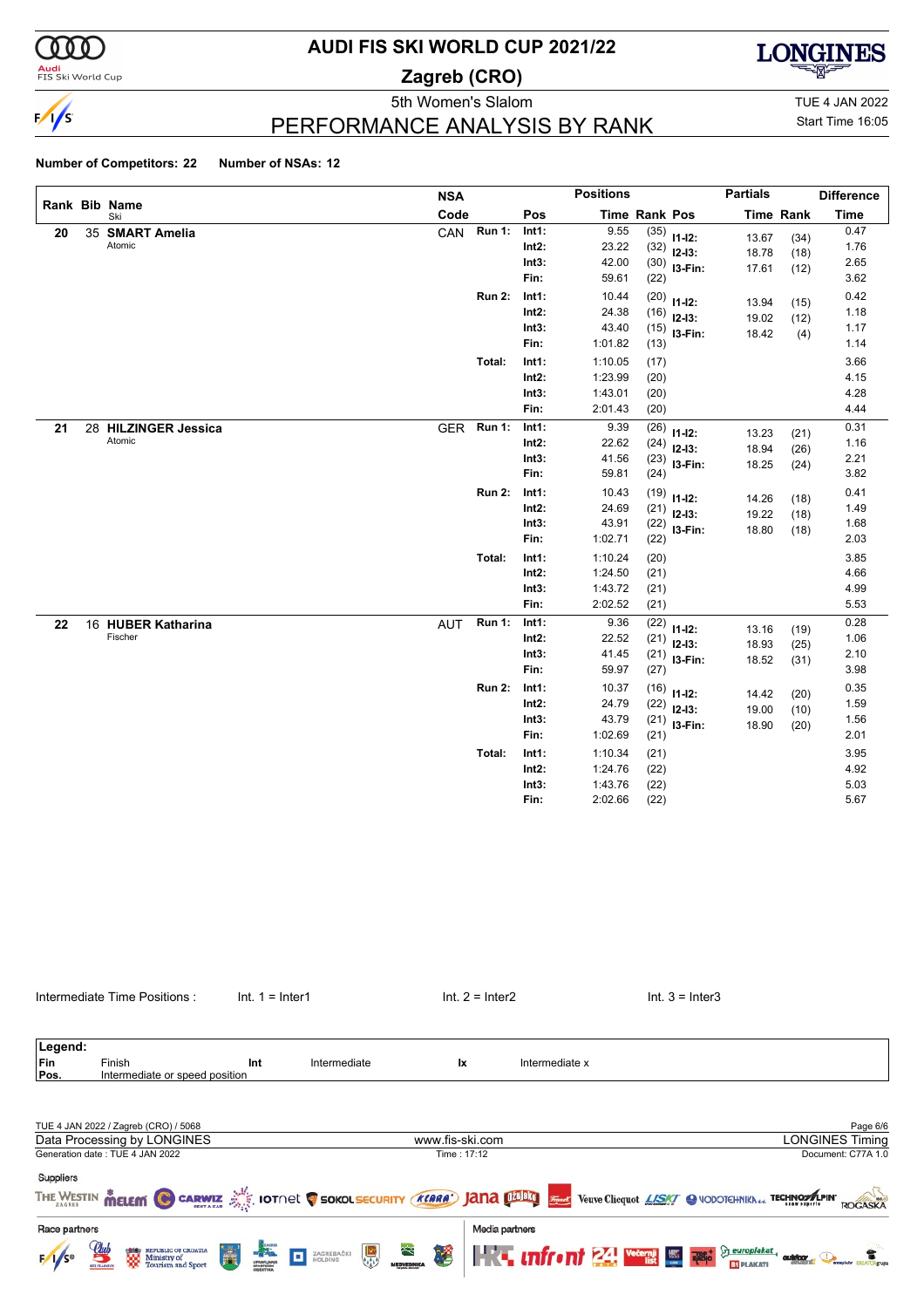

# PERFORMANCE ANALYSIS BY BIB

Start Time 16:05

|                |                           | <b>NSA</b> |               |          | <b>Positions</b> |               |                | <b>Partials</b> |                  | <b>Difference</b> |
|----------------|---------------------------|------------|---------------|----------|------------------|---------------|----------------|-----------------|------------------|-------------------|
| <b>Bib</b>     | Name<br>Ski               | Code       |               | Pos      |                  | Time Rank Pos |                |                 | <b>Time Rank</b> | <b>Time</b>       |
| $\mathbf{1}$   | <b>VLHOVA Petra</b>       | <b>SVK</b> | <b>Run 1:</b> | Int1:    | 9.20             |               | $(10)$ 11-12:  | 12.26           | (1)              | 0.17              |
|                | Rossignol                 |            |               | $Int2$ : | 21.46            | (1)           | $12-13:$       | 17.89           | (1)              | 0.00              |
|                |                           |            |               | Int3:    | 39.35            |               | $(1)$ 13-Fin:  | 16.64           | (1)              | 0.00              |
|                |                           |            |               | Fin:     | 55.99            | (1)           |                |                 |                  | 0.00              |
|                |                           |            | <b>Run 2:</b> | Int1:    | 10.40            | (26)          | $11 - 12$ :    | 13.45           | (8)              | 0.43              |
|                |                           |            |               | $Int2$ : | 23.85            | (12)          | $12 - 13:$     | 18.89           | (5)              | 0.65              |
|                |                           |            |               | Int3:    | 42.74            | (8)           | I3-Fin:        | 18.26           | (1)              | 0.51              |
|                |                           |            |               | Fin:     | 1:01.00          | (4)           |                |                 |                  | 0.32              |
|                |                           |            | Total:        | Int1:    | 1:06.39          | (1)           |                |                 |                  | 0.00              |
|                |                           |            |               | $Int2$ : | 1:19.84          | (1)           |                |                 |                  | 0.00              |
|                |                           |            |               | Int3:    | 1:38.73          | (1)           |                |                 |                  | 0.00              |
|                |                           |            |               | Fin:     | 1:56.99          | (1)           |                |                 |                  | 0.00              |
| $\overline{2}$ | <b>DUERR Lena</b>         | GER Run 1: |               | Int1:    | 9.34             | (23)          | $11 - 12$ :    | 12.62           | (6)              | 0.31              |
|                | Head                      |            |               | $Int2$ : | 21.96            | (9)           | $12 - 13:$     | 18.28           | (7)              | 0.50              |
|                |                           |            |               | Int3:    | 40.24            | (7)           | I3-Fin:        | 17.44           | (8)              | 0.89              |
|                |                           |            |               | Fin:     | 57.68            | (6)           |                |                 |                  | 1.69              |
|                |                           |            | <b>Run 2:</b> | Int1:    | 10.21            | (11)          | $11 - 12$ :    | 14.31           | (21)             | 0.24              |
|                |                           |            |               | Int2:    | 24.52            | (20)          | $12-13:$       | 19.11           | (16)             | 1.32              |
|                |                           |            |               | Int3:    | 43.63            |               | $(21)$ 13-Fin: | 19.01           | (21)             | 1.40              |
|                |                           |            |               | Fin:     | 1:02.64          | (20)          |                |                 |                  | 1.96              |
|                |                           |            | Total:        | Int1:    | 1:07.89          | (6)           |                |                 |                  | 1.50              |
|                |                           |            |               | $Int2$ : | 1:22.20          | (7)           |                |                 |                  | 2.36              |
|                |                           |            |               | Int3:    | 1:41.31          | (7)           |                |                 |                  | 2.58              |
|                |                           |            |               | Fin:     | 2:00.32          | (11)          |                |                 |                  | 3.33              |
| 3              | <b>SWENN LARSSON Anna</b> | SWE Run 1: |               | Int1:    | 9.08             | (2)           | $11 - 12$ :    | 12.46           | (4)              | 0.05              |
|                | Head                      |            |               | Int2:    | 21.54            | (3)           | $12-13:$       | 18.12           | (3)              | 0.08              |
|                |                           |            |               | Int3:    | 39.66            | (2)           | I3-Fin:        | 17.17           | (5)              | 0.31              |
|                |                           |            |               | Fin:     | 56.83            | (4)           |                |                 |                  | 0.84              |
|                |                           |            | <b>Run 2:</b> | Int1:    | 10.07            | (4)           | $11 - 12$ :    | 24.50           | (25)             | 0.10              |
|                |                           |            |               | $Int2$ : | 34.57            | (25)          | $12-13:$       | 18.87           | (4)              | 11.37             |
|                |                           |            |               | Int3:    | 53.44            |               | $(24)$ 13-Fin: |                 |                  | 11.21             |
|                |                           |            |               | Fin:     | <b>DSQ</b>       |               |                |                 |                  |                   |
|                |                           |            | Total:        | Int1:    | 1:06.90          | (3)           |                |                 |                  | 0.51              |
|                |                           |            |               | $Int2$ : | 1:31.40          | (25)          |                |                 |                  | 11.56             |
|                |                           |            |               | Int3:    | 1:50.27          | (24)          |                |                 |                  | 11.54             |
|                |                           |            |               | Fin:     | <b>DSQ</b>       |               |                |                 |                  |                   |

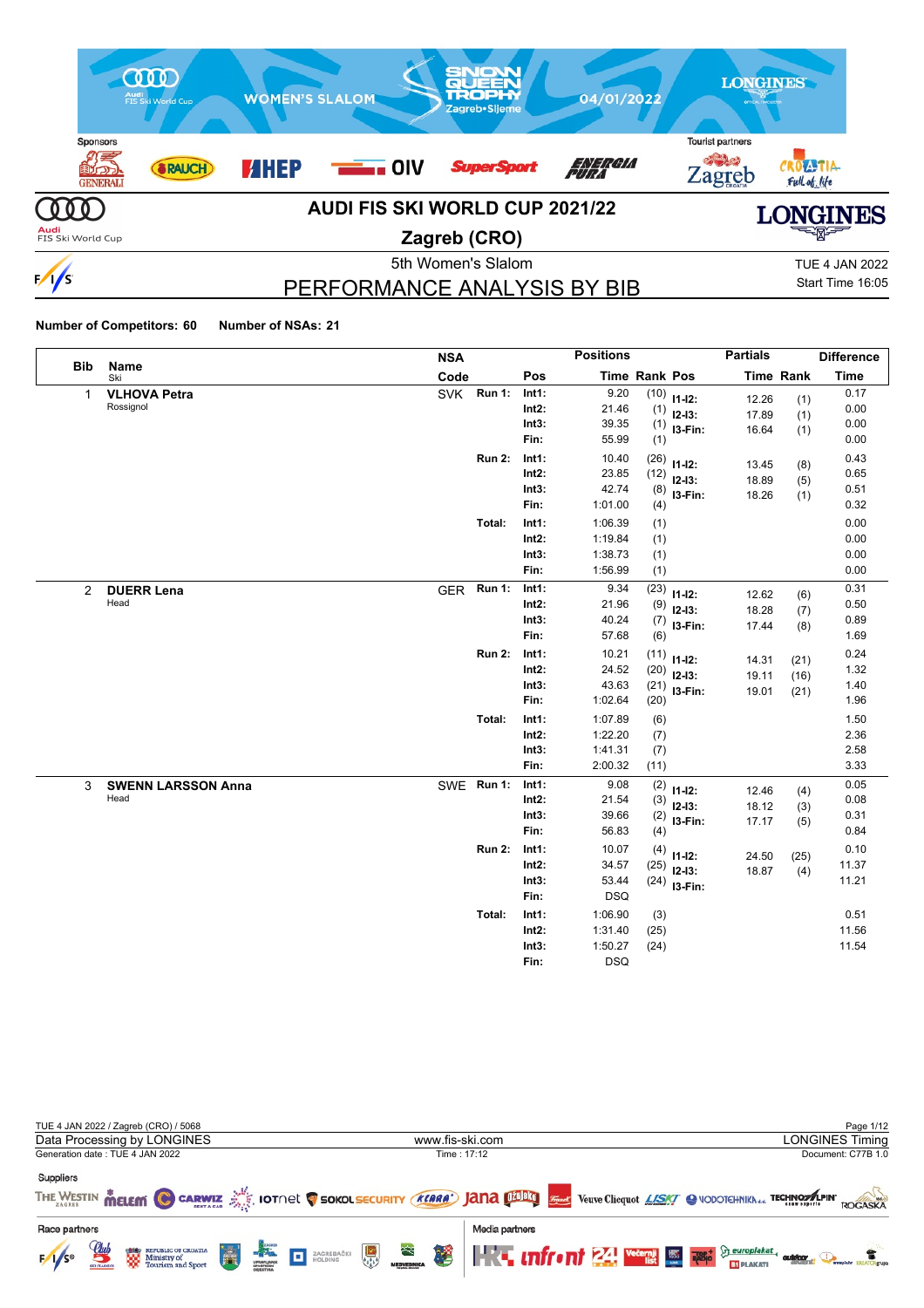

**Audi**<br>FIS Ski World Cup

# **AUDI FIS SKI WORLD CUP 2021/22**

**Zagreb (CRO)**



PERFORMANCE ANALYSIS BY BIB

5th Women's Slalom TUE 4 JAN 2022 Start Time 16:05

|                |                              | <b>NSA</b> |               |          | <b>Positions</b> |               |             | <b>Partials</b> |                  | <b>Difference</b> |
|----------------|------------------------------|------------|---------------|----------|------------------|---------------|-------------|-----------------|------------------|-------------------|
| Bib            | Name<br>Ski                  | Code       |               | Pos      |                  | Time Rank Pos |             |                 | <b>Time Rank</b> | Time              |
| 4              | <b>HOLDENER Wendy</b>        | SUI        | <b>Run 1:</b> | Int1:    | 9.16             | (9)           | $11 - 12$ : | 12.40           | (3)              | 0.13              |
|                | Head                         |            |               | $Int2$ : | 21.56            | (4)           | $12-13:$    | 18.11           | (2)              | 0.10              |
|                |                              |            |               | Int3:    | 39.67            | (3)           | I3-Fin:     | 17.13           | (4)              | 0.32              |
|                |                              |            |               | Fin:     | 56.80            | (3)           |             |                 |                  | 0.81              |
|                |                              |            | <b>Run 2:</b> | Int1:    | 10.28            | (16)          | $11 - 12$ : | 14.06           | (18)             | 0.31              |
|                |                              |            |               | $Int2$ : | 24.34            | (17)          | $12-13:$    | 19.20           | (18)             | 1.14              |
|                |                              |            |               | Int3:    | 43.54            | (19)          | I3-Fin:     | 19.01           | (21)             | 1.31              |
|                |                              |            |               | Fin:     | 1:02.55          | (19)          |             |                 |                  | 1.87              |
|                |                              |            | Total:        | Int1:    | 1:07.08          | (4)           |             |                 |                  | 0.69              |
|                |                              |            |               | $Int2$ : | 1:21.14          | (3)           |             |                 |                  | 1.30              |
|                |                              |            |               | Int3:    | 1:40.34          | (3)           |             |                 |                  | 1.61              |
|                |                              |            |               | Fin:     | 1:59.35          | (4)           |             |                 |                  | 2.36              |
| 5              | <b>LIENSBERGER Katharina</b> | <b>AUT</b> | <b>Run 1:</b> | Int1:    | 9.25             | (13)          | $11 - 12$ : | 12.68           | (8)              | 0.22              |
|                | Rossignol                    |            |               | $Int2$ : | 21.93            | (7)           | $12-13:$    | 18.12           | (3)              | 0.47              |
|                |                              |            |               | Int3:    | 40.05            | (5)           | I3-Fin:     | 17.11           | (3)              | 0.70              |
|                |                              |            |               | Fin:     | 57.16            | (5)           |             |                 |                  | 1.17              |
|                |                              |            | <b>Run 2:</b> | Int1:    | 10.16            | (8)           | $11 - 12$ : | 14.44           | (23)             | 0.19              |
|                |                              |            |               | $Int2$ : | 24.60            | (22)          | $12-13:$    | 18.98           | (10)             | 1.40              |
|                |                              |            |               | Int3:    | 43.58            | (20)          | I3-Fin:     | 18.36           | (3)              | 1.35              |
|                |                              |            |               | Fin:     | 1:01.94          | (16)          |             |                 |                  | 1.26              |
|                |                              |            | Total:        | Int1:    | 1:07.32          | (5)           |             |                 |                  | 0.93              |
|                |                              |            |               | $Int2$ : | 1:21.76          | (4)           |             |                 |                  | 1.92              |
|                |                              |            |               | Int3:    | 1:40.74          | (4)           |             |                 |                  | 2.01              |
|                |                              |            |               | Fin:     | 1:59.10          | (3)           |             |                 |                  | 2.11              |
| 6              | <b>GISIN Michelle</b>        | SUI        | <b>Run 1:</b> | Int1:    | 9.35             | (25)          | $11 - 12$ : | 12.97           | (14)             | 0.32              |
|                | Rossignol                    |            |               | $Int2$ : | 22.32            | (14)          | $12-13:$    | 18.40           | (8)              | 0.86              |
|                |                              |            |               | Int3:    | 40.72            | (11)          | I3-Fin:     | 17.53           | (11)             | 1.37              |
|                |                              |            |               | Fin:     | 58.25            | (9)           |             |                 |                  | 2.26              |
|                |                              |            | <b>Run 2:</b> | Int1:    | 10.26            | (14)          | $11 - 12$ : | 14.13           | (19)             | 0.29              |
|                |                              |            |               | $Int2$ : | 24.39            | (19)          | $12-13:$    | 19.07           | (15)             | 1.19              |
|                |                              |            |               | Int3:    | 43.46            | (18)          | I3-Fin:     | 18.56           | (11)             | 1.23              |
|                |                              |            |               | Fin:     | 1:02.02          | (18)          |             |                 |                  | 1.34              |
|                |                              |            | Total:        | Int1:    | 1:08.51          | (9)           |             |                 |                  | 2.12              |
|                |                              |            |               | $Int2$ : | 1:22.64          | (12)          |             |                 |                  | 2.80              |
|                |                              |            |               | Int3:    | 1:41.71          | (12)          |             |                 |                  | 2.98              |
|                |                              |            |               | Fin:     | 2:00.27          | (10)          |             |                 |                  | 3.28              |
| $\overline{7}$ | <b>SHIFFRIN Mikaela</b>      | <b>USA</b> | <b>Run 1:</b> | Int1:    | 9.20             | (10)          | $11 - 12$ : | 12.32           | (2)              | 0.17              |
|                | Atomic                       |            |               | $Int2$ : | 21.52            | (2)           | $12-13:$    | 18.16           | (5)              | 0.06              |
|                |                              |            |               | Int3:    | 39.68            | (4)           | I3-Fin:     | 16.95           | (2)              | 0.33              |
|                |                              |            |               | Fin:     | 56.63            | (2)           |             |                 |                  | 0.64              |
|                |                              |            | <b>Run 2:</b> | Int1:    | 10.25            | (13)          | $11 - 12$ : | 13.34           | (5)              | 0.28              |
|                |                              |            |               | $Int2$ : | 23.59            | (4)           | $12-13:$    | 18.77           | (2)              | 0.39              |
|                |                              |            |               | Int3:    | 42.36            | (3)           | $13-Fin:$   | 18.50           | (7)              | 0.13              |
|                |                              |            |               | Fin:     | 1:00.86          | (3)           |             |                 |                  | 0.18              |
|                |                              |            | Total:        | Int1:    | 1:06.88          | (2)           |             |                 |                  | 0.49              |
|                |                              |            |               | $Int2$ : | 1:20.22          | (2)           |             |                 |                  | 0.38              |
|                |                              |            |               | Int3:    | 1:38.99          | (2)           |             |                 |                  | 0.26              |
|                |                              |            |               | Fin:     | 1:57.49          | (2)           |             |                 |                  | 0.50              |

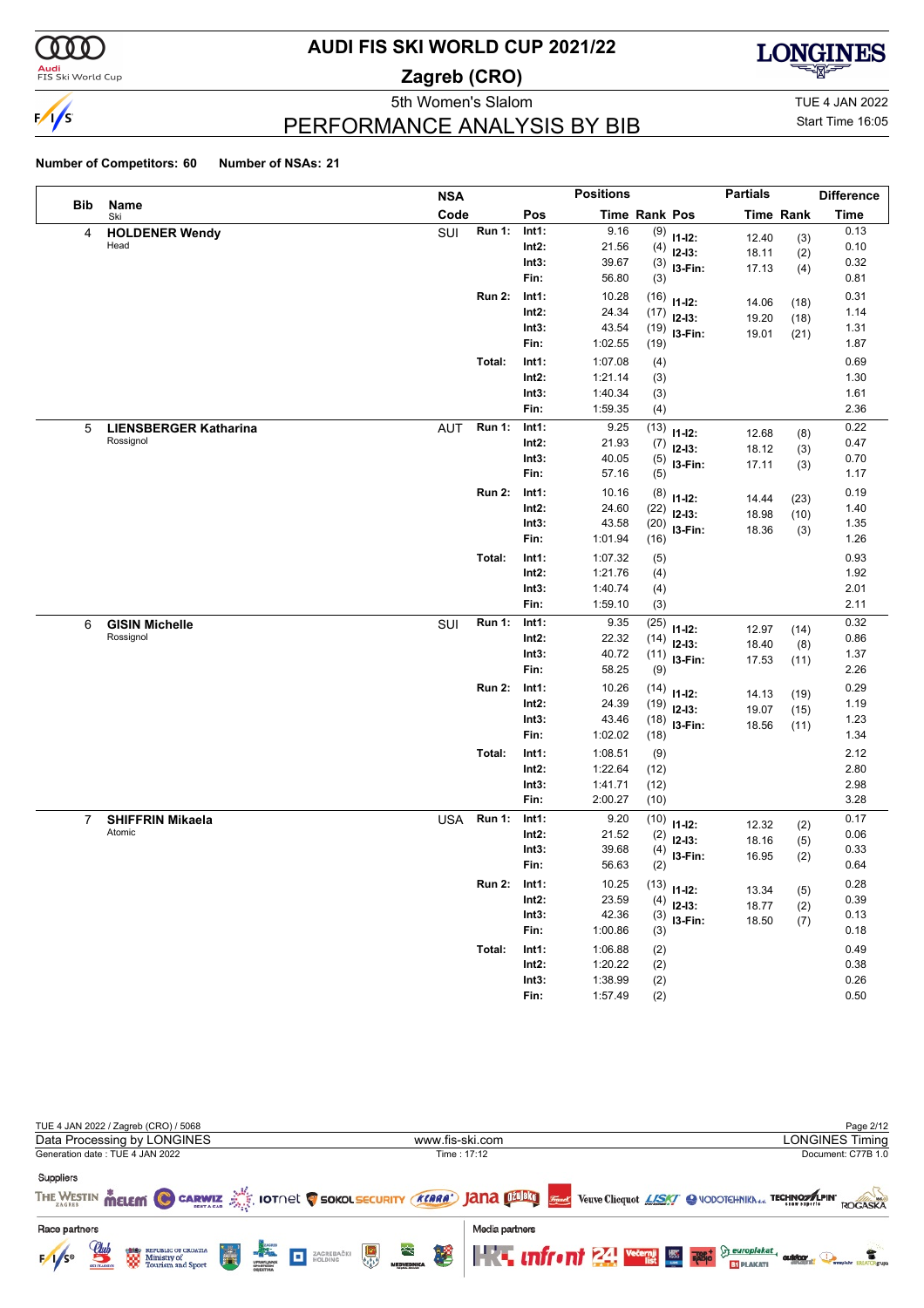

**Audi**<br>FIS Ski World Cup

# **AUDI FIS SKI WORLD CUP 2021/22**

**Zagreb (CRO)**



## PERFORMANCE ANALYSIS BY BIB

5th Women's Slalom TUE 4 JAN 2022 Start Time 16:05

| Bib | Name                              | <b>NSA</b> |                         |                                    | <b>Positions</b>                                   |                              |                                           | <b>Partials</b>         |                      | <b>Difference</b>            |
|-----|-----------------------------------|------------|-------------------------|------------------------------------|----------------------------------------------------|------------------------------|-------------------------------------------|-------------------------|----------------------|------------------------------|
|     | Ski                               | Code       |                         | Pos                                |                                                    | <b>Time Rank Pos</b>         |                                           |                         | <b>Time Rank</b>     | <b>Time</b>                  |
| 8   | <b>SLOKAR Andreja</b><br>Nordica  | <b>SLO</b> | <b>Run 1:</b>           | Int1:<br>$Int2$ :<br>Int3:<br>Fin: | 9.38<br>21.90<br>40.17<br>57.84                    | (32)<br>(5)<br>(7)           | $11-12:$<br>$12-13:$<br>$(6)$ 13-Fin:     | 12.52<br>18.27<br>17.67 | (5)<br>(6)<br>(15)   | 0.35<br>0.44<br>0.82<br>1.85 |
|     |                                   |            | <b>Run 2:</b>           | Int1:<br>Int2:<br>Int3:<br>Fin:    | 10.35<br><b>DNF</b>                                | (21)                         | $11-12:$<br>$12 - 13:$<br>I3-Fin:         |                         |                      | 0.38                         |
|     |                                   |            | Total:                  | Int1:<br>$Int2$ :<br>Int3:<br>Fin: | 1:08.19<br><b>DNF</b>                              | (7)                          |                                           |                         |                      | 1.80                         |
| 9   | <b>BUCIK Ana</b><br>Salomon       | <b>SLO</b> | <b>Run 1:</b>           | Int1:<br>$Int2$ :<br>Int3:<br>Fin: | 9.37<br>22.38<br>40.95<br>58.47                    | (28)<br>(17)<br>(10)         | $11-12:$<br>$12-13:$<br>$(15)$ 13-Fin:    | 13.01<br>18.57<br>17.52 | (16)<br>(12)<br>(10) | 0.34<br>0.92<br>1.60<br>2.48 |
|     |                                   |            | <b>Run 2:</b>           | Int1:<br>$Int2$ :<br>Int3:<br>Fin: | 10.05<br>24.55<br>43.45<br>1:01.78                 | (17)<br>(12)                 | $(3)$ 11-12:<br>$(21)$ 12-13:<br>I3-Fin:  | 14.50<br>18.90<br>18.33 | (24)<br>(6)<br>(2)   | 0.08<br>1.35<br>1.22<br>1.10 |
|     |                                   |            | Total:                  | Int1:<br>$Int2$ :<br>Int3:<br>Fin: | 1:08.52<br>1:23.02<br>1:41.92<br>2:00.25           | (10)<br>(16)<br>(13)<br>(8)  |                                           |                         |                      | 2.13<br>3.18<br>3.19<br>3.26 |
| 10  | <b>DUBOVSKA Martina</b><br>Voelkl | <b>CZE</b> | <b>Run 1:</b><br>Total: | Int1:<br>$Int2$ :<br>Int3:<br>Fin: | 9.03<br>21.93<br>40.77<br><b>DNF</b><br><b>DNF</b> | (1)<br>(7)                   | $11 - 12$ :<br>$12-13:$<br>$(13)$ 13-Fin: | 12.90<br>18.84          | (13)<br>(22)         | 0.00<br>0.47<br>1.42         |
| 11  | <b>MAIR Chiara</b><br>Voelkl      | <b>AUT</b> | Run 1:                  | Int1:<br>$Int2$ :<br>Int3:<br>Fin: | 9.23<br>22.12<br>40.97<br>58.95                    | (12)<br>(12)<br>(16)<br>(19) | $11-12:$<br>$12-13:$<br>I3-Fin:           | 12.89<br>18.85<br>17.98 | (12)<br>(23)<br>(20) | 0.20<br>0.66<br>1.62<br>2.96 |
|     |                                   |            | <b>Run 2:</b>           | Int1:<br>$Int2$ :<br>Int3:<br>Fin: | 10.26<br><b>DNF</b>                                |                              | $(14)$ 11-12:<br>$12 - 13:$<br>I3-Fin:    |                         |                      | 0.29                         |
|     |                                   |            | Total:                  | Int1:<br>$Int2$ :<br>Int3:<br>Fin: | 1:09.21<br><b>DNF</b>                              | (16)                         |                                           |                         |                      | 2.82                         |

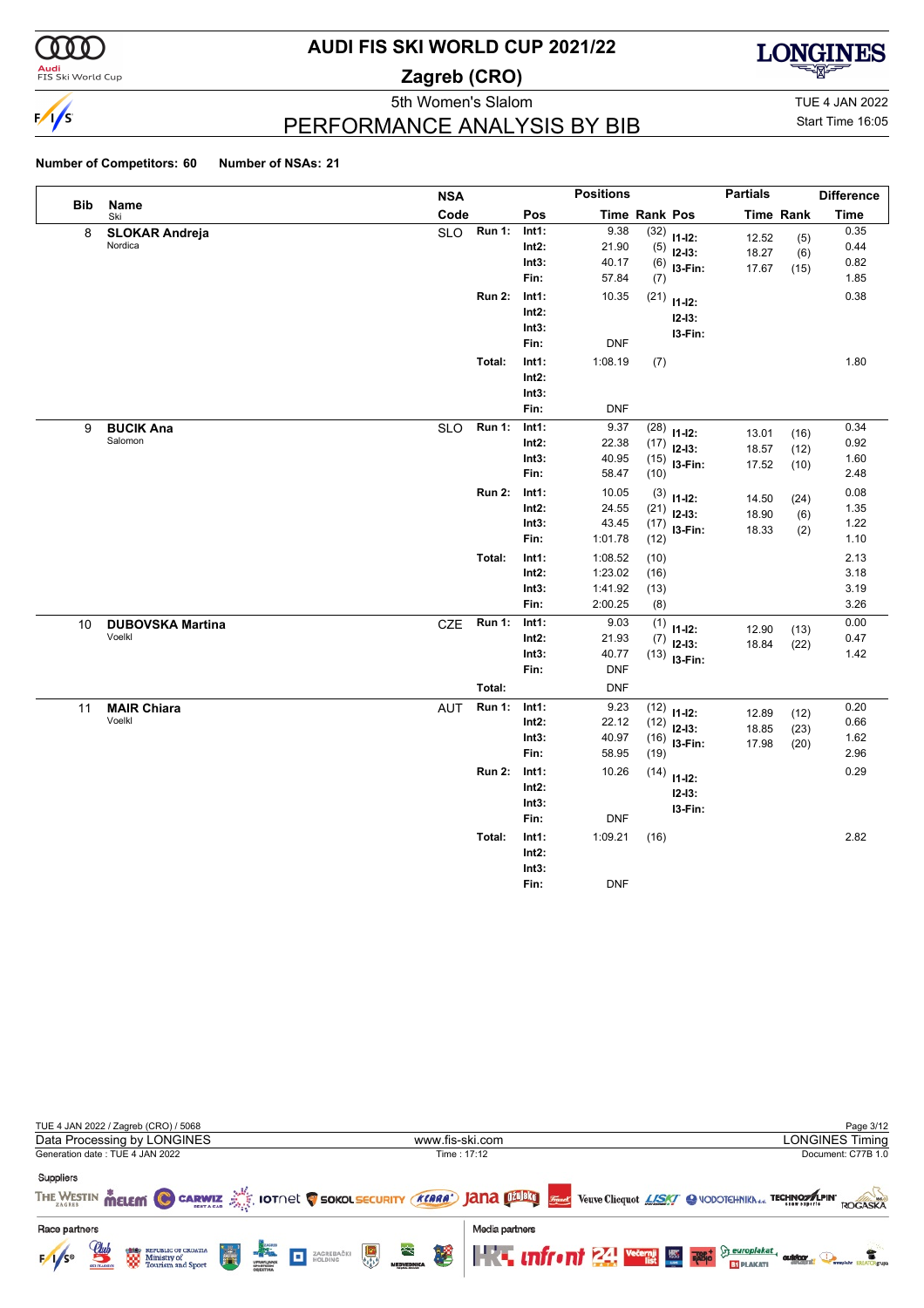

**Audi**<br>FIS Ski World Cup

# **AUDI FIS SKI WORLD CUP 2021/22**

**Zagreb (CRO)**



PERFORMANCE ANALYSIS BY BIB

5th Women's Slalom TUE 4 JAN 2022 Start Time 16:05

|            |                            | <b>NSA</b> |               |                | <b>Positions</b> |               |                | <b>Partials</b> |                  | <b>Difference</b> |
|------------|----------------------------|------------|---------------|----------------|------------------|---------------|----------------|-----------------|------------------|-------------------|
| <b>Bib</b> | Name<br>Ski                | Code       |               | Pos            |                  | Time Rank Pos |                |                 | <b>Time Rank</b> | <b>Time</b>       |
| 12         | <b>HECTOR Sara</b><br>Head |            | SWE Run 1:    | Int1:          | 9.47             | (42)          | $11-12:$       | 12.98           | (15)             | 0.44              |
|            |                            |            |               | $Int2$ :       | 22.45            | (21)          | $12-13:$       | 18.76           | (16)             | 0.99              |
|            |                            |            |               | Int3:<br>Fin:  | 41.21<br>58.82   | (19)<br>(16)  | I3-Fin:        | 17.61           | (12)             | 1.86<br>2.83      |
|            |                            |            |               |                |                  |               |                |                 |                  |                   |
|            |                            |            | <b>Run 2:</b> | Int1:<br>Int2: | 10.52<br>23.82   | (30)          | $11 - 12$ :    | 13.30           | (4)              | 0.55<br>0.62      |
|            |                            |            |               | Int3:          | 43.14            | (9)<br>(14)   | $12-13:$       | 19.32           | (23)             | 0.91              |
|            |                            |            |               | Fin:           | 1:01.85          | (14)          | I3-Fin:        | 18.71           | (16)             | 1.17              |
|            |                            |            | Total:        | Int1:          | 1:09.34          | (19)          |                |                 |                  | 2.95              |
|            |                            |            |               | $Int2$ :       | 1:22.64          | (12)          |                |                 |                  | 2.80              |
|            |                            |            |               | Int3:          | 1:41.96          | (14)          |                |                 |                  | 3.23              |
|            |                            |            |               | Fin:           | 2:00.67          | (14)          |                |                 |                  | 3.68              |
| 13         | <b>ST-GERMAIN Laurence</b> | CAN        | <b>Run 1:</b> | Int1:          | 9.50             | (43)          | $11 - 12$ :    |                 |                  | 0.47              |
|            | Rossignol                  |            |               | Int2:          |                  |               | $12 - 13:$     |                 |                  |                   |
|            |                            |            |               | Int3:          |                  |               | I3-Fin:        |                 |                  |                   |
|            |                            |            |               | Fin:           | <b>DNF</b>       |               |                |                 |                  |                   |
|            |                            |            | Total:        |                | <b>DNF</b>       |               |                |                 |                  |                   |
| 14         | <b>TRUPPE Katharina</b>    | AUT        | <b>Run 1:</b> | Int1:          | 9.29             | (17)          | $11 - 12$ :    | 13.24           | (24)             | 0.26              |
|            | Fischer                    |            |               | Int2:          | 22.53            | (23)          | $12-13:$       | 18.48           | (10)             | 1.07              |
|            |                            |            |               | Int3:          | 41.01            | (17)          | I3-Fin:        | 17.91           | (18)             | 1.66              |
|            |                            |            |               | Fin:           | 58.92            | (18)          |                |                 |                  | 2.93              |
|            |                            |            | <b>Run 2:</b> | Int1:          | 10.39            | (25)          | $11 - 12$ :    | 13.66           | (13)             | 0.42              |
|            |                            |            |               | Int2:          | 24.05            |               | $(14)$ 12-13:  | 19.15           | (17)             | 0.85              |
|            |                            |            |               | Int3:<br>Fin:  | 43.20<br>1:01.97 |               | $(15)$ 13-Fin: | 18.77           | (17)             | 0.97<br>1.29      |
|            |                            |            | Total:        | Int1:          | 1:09.31          | (17)          |                |                 |                  | 2.92              |
|            |                            |            |               | Int2:          | 1:22.97          | (18)<br>(15)  |                |                 |                  | 3.13              |
|            |                            |            |               | Int3:          | 1:42.12          | (15)          |                |                 |                  | 3.39              |
|            |                            |            |               | Fin:           | 2:00.89          | (16)          |                |                 |                  | 3.90              |
| 15         | <b>MOLTZAN Paula</b>       | <b>USA</b> | <b>Run 1:</b> | Int1:          | 9.45             | (38)          | $11 - 12$ :    |                 |                  | 0.42              |
|            | Rossignol                  |            |               | $Int2$ :       | 22.08            |               | $(11)$ 12-13:  | 12.63<br>18.64  | (7)<br>(15)      | 0.62              |
|            |                            |            |               | Int3:          | 40.72            | (11)          | I3-Fin:        | 17.87           | (17)             | 1.37              |
|            |                            |            |               | Fin:           | 58.59            | (12)          |                |                 |                  | 2.60              |
|            |                            |            | <b>Run 2:</b> | Int1:          | 10.28            | (16)          | $11 - 12$ :    | 13.54           | (11)             | 0.31              |
|            |                            |            |               | Int2:          | 23.82            | (9)           | $12-13:$       | 19.22           | (19)             | 0.62              |
|            |                            |            |               | Int3:          | 43.04            | (13)          | I3-Fin:        | 18.69           | (14)             | 0.81              |
|            |                            |            |               | Fin:           | 1:01.73          | (11)          |                |                 |                  | 1.05              |
|            |                            |            | Total:        | Int1:          | 1:08.87          | (13)          |                |                 |                  | 2.48              |
|            |                            |            |               | Int2:          | 1:22.41          | (10)          |                |                 |                  | 2.57              |
|            |                            |            |               | Int3:          | 1:41.63          | (10)          |                |                 |                  | 2.90              |
|            |                            |            |               | Fin:           | 2:00.32          | (11)          |                |                 |                  | 3.33              |

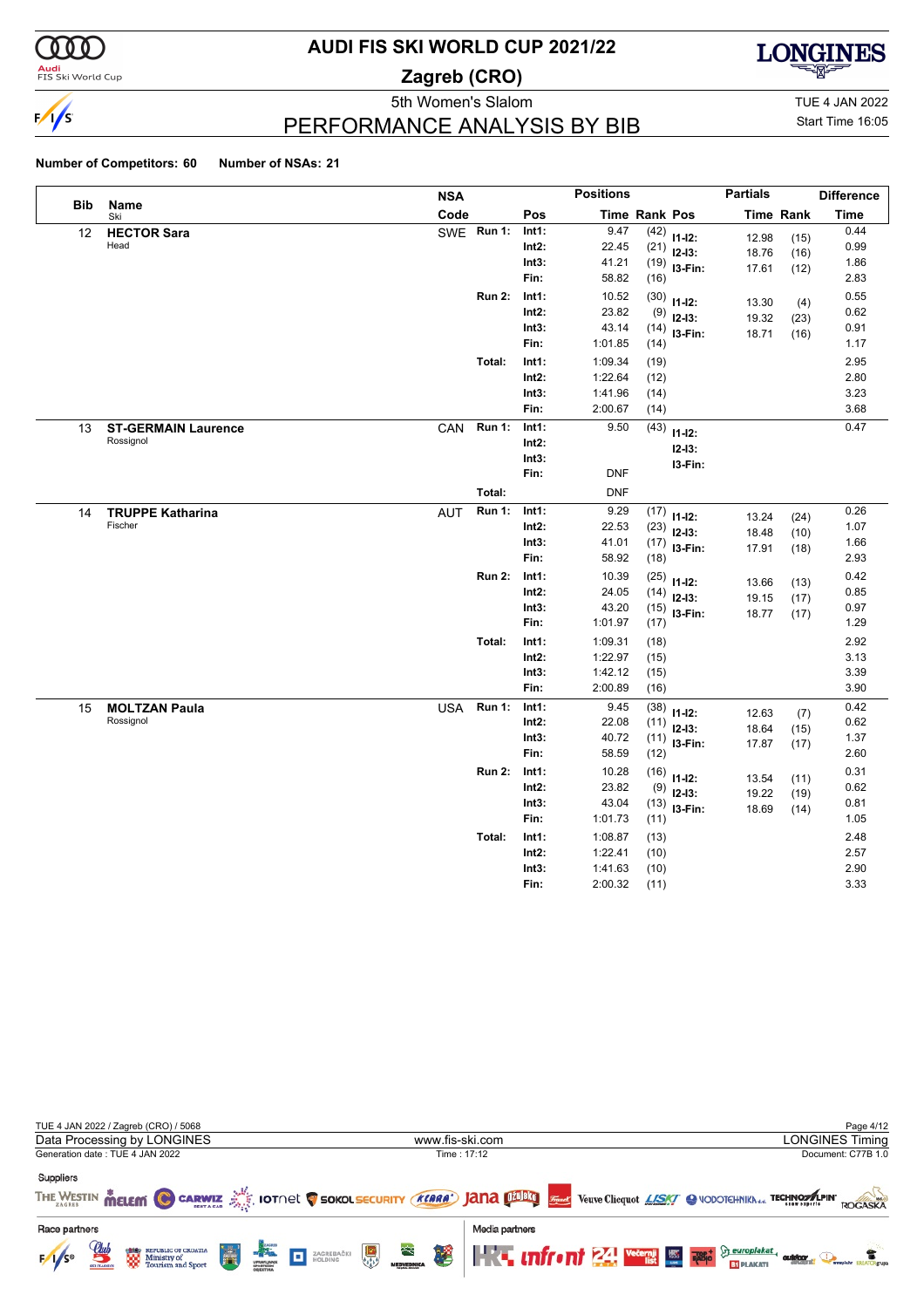

**Audi**<br>FIS Ski World Cup

# **AUDI FIS SKI WORLD CUP 2021/22**

**Zagreb (CRO)**



PERFORMANCE ANALYSIS BY BIB

5th Women's Slalom TUE 4 JAN 2022 Start Time 16:05

|     |                            | <b>NSA</b> |               |          | <b>Positions</b> |               |               | <b>Partials</b> |                  | <b>Difference</b> |
|-----|----------------------------|------------|---------------|----------|------------------|---------------|---------------|-----------------|------------------|-------------------|
| Bib | Name<br>Ski                | Code       |               | Pos      |                  | Time Rank Pos |               |                 | <b>Time Rank</b> | <b>Time</b>       |
| 16  | <b>HUBER Katharina</b>     | AUT        | <b>Run 1:</b> | Int1:    | 9.36             | (26)          | $11 - 12$ :   | 13.16           | (20)             | 0.33              |
|     | Fischer                    |            |               | $Int2$ : | 22.52            | (22)          | $12-13:$      | 18.93           | (26)             | 1.06              |
|     |                            |            |               | Int3:    | 41.45            | (22)          | $13-Fin:$     | 18.52           | (31)             | 2.10              |
|     |                            |            |               | Fin:     | 59.97            | (27)          |               |                 |                  | 3.98              |
|     |                            |            | <b>Run 2:</b> | Int1:    | 10.37            | (23)          | $11 - 12$ :   | 14.42           | (22)             | 0.40              |
|     |                            |            |               | $Int2$ : | 24.79            | (24)          | $12-13:$      | 19.00           | (11)             | 1.59              |
|     |                            |            |               | Int3:    | 43.79            | (22)          | I3-Fin:       | 18.90           | (20)             | 1.56              |
|     |                            |            |               | Fin:     | 1:02.69          | (21)          |               |                 |                  | 2.01              |
|     |                            |            | Total:        | Int1:    | 1:10.34          | (28)          |               |                 |                  | 3.95              |
|     |                            |            |               | $Int2$ : | 1:24.76          | (24)          |               |                 |                  | 4.92              |
|     |                            |            |               | Int3:    | 1:43.76          | (23)          |               |                 |                  | 5.03              |
|     |                            |            |               | Fin:     | 2:02.66          | (22)          |               |                 |                  | 5.67              |
| 17  | <b>MIELZYNSKI Erin</b>     | CAN        | <b>Run 1:</b> | Int1:    | 9.34             | (23)          | $11 - 12$ :   | 12.78           | (9)              | 0.31              |
|     | Atomic                     |            |               | $Int2$ : | 22.12            | (12)          | $12-13:$      | 18.43           | (9)              | 0.66              |
|     |                            |            |               | Int3:    | 40.55            | (8)           | I3-Fin:       | 17.31           | (7)              | 1.20              |
|     |                            |            |               | Fin:     | 57.86            | (8)           |               |                 |                  | 1.87              |
|     |                            |            | <b>Run 2:</b> | Int1:    | 10.37            | (23)          | $11 - 12$ :   | 13.93           | (16)             | 0.40              |
|     |                            |            |               | $Int2$ : | 24.30            | (16)          | $12-13:$      |                 |                  | 1.10              |
|     |                            |            |               | Int3:    |                  |               | I3-Fin:       |                 |                  |                   |
|     |                            |            |               | Fin:     | <b>DNF</b>       |               |               |                 |                  |                   |
|     |                            |            | Total:        | Int1:    | 1:08.23          | (8)           |               |                 |                  | 1.84              |
|     |                            |            |               | $Int2$ : | 1:22.16          | (6)           |               |                 |                  | 2.32              |
|     |                            |            |               | Int3:    |                  |               |               |                 |                  |                   |
|     |                            |            |               | Fin:     | <b>DNF</b>       |               |               |                 |                  |                   |
| 18  | <b>GALLHUBER Katharina</b> | <b>AUT</b> | <b>Run 1:</b> | Int1:    | 9.14             | (6)           | $11 - 12$ :   | 13.27           | (26)             | 0.11              |
|     | Atomic                     |            |               | $Int2$ : | 22.41            | (20)          | $12-13:$      | 18.80           | (19)             | 0.95              |
|     |                            |            |               | Int3:    | 41.21            | (19)          | I3-Fin:       | 17.50           | (9)              | 1.86              |
|     |                            |            |               | Fin:     | 58.71            | (13)          |               |                 |                  | 2.72              |
|     |                            |            | <b>Run 2:</b> | Int1:    | 10.35            | (21)          | $11-12:$      | 13.26           |                  | 0.38              |
|     |                            |            |               | $Int2$ : | 23.61            | (5)           | $12-13:$      | 18.97           | (3)<br>(9)       | 0.41              |
|     |                            |            |               | Int3:    | 42.58            | (5)           | I3-Fin:       | 18.70           | (15)             | 0.35              |
|     |                            |            |               | Fin:     | 1:01.28          | (7)           |               |                 |                  | 0.60              |
|     |                            |            | Total:        | Int1:    | 1:09.06          | (14)          |               |                 |                  | 2.67              |
|     |                            |            |               | $Int2$ : | 1:22.32          | (9)           |               |                 |                  | 2.48              |
|     |                            |            |               | Int3:    | 1:41.29          | (6)           |               |                 |                  | 2.56              |
|     |                            |            |               | Fin:     | 1:59.99          | (6)           |               |                 |                  | 3.00              |
| 19  | <b>NOENS Nastasia</b>      | <b>FRA</b> | <b>Run 1:</b> | Int1:    | 9.10             | (3)           | $11 - 12$ :   | 12.81           | (10)             | 0.07              |
|     | Salomon                    |            |               | Int2:    | 21.91            | (6)           | $12-13:$      | 18.77           | (17)             | 0.45              |
|     |                            |            |               | Int3:    | 40.68            | (10)          | I3-Fin:       | 17.84           | (16)             | 1.33              |
|     |                            |            |               | Fin:     | 58.52            | (11)          |               |                 |                  | 2.53              |
|     |                            |            | <b>Run 2:</b> | Int1:    | 10.34            |               | $(20)$ 11-12: | 13.45           |                  | 0.37              |
|     |                            |            |               | $Int2$ : | 23.79            | (8)           | $12-13:$      | 19.23           | (8)              | 0.59              |
|     |                            |            |               | Int3:    | 43.02            | (12)          | $13-Fin:$     | 18.89           | (21)             | 0.79              |
|     |                            |            |               | Fin:     | 1:01.91          | (15)          |               |                 | (19)             | 1.23              |
|     |                            |            | Total:        | Int1:    | 1:08.86          | (12)          |               |                 |                  | 2.47              |
|     |                            |            |               | $Int2$ : | 1:22.31          | (8)           |               |                 |                  | 2.47              |
|     |                            |            |               | Int3:    | 1:41.54          | (9)           |               |                 |                  | 2.81              |
|     |                            |            |               | Fin:     | 2:00.43          | (13)          |               |                 |                  | 3.44              |

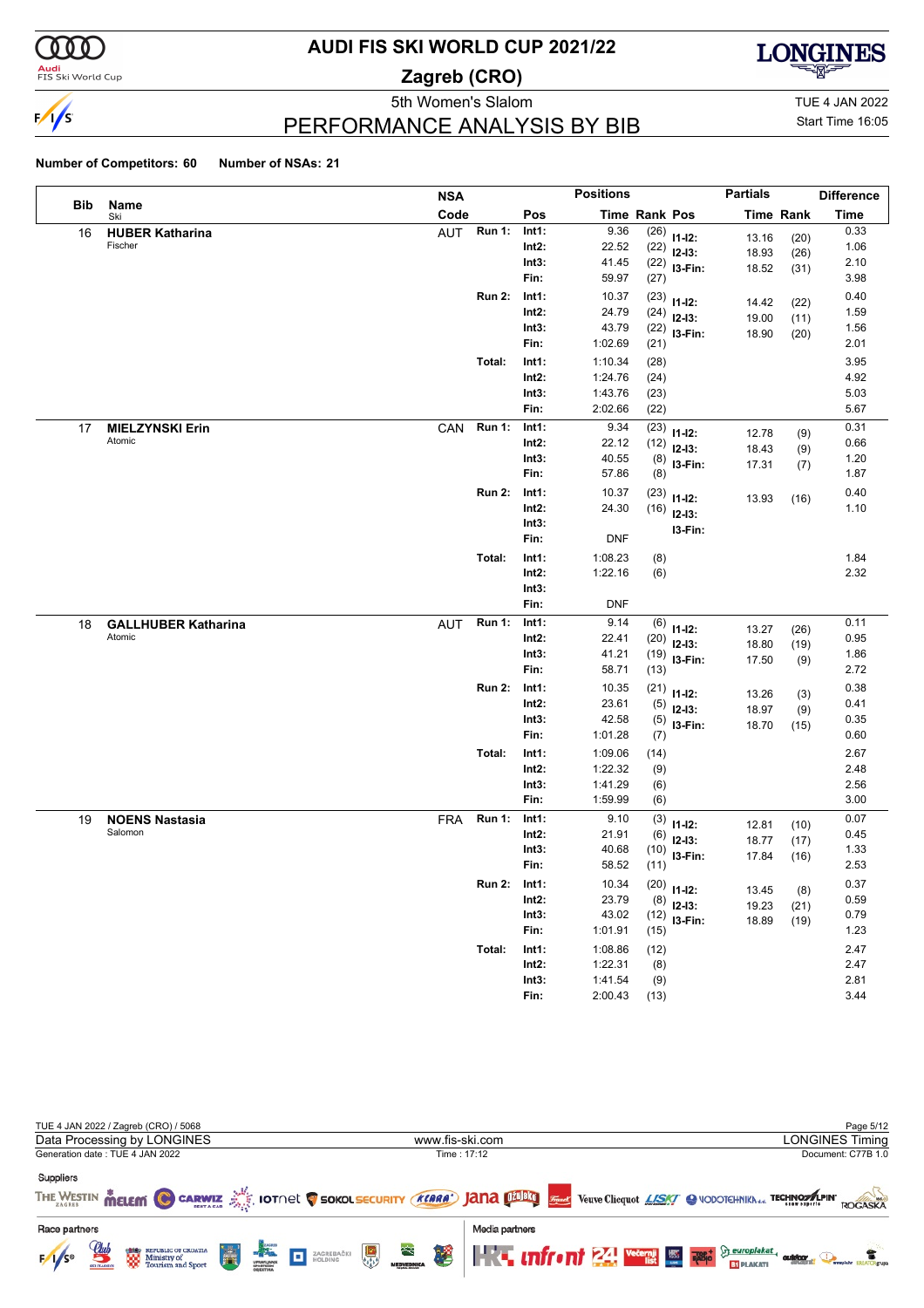

**Audi**<br>FIS Ski World Cup

# **AUDI FIS SKI WORLD CUP 2021/22**

**Zagreb (CRO)**



PERFORMANCE ANALYSIS BY BIB

5th Women's Slalom TUE 4 JAN 2022 Start Time 16:05

|     |                              | <b>NSA</b> |               |          | <b>Positions</b>     |      |               | <b>Partials</b> |                  | <b>Difference</b> |
|-----|------------------------------|------------|---------------|----------|----------------------|------|---------------|-----------------|------------------|-------------------|
| Bib | Name<br>Ski                  | Code       |               | Pos      | <b>Time Rank Pos</b> |      |               |                 | <b>Time Rank</b> | <b>Time</b>       |
| 20  | <b>HOLTMANN Mina Fuerst</b>  |            | NOR Run 1:    | Int1:    | 9.12                 | (4)  | $11-12:$      | 12.88           | (11)             | 0.09              |
|     | Voelkl                       |            |               | $Int2$ : | 22.00                | (10) | $12-13:$      | 18.62           | (14)             | 0.54              |
|     |                              |            |               | Int3:    | 40.62                |      | $(9)$ 13-Fin: | 18.71           | (37)             | 1.27              |
|     |                              |            |               | Fin:     | 59.33                | (20) |               |                 |                  | 3.34              |
|     |                              |            | <b>Run 2:</b> | Int1:    | 10.17                | (9)  | $11 - 12$ :   |                 |                  | 0.20              |
|     |                              |            |               | $Int2$ : |                      |      | $12 - 13:$    |                 |                  |                   |
|     |                              |            |               | Int3:    |                      |      | I3-Fin:       |                 |                  |                   |
|     |                              |            |               | Fin:     | <b>DNF</b>           |      |               |                 |                  |                   |
|     |                              |            | Total:        | Int1:    | 1:09.50              | (20) |               |                 |                  | 3.11              |
|     |                              |            |               | $Int2$ : |                      |      |               |                 |                  |                   |
|     |                              |            |               | Int3:    |                      |      |               |                 |                  |                   |
|     |                              |            |               | Fin:     | <b>DNF</b>           |      |               |                 |                  |                   |
| 21  | <b>POPOVIC Leona</b>         | CRO        | <b>Run 1:</b> | Int1:    | 9.28                 | (15) | $11 - 12$ :   | 13.05           | (17)             | 0.25              |
|     | Voelkl                       |            |               | $Int2$ : | 22.33                | (15) | $12-13:$      | 18.54           | (11)             | 0.87              |
|     |                              |            |               | Int3:    | 40.87                | (14) | I3-Fin:       | 17.93           | (19)             | 1.52              |
|     |                              |            |               | Fin:     | 58.80                | (14) |               |                 |                  | 2.81              |
|     |                              |            | <b>Run 2:</b> | Int1:    | 10.02                | (2)  | $11 - 12$ :   | 13.80           | (14)             | 0.05              |
|     |                              |            |               | $Int2$ : | 23.82                | (9)  | $12-13:$      | 18.74           | (1)              | 0.62              |
|     |                              |            |               | Int3:    | 42.56                | (4)  | I3-Fin:       | 18.68           | (13)             | 0.33              |
|     |                              |            |               | Fin:     | 1:01.24              | (6)  |               |                 |                  | 0.56              |
|     |                              |            | Total:        | Int1:    | 1:08.82              | (11) |               |                 |                  | 2.43              |
|     |                              |            |               | $Int2$ : | 1:22.62              | (11) |               |                 |                  | 2.78              |
|     |                              |            |               | Int3:    | 1:41.36              | (8)  |               |                 |                  | 2.63              |
|     |                              |            |               | Fin:     | 2:00.04              | (7)  |               |                 |                  | 3.05              |
| 22  | <b>TVIBERG Maria Therese</b> | <b>NOR</b> | <b>Run 1:</b> | Int1:    | 9.27                 | (14) | $11 - 12$ :   | 13.13           | (18)             | 0.24              |
|     | Head                         |            |               | $Int2$ : | 22.40                | (18) | $12-13:$      | 19.14           | (31)             | 0.94              |
|     |                              |            |               | Int3:    | 41.54                | (23) | I3-Fin:       | 17.27           | (6)              | 2.19              |
|     |                              |            |               | Fin:     | 58.81                | (15) |               |                 |                  | 2.82              |
|     |                              |            | <b>Run 2:</b> | Int1:    | 10.44                | (28) | $11 - 12$ :   | 13.50           | (10)             | 0.47              |
|     |                              |            |               | $Int2$ : | 23.94                | (13) | $12-13:$      | 18.95           | (8)              | 0.74              |
|     |                              |            |               | Int3:    | 42.89                |      | $(9)$ 13-Fin: | 18.56           | (11)             | 0.66              |
|     |                              |            |               | Fin:     | 1:01.45              | (8)  |               |                 |                  | 0.77              |
|     |                              |            | Total:        | Int1:    | 1:09.25              | (17) |               |                 |                  | 2.86              |
|     |                              |            |               | $Int2$ : | 1:22.75              | (14) |               |                 |                  | 2.91              |
|     |                              |            |               | Int3:    | 1:41.70              | (11) |               |                 |                  | 2.97              |
|     |                              |            |               | Fin:     | 2:00.26              | (9)  |               |                 |                  | 3.27              |
| 23  | <b>NULLMEYER Ali</b>         |            | CAN Run 1:    | Int1:    | 9.45                 | (38) | $11 - 12$ :   | 13.18           | (21)             | 0.42              |
|     | Atomic                       |            |               | $Int2$ : | 22.63                | (26) | $12-13:$      | 18.60           | (13)             | 1.17              |
|     |                              |            |               | Int3:    | 41.23                | (21) | I3-Fin:       | 17.66           | (14)             | 1.88              |
|     |                              |            |               | Fin:     | 58.89                | (17) |               |                 |                  | 2.90              |
|     |                              |            | <b>Run 2:</b> | Int1:    | 10.18                | (10) | $11 - 12$ :   | 13.02           | (1)              | 0.21              |
|     |                              |            |               | $Int2$ : | 23.20                | (1)  | $12-13:$      | 19.03           | (14)             | 0.00              |
|     |                              |            |               | Int3:    | 42.23                | (1)  | I3-Fin:       | 18.45           | (5)              | 0.00              |
|     |                              |            |               | Fin:     | 1:00.68              | (1)  |               |                 |                  | 0.00              |
|     |                              |            | Total:        | Int1:    | 1:09.07              | (15) |               |                 |                  | 2.68              |
|     |                              |            |               | $Int2$ : | 1:22.09              | (5)  |               |                 |                  | 2.25              |
|     |                              |            |               | Int3:    | 1:41.12              | (5)  |               |                 |                  | 2.39              |
|     |                              |            |               | Fin:     | 1:59.57              | (5)  |               |                 |                  | 2.58              |

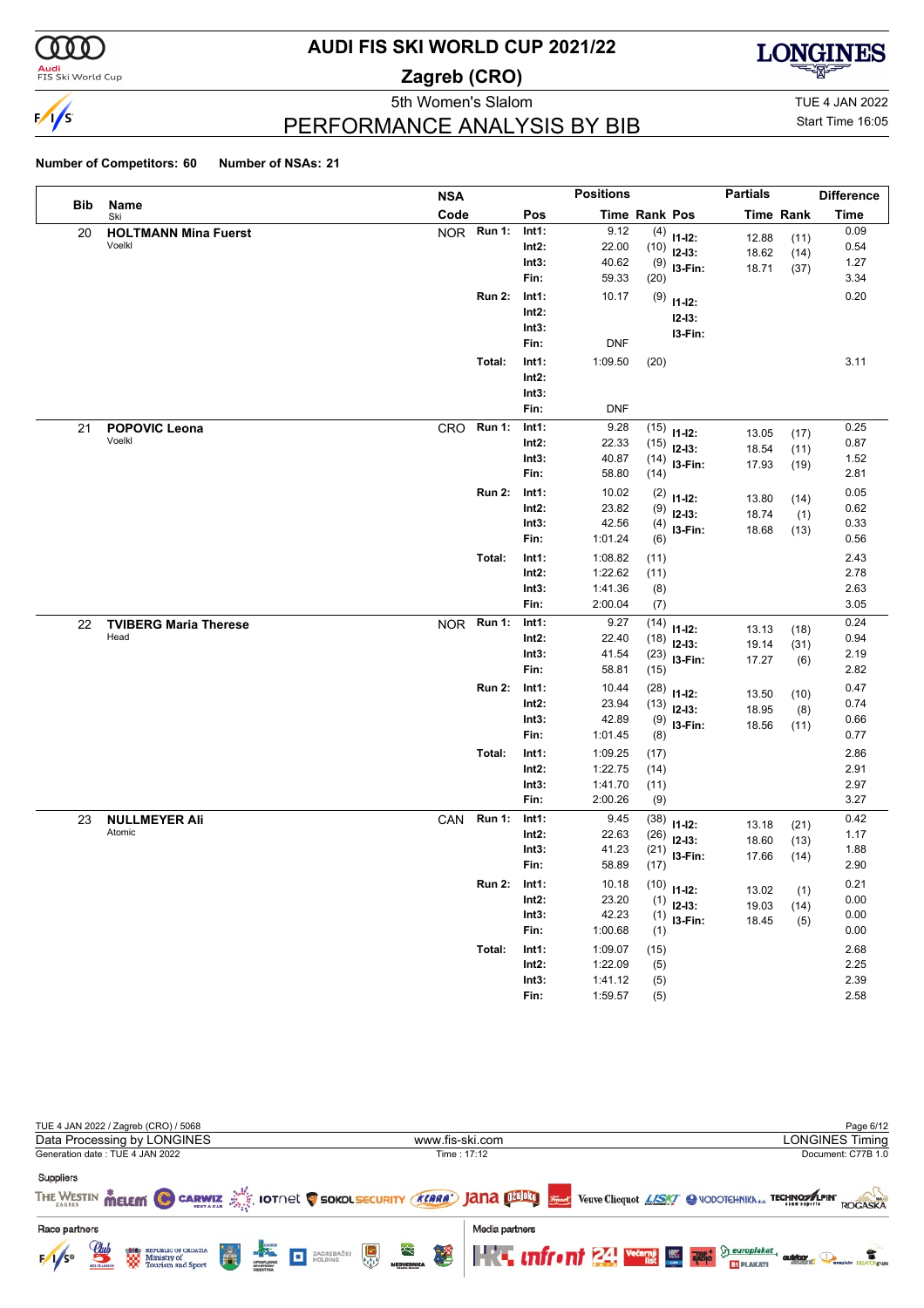

**Audi**<br>FIS Ski World Cup

# **AUDI FIS SKI WORLD CUP 2021/22**

**Zagreb (CRO)**



5th Women's Slalom TUE 4 JAN 2022

Start Time 16:05

### PERFORMANCE ANALYSIS BY BIB

|            |                               | <b>NSA</b> |               |          | <b>Positions</b> |               |                | <b>Partials</b> |           | <b>Difference</b> |
|------------|-------------------------------|------------|---------------|----------|------------------|---------------|----------------|-----------------|-----------|-------------------|
| <b>Bib</b> | Name<br>Ski                   | Code       |               | Pos      |                  | Time Rank Pos |                |                 | Time Rank | <b>Time</b>       |
| 24         | <b>SPORER Marie-Therese</b>   | <b>AUT</b> | <b>Run 1:</b> | Int1:    | 9.50             | (43)          | $11 - 12$ :    | 13.14           | (19)      | 0.47              |
|            | Atomic                        |            |               | Int2:    | 22.64            | (27)          | $12-13:$       | 18.97           | (28)      | 1.18              |
|            |                               |            |               | Int3:    | 41.61            | (26)          | I3-Fin:        | 18.45           | (30)      | 2.26              |
|            |                               |            |               | Fin:     | 1:00.06          | (28)          |                |                 |           | 4.07              |
|            |                               |            | <b>Run 2:</b> | Int1:    | 9.97             |               | $(1)$ 11-12:   |                 |           | 0.00              |
|            |                               |            |               | Int2:    |                  |               | $12 - 13$ :    |                 |           |                   |
|            |                               |            |               | Int3:    |                  |               | I3-Fin:        |                 |           |                   |
|            |                               |            |               | Fin:     | <b>DNF</b>       |               |                |                 |           |                   |
|            |                               |            | Total:        | Int1:    | 1:10.03          | (22)          |                |                 |           | 3.64              |
|            |                               |            |               | Int2:    |                  |               |                |                 |           |                   |
|            |                               |            |               | Int3:    |                  |               |                |                 |           |                   |
|            |                               |            |               | Fin:     | <b>DNF</b>       |               |                |                 |           |                   |
| 25         | <b>GUEST Charlie</b>          | <b>GBR</b> | <b>Run 1:</b> | Int1:    | 9.41             | (35)          | $11 - 12$ :    | 13.28           | (27)      | 0.38              |
|            | Fischer                       |            |               | Int2:    | 22.69            | (28)          | $12-13:$       | 18.97           | (28)      | 1.23              |
|            |                               |            |               | Int3:    | 41.66            | (29)          | I3-Fin:        | 18.15           | (21)      | 2.31              |
|            |                               |            |               | Fin:     | 59.81            | (24)          |                |                 |           | 3.82              |
|            |                               |            | <b>Run 2:</b> | Int1:    | 10.29            | (18)          | $11 - 12$ :    | 13.84           | (15)      | 0.32              |
|            |                               |            |               | Int2:    | 24.13            | (15)          | $12-13:$       | 18.85           | (3)       | 0.93              |
|            |                               |            |               | Int3:    | 42.98            |               | $(10)$ 13-Fin: | 18.54           | (9)       | 0.75              |
|            |                               |            |               | Fin:     | 1:01.52          | (9)           |                |                 |           | 0.84              |
|            |                               |            | Total:        | Int1:    | 1:10.10          | (26)          |                |                 |           | 3.71              |
|            |                               |            |               | Int2:    | 1:23.94          | (21)          |                |                 |           | 4.10              |
|            |                               |            |               | Int3:    | 1:42.79          | (18)          |                |                 |           | 4.06              |
|            |                               |            |               | Fin:     | 2:01.33          | (19)          |                |                 |           | 4.34              |
| 26         | <b>ANDO Asa</b>               | <b>JPN</b> | <b>Run 1:</b> | Int1:    | 9.43             | (37)          | $11 - 12$ :    | 13.89           | (43)      | 0.40              |
|            | Atomic                        |            |               | $Int2$ : | 23.32            | (42)          | $12-13:$       |                 |           | 1.86              |
|            |                               |            |               | Int3:    |                  |               | I3-Fin:        |                 |           |                   |
|            |                               |            |               | Fin:     | <b>DNF</b>       |               |                |                 |           |                   |
|            |                               |            | Total:        |          | <b>DNF</b>       |               |                |                 |           |                   |
| 27         | <b>FJAELLSTROEM Magdalena</b> | SWE        | <b>Run 1:</b> | Int1:    | 9.81             | (58)          | $11 - 12$ :    | 13.82           | (42)      | 0.78              |
|            | Atomic                        |            |               | Int2:    | 23.63            | (47)          | $12-13:$       | 19.36           | (35)      | 2.17              |
|            |                               |            |               | Int3:    | 42.99            | (40)          | I3-Fin:        | 18.42           | (28)      | 3.64              |
|            |                               |            |               | Fin:     | 1:01.41          | (36)          |                |                 |           | 5.42              |
|            |                               |            | Total:        |          | <b>DNQ</b>       |               |                |                 |           |                   |
| 28         | <b>HILZINGER Jessica</b>      | <b>GER</b> | <b>Run 1:</b> | Int1:    | 9.39             | (33)          | $11-12:$       | 13.23           | (22)      | 0.36              |
|            | Atomic                        |            |               | $Int2$ : | 22.62            | (25)          | $12-13:$       | 18.94           | (27)      | 1.16              |
|            |                               |            |               | Int3:    | 41.56            | (24)          | I3-Fin:        | 18.25           | (24)      | 2.21              |
|            |                               |            |               | Fin:     | 59.81            | (24)          |                |                 |           | 3.82              |
|            |                               |            | <b>Run 2:</b> | Int1:    | 10.43            |               | $(27)$ 11-12:  | 14.26           | (20)      | 0.46              |
|            |                               |            |               | $Int2$ : | 24.69            | (23)          | $12-13:$       | 19.22           | (19)      | 1.49              |
|            |                               |            |               | Int3:    | 43.91            | (23)          | I3-Fin:        | 18.80           | (18)      | 1.68              |
|            |                               |            |               | Fin:     | 1:02.71          | (22)          |                |                 |           | 2.03              |
|            |                               |            | Total:        | Int1:    | 1:10.24          | (27)          |                |                 |           | 3.85              |
|            |                               |            |               | Int2:    | 1:24.50          | (23)          |                |                 |           | 4.66              |
|            |                               |            |               | Int3:    | 1:43.72          | (22)          |                |                 |           | 4.99              |
|            |                               |            |               | Fin:     | 2:02.52          | (21)          |                |                 |           | 5.53              |

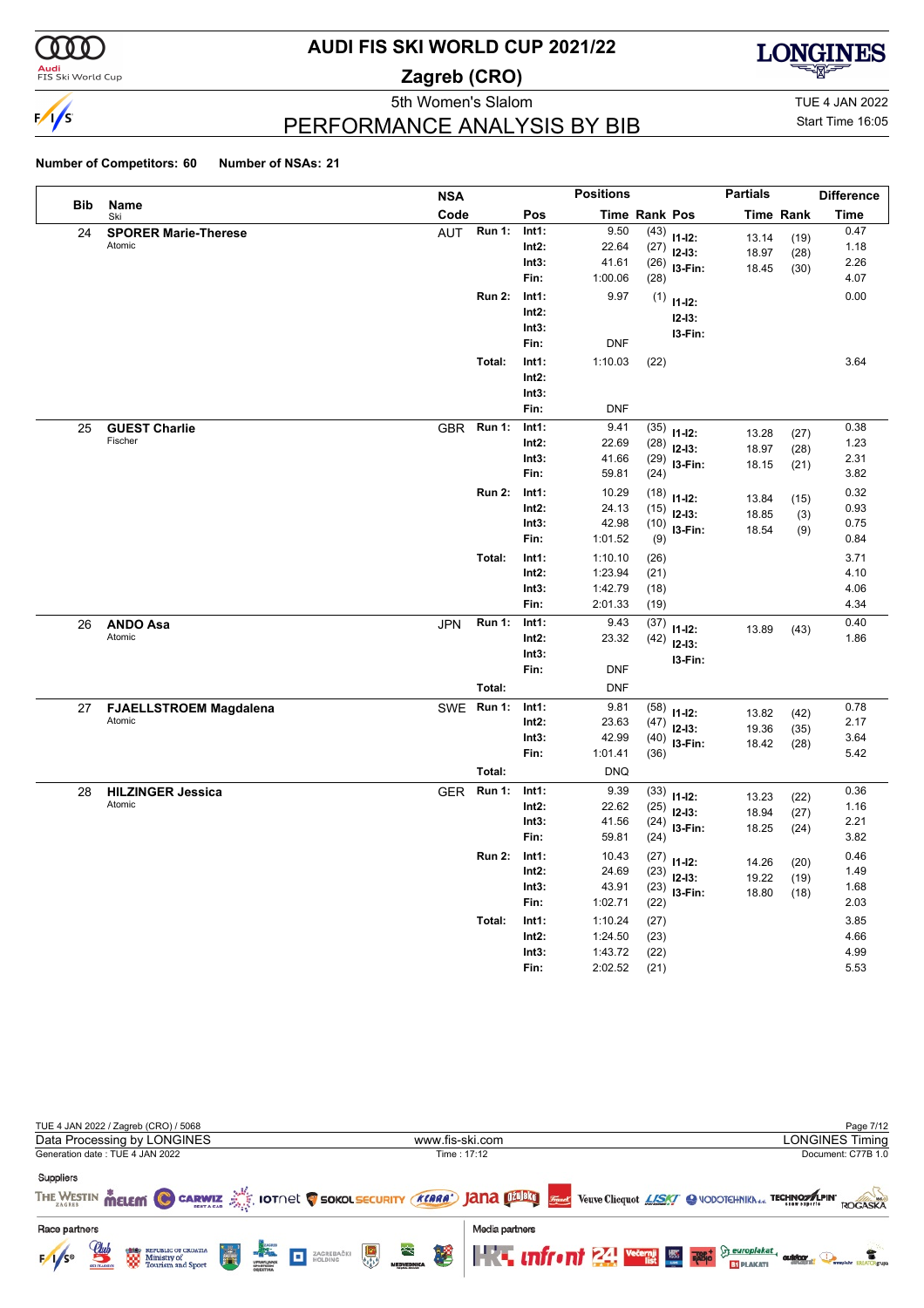

<mark>Audi</mark><br>FIS Ski World Cup

# **AUDI FIS SKI WORLD CUP 2021/22**

**Zagreb (CRO)**



PERFORMANCE ANALYSIS BY BIB

5th Women's Slalom TUE 4 JAN 2022 Start Time 16:05

|     |                            | <b>NSA</b>                         |                | <b>Positions</b>   |              |                         | <b>Partials</b> |                  | <b>Difference</b> |
|-----|----------------------------|------------------------------------|----------------|--------------------|--------------|-------------------------|-----------------|------------------|-------------------|
| Bib | Name<br>Ski                | Code                               | Pos            | Time Rank Pos      |              |                         |                 | <b>Time Rank</b> | <b>Time</b>       |
| 29  | <b>DVORNIK Neja</b>        | $\overline{R}$ un 1:<br><b>SLO</b> | Int1:          | 9.30               |              | $(18)$ 11-12:           | 13.45           | (32)             | 0.27              |
|     | Fischer                    |                                    | $Int2$ :       | 22.75              |              | $(31)$ 12-13:           | 18.86           | (24)             | 1.29              |
|     |                            |                                    | Int3:          | 41.61              | (26)         | I3-Fin:                 | 18.54           | (32)             | 2.26              |
|     |                            |                                    | Fin:           | 1:00.15            | (29)         |                         |                 |                  | 4.16              |
|     |                            | <b>Run 2:</b>                      | Int1:          | 10.22              | (12)         | $11 - 12$ :             | 13.43           | (7)              | 0.25              |
|     |                            |                                    | Int2:          | 23.65              | (6)          | $12-13:$                | 19.00           | (11)             | 0.45              |
|     |                            |                                    | Int3:          | 42.65              | (6)          | I3-Fin:                 | 18.46           | (6)              | 0.42              |
|     |                            |                                    | Fin:           | 1:01.11            | (5)          |                         |                 |                  | 0.43              |
|     |                            | Total:                             | Int1:          | 1:10.37            | (29)         |                         |                 |                  | 3.98              |
|     |                            |                                    | $Int2$ :       | 1:23.80            | (19)         |                         |                 |                  | 3.96              |
|     |                            |                                    | Int3:<br>Fin:  | 1:42.80<br>2:01.26 | (19)<br>(18) |                         |                 |                  | 4.07<br>4.27      |
|     |                            | <b>Run 1:</b>                      | Int1:          | 9.15               |              |                         |                 |                  | 0.12              |
| 30  | <b>AICHER Emma</b><br>Head | <b>GER</b>                         | Int2:          | 22.40              | (7)<br>(18)  | $11 - 12$ :             | 13.25           | (25)             | 0.94              |
|     |                            |                                    | Int3:          | 41.82              | (30)         | $12 - 13:$              | 19.42           | (37)             | 2.47              |
|     |                            |                                    | Fin:           | 1:00.46            | (30)         | I3-Fin:                 | 18.64           | (36)             | 4.47              |
|     |                            | <b>Run 2:</b>                      | Int1:          | 10.07              | (4)          |                         |                 |                  | 0.10              |
|     |                            |                                    | Int2:          | 23.41              | (3)          | $11 - 12$ :<br>$12-13:$ | 13.34           | (5)              | 0.21              |
|     |                            |                                    | Int3:          | 42.65              |              | $(6)$ 13-Fin:           | 19.24           | (22)             | 0.42              |
|     |                            |                                    | Fin:           | <b>DNF</b>         |              |                         |                 |                  |                   |
|     |                            | Total:                             | Int1:          | 1:10.53            | (30)         |                         |                 |                  | 4.14              |
|     |                            |                                    | Int2:          | 1:23.87            | (20)         |                         |                 |                  | 4.03              |
|     |                            |                                    | Int3:          | 1:43.11            | (21)         |                         |                 |                  | 4.38              |
|     |                            |                                    | Fin:           | <b>DNF</b>         |              |                         |                 |                  |                   |
| 31  | <b>HROVAT Meta</b>         | <b>Run 1:</b><br><b>SLO</b>        | Int1:          | 9.67               | (53)         | $11 - 12$ :             | 13.43           | (31)             | 0.64              |
|     | Salomon                    |                                    | Int2:          | 23.10              | (35)         | $12-13:$                | 19.49           | (39)             | 1.64              |
|     |                            |                                    | Int3:          | 42.59              | (36)         | I3-Fin:                 | 18.57           | (34)             | 3.24              |
|     |                            |                                    | Fin:           | 1:01.16            | (35)         |                         |                 |                  | 5.17              |
|     |                            | Total:                             |                | <b>DNQ</b>         |              |                         |                 |                  |                   |
| 32  | <b>DELLA MEA Lara</b>      | <b>Run 1:</b><br><b>ITA</b>        | Int1:          | 9.28               | (15)         | $11 - 12$ :             | 13.29           | (29)             | 0.25              |
|     | Salomon                    |                                    | Int2:          | 22.57              | (24)         | $12-13:$                | 19.00           | (30)             | 1.11              |
|     |                            |                                    | Int3:<br>Fin:  | 41.57<br>59.75     | (25)         | I3-Fin:                 | 18.18           | (22)             | 2.22<br>3.76      |
|     |                            |                                    |                |                    | (23)         |                         |                 |                  |                   |
|     |                            | <b>Run 2:</b>                      | Int1:<br>Int2: | 10.33              |              | $(19)$ 11-12:           |                 |                  | 0.36              |
|     |                            |                                    | Int3:          |                    |              | $12 - 13:$              |                 |                  |                   |
|     |                            |                                    | Fin:           | <b>DNF</b>         |              | I3-Fin:                 |                 |                  |                   |
|     |                            | Total:                             | Int1:          | 1:10.08            | (25)         |                         |                 |                  | 3.69              |
|     |                            |                                    | Int2:          |                    |              |                         |                 |                  |                   |
|     |                            |                                    | Int3:          |                    |              |                         |                 |                  |                   |
|     |                            |                                    | Fin:           | <b>DNF</b>         |              |                         |                 |                  |                   |
| 33  | <b>ROSSETTI Marta</b>      | <b>ITA</b><br><b>Run 1:</b>        | Int1:          | 9.42               | (36)         | $11 - 12$ :             |                 |                  | 0.39              |
|     | Head                       |                                    | $Int2$ :       | 22.70              | (29)         | $12-13:$                | 13.28           | (27)             | 1.24              |
|     |                            |                                    | Int3:          |                    |              | I3-Fin:                 |                 |                  |                   |
|     |                            |                                    | Fin:           | <b>DNF</b>         |              |                         |                 |                  |                   |
|     |                            | Total:                             |                | <b>DNF</b>         |              |                         |                 |                  |                   |
| 34  | <b>STOFFEL Elena</b>       | SUI<br><b>Run 1:</b>               | Int1:          | 9.51               | (45)         | $11 - 12$ :             | 13.79           | (41)             | 0.48              |
|     | Dynastar                   |                                    | Int2:          | 23.30              | (40)         | $12-13:$                | 19.33           | (33)             | 1.84              |
|     |                            |                                    | Int3:          | 42.63              | (37)         | I3-Fin:                 | 18.19           | (23)             | 3.28              |
|     |                            |                                    | Fin:           | 1:00.82            | (33)         |                         |                 |                  | 4.83              |
|     |                            | Total:                             |                | <b>DNQ</b>         |              |                         |                 |                  |                   |

| TUE 4 JAN 2022 / Zagreb (CRO) / 5068                   |                                                                                                                             |                                                                  |                                   |                    |                     |  |                                                                                | Page 8/12          |
|--------------------------------------------------------|-----------------------------------------------------------------------------------------------------------------------------|------------------------------------------------------------------|-----------------------------------|--------------------|---------------------|--|--------------------------------------------------------------------------------|--------------------|
|                                                        | Data Processing by LONGINES                                                                                                 |                                                                  |                                   |                    | www.fis-ski.com     |  |                                                                                | LONGINES Timing    |
| Generation date: TUE 4 JAN 2022                        |                                                                                                                             |                                                                  |                                   |                    | Time: 17:12         |  |                                                                                | Document: C77B 1.0 |
| Suppliers                                              | THE WESTIN MELEM C CARWIZ AS IOTNEL C SOKOL SECURITY (KLARA') JANA DIELY VERVE Cliequot LASKY C VODOTCHNIKN OF TECHNOSALPIN |                                                                  |                                   |                    |                     |  |                                                                                | ROGASKA            |
| Race partners<br><i><b>Club</b></i><br>$F/1/s^{\circ}$ | <b>END</b> REPUBLIC OF CROATIA                                                                                              | <b>ENGINEERING</b><br>SPORTSWORK<br>SPORTSWORK<br>OBJEKTINA<br>Ä | ZAGREBAČKI<br>HOLDING<br><b>D</b> | È.<br>$\mathbf{F}$ | Media partners<br>移 |  | <b>THE INTEGRIT 24 WERE ASSESSED FOR A REAL PROPERTY.</b><br><b>EV PLAKATI</b> |                    |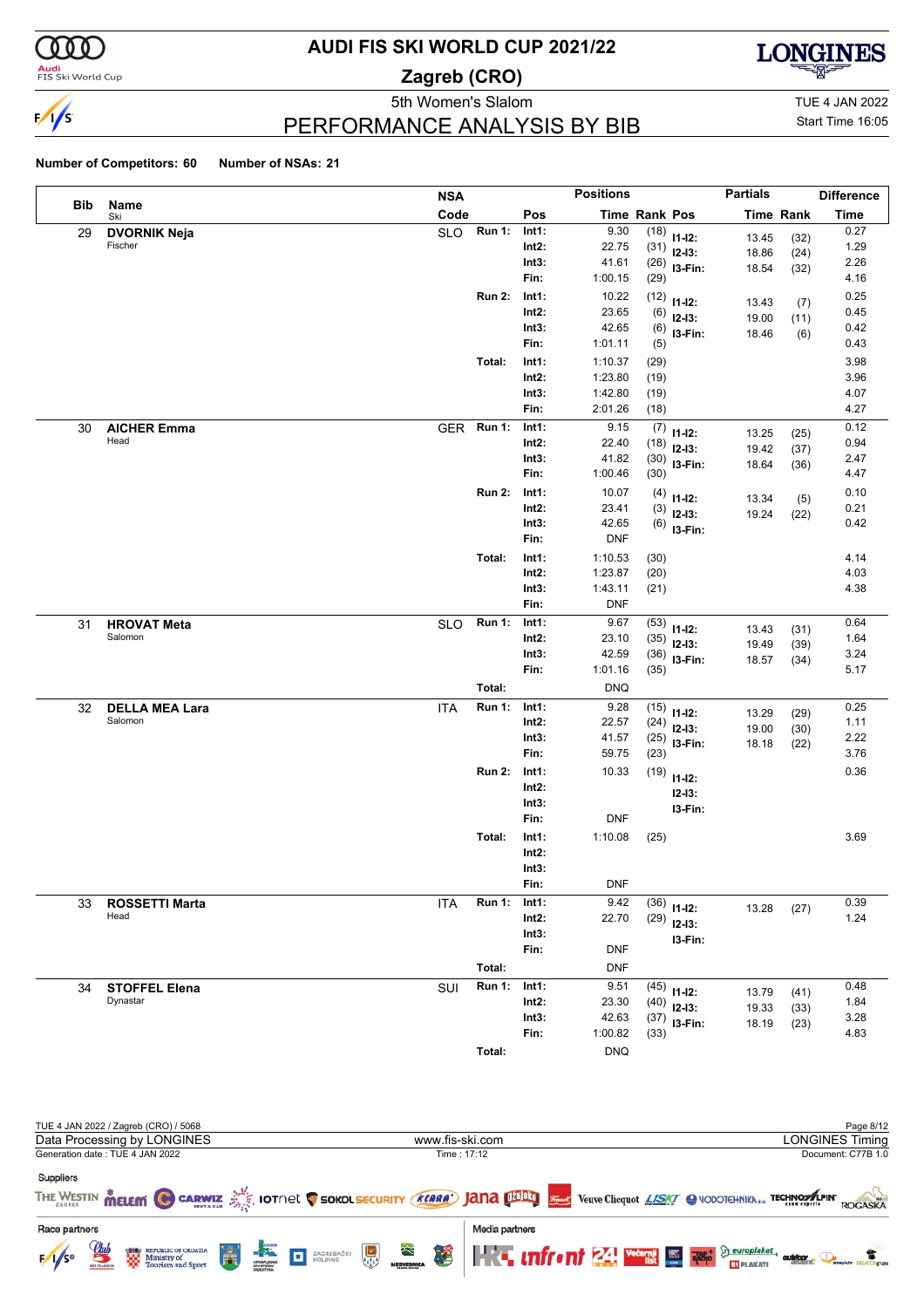

**Audi**<br>FIS Ski World Cup

# **AUDI FIS SKI WORLD CUP 2021/22**

**Zagreb (CRO)**



PERFORMANCE ANALYSIS BY BIB

5th Women's Slalom TUE 4 JAN 2022 Start Time 16:05

#### **Number of Competitors: 60 Number of NSAs: 21**

|     |                        | <b>NSA</b> |               |          | <b>Positions</b> |      |                | <b>Partials</b> |                  | <b>Difference</b> |
|-----|------------------------|------------|---------------|----------|------------------|------|----------------|-----------------|------------------|-------------------|
| Bib | <b>Name</b><br>Ski     | Code       |               | Pos      | Time Rank Pos    |      |                |                 | <b>Time Rank</b> | <b>Time</b>       |
| 35  | <b>SMART Amelia</b>    | CAN        | Run 1:        | Int1:    | 9.55             |      | $(50)$ 11-12:  | 13.67           | (37)             | 0.52              |
|     | Atomic                 |            |               | Int2:    | 23.22            |      | $(37)$ 12-13:  | 18.78           | (18)             | 1.76              |
|     |                        |            |               | Int3:    | 42.00            |      | $(31)$ 13-Fin: | 17.61           | (12)             | 2.65              |
|     |                        |            |               | Fin:     | 59.61            | (22) |                |                 |                  | 3.62              |
|     |                        |            | <b>Run 2:</b> | Int1:    | 10.44            |      | $(28)$ 11-12:  | 13.94           | (17)             | 0.47              |
|     |                        |            |               | Int2:    | 24.38            |      | $(18)$ 12-13:  | 19.02           | (13)             | 1.18              |
|     |                        |            |               | Int3:    | 43.40            |      | $(16)$ 13-Fin: | 18.42           | (4)              | 1.17              |
|     |                        |            |               | Fin:     | 1:01.82          | (13) |                |                 |                  | 1.14              |
|     |                        |            | Total:        | Int1:    | 1:10.05          | (23) |                |                 |                  | 3.66              |
|     |                        |            |               | Int2:    | 1:23.99          | (22) |                |                 |                  | 4.15              |
|     |                        |            |               | Int3:    | 1:43.01          | (20) |                |                 |                  | 4.28              |
|     |                        |            |               | Fin:     | 2:01.43          | (20) |                |                 |                  | 4.44              |
| 36  | <b>REMME Roni</b>      | CAN        | <b>Run 1:</b> | Int1:    | 9.13             | (5)  | $11 - 12$ :    | 13.23           | (22)             | 0.10              |
|     | Head                   |            |               | Int2:    | 22.36            |      | $(16)$ 12-13:  | 18.80           | (19)             | 0.90              |
|     |                        |            |               | Int3:    | 41.16            |      | $(18)$ 13-Fin: | 18.40           | (27)             | 1.81              |
|     |                        |            |               | Fin:     | 59.56            | (21) |                |                 |                  | 3.57              |
|     |                        |            | <b>Run 2:</b> | Int1:    | 10.08            |      | $(6)$ 11-12:   | 13.58           | (12)             | 0.11              |
|     |                        |            |               | Int2:    | 23.66            |      | $(7)$ 12-13:   | 19.34           | (24)             | 0.46              |
|     |                        |            |               | Int3:    | 43.00            |      | $(11)$ 13-Fin: | 18.54           | (9)              | 0.77              |
|     |                        |            |               | Fin:     | 1:01.54          | (10) |                |                 |                  | 0.86              |
|     |                        |            | Total:        | Int1:    | 1:09.64          | (21) |                |                 |                  | 3.25              |
|     |                        |            |               | Int2:    | 1:23.22          | (17) |                |                 |                  | 3.38              |
|     |                        |            |               | Int3:    | 1:42.56          | (17) |                |                 |                  | 3.83              |
|     |                        |            |               | Fin:     | 2:01.10          | (17) |                |                 |                  | 4.11              |
| 37  | <b>SCHMOTZ Marlene</b> | GER Run 1: |               | Int1:    | 9.37             | (28) | $11 - 12$ :    | 13.37           | (30)             | 0.34              |
|     | Fischer                |            |               | $Int2$ : | 22.74            |      | $(30)$ 12-13:  |                 |                  | 1.28              |
|     |                        |            |               | Int3:    |                  |      | I3-Fin:        |                 |                  |                   |
|     |                        |            |               | Fin:     | <b>DNF</b>       |      |                |                 |                  |                   |
|     |                        |            | Total:        |          | <b>DNF</b>       |      |                |                 |                  |                   |
| 38  | <b>LAPANJA Lila</b>    | <b>USA</b> | <b>Run 1:</b> | Int1:    | 9.36             |      | $(26)$ 11-12:  | 13.92           | (45)             | 0.33              |
|     | Stoeckli               |            |               | Int2:    | 23.28            |      | $(39)$ 12-13:  | 19.56           | (41)             | 1.82              |
|     |                        |            |               | Int3:    | 42.84            |      | $(38)$ 13-Fin: | 19.13           | (42)             | 3.49              |
|     |                        |            |               | Fin:     | 1:01.97          | (39) |                |                 |                  | 5.98              |
|     |                        |            | Total:        |          | <b>DNQ</b>       |      |                |                 |                  |                   |
| 39  | <b>CAPOVA Gabriela</b> | <b>CZE</b> | <b>Run 1:</b> | Int1:    | 9.46             |      | $(40)$ 11-12:  | 13.73           | (39)             | 0.43              |
|     | Kaestle                |            |               | $Int2$ : | 23.19            |      | $(36)$ 12-13:  | 20.05           | (44)             | 1.73              |
|     |                        |            |               | Int3:    | 43.24            |      | $(42)$ 13-Fin: |                 |                  | 3.89              |
|     |                        |            |               | Fin:     | <b>DNF</b>       |      |                |                 |                  |                   |
|     |                        |            | Total:        |          | <b>DNF</b>       |      |                |                 |                  |                   |
| 40  | <b>LJUTIC Zrinka</b>   | CRO        | <b>Run 1:</b> | Int1:    | 9.37             |      | $(28)$ 11-12:  |                 |                  | 0.34              |
|     | Rossignol              |            |               | $Int2$ : |                  |      | $12 - 13$ :    |                 |                  |                   |
|     |                        |            |               | Int3:    |                  |      | I3-Fin:        |                 |                  |                   |
|     |                        |            |               | Fin:     | <b>DNF</b>       |      |                |                 |                  |                   |
|     |                        |            | Total:        |          | <b>DNF</b>       |      |                |                 |                  |                   |
| 41  | <b>HENSIEN Katie</b>   | <b>USA</b> | <b>Run 1:</b> | Int1:    | 9.71             |      | $(56)$ 11-12:  |                 |                  | 0.68              |
|     | Rossignol              |            |               | $Int2$ : | 23.24            |      | $(38)$ 12-13:  | 13.53           | (35)             | 1.78              |
|     |                        |            |               | Int3:    | 42.13            |      | $(32)$ 13-Fin: | 18.89<br>18.42  | (25)             | 2.78              |
|     |                        |            |               | Fin:     | 1:00.55          | (31) |                |                 | (28)             | 4.56              |

TUE 4 JAN 2022 / Zagreb (CRO) / 5068 Page 9/12<br>
Data Processing by LONGINES News (CRO) and Data Processing by LONGINES Timing Data Processing by LONGINES www.fis-ski.com Generation date : TUE 4 JAN 2022 Time : 17:12 Document: C77B 1.0 Suppliers THE WESTIN **MELEM CO CARWIZ AND IDTOCK COOKOLSECURITY (KARA) JANA DIMBIO** SE Verve Clicquot LASK/ @ VODOTCHNIKN<sub>dd</sub> TECHNOMAPIN' ROGASKA Race partners Media partners REPUBLIC OF CROATIA<br>Ministry of<br>Tourism and Sport **K.** unfront 24 veeps so  $\sum_{i=1}^{\infty} \frac{eurobakat}{\text{subblock}}$ ZAGREBAČKI  $F/1/s^4$ **S BT** PLAKATI

**Total:** DNQ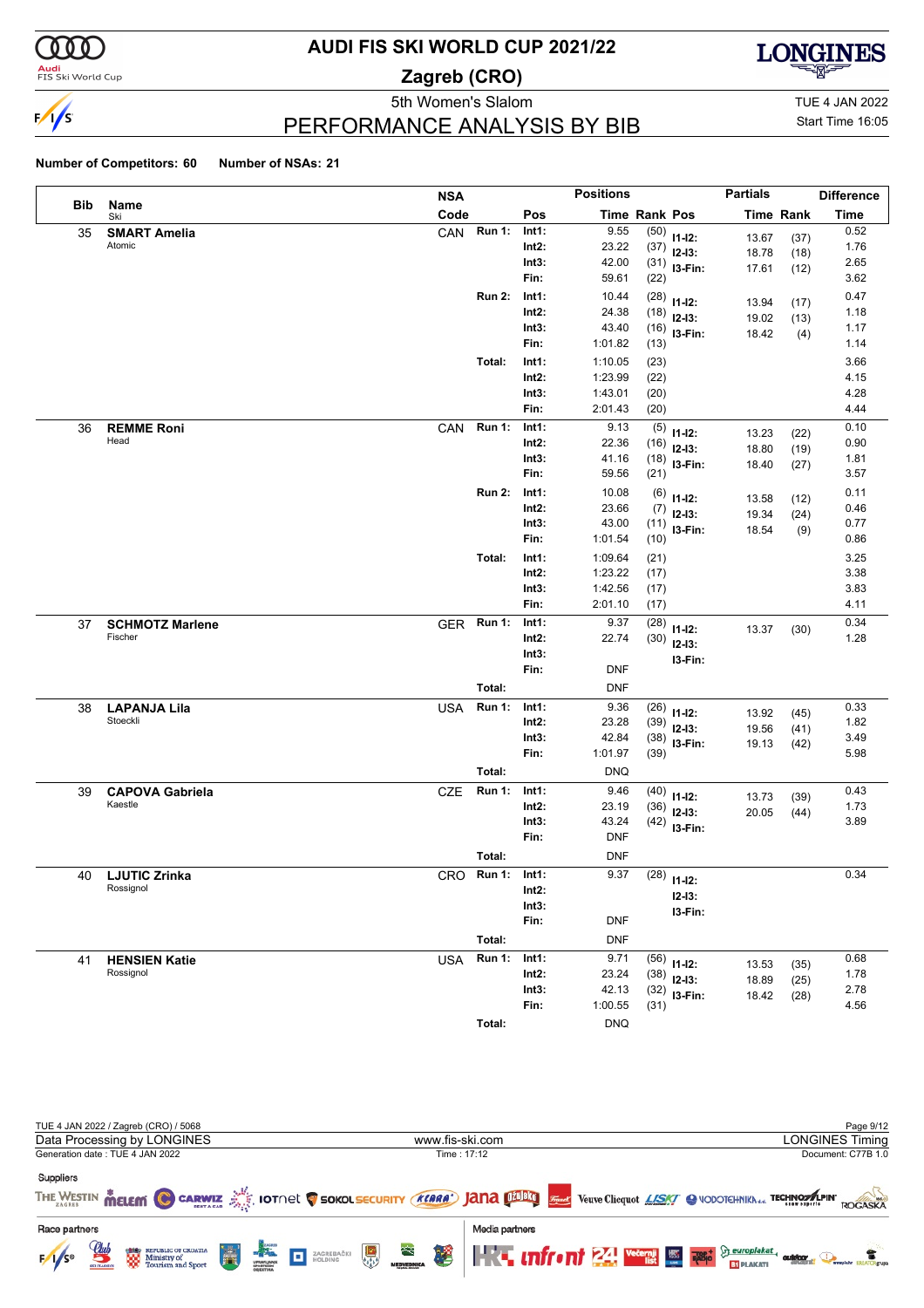

**Audi**<br>FIS Ski World Cup

### **AUDI FIS SKI WORLD CUP 2021/22**

**Zagreb (CRO)**



PERFORMANCE ANALYSIS BY BIB

5th Women's Slalom TUE 4 JAN 2022 Start Time 16:05

|            |                                           | <b>NSA</b> |               |                   | <b>Positions</b> |                      |                              | <b>Partials</b> |            | <b>Difference</b> |
|------------|-------------------------------------------|------------|---------------|-------------------|------------------|----------------------|------------------------------|-----------------|------------|-------------------|
| <b>Bib</b> | Name<br>Ski                               | Code       |               | Pos               |                  | <b>Time Rank Pos</b> |                              |                 | Time Rank  | Time              |
| 42         | <b>BOSTROEM MUSSENER Moa</b>              |            | SWE Run 1:    | Int1:             |                  |                      | $11 - 12$ :                  |                 |            |                   |
|            | Rossignol                                 |            |               | Int2:             |                  |                      | $12 - 13:$                   |                 |            |                   |
|            |                                           |            |               | Int3:             |                  |                      | I3-Fin:                      |                 |            |                   |
|            |                                           |            |               | Fin:              | <b>DNS</b>       |                      |                              |                 |            |                   |
|            |                                           |            | Total:        |                   | <b>DNS</b>       |                      |                              |                 |            |                   |
| 43         | <b>KOMSIC Andrea</b>                      | <b>CRO</b> | <b>Run 1:</b> | Int1:             | 9.67             | (53)                 | $11 - 12$ :                  | 13.63           | (36)       | 0.64              |
|            | Atomic                                    |            |               | Int2:             | 23.30            | (40)                 | $12 - 13:$                   | 19.19           | (32)       | 1.84              |
|            |                                           |            |               | Int3:             | 42.49            | (34)                 | I3-Fin:                      | 18.28           | (25)       | 3.14              |
|            |                                           |            |               | Fin:              | 1:00.77          | (32)                 |                              |                 |            | 4.78              |
|            |                                           |            | Total:        |                   | <b>DNQ</b>       |                      |                              |                 |            |                   |
| 44         | <b>HUDSON Piera</b>                       | NZL        | <b>Run 1:</b> | Int1:             | 9.71             | (56)                 | $11 - 12$ :                  | 14.05           | (46)       | 0.68              |
|            | Dynastar                                  |            |               | Int2:             | 23.76            | (50)                 | $12-13:$                     | 20.04           | (43)       | 2.30              |
|            |                                           |            |               | Int3:             | 43.80            | (44)                 | I3-Fin:                      | 19.12           | (41)       | 4.45              |
|            |                                           |            |               | Fin:              | 1:02.92          | (42)                 |                              |                 |            | 6.93              |
|            |                                           |            | Total:        |                   | <b>DNQ</b>       |                      |                              |                 |            |                   |
| 45         | <b>GORNOSTAEVA Anastasia</b><br>Rossignol | <b>RUS</b> | <b>Run 1:</b> | Int1:             | 9.69             | (55)                 | $11 - 12$ :                  | 13.78           | (40)       | 0.66              |
|            |                                           |            |               | Int2:             | 23.47            | (45)                 | $12-13:$                     | 19.45           | (38)       | 2.01              |
|            |                                           |            |               | Int3:<br>Fin:     | 42.92<br>1:01.66 | (39)                 | I3-Fin:                      | 18.74           | (38)       | 3.57<br>5.67      |
|            |                                           |            |               |                   |                  | (38)                 |                              |                 |            |                   |
|            |                                           |            | Total:        |                   | <b>DNQ</b>       |                      |                              |                 |            |                   |
| 46         | <b>SAEFVENBERG Charlotta</b>              | <b>SWE</b> | <b>Run 1:</b> | Int1:             | 9.32             | (22)                 | $11 - 12$ :                  | 13.49           | (33)       | 0.29              |
|            | Rossignol                                 |            |               | Int2:             | 22.81            | (32)                 | $12-13:$                     | 18.81           | (21)       | 1.35              |
|            |                                           |            |               | Int3:<br>Fin:     | 41.62<br>59.92   | (28)                 | I3-Fin:                      | 18.30           | (26)       | 2.27<br>3.93      |
|            |                                           |            |               |                   |                  | (26)                 |                              |                 |            |                   |
|            |                                           |            | <b>Run 2:</b> | Int1:             | 10.14            | (7)                  | $11 - 12$ :                  | 13.18           | (2)        | 0.17              |
|            |                                           |            |               | $Int2$ :<br>Int3: | 23.32<br>42.26   | (2)                  | $12-13:$                     | 18.94           | (7)        | 0.12<br>0.03      |
|            |                                           |            |               | Fin:              | 1:00.78          | (2)<br>(2)           | I3-Fin:                      | 18.52           | (8)        | 0.10              |
|            |                                           |            | Total:        | Int1:             | 1:10.06          | (24)                 |                              |                 |            | 3.67              |
|            |                                           |            |               | $Int2$ :          | 1:23.24          | (18)                 |                              |                 |            | 3.40              |
|            |                                           |            |               | Int3:             | 1:42.18          | (16)                 |                              |                 |            | 3.45              |
|            |                                           |            |               | Fin:              | 2:00.70          | (15)                 |                              |                 |            | 3.71              |
| 47         | <b>EGLOFF Selina</b>                      | <b>SUI</b> | <b>Run 1:</b> | Int1:             | 9.31             | (21)                 |                              |                 |            | 0.28              |
|            | Rossignol                                 |            |               | $Int2$ :          | 23.39            | (43)                 | $11 - 12$ :                  | 14.08           | (48)       | 1.93              |
|            |                                           |            |               | Int3:             | 43.47            | (43)                 | $12-13:$                     | 20.08           | (45)       | 4.12              |
|            |                                           |            |               | Fin:              | 1:02.21          | (40)                 | I3-Fin:                      | 18.74           | (38)       | 6.22              |
|            |                                           |            | Total:        |                   | <b>DNQ</b>       |                      |                              |                 |            |                   |
| 48         | <b>ZIMMERMANN Zoe</b>                     | <b>USA</b> | <b>Run 1:</b> | Int1:             | 9.40             | (34)                 |                              |                 |            | 0.37              |
|            |                                           |            |               | Int2:             | 23.98            | (51)                 | $11 - 12$ :                  | 14.58           | (52)       | 2.52              |
|            |                                           |            |               | Int3:             | 43.83            |                      | $12 - 13:$<br>$(46)$ 13-Fin: | 19.85           | (42)       | 4.48              |
|            |                                           |            |               | Fin:              | 1:02.63          | (41)                 |                              |                 | 18.80 (40) | 6.64              |
|            |                                           |            | Total:        |                   | <b>DNQ</b>       |                      |                              |                 |            |                   |
| 49         | <b>ARONSSON ELFMAN Hanna</b>              |            | SWE Run 1:    | Int1:             |                  |                      |                              |                 |            |                   |
|            | Rossignol                                 |            |               | Int2:             |                  |                      | $11 - 12$ :                  |                 |            |                   |
|            |                                           |            |               | Int3:             |                  |                      | $12 - 13:$                   |                 |            |                   |
|            |                                           |            |               | Fin:              | DNS              |                      | I3-Fin:                      |                 |            |                   |
|            |                                           |            | Total:        |                   | <b>DNS</b>       |                      |                              |                 |            |                   |

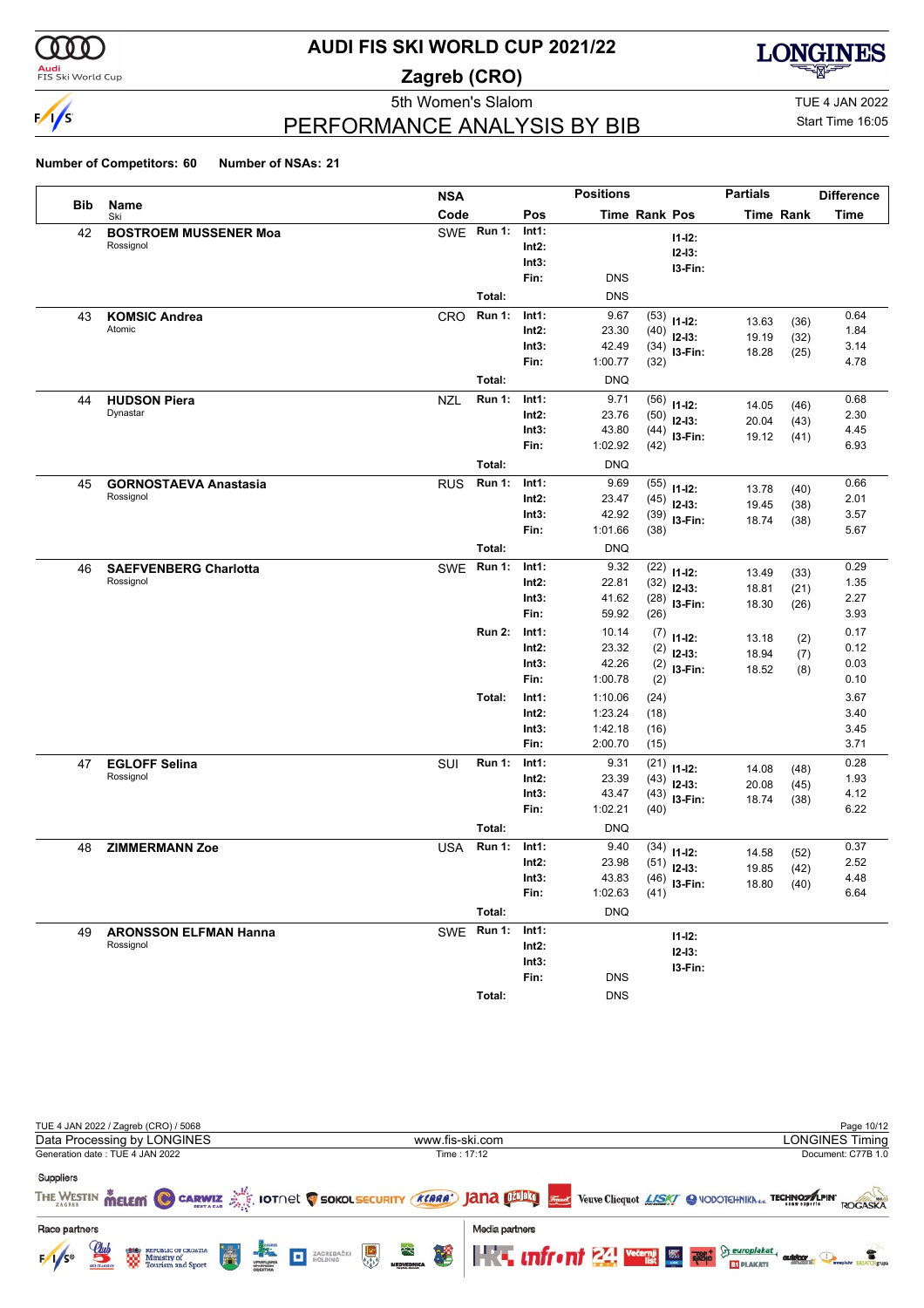

**Audi**<br>FIS Ski World Cup

### **AUDI FIS SKI WORLD CUP 2021/22**

**Zagreb (CRO)**



PERFORMANCE ANALYSIS BY BIB

5th Women's Slalom TUE 4 JAN 2022 Start Time 16:05

|            |                                    | <b>NSA</b> |               |                   | <b>Positions</b>     |              |                            | <b>Partials</b> |                  | <b>Difference</b> |
|------------|------------------------------------|------------|---------------|-------------------|----------------------|--------------|----------------------------|-----------------|------------------|-------------------|
| <b>Bib</b> | Name<br>Ski                        | Code       |               | Pos               | <b>Time Rank Pos</b> |              |                            |                 | <b>Time Rank</b> | <b>Time</b>       |
| 50         | <b>MATHIOU Sophie</b>              | <b>ITA</b> | <b>Run 1:</b> | Int1:             | 9.55                 | (50)         | $11 - 12$ :                | 14.05           | (46)             | 0.52              |
|            | Rossignol                          |            |               | $Int2$ :          | 23.60                | (46)         | $12-13:$                   | 19.40           | (36)             | 2.14              |
|            |                                    |            |               | Int3:             | 43.00                |              | $(41)$ 13-Fin:             | 18.63           | (35)             | 3.65              |
|            |                                    |            |               | Fin:              | 1:01.63              | (37)         |                            |                 |                  | 5.64              |
|            |                                    |            | Total:        |                   | <b>DNQ</b>           |              |                            |                 |                  |                   |
| 51         | <b>LAMURE Marie</b>                | <b>FRA</b> | <b>Run 1:</b> | Int1:             | 9.15                 | (7)          | $11 - 12$ :                |                 |                  | 0.12              |
|            | Rossignol                          |            |               | $Int2$ :          |                      |              | $12 - 13:$                 |                 |                  |                   |
|            |                                    |            |               | Int3:             |                      |              | I3-Fin:                    |                 |                  |                   |
|            |                                    |            |               | Fin:              | <b>DNF</b>           |              |                            |                 |                  |                   |
|            |                                    |            | Total:        |                   | <b>DNF</b>           |              |                            |                 |                  |                   |
| 52         | <b>LORENZ Bernadette</b><br>Voelkl | <b>AUT</b> | Run 1:        | Int1:             | 9.54                 | (47)         | $11 - 12$ :                | 13.90           | (44)             | 0.51              |
|            |                                    |            |               | $Int2$ :<br>Int3: | 23.44                | (44)         | $12-13:$                   |                 |                  | 1.98              |
|            |                                    |            |               | Fin:              | <b>DNF</b>           |              | I3-Fin:                    |                 |                  |                   |
|            |                                    |            | Total:        |                   | <b>DNF</b>           |              |                            |                 |                  |                   |
|            |                                    |            |               |                   |                      |              |                            |                 |                  |                   |
| 53         | <b>SHKANOVA Maria</b><br>Augment   | <b>BLR</b> | <b>Run 1:</b> | Int1:<br>$Int2$ : | 9.54<br>23.04        | (47)         | $11 - 12$ :                | 13.50           | (34)             | 0.51<br>1.58      |
|            |                                    |            |               | Int3:             | 42.53                | (33)<br>(35) | $12-13:$                   | 19.49           | (39)             | 3.18              |
|            |                                    |            |               | Fin:              | 1:01.07              | (34)         | I3-Fin:                    | 18.54           | (32)             | 5.08              |
|            |                                    |            | Total:        |                   | <b>DNQ</b>           |              |                            |                 |                  |                   |
| 54         | <b>GULLI Anita</b>                 | <b>ITA</b> | <b>Run 1:</b> | Int1:             | 9.37                 | (28)         |                            |                 |                  | 0.34              |
|            | Voelkl                             |            |               | $Int2$ :          | 23.07                | (34)         | $11 - 12$ :                | 13.70           | (38)             | 1.61              |
|            |                                    |            |               | Int3:             | 42.42                |              | $12-13:$<br>$(33)$ 13-Fin: | 19.35           | (34)             | 3.07              |
|            |                                    |            |               | Fin:              | <b>DSQ</b>           |              |                            |                 |                  |                   |
|            |                                    |            | Total:        |                   | <b>DSQ</b>           |              |                            |                 |                  |                   |
| 55         | <b>POHJOLAINEN Rosa</b>            | <b>FIN</b> | <b>Run 1:</b> | Int1:             | 9.30                 | (18)         | $11 - 12$ :                |                 |                  | 0.27              |
|            | Atomic                             |            |               | $Int2$ :          |                      |              | $12 - 13:$                 |                 |                  |                   |
|            |                                    |            |               | Int3:             |                      |              | I3-Fin:                    |                 |                  |                   |
|            |                                    |            |               | Fin:              | <b>DNF</b>           |              |                            |                 |                  |                   |
|            |                                    |            | Total:        |                   | <b>DNF</b>           |              |                            |                 |                  |                   |
| 56         | <b>ROUNTREE-WILLIAMS Nicola</b>    | <b>USA</b> | <b>Run 1:</b> | Int1:             | 9.51                 | (45)         | $11 - 12$ :                | 14.48           | (51)             | 0.48              |
|            | Voelkl                             |            |               | $Int2$ :          | 23.99                | (52)         | $12-13:$                   |                 |                  | 2.53              |
|            |                                    |            |               | Int3:             |                      |              | I3-Fin:                    |                 |                  |                   |
|            |                                    |            |               | Fin:              | <b>DNF</b>           |              |                            |                 |                  |                   |
|            |                                    |            | Total:        |                   | <b>DNF</b>           |              |                            |                 |                  |                   |
| 57         | <b>SCHLOSSER Paulina</b>           | <b>GER</b> | <b>Run 1:</b> | Int1:             | 9.30                 | (18)         | $11 - 12$ :                |                 |                  | 0.27              |
|            | Voelkl                             |            |               | $Int2$ :          |                      |              | $12 - 13:$                 |                 |                  |                   |
|            |                                    |            |               | Int3:             |                      |              | I3-Fin:                    |                 |                  |                   |
|            |                                    |            |               | Fin:              | <b>DNF</b>           |              |                            |                 |                  |                   |
|            |                                    |            | Total:        |                   | <b>DNF</b>           |              |                            |                 |                  |                   |
| 58         | <b>VANREUSEL Kim</b>               | <b>BEL</b> | <b>Run 1:</b> | Int1:             | 9.64                 | (52)         | $11 - 12$ :                | 14.09           | (49)             | 0.61              |
|            | Salomon                            |            |               | $Int2$ :          | 23.73                | (49)         | $12-13:$                   |                 |                  | 2.27              |
|            |                                    |            |               | Int3:             |                      |              | I3-Fin:                    |                 |                  |                   |
|            |                                    |            |               | Fin:              | <b>DNF</b>           |              |                            |                 |                  |                   |
|            |                                    |            | Total:        |                   | <b>DNF</b>           |              |                            |                 |                  |                   |
| 59         | <b>PYKALAINEN Erika</b>            | <b>FIN</b> | <b>Run 1:</b> | Int1:             | 9.46                 | (40)         | $11 - 12$ :                | 14.18           | (50)             | 0.43              |
|            | Atomic                             |            |               | $Int2$ :          | 23.64                | (48)         | $12-13:$                   | 20.18           | (46)             | 2.18              |
|            |                                    |            |               | Int3:             | 43.82                |              | $(45)$ 13-Fin:             |                 |                  | 4.47              |
|            |                                    |            |               | Fin:              | <b>DNF</b>           |              |                            |                 |                  |                   |
|            |                                    |            | Total:        |                   | <b>DNF</b>           |              |                            |                 |                  |                   |

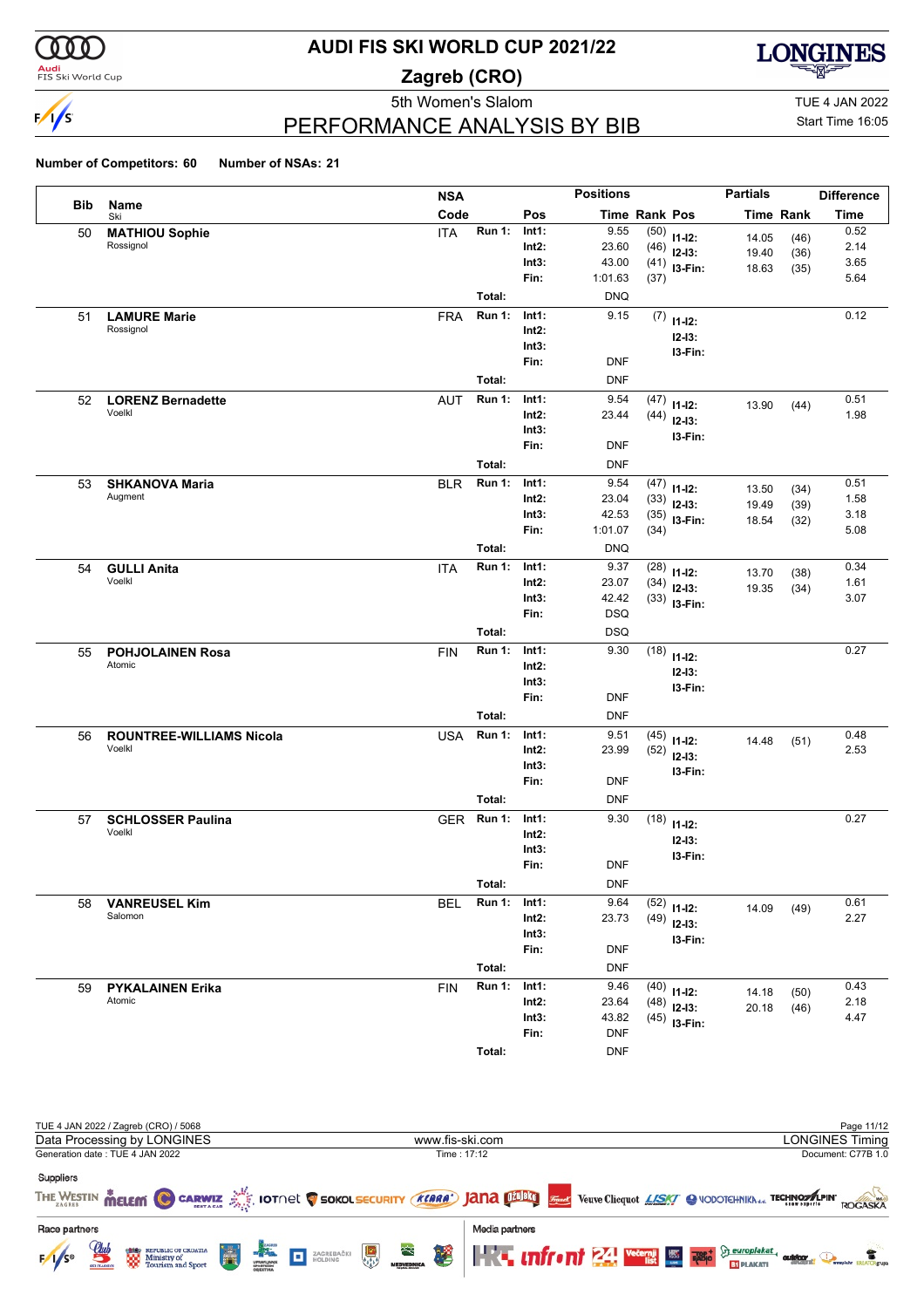

**Audi**<br>FIS Ski World Cup

# **AUDI FIS SKI WORLD CUP 2021/22**

**Zagreb (CRO)**



PERFORMANCE ANALYSIS BY BIB

5th Women's Slalom TUE 4 JAN 2022 Start Time 16:05

| <b>Bib</b> | Name             | <b>NSA</b> |               |                                    | <b>Positions</b>   |               |                       | <b>Partials</b> | <b>Difference</b> |
|------------|------------------|------------|---------------|------------------------------------|--------------------|---------------|-----------------------|-----------------|-------------------|
|            | Ski              | Code       |               | <b>Pos</b>                         |                    | Time Rank Pos |                       | Time Rank       | Time              |
| 60         | <b>TOTH Zita</b> | <b>HUN</b> | <b>Run 1:</b> | Int1:<br>$Int2$ :<br>Int3:<br>Fin: | 9.54<br><b>DNF</b> | $(47)$ 11-12: | $12 - 13:$<br>I3-Fin: |                 | 0.51              |
|            |                  |            | Total:        |                                    | <b>DNF</b>         |               |                       |                 |                   |

|                                      | Intermediate Time Positions:                                                                                | $Int. 1 = Inter1$                                                                                                                                                                                                                                                                                                                                                                                            |                                 | $Int. 2 = Inter2$       |                                                     | $Int. 3 = Inter3$ |                                                                                                   |
|--------------------------------------|-------------------------------------------------------------------------------------------------------------|--------------------------------------------------------------------------------------------------------------------------------------------------------------------------------------------------------------------------------------------------------------------------------------------------------------------------------------------------------------------------------------------------------------|---------------------------------|-------------------------|-----------------------------------------------------|-------------------|---------------------------------------------------------------------------------------------------|
| Legend:<br><b>DNF</b><br>Fin<br>Pos. | Did Not Finish<br>Finish<br>Intermediate or speed position                                                  | <b>DNQ</b><br>Int                                                                                                                                                                                                                                                                                                                                                                                            | Did not qualify<br>Intermediate | <b>DNS</b><br><b>Ix</b> | Did Not Start<br>Intermediate x                     | <b>DSQ</b>        | <b>Disqualified</b>                                                                               |
|                                      | TUE 4 JAN 2022 / Zagreb (CRO) / 5068<br>Data Processing by LONGINES                                         |                                                                                                                                                                                                                                                                                                                                                                                                              |                                 | www.fis-ski.com         |                                                     |                   | Page 12/12<br><b>LONGINES Timing</b>                                                              |
| Suppliers                            | Generation date: TUE 4 JAN 2022<br>THE WESTIN MELEM @ CARWIZ AND LOTAL C SOKOL SECURITY (KLARA) JANA DELIGI |                                                                                                                                                                                                                                                                                                                                                                                                              |                                 | Time: 17:12             |                                                     |                   | Document: C77B 1.0<br>France Veuve Clicquot LISKI & VODOTEHNIKAdd TECHNOSILPIN'<br><b>ROGASKA</b> |
| Race partners                        | Ħ<br><b>ERRO REPUBLIC OF CROATIA</b><br>Ministry of<br>Tourism and Sport                                    | $\begin{picture}(20,20) \put(0,0){\vector(0,1){10}} \put(15,0){\vector(0,1){10}} \put(15,0){\vector(0,1){10}} \put(15,0){\vector(0,1){10}} \put(15,0){\vector(0,1){10}} \put(15,0){\vector(0,1){10}} \put(15,0){\vector(0,1){10}} \put(15,0){\vector(0,1){10}} \put(15,0){\vector(0,1){10}} \put(15,0){\vector(0,1){10}} \put(15,0){\vector(0,1){10}} \put(15,0){\vector(0$<br>o<br>UPRAVLJANJI<br>SPORTSKIH | 冬<br>鳯<br>ZAGREBAČKI<br>HOLDING | Media partners<br>薯     | <b>The uniform 24 vecessi Electroplated</b> content |                   | <b>BY PLAKATI</b>                                                                                 |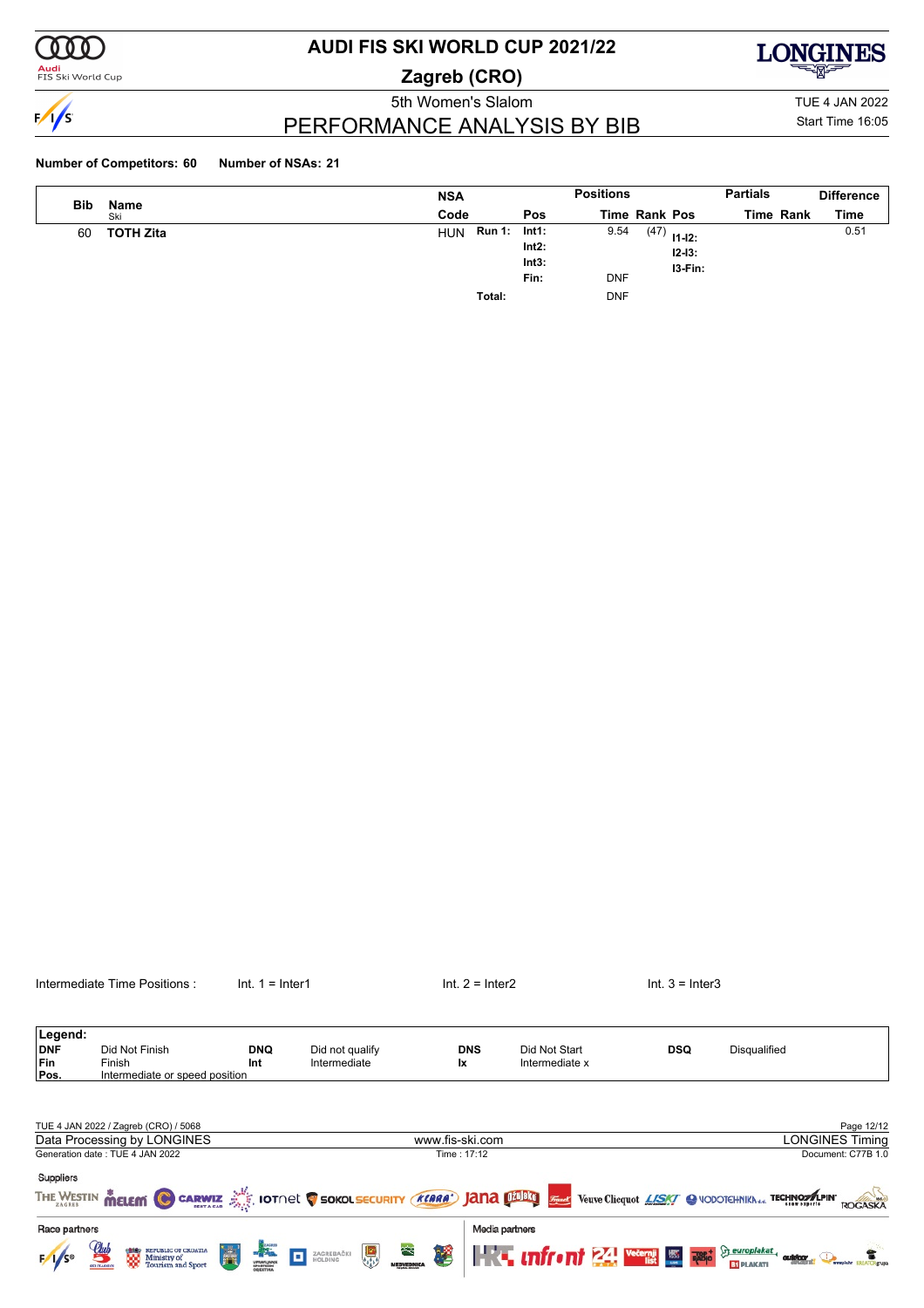

<mark>Audi</mark><br>FIS Ski World Cup

**AUDI FIS SKI WORLD CUP 2021/22**





### FIS WORLD CUP STANDINGS

|      |         |                                                                |            |                          | 20 NOV 2021 Levi (FIN)   |                          |                |                              |                         |               |       |
|------|---------|----------------------------------------------------------------|------------|--------------------------|--------------------------|--------------------------|----------------|------------------------------|-------------------------|---------------|-------|
|      |         |                                                                |            |                          |                          |                          |                | 21 NOV 2021 Levi (FIN)       |                         |               |       |
|      |         |                                                                |            |                          |                          |                          |                | 28 NOV 2021 Killington (USA) |                         |               |       |
|      |         |                                                                |            |                          |                          |                          |                |                              | 29 DEC 2021 Lienz (AUT) |               |       |
|      |         | <b>Number of Competitors: 46,</b><br><b>Number of NSAs: 16</b> |            |                          |                          |                          |                |                              | 4 JAN 2022 Zagreb (CRO) |               |       |
| Rank | FIS     | Name                                                           | <b>NSA</b> | 1                        | 2                        | 3                        | 4              | 5                            |                         | <b>WC</b>     | Diff. |
|      | Code    |                                                                | Code       |                          |                          |                          |                |                              |                         | <b>Points</b> |       |
| 1    | 705423  | <b>VLHOVA Petra</b>                                            | <b>SVK</b> | 100                      | 100                      | 80                       | 100            | 100                          |                         | 480           |       |
| 2    | 6535237 | <b>SHIFFRIN Mikaela</b>                                        | <b>USA</b> | 80                       | 80                       | 100                      | ÷,             | 80                           |                         | 340           | 140   |
| 3    | 56388   | <b>LIENSBERGER Katharina</b>                                   | AUT        | 40                       | 32                       | 50                       | 80             | 60                           |                         | 262           | 218   |
| 4    | 516280  | <b>HOLDENER Wendy</b>                                          | SUI        | 36                       | 50                       | 60                       | 45             | 50                           |                         | 241           | 239   |
| 5    | 206355  | <b>DUERR Lena</b>                                              | <b>GER</b> | 60                       | 60                       | 45                       | 13             | 24                           |                         | 202           | 278   |
| 6    | 516284  | <b>GISIN Michelle</b>                                          | SUI        | 32                       | 45                       | 24                       | 60             | 26                           |                         | 187           | 293   |
| 7    | 506399  | <b>HECTOR Sara</b>                                             | SWE        | 29                       | 22                       | 40                       | 26             | 18                           |                         | 135           | 345   |
| 8    | 565401  | <b>BUCIK Ana</b>                                               | <b>SLO</b> | 24                       | 36                       | 22                       | 10             | 32                           |                         | 124           | 356   |
| 9    | 506146  | <b>SWENN LARSSON Anna</b>                                      | <b>SWE</b> | 45                       | 24                       | 29                       | 24             | ÷,                           |                         | 122           | 358   |
| 10   | 56315   | <b>TRUPPE Katharina</b>                                        | AUT        | 9                        | 29                       | 18                       | 50             | 15                           |                         | 121           | 359   |
| 11   | 565463  | <b>SLOKAR Andreja</b>                                          | SLO        | 50                       | 16                       | 26                       | $\overline{7}$ | $\overline{a}$               |                         | 99            | 381   |
| 12   | 155728  | <b>DUBOVSKA Martina</b>                                        | CZE        | 20                       | 40                       | 13                       | 22             | ÷,                           |                         | 95            | 385   |
| 12   | 385096  | <b>POPOVIC Leona</b>                                           | CRO        | 13                       | 18                       | 10                       | 18             | 36                           |                         | 95            | 385   |
| 14   | 56367   | <b>GALLHUBER Katharina</b>                                     | AUT        | 4                        | L,                       | $\overline{a}$           | 40             | 40                           |                         | 84            | 396   |
| 15   | 539909  | <b>MOLTZAN Paula</b>                                           | <b>USA</b> | ÷,                       | 7                        | 36                       | 11             | 24                           |                         | 78            | 402   |
| 16   | 107798  | <b>NULLMEYER Ali</b>                                           | CAN        | 18                       | L,                       | $\overline{a}$           | 12             | 45                           |                         | 75            | 405   |
| 17   | 56253   | <b>HUBER Katharina</b>                                         | AUT        | 22                       | 26                       | ÷,                       | 16             | 9                            |                         | 73            | 407   |
| 18   | 107427  | <b>ST-GERMAIN Laurence</b>                                     | CAN        | 14                       | $\overline{\phantom{a}}$ | 20                       | 29             | ÷,                           |                         | 63            | 417   |
| 19   | 426043  | <b>TVIBERG Maria Therese</b>                                   | <b>NOR</b> | $\overline{\phantom{a}}$ | ÷,                       | 32                       | ÷,             | 29                           |                         | 61            | 419   |
| 20   | 516562  | <b>RAST Camille</b>                                            | SUI        | $\overline{\phantom{a}}$ | 5                        | 15                       | 36             | $\overline{a}$               |                         | 56            | 424   |
| 21   | 426193  | <b>STJERNESUND Th.</b>                                         | <b>NOR</b> | 26                       | 22                       | $\overline{4}$           | $\overline{a}$ | $\blacksquare$               |                         | 52            | 428   |
| 21   | 106961  | <b>MIELZYNSKI Erin</b>                                         | CAN        | 11                       | 10                       | 11                       | 20             | ÷,                           |                         | 52            | 428   |
| 23   | 196806  | <b>NOENS Nastasia</b>                                          | <b>FRA</b> | 5                        | $\overline{4}$           | 12                       | $\blacksquare$ | 20                           |                         | 41            | 439   |
| 24   | 565491  | <b>DVORNIK Neja</b>                                            | SLO        | 15                       | 12                       | $\overline{\phantom{a}}$ | ÷,             | 13                           |                         | 40            | 440   |
| 25   | 426100  | <b>HOLTMANN Mina Fuerst</b>                                    | <b>NOR</b> | ÷,                       | ÷,                       | 3                        | 32             | $\overline{a}$               |                         | 35            | 445   |
| 26   | 225518  | <b>GUEST Charlie</b>                                           | <b>GBR</b> | $\overline{\phantom{a}}$ | 11                       | 8                        | $\overline{a}$ | 12                           |                         | 31            | 449   |
| 27   | 56344   | <b>SPORER Marie-Therese</b>                                    | AUT        | $\overline{\phantom{a}}$ | $\overline{a}$           | 15                       | 14             | $\overline{a}$               |                         | 29            | 451   |
| 28   | 507168  | <b>AICHER Emma</b>                                             | GER        | 18                       | 8                        | ÷                        |                | $\overline{\phantom{a}}$     |                         | 26            | 454   |
| 28   | 56333   | <b>MAIR Chiara</b>                                             | AUT        | 12                       | $\overline{\phantom{a}}$ | 6                        | 8              | $\overline{a}$               |                         | 26            | 454   |
| 30   | 299699  | <b>PETERLINI Martina</b>                                       | ITA        | 10                       | 15                       | $\overline{a}$           | $\overline{a}$ | $\overline{a}$               |                         | 25            | 455   |
| 30   | 355061  | <b>HILZINGER Jessica</b>                                       | GER        | 6                        | 9                        | $\overline{a}$           | ÷              | 10                           |                         | 25            | 455   |
| 32   | 506583  | <b>SAEFVENBERG Charlotta</b>                                   | <b>SWE</b> | 8                        | $\overline{a}$           | $\blacksquare$           | $\overline{a}$ | 16                           |                         | 24            | 456   |
| 32   | 297601  | <b>BRIGNONE Federica</b>                                       | ITA        | L,                       |                          | 9                        | 15             | $\blacksquare$               |                         | 24            | 456   |
| 34   | 565471  | <b>HROVAT Meta</b>                                             | SLO        |                          | 14                       |                          |                |                              |                         | 21            | 459   |
| 35   | 507109  | <b>ARONSSON ELFMAN Hanna</b>                                   | <b>SWE</b> |                          |                          | 16                       |                |                              |                         | 16            | 464   |
| 36   | 107583  | <b>REMME Roni</b>                                              | CAN        |                          | ÷                        |                          |                | 14                           |                         | 14            | 466   |
| 37   | 206497  | <b>FILSER Andrea</b>                                           | <b>GER</b> |                          | 13                       |                          |                | $\overline{a}$               |                         | 13            | 467   |
| 38   | 107747  | <b>SMART Amelia</b>                                            | CAN        |                          |                          |                          | $\overline{a}$ | 11                           |                         | 11            | 469   |
| 39   | 506867  | <b>FERMBAECK Elsa</b>                                          | SWE        |                          |                          |                          | 10             | $\overline{a}$               |                         | 10            | 470   |
| 40   | 185493  | <b>POHJOLAINEN Rosa</b>                                        | FIN        | 7                        |                          |                          |                |                              |                         | 7             | 473   |
| 41   | 426187  | <b>LYSDAHL Kristin</b>                                         | NOR.       |                          | 6                        |                          |                |                              |                         | 6             | 474   |
| 41   | 516504  | <b>DANIOTH Aline</b>                                           | SUI        |                          |                          |                          | 6              | ٠                            |                         | 6             | 474   |
| 41   | 516426  | <b>STOFFEL Elena</b>                                           | SUI        |                          |                          | 6                        |                |                              |                         | 6             | 474   |
| 44   | 507046  | <b>BOSTROEM MUSSENER Moa</b>                                   | SWE        |                          |                          |                          | 5              | $\blacksquare$               |                         | 5             | 475   |
| 45   | 306977  | <b>MUKOGAWA Sakurako</b>                                       | <b>JPN</b> |                          |                          |                          | 4              |                              |                         | 4             | 476   |
| 46   | 185430  | <b>HONKANEN Riikka</b>                                         | <b>FIN</b> |                          | 3                        |                          |                |                              |                         | 3             | 477   |
|      |         |                                                                |            |                          |                          |                          |                |                              |                         |               |       |

**Legend: -** No points **Diff.** Difference **WC** World Cup Generation date : TUE 4 JAN 2022 Time : 17:12 Document: C25A 1.0 Data Processing by LONGINES www.fis-ski.com LONGINES Timing

LONGINES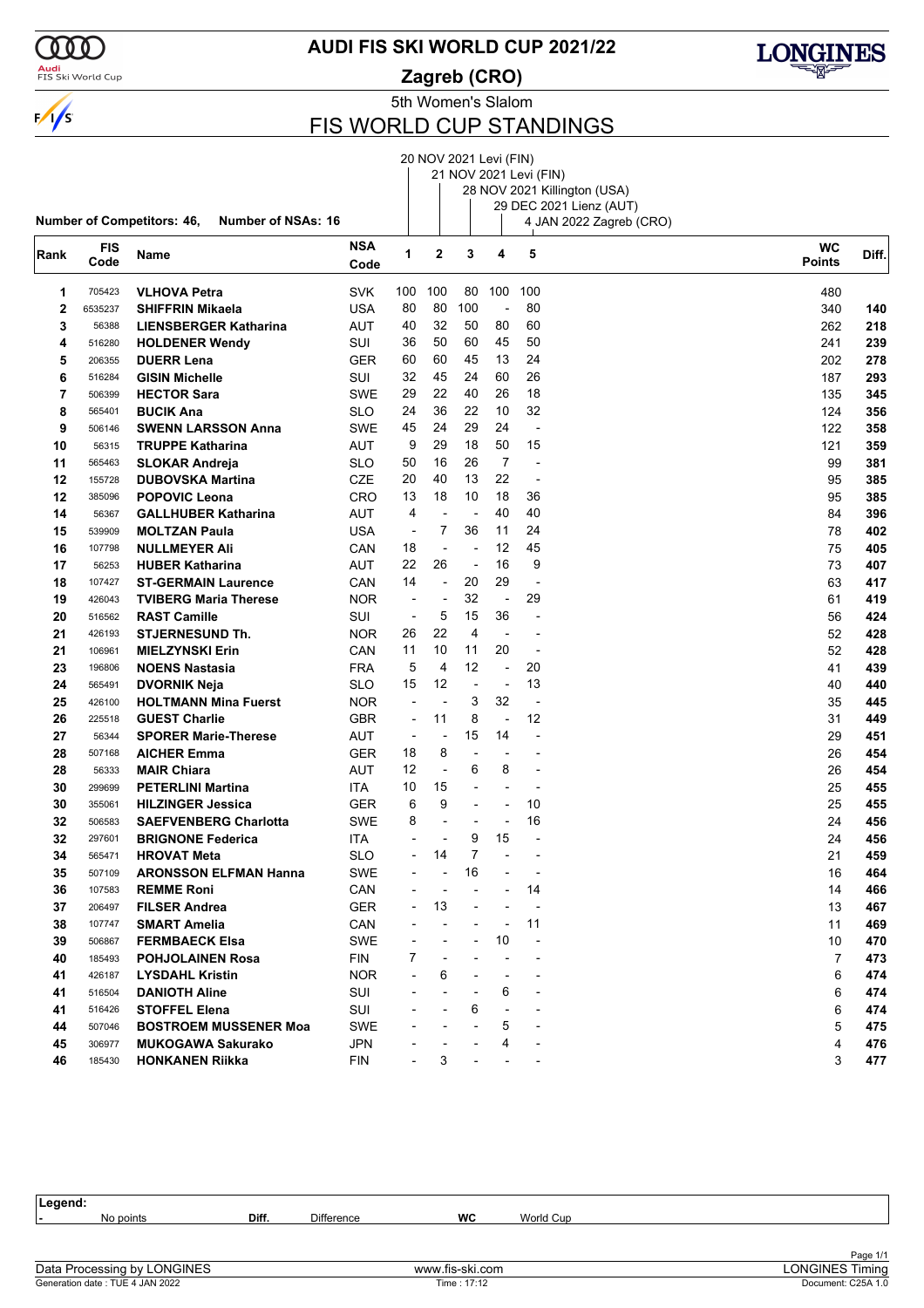

### <mark>Audi</mark><br>FIS Ski World Cup

### **AUDI FIS SKI WORLD CUP 2021/22**

**Zagreb (CRO)**



5th Women's Slalom OVERALL FIS WORLD CUP STANDINGS

| Rank     | <b>FIS</b>        | Name                                              | <b>NSA</b>               | <b>WC</b>     | Diff.      | DH                                                   | <b>SL</b>                 | <b>GS</b>                             | SG                                  | <b>AC</b>                | PAR                             |
|----------|-------------------|---------------------------------------------------|--------------------------|---------------|------------|------------------------------------------------------|---------------------------|---------------------------------------|-------------------------------------|--------------------------|---------------------------------|
|          | Code              |                                                   | Code                     | <b>Points</b> |            | 3 races                                              | 5 races                   | 4 races                               | 4 races                             | 0 races                  | 1 race                          |
| 1        | 6535237           | <b>SHIFFRIN Mikaela</b>                           | <b>USA</b>               | 830           |            | 5(37)                                                | 340<br>(2)                | 280<br>(1)                            | 205<br>(4)                          |                          |                                 |
| 2        | 705423            | <b>VLHOVA Petra</b>                               | <b>SVK</b>               | 715           | 115        | $\overline{a}$                                       | 480<br>(1)                | 235<br>(3)                            |                                     |                          |                                 |
| 3        | 298323            | GOGGIA Sofia                                      | ITA                      | 657           | 173        | 300<br>(1)                                           |                           | 37(23)                                | 320<br>(1)                          |                          |                                 |
| 4        | 506399            | <b>HECTOR Sara</b>                                | <b>SWE</b>               | 442           | 388        | $\overline{\phantom{a}}$                             | 135<br>(7)                | 262<br>(2)                            |                                     |                          | 45<br>(5)                       |
| 5        | 297601            | <b>BRIGNONE Federica</b>                          | ITA                      | 407           | 423        | 70 (10)                                              | 24 (32)                   | 86 (10)                               | 227<br>(2)                          |                          |                                 |
| 6        | 516284            | <b>GISIN Michelle</b>                             | SUI                      | 359           | 471        | 26 (24)                                              | 187<br>(6)                | 102<br>(7)                            | 44<br>(22)                          |                          |                                 |
| 7        | 56087             | <b>SIEBENHOFER Ramona</b>                         | AUT                      | 341           | 489        | (5)<br>124                                           |                           | 118<br>(5)                            | 99<br>(7)                           |                          |                                 |
| 8        | 56388             | <b>LIENSBERGER Katharina</b>                      | AUT                      | 333           | 497        | $\overline{\phantom{a}}$                             | 262<br>(3)                | 56<br>(18)                            |                                     |                          | 15 (16)                         |
| 9<br>10  | 425929<br>6535455 | <b>MOWINCKEL Ragnhild</b>                         | <b>NOR</b><br><b>USA</b> | 330<br>322    | 500<br>508 | 62 (11)                                              | $\overline{a}$            | 110<br>(6)<br>$\overline{a}$          | 158<br>(6)<br>82 (10)               |                          |                                 |
| 11       | 516280            | <b>JOHNSON Breezy</b><br><b>HOLDENER Wendy</b>    | SUI                      | 314           | 516        | 240<br>(2)<br>÷,                                     | 241<br>(4)                | 28 (29)                               | 45 (21)                             |                          |                                 |
| 12       | 516138            | <b>GUT-BEHRAMI Lara</b>                           | SUI                      | 298           | 532        | 22 (28)                                              | $\overline{\phantom{a}}$  | 80 (12)                               | 180<br>(5)                          | $\blacksquare$           | 16 (15)                         |
| 13       | 297910            | <b>CURTONI Elena</b>                              | ITA                      | 283           | 547        | 56 (13)                                              |                           | 11 (38)                               | 216<br>(3)                          |                          |                                 |
| 14       | 56125             | <b>PUCHNER Mirjam</b>                             | <b>AUT</b>               | 244           | 586        | 152<br>(3)                                           |                           |                                       | 92<br>(9)                           |                          |                                 |
| 15       | 206355            | <b>DUERR Lena</b>                                 | GER                      | 238           | 592        | $\overline{\phantom{a}}$                             | 202<br>(5)                | $\overline{\phantom{0}}$              | $\overline{\phantom{a}}$            |                          | (7)<br>36                       |
| 15       | 299276            | <b>BASSINO Marta</b>                              | <b>ITA</b>               | 238           | 592        | 9(33)                                                |                           | 100<br>(8)                            | 79 (11)                             |                          | 50<br>(4)                       |
| 17       | 565463            | <b>SLOKAR Andreja</b>                             | <b>SLO</b>               | 233           | 597        | $\overline{\phantom{a}}$                             | 99 (11)                   | 34 (26)                               |                                     |                          | 100<br>(1)                      |
| 18       | 196928            | <b>WORLEY Tessa</b>                               | <b>FRA</b>               | 232           | 598        | $\overline{\phantom{a}}$                             | $\overline{\phantom{a}}$  | 227<br>(4)                            | 5<br>(43)                           |                          | $\overline{\phantom{0}}$        |
| 19       | 516319            | <b>SUTER Corinne</b>                              | SUI                      | 227           | 603        | 145<br>(4)                                           |                           | 13 (36)                               | 69 (14)                             |                          |                                 |
| 20       | 56315             | <b>TRUPPE Katharina</b>                           | AUT                      | 213           | 617        | $\overline{\phantom{a}}$                             | 121 (10)                  | 81 (11)                               |                                     |                          | 11(20)                          |
| 21       | 56128             | <b>HUETTER Cornelia</b>                           | AUT                      | 168           | 662        | 101<br>(7)                                           |                           | $\blacksquare$                        | 67 (16)                             | $\blacksquare$           |                                 |
| 22       | 565401            | <b>BUCIK Ana</b>                                  | <b>SLO</b>               | 161           | 669        | $\overline{a}$                                       | (8)<br>124                | 37(23)                                |                                     |                          |                                 |
| 23       | 426193            | <b>STJERNESUND Th.</b>                            | <b>NOR</b>               | 158           | 672        |                                                      | 52 (21)                   | 26 (30)                               |                                     |                          | 80<br>(2)                       |
| 24<br>25 | 516562<br>56088   | <b>RAST Camille</b><br><b>TIPPLER Tamara</b>      | SUI<br>AUT               | 149           | 681<br>685 | $\overline{\phantom{a}}$<br>46 (14)                  | 56 (20)<br>$\blacksquare$ | (9)<br>87<br>$\overline{\phantom{a}}$ | $\overline{\phantom{a}}$<br>99      |                          | 6(25)                           |
| 26       | 426043            | <b>TVIBERG Maria Therese</b>                      | <b>NOR</b>               | 145<br>136    | 694        | $\overline{\phantom{a}}$                             | 61 (19)                   | 68 (15)                               | (7)<br>$\overline{\phantom{a}}$     |                          | 7(24)                           |
| 27       | 539909            | <b>MOLTZAN Paula</b>                              | USA                      | 130           | 700        | $\overline{\phantom{a}}$                             | 78 (15)                   | 52 (20)                               | $\overline{\phantom{a}}$            |                          |                                 |
| 28       | 506146            | <b>SWENN LARSSON Anna</b>                         | <b>SWE</b>               | 122           | 708        | ÷,                                                   | 122<br>(9)                | $\overline{\phantom{a}}$              |                                     |                          |                                 |
| 29       | 299630            | <b>DELAGO Nadia</b>                               | ITA                      | 117           | 713        | 112<br>(6)                                           | $\overline{a}$            |                                       | 5<br>(43)                           |                          |                                 |
| 30       | 56256             | <b>RAEDLER Ariane</b>                             | AUT                      | 113           | 717        | 34 (19)                                              | $\overline{\phantom{a}}$  | $\overline{\phantom{a}}$              | 79 (11)                             |                          |                                 |
| 30       | 426100            | <b>HOLTMANN Mina Fuerst</b>                       | <b>NOR</b>               | 113           | 717        | $\overline{\phantom{a}}$                             | 35 (25)                   | 78 (14)                               |                                     |                          |                                 |
| 32       | 516248            | <b>FLURY Jasmine</b>                              | SUI                      | 112           | 718        | 37 (17)                                              | $\overline{a}$            |                                       | 75 (13)                             |                          |                                 |
| 33       | 435334            | <b>GASIENICA-DANI.</b>                            | POL                      | 106           | 724        | $\overline{\phantom{a}}$                             | $\overline{\phantom{a}}$  | 80 (12)                               | 2(45)                               | $\blacksquare$           | 24 (11)                         |
| 34       | 105269            | <b>GAGNON Marie-Michele</b>                       | CAN                      | 105           | 725        | 44 (15)                                              |                           |                                       | 61 (18)                             |                          |                                 |
| 35       | 56253             | <b>HUBER Katharina</b>                            | AUT                      | 103           | 727        | $\overline{\phantom{a}}$                             | 73 (17)                   | 30 (28)                               |                                     |                          |                                 |
| 36       | 56198             | <b>SCHEYER Christine</b>                          | AUT                      | 102           | 728        | 73<br>(8)                                            | $\overline{\phantom{a}}$  | $\overline{\phantom{a}}$              | 29 (26)                             |                          |                                 |
| 37       | 516185            | <b>HAEHLEN Joana</b>                              | SUI                      | 98            | 732        | 31(21)                                               |                           |                                       | 67 (16)                             |                          |                                 |
| 38       | 206668            | <b>WEIDLE Kira</b>                                | <b>GER</b>               | 97            | 733        | 62 (11)                                              | $\overline{a}$            |                                       | 35(25)                              |                          |                                 |
| 39       | 155728            | <b>DUBOVSKA Martina</b>                           | CZE                      | 95            | 735        | $\overline{\phantom{a}}$                             | 95 (12)                   | $\overline{a}$                        | $\overline{\phantom{a}}$            |                          |                                 |
| 39<br>41 | 385096<br>415232  | <b>POPOVIC Leona</b>                              | <b>CRO</b>               | 95<br>92      | 735<br>738 |                                                      | 95 (12)                   |                                       |                                     |                          |                                 |
| 42       | 56217             | <b>ROBINSON Alice</b><br><b>BRUNNER Stephanie</b> | NZL<br>AUT               | 90            | 740        | $\overline{\phantom{a}}$<br>$\overline{\phantom{a}}$ | $\overline{\phantom{a}}$  | 24 (32)<br>61 (17)                    | 68 (15)<br>$\overline{\phantom{a}}$ |                          | 29                              |
| 43       | 197497            | <b>MIRADOLI Romane</b>                            | <b>FRA</b>               | 88            | 742        | 34 (19)                                              | $\blacksquare$            | $\overline{\phantom{a}}$              | 54 (20)                             |                          | (9)<br>$\overline{\phantom{a}}$ |
| 44       | 56367             | <b>GALLHUBER Katharina</b>                        | <b>AUT</b>               | 87            | 743        | $\overline{\phantom{a}}$                             | 84 (14)                   | $\overline{\phantom{a}}$              |                                     |                          | 3(28)                           |
| 44       | 565471            | <b>HROVAT Meta</b>                                | <b>SLO</b>               | 87            | 743        | $\blacksquare$                                       | 21 (34)                   | 66 (16)                               | $\overline{\phantom{a}}$            | $\overline{\phantom{0}}$ | $\overline{\phantom{a}}$        |
| 46       | 197124            | <b>FRASSE SOMBET Coralie</b>                      | <b>FRA</b>               | 80            | 750        | $\overline{\phantom{a}}$                             | $\overline{\phantom{a}}$  | 54 (19)                               |                                     |                          | 26 (10)                         |
| 47       | 107798            | <b>NULLMEYER Ali</b>                              | CAN                      | 75            | 755        | $\blacksquare$                                       | 75 (16)                   | $\overline{\phantom{a}}$              | $\overline{a}$                      | $\overline{\phantom{0}}$ |                                 |
| 48       | 565360            | <b>STUHEC IIka</b>                                | <b>SLO</b>               | 71            | 759        | 71<br>(9)                                            | $\overline{\phantom{a}}$  | $\overline{\phantom{a}}$              | $\overline{\phantom{a}}$            | $\overline{\phantom{0}}$ |                                 |
| 49       | 297702            | <b>MARSAGLIA Francesca</b>                        | ITA                      | 68            | 762        | 13 (32)                                              | $\overline{\phantom{a}}$  | $\overline{\phantom{a}}$              | 55 (19)                             |                          |                                 |
| 50       | 56174             | <b>HAASER Ricarda</b>                             | AUT                      | 67            | 763        | 1 $(41)$                                             | $\blacksquare$            | 50(21)                                | 16 (35)                             | $\overline{\phantom{a}}$ |                                 |
| 51       | 426187            | <b>LYSDAHL Kristin</b>                            | <b>NOR</b>               | 66            | 764        | $\sim$                                               | 6(41)                     | $\overline{\phantom{a}}$              | $\sim$                              |                          | 60<br>(3)                       |
| 52       | 197641            | <b>GAUCHE Laura</b>                               | <b>FRA</b>               | 65            | 765        | 25 (26)                                              | $\sim$                    | $\overline{\phantom{0}}$              | 40 (23)                             |                          |                                 |
| 53       | 107427            | <b>ST-GERMAIN Laurence</b>                        | CAN                      | 63            | 767        | $\sim$                                               | 63 (18)                   | -                                     | $\blacksquare$                      |                          |                                 |
| 54       | 299466            | <b>DELAGO Nicol</b>                               | ITA                      | 61            | 769        | 42 (16)                                              | $\blacksquare$            | $\overline{\phantom{a}}$              | 19 (33)                             | $\overline{\phantom{a}}$ |                                 |
| 55       | 516219            | <b>NUFER Priska</b>                               | SUI                      | 53            | 777        | 25 (26)                                              | $\overline{\phantom{a}}$  | $\overline{\phantom{0}}$              | 28 (27)                             |                          |                                 |
| 56       | 106961            | <b>MIELZYNSKI Erin</b>                            | CAN                      | 52            | 778        | $\sim$                                               | 52 (21)                   | $\overline{\phantom{a}}$              | $\overline{\phantom{a}}$            |                          |                                 |
| 57<br>58 | 155763<br>516283  | <b>LEDECKA Ester</b>                              | CZE<br>SUI               | 51            | 779        | 31(21)                                               | $\overline{\phantom{a}}$  | $\overline{\phantom{a}}$<br>25 (31)   | 20 (31)<br>$\overline{\phantom{a}}$ | $\overline{a}$           | 22 (12)                         |
| 58       | 56417             | <b>ELLENBERGER Andrea</b><br><b>FEST Nadine</b>   | AUT                      | 47<br>47      | 783<br>783 | $\sim$<br>27 (23)                                    | $\overline{\phantom{a}}$  | $\overline{\phantom{a}}$              | 20 (31)                             |                          |                                 |
| 60       | 6535773           | O BRIEN Nina                                      | USA                      | 46            | 784        | $\sim$                                               | $\overline{\phantom{a}}$  | 45 (22)                               | $\overline{\phantom{a}}$            | $\blacksquare$           | 1(30)                           |
| 60       | 565491            | <b>DVORNIK Neja</b>                               | <b>SLO</b>               | 46            | 784        | $\overline{\phantom{a}}$                             | 40 (24)                   | 6(44)                                 | $\overline{\phantom{a}}$            |                          |                                 |
| 62       | 56177             | <b>VENIER Stephanie</b>                           | AUT                      | 45            | 785        | 36 (18)                                              | $\overline{a}$            | $\overline{\phantom{0}}$              | 9(42)                               | $\overline{\phantom{a}}$ |                                 |
| 63       | 197616            | <b>ALPHAND Estelle</b>                            | SWE                      | 43            | 787        | $\blacksquare$                                       |                           | 33 (27)                               | $\overline{a}$                      | $\overline{a}$           | 10(21)                          |
| 64       | 565373            | <b>ROBNIK Tina</b>                                | SLO                      | 41            | 789        |                                                      |                           | 9(41)                                 |                                     |                          | 32(8)                           |
|          |                   |                                                   |                          |               |            |                                                      |                           |                                       |                                     |                          |                                 |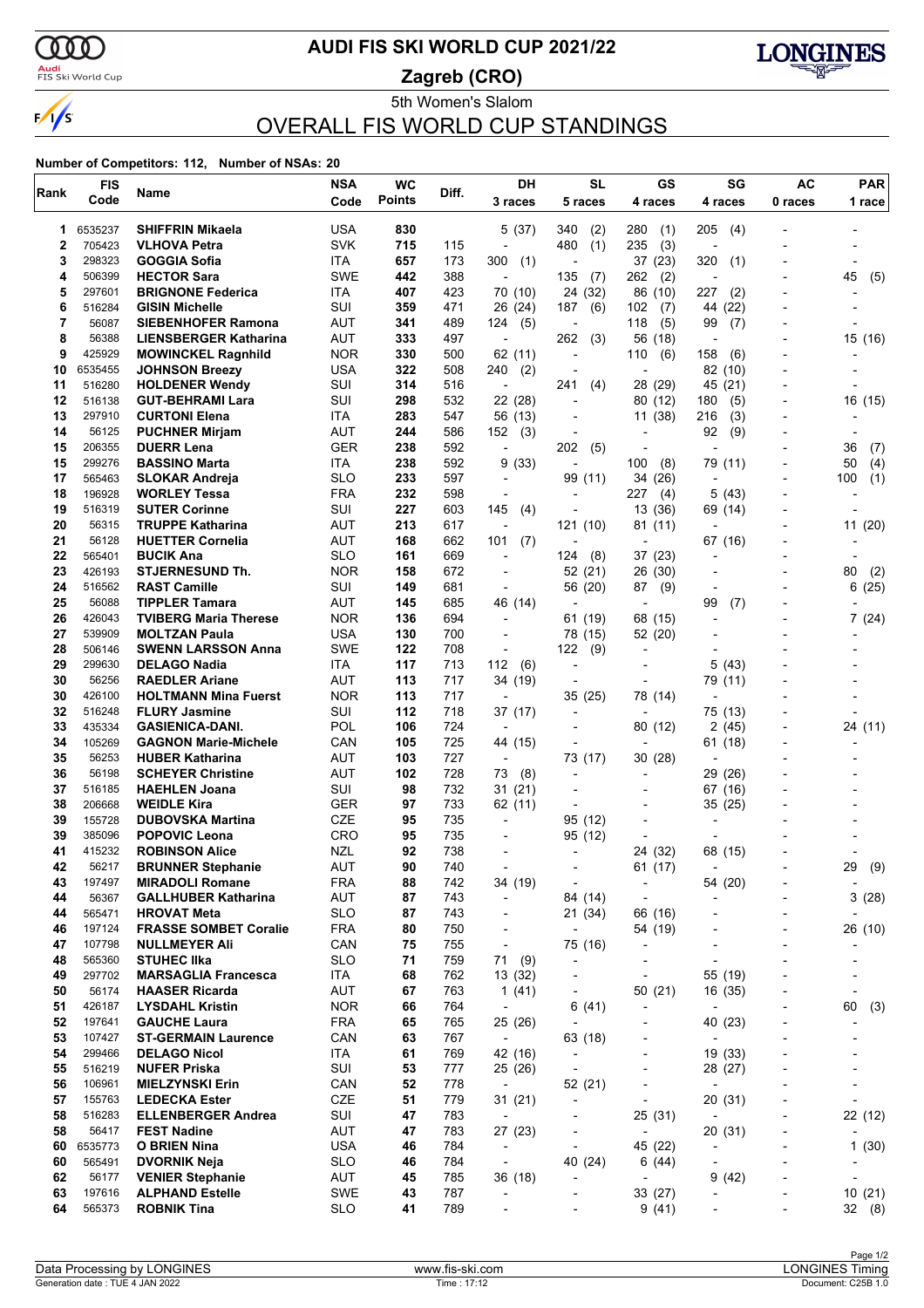

### <mark>Audi</mark><br>FIS Ski World Cup

# **AUDI FIS SKI WORLD CUP 2021/22**

**Zagreb (CRO)**



5th Women's Slalom OVERALL FIS WORLD CUP STANDINGS

|      | <b>FIS</b> | Name                         | <b>NSA</b> | <b>WC</b>      | Diff. | DH                       | <b>SL</b>                | GS                       | SG                       | <b>AC</b>                | <b>PAR</b> |
|------|------------|------------------------------|------------|----------------|-------|--------------------------|--------------------------|--------------------------|--------------------------|--------------------------|------------|
| Rank | Code       |                              | Code       | <b>Points</b>  |       | 3 races                  | 5 races                  | 4 races                  | 4 races                  | 0 races                  | 1 race     |
| 64   | 196806     | <b>NOENS Nastasia</b>        | <b>FRA</b> | 41             | 789   | $\overline{a}$           | 41 (23)                  |                          |                          |                          |            |
| 66   | 426324     | <b>MONSEN Marte</b>          | <b>NOR</b> | 40             | 790   | $\overline{\phantom{a}}$ | $\overline{a}$           |                          | $\overline{a}$           |                          | (6)<br>40  |
| 66   | 56311      | <b>REISINGER Elisabeth</b>   | <b>AUT</b> | 40             | 790   | 22 (28)                  | $\blacksquare$           |                          | 18 (34)                  |                          |            |
| 68   | 507168     | <b>AICHER Emma</b>           | <b>GER</b> | 38             | 792   | $\overline{\phantom{a}}$ | 26 (28)                  | $\overline{a}$           |                          | $\overline{a}$           | 12 (19)    |
| 69   | 197383     | <b>GAUTHIER Tiffany</b>      | <b>FRA</b> | 37             | 793   | $\overline{a}$           |                          | $\overline{a}$           | 37 (24)                  | $\overline{a}$           |            |
| 69   | 516268     | <b>WILD Simone</b>           | SUI        | 37             | 793   | $\overline{\phantom{a}}$ |                          | 23 (33)                  |                          | $\overline{\phantom{0}}$ | 14 (17)    |
| 71   | 107613     | <b>GRENIER Valerie</b>       | CAN        | 36             | 794   | $\overline{\phantom{a}}$ |                          | 36 (25)                  |                          | $\overline{\phantom{0}}$ |            |
| 72   | 56333      | <b>MAIR Chiara</b>           | <b>AUT</b> | 34             | 796   | $\blacksquare$           | 26 (28)                  |                          |                          | $\overline{a}$           | 8(23)      |
| 73   | 56373      | <b>MOERZINGER Elisa</b>      | <b>AUT</b> | 32             | 798   |                          |                          | 12 (37)                  |                          | $\overline{\phantom{a}}$ | 20 (13)    |
| 74   | 225518     | <b>GUEST Charlie</b>         | GBR        | 31             | 799   | $\blacksquare$           | 31 (26)                  | $\overline{\phantom{0}}$ |                          | $\overline{\phantom{a}}$ |            |
| 75   | 56344      | <b>SPORER Marie-Therese</b>  | AUT        | 29             | 801   | $\overline{\phantom{a}}$ | 29 (27)                  | $\overline{a}$           |                          |                          |            |
| 76   | 516521     | <b>KOLLY Noemie</b>          | SUI        | 28             | 802   | 7(34)                    | ÷,                       | -                        | 21<br>(29)               |                          |            |
| 77   | 197956     | <b>CERUTTI Camille</b>       | FRA        | 27             | 803   | 2 (40)                   |                          | $\overline{a}$           | 25 (28)                  |                          |            |
| 77   | 485941     | <b>PLESHKOVA Julia</b>       | RUS        | 27             | 803   | 6 (36)                   |                          |                          | 21 (29)                  |                          |            |
| 79   | 206497     | <b>FILSER Andrea</b>         | GER        | 26             | 804   |                          | 13 (37)                  |                          |                          |                          | 13 (18)    |
| 79   | 506701     | <b>HOERNBLAD Lisa</b>        | SWE        | 26             | 804   | 26 (24)                  |                          |                          |                          |                          |            |
| 81   | 299699     | <b>PETERLINI Martina</b>     | ITA        | 25             | 805   | $\overline{\phantom{a}}$ | 25 (30)                  |                          |                          |                          |            |
| 81   | 355061     | <b>HILZINGER Jessica</b>     | <b>GER</b> | 25             | 805   | $\overline{\phantom{a}}$ | 25 (30)                  |                          |                          |                          |            |
| 83   | 506583     | <b>SAEFVENBERG Charlotta</b> | <b>SWE</b> | 24             | 806   | $\blacksquare$           | 24 (32)                  |                          | $\blacksquare$           |                          |            |
| 84   | 565320     | <b>FERK Marusa</b>           | SLO        | 22             | 808   | 7 (34)                   | $\overline{a}$           | $\overline{a}$           | 15 (37)                  |                          |            |
| 84   | 299383     | <b>MELESI Roberta</b>        | ITA        | 22             | 808   | $\overline{\phantom{a}}$ | $\overline{a}$           | 8<br>(43)                | 14 (40)                  | $\overline{a}$           |            |
| 86   | 507109     | <b>ARONSSON ELFMAN Hanna</b> | SWE        | 21             | 809   | $\overline{a}$           | 16 (35)                  | 5 (45)                   | $\overline{a}$           |                          |            |
| 87   | 225525     | <b>TILLEY Alex</b>           | GBR        | 20             | 810   | $\overline{\phantom{a}}$ | $\overline{a}$           | 20 (34)                  | ÷,                       | $\overline{a}$           |            |
| 87   | 197651     | <b>DIREZ Clara</b>           | <b>FRA</b> | 20             | 810   |                          |                          | 11 (38)                  |                          |                          | 9(22)      |
| 89   | 6536392    | <b>HURT A J</b>              | <b>USA</b> | 19             | 811   |                          |                          | 14 (35)                  |                          | $\overline{a}$           | 5(26)      |
| 90   | 516407     | <b>KASPER Vanessa</b>        | SUI        | 18             | 812   |                          |                          |                          |                          |                          | 18 (14)    |
| 91   | 55970      | <b>SCHMIDHOFER Nicole</b>    | AUT        | 16             | 814   | $\overline{\phantom{a}}$ |                          | $\overline{a}$           | 16 (35)                  |                          |            |
| 91   | 539536     | <b>WILES Jacqueline</b>      | USA        | 16             | 814   | 15(30)                   |                          |                          | $\mathbf{1}$<br>(47)     |                          |            |
| 93   | 516517     | <b>JENAL Stephanie</b>       | SUI        | 15             | 815   | $\blacksquare$           |                          | $\overline{a}$           | 15 (37)                  |                          |            |
| 93   | 298694     | <b>PICHLER Karoline</b>      | <b>ITA</b> | 15             | 815   |                          |                          |                          | 15 (37)                  |                          |            |
| 95   | 107583     | <b>REMME Roni</b>            | CAN        | 14             | 816   | ÷,                       | 14 (36)                  |                          |                          |                          |            |
| 95   | 56224      | <b>MAIER Sabrina</b>         | AUT        | 14             | 816   | 14 (31)                  |                          |                          |                          |                          |            |
| 97   | 715171     | <b>MUZAFERIJA Elvedina</b>   | BIH        | 13             | 817   | $\overline{a}$           |                          |                          | 13 (41)                  |                          |            |
| 98   | 435432     | <b>LUCZAK Magdalena</b>      | POL        | 11             | 819   | $\overline{\phantom{a}}$ |                          | 11 (38)                  |                          |                          |            |
| 98   | 107747     | <b>SMART Amelia</b>          | CAN        | 11             | 819   | $\overline{a}$           | 11 (38)                  | $\overline{\phantom{a}}$ |                          | $\overline{a}$           |            |
| 98   | 56392      | <b>GRITSCH Franziska</b>     | <b>AUT</b> | 11             | 819   | $\blacksquare$           | $\overline{\phantom{a}}$ | 9<br>(41)                | $\overline{\phantom{a}}$ | $\overline{\phantom{a}}$ | 2(29)      |
| 101  | 506867     | <b>FERMBAECK Elsa</b>        | SWE        | 10             | 820   | $\overline{\phantom{a}}$ | 10 (39)                  |                          |                          | $\overline{a}$           |            |
| 102  | 185493     | <b>POHJOLAINEN Rosa</b>      | <b>FIN</b> | 7              | 823   | ÷,                       | 7(40)                    |                          | $\overline{a}$           | $\blacksquare$           |            |
| 102  | 516394     | <b>SUTER Jasmina</b>         | SUI        | 7              | 823   | 3(39)                    |                          |                          |                          | $\overline{\phantom{0}}$ | 4 (27)     |
| 104  | 516504     | <b>DANIOTH Aline</b>         | <b>SUI</b> | 6              | 824   | $\overline{\phantom{a}}$ | 6 (41)                   |                          | $\overline{a}$           | $\overline{a}$           |            |
| 104  | 516426     | <b>STOFFEL Elena</b>         | SUI        | 6              | 824   |                          | 6(41)                    |                          |                          |                          |            |
| 106  | 507046     | <b>BOSTROEM MUSSENER Moa</b> | SWE        | 5              | 825   | $\overline{a}$           | 5 (44)                   |                          |                          |                          |            |
| 107  | 6535791    | <b>WRIGHT Isabella</b>       | USA        | 4              | 826   | 4 (38)                   |                          |                          |                          |                          |            |
| 107  | 306977     | <b>MUKOGAWA Sakurako</b>     | <b>JPN</b> | 4              | 826   | $\blacksquare$           | 4 (45)                   | $\overline{a}$           |                          |                          |            |
| 109  | 185430     | <b>HONKANEN Riikka</b>       | FIN        | 3              | 827   |                          | 3(46)                    |                          |                          |                          |            |
| 109  | 206532     | <b>SCHMOTZ Marlene</b>       | GER        | 3              | 827   |                          |                          | 3 (46)                   |                          |                          |            |
| 111  | 6536213    | <b>CASHMAN Keely</b>         | USA        | $\overline{2}$ | 828   | $\overline{a}$           |                          |                          | 2(45)                    |                          |            |
| 111  | 507011     | <b>LOEVBLOM Hilma</b>        | <b>SWE</b> | $\mathbf{2}$   | 828   |                          |                          | 2(47)                    |                          |                          |            |

| ∣Legend:                      |                                        |                  |                             |          |                     |             |                             |  |
|-------------------------------|----------------------------------------|------------------|-----------------------------|----------|---------------------|-------------|-----------------------------|--|
| . .<br><b>GS</b><br><b>WC</b> | No points<br>Giant Slalom<br>World Cup | AC<br><b>PAR</b> | Alpine Combined<br>Parallel | DH<br>SG | Downhill<br>Super-G | Diff.<br>SL | <b>Difference</b><br>Slalom |  |
|                               |                                        |                  |                             |          |                     |             |                             |  |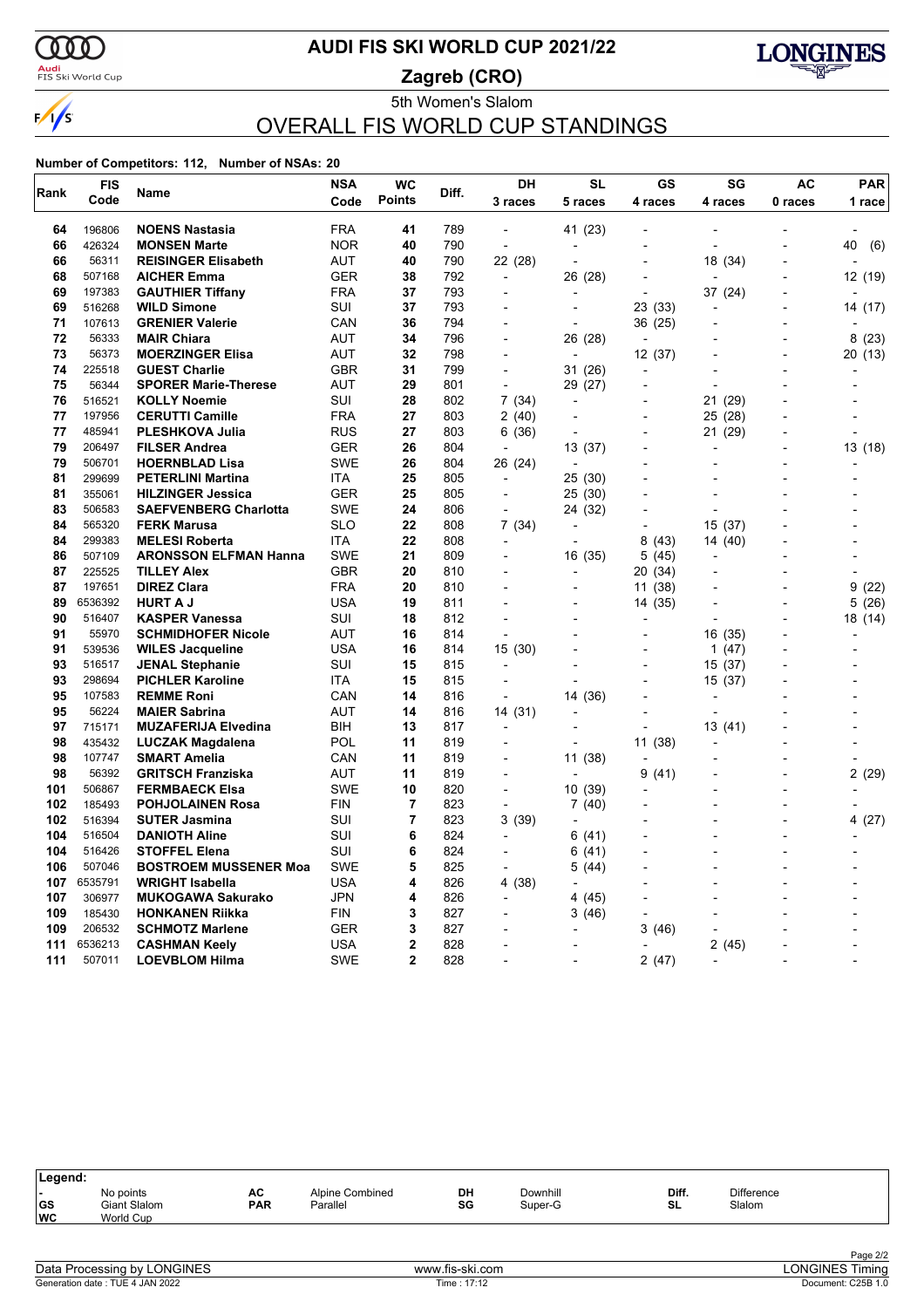

### **AUDI FIS SKI WORLD CUP 2021/22**

**Zagreb (CRO)**



5th Women's Slalom

FIS WCSL LIST

# 20 NOV 2021 Levi (FIN)

|             |                    |                                                         |            |                          |                          |                          |                          | 21 NOV 2021 Levi (FIN)   | 28 NOV 2021 Killington (USA) |                          |                |                          |                |
|-------------|--------------------|---------------------------------------------------------|------------|--------------------------|--------------------------|--------------------------|--------------------------|--------------------------|------------------------------|--------------------------|----------------|--------------------------|----------------|
|             |                    |                                                         |            |                          |                          |                          |                          |                          | 29 DEC 2021 Lienz (AUT)      |                          |                |                          |                |
|             |                    | Number of Competitors: 65,<br><b>Number of NSAs: 16</b> |            |                          |                          |                          |                          |                          | 4 JAN 2022 Zagreb (CRO)      |                          |                |                          |                |
|             |                    |                                                         | <b>NSA</b> |                          |                          |                          |                          |                          |                              |                          |                |                          |                |
| Rank        | <b>FIS</b><br>Code | Name                                                    | Code       | 1                        | 2                        | 3                        | 4                        | 5                        |                              | Base $-X + Y =$          |                |                          | <b>WCSL-SL</b> |
| 1           | 705423             | <b>VLHOVA Petra</b>                                     | <b>SVK</b> | 100                      | 100                      | 80                       | 100                      | 100                      |                              | 732                      | 366            | 480                      | 846            |
| $\mathbf 2$ | 6535237            | <b>SHIFFRIN Mikaela</b>                                 | <b>USA</b> | 80                       | 80                       | 100                      | $\overline{a}$           | 80                       |                              | 715                      | 358            | 340                      | 697            |
| 3           | 56388              | <b>LIENSBERGER Katharina</b>                            | AUT        | 40                       | 32                       | 50                       | 80                       | 60                       |                              | 790                      | 395            | 262                      | 657            |
| 4           | 516280             | <b>HOLDENER Wendy</b>                                   | SUI        | 36                       | 50                       | 60                       | 45                       | 50                       |                              | 465                      | 233            | 241                      | 473            |
| 5           | 516284             | <b>GISIN Michelle</b>                                   | SUI        | 32                       | 45                       | 24                       | 60                       | 26                       |                              | 491                      | 246            | 187                      | 432            |
| 6           | 206355             | <b>DUERR Lena</b>                                       | GER        | 60                       | 60                       | 45                       | 13                       | 24                       |                              | 253                      | 127            | 202                      | 328            |
| 7           | 506146             | <b>SWENN LARSSON Anna</b>                               | SWE        | 45                       | 24                       | 29                       | 24                       | $\overline{\phantom{a}}$ |                              | 224                      | 112            | 122                      | 234            |
| 8           | 506399             | <b>HECTOR Sara</b>                                      | SWE        | 29                       | 22                       | 40                       | 26                       | 18                       |                              | 145                      | 73             | 135                      | 207            |
| 9           | 565401             | <b>BUCIK Ana</b>                                        | SLO        | 24                       | 36                       | 22                       | 10                       | 32                       |                              | 154                      | 77             | 124                      | 201            |
| 10          | 56315              | <b>TRUPPE Katharina</b>                                 | AUT        | 9                        | 29                       | 18                       | 50                       | 15                       |                              | 138                      | 69             | 121                      | 190            |
| 11          | 155728             | <b>DUBOVSKA Martina</b>                                 | CZE        | 20                       | 40                       | 13                       | 22                       | -                        |                              | 188                      | 94             | 95                       | 189            |
| 12          | 107427             |                                                         |            | 14                       | $\overline{\phantom{a}}$ | 20                       | 29                       | $\overline{\phantom{0}}$ |                              | 224                      | 112            | 63                       | 175            |
|             | 565463             | <b>ST-GERMAIN Laurence</b>                              | CAN        | 50                       | 16                       | 26                       | $\overline{7}$           | $\overline{a}$           |                              | 142                      | 71             |                          |                |
| 13          |                    | <b>SLOKAR Andreja</b>                                   | SLO        |                          | 7                        | 36                       | 11                       |                          |                              |                          |                | 99                       | 170            |
| 13          | 539909             | <b>MOLTZAN Paula</b>                                    | USA        | $\overline{\phantom{a}}$ |                          |                          |                          | 24                       |                              | 185                      | 93             | 78                       | 170            |
| 15          | 56333              | <b>MAIR Chiara</b>                                      | AUT        | 12                       | L                        | 6                        | 8                        | $\overline{\phantom{a}}$ |                              | 233                      | 117            | 26                       | 142            |
| 16          | 56367              | <b>GALLHUBER Katharina</b>                              | AUT        | 4                        | L,                       | $\overline{\phantom{a}}$ | 40                       | 40                       |                              | 108                      | 54             | 84                       | 138            |
| 17          | 426187             | <b>LYSDAHL Kristin</b>                                  | <b>NOR</b> | $\overline{\phantom{a}}$ | 6                        | $\overline{\phantom{a}}$ | ٠                        | -                        |                              | 263                      | 132            | 6                        | 137            |
| 18          | 56253              | <b>HUBER Katharina</b>                                  | AUT        | 22                       | 26                       | $\overline{\phantom{a}}$ | 16                       | 9                        |                              | 92                       | 46             | 73                       | 119            |
| 19          | 516562             | <b>RAST Camille</b>                                     | SUI        | $\overline{\phantom{a}}$ | 5                        | 15                       | 36                       | ٠                        |                              | 125                      | 63             | 56                       | 118            |
| 20          | 385096             | <b>POPOVIC Leona</b>                                    | CRO        | 13                       | 18                       | 10                       | 18                       | 36                       |                              | 34                       | 17             | 95                       | 112            |
| 21          | 106961             | <b>MIELZYNSKI Erin</b>                                  | CAN        | 11                       | 10                       | 11                       | 20                       | $\overline{\phantom{a}}$ |                              | 108                      | 54             | 52                       | 106            |
| 22          | 107798             | <b>NULLMEYER Ali</b>                                    | CAN        | 18                       | L,                       | $\overline{\phantom{a}}$ | 12                       | 45                       |                              | 49                       | 25             | 75                       | 99             |
| 23          | 196806             | <b>NOENS Nastasia</b>                                   | <b>FRA</b> | 5                        | 4                        | 12                       | ÷,                       | 20                       |                              | 113                      | 57             | 41                       | 97             |
| 24          | 426043             | <b>TVIBERG Maria Therese</b>                            | <b>NOR</b> | $\overline{a}$           |                          | 32                       | $\overline{a}$           | 29                       |                              | 48                       | 24             | 61                       | 85             |
| 25          | 426193             | <b>STJERNESUND Th.</b>                                  | <b>NOR</b> | 26                       | 22                       | 4                        | $\overline{\phantom{a}}$ | $\overline{a}$           |                              | 58                       | 29             | 52                       | 81             |
| 26          | 426100             | <b>HOLTMANN Mina Fuerst</b>                             | <b>NOR</b> | $\overline{\phantom{a}}$ | $\overline{\phantom{0}}$ | 3                        | 32                       | -                        |                              | 73                       | 37             | 35                       | 71             |
| 27          | 56392              | <b>GRITSCH Franziska</b>                                | AUT        |                          |                          |                          |                          | $\overline{a}$           |                              | 140                      | 70             | $\overline{\phantom{a}}$ | 70             |
| 28          | 516504             | <b>DANIOTH Aline</b>                                    | SUI        | $\overline{a}$           | $\blacksquare$           |                          | 6                        | $\overline{\phantom{a}}$ |                              | 108                      | 54             | 6                        | 60             |
| 29          | 425879             | <b>RIIS-JOHANNESS.</b>                                  | <b>NOR</b> | $\overline{a}$           | ٠                        | $\blacksquare$           | $\overline{\phantom{a}}$ | $\overline{a}$           |                              | 107                      | 54             | $\overline{\phantom{a}}$ | 53             |
| 30          | 299699             | <b>PETERLINI Martina</b>                                | ITA        | 10                       | 15                       | $\overline{a}$           |                          | -                        |                              | 54                       | 27             | 25                       | 52             |
| 31          | 225518             | <b>GUEST Charlie</b>                                    | GBR        | $\blacksquare$           | 11                       | 8                        | $\overline{\phantom{a}}$ | 12                       |                              | 36                       | 18             | 31                       | 49             |
| 32          | 296509             | <b>CURTONI Irene</b>                                    | ITA        | ÷                        | L,                       | $\overline{\phantom{a}}$ |                          | ٠                        |                              | 93                       | 47             | ÷,                       | 46             |
| 33          | 297601             | <b>BRIGNONE Federica</b>                                | ITA        | $\overline{a}$           |                          | 9                        | 15                       | $\overline{a}$           |                              | 40                       | 20             | 24                       | 44             |
| 34          | 565491             | DVORNIK Neja                                            | SLO        | 15                       | 12                       |                          |                          | 13                       |                              | 3                        | $\overline{2}$ | 40                       | 41             |
| 35          | 56344              | <b>SPORER Marie-Therese</b>                             | <b>AUT</b> |                          |                          | 15                       | 14                       |                          |                              | 23                       | 12             | 29                       | 40             |
| 36          | 355061             | <b>HILZINGER Jessica</b>                                | <b>GER</b> | 6                        | 9                        |                          |                          | 10                       |                              | 23                       | 12             | 25                       | 36             |
| 36          | 506341             | <b>WIKSTROEM Emelie</b>                                 | SWE        | $\overline{\phantom{a}}$ |                          |                          |                          |                          |                              | 72                       | 36             | ÷,                       | 36             |
| 38          | 506583             | <b>SAEFVENBERG Charlotta</b>                            | SWE        | 8                        |                          |                          | $\overline{a}$           | 16                       |                              | 18                       | 9              | 24                       | 33             |
| 39          | 516528             | <b>MEILLARD Melanie</b>                                 | SUI        |                          |                          |                          |                          | $\overline{a}$           |                              | 60                       | 30             | $\overline{\phantom{0}}$ | $30\,$         |
| 39          | 307493             | <b>ANDO Asa</b>                                         | JPN        |                          |                          |                          |                          | $\blacksquare$           |                              | 61                       | 31             | $\overline{\phantom{a}}$ | $30\,$         |
| 39          | 506664             | <b>FJAELLSTROEM Magdalena</b>                           | SWE        |                          |                          |                          |                          |                          |                              | 61                       | 31             | $\overline{\phantom{a}}$ | 30             |
| 42          | 507168             | <b>AICHER Emma</b>                                      | <b>GER</b> | 18                       | 8                        |                          |                          |                          |                              | $\overline{\phantom{a}}$ |                | 26                       | 26             |
| 43          | 565471             | <b>HROVAT Meta</b>                                      | <b>SLO</b> | $\blacksquare$           | 14                       | 7                        |                          |                          |                              | 8                        | $\overline{4}$ | 21                       | 25             |
| 43          | 206497             | <b>FILSER Andrea</b>                                    | GER.       | ÷,                       | 13                       |                          |                          |                          |                              | 24                       | 12             | 13                       | 25             |
| 45          | 506867             | <b>FERMBAECK Elsa</b>                                   | SWE        |                          |                          |                          | 10                       |                          |                              | 28                       | 14             | 10                       | 24             |
| 46          | 6535773            | <b>O BRIEN Nina</b>                                     | USA        |                          | $\overline{\phantom{a}}$ | $\blacksquare$           |                          | $\overline{\phantom{0}}$ |                              | 47                       | 24             | $\overline{\phantom{a}}$ | 23             |
|             |                    |                                                         | SUI        |                          | $\overline{\phantom{a}}$ | 6                        | $\overline{\phantom{a}}$ | ٠                        |                              |                          | 14             |                          |                |
| 47          | 516426             | <b>STOFFEL Elena</b>                                    |            |                          |                          |                          |                          | 11                       |                              | 28<br>12                 | 6              | 6<br>11                  | 20<br>17       |
| 48          | 107747             | <b>SMART Amelia</b>                                     | CAN        |                          |                          |                          |                          | $\overline{a}$           |                              |                          |                |                          |                |
| 48          | 6295165            | <b>ROSSETTI Marta</b>                                   | <b>ITA</b> |                          |                          |                          |                          |                          |                              | 35                       | 18             | $\overline{\phantom{a}}$ | 17             |
| 50          | 507109             | <b>ARONSSON ELFMAN Hanna</b>                            | <b>SWE</b> |                          |                          | 16                       |                          | $\overline{\phantom{a}}$ |                              | $\overline{a}$           | ÷,             | 16                       | 16             |
| 51          | 107583             | <b>REMME Roni</b>                                       | CAN        |                          |                          | ÷,                       |                          | 14                       |                              | $\blacksquare$           | $\overline{a}$ | 14                       | 14             |
| 52          | 185493             | <b>POHJOLAINEN Rosa</b>                                 | FIN        | 7                        | $\overline{\phantom{a}}$ | $\blacksquare$           |                          | $\overline{\phantom{a}}$ |                              | 4                        | 2              | 7                        | 9              |
| 53          | 299276             | <b>BASSINO Marta</b>                                    | ITA        |                          |                          |                          |                          |                          |                              | 13                       | $\overline{7}$ | $\overline{\phantom{a}}$ | 6              |
| 53          | 56551              | <b>EGGER Magdalena</b>                                  | AUT        |                          |                          |                          |                          |                          |                              | 12                       | 6              |                          | 6              |
| 53          | 6536171            | <b>HENSIEN Katie</b>                                    | <b>USA</b> |                          |                          |                          |                          |                          |                              | 13                       | $\overline{7}$ |                          | 6              |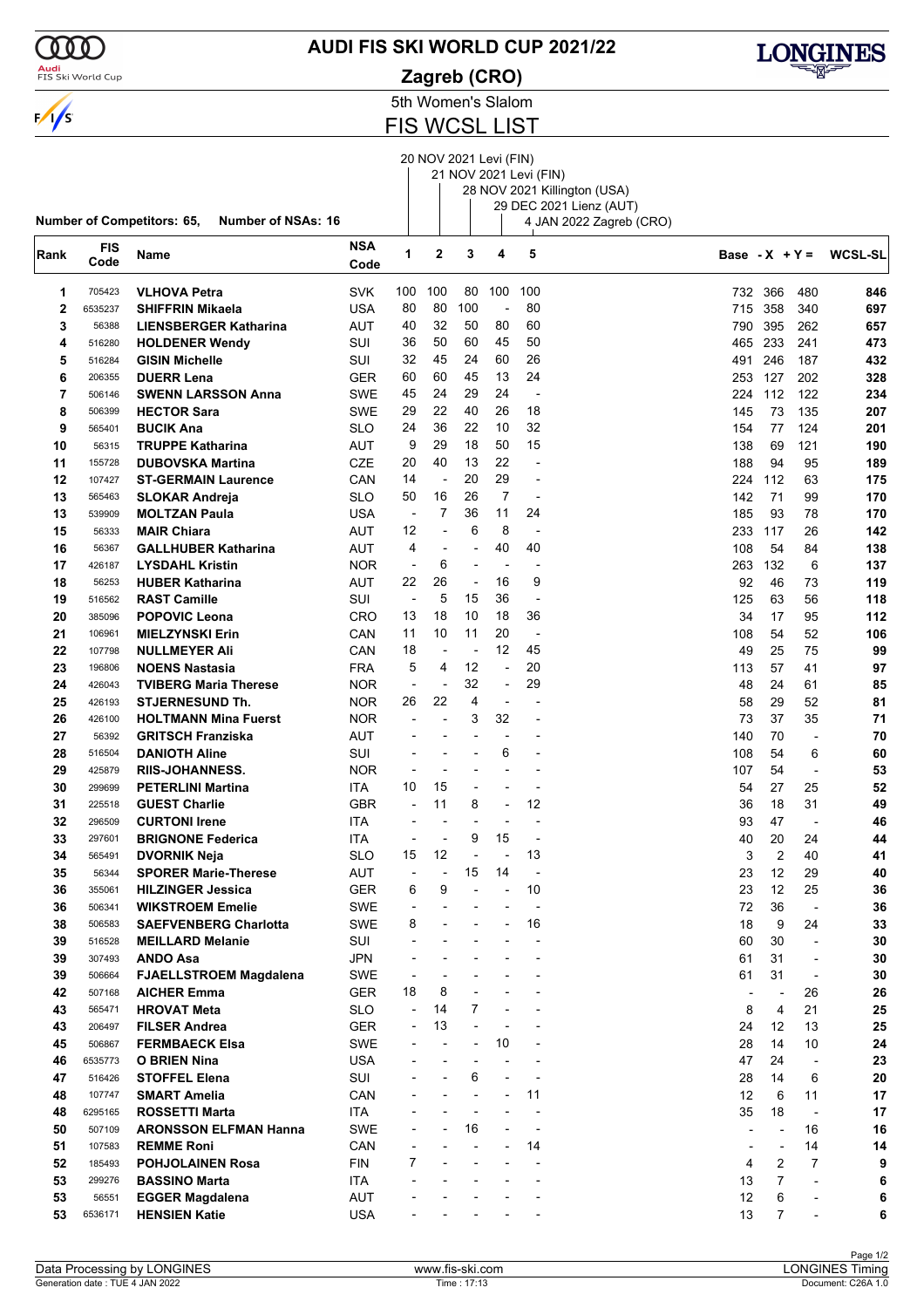### <mark>Audi</mark><br>FIS Ski World Cup

# **AUDI FIS SKI WORLD CUP 2021/22**

**Zagreb (CRO)**



5th Women's Slalom

### FIS WCSL LIST

|      |            |                                             |                    |            |                          |                |                | 20 NOV 2021 Levi (FIN) |                          |                              |                         |                  |                |                |                |
|------|------------|---------------------------------------------|--------------------|------------|--------------------------|----------------|----------------|------------------------|--------------------------|------------------------------|-------------------------|------------------|----------------|----------------|----------------|
|      |            |                                             |                    |            |                          |                |                | 21 NOV 2021 Levi (FIN) |                          |                              |                         |                  |                |                |                |
|      |            |                                             |                    |            |                          |                |                |                        |                          | 28 NOV 2021 Killington (USA) |                         |                  |                |                |                |
|      |            |                                             |                    |            |                          |                |                |                        |                          | 29 DEC 2021 Lienz (AUT)      |                         |                  |                |                |                |
|      |            | <b>Number of Competitors: 65,</b>           | Number of NSAs: 16 |            |                          |                |                |                        |                          |                              | 4 JAN 2022 Zagreb (CRO) |                  |                |                |                |
|      | <b>FIS</b> |                                             |                    | <b>NSA</b> |                          |                |                |                        |                          |                              |                         |                  |                |                |                |
| Rank | Code       | <b>Name</b>                                 |                    | Code       |                          | $\overline{2}$ | 3              | 4                      | 5                        |                              |                         | Base - $X + Y =$ |                |                | <b>WCSL-SL</b> |
| 56   | 507046     | <b>BOSTROEM MUSSENER Moa</b>                |                    | <b>SWE</b> |                          |                |                | 5                      | $\overline{\phantom{a}}$ |                              |                         |                  |                | 5              | 5              |
| 56   | 426303     | <b>NORBYE Kaja</b>                          |                    | <b>NOR</b> |                          |                |                |                        |                          |                              |                         | 11               | 6              |                | 5              |
| 56   | 56032      | <b>SCHILD Bernadette</b>                    |                    | <b>AUT</b> |                          |                |                |                        |                          |                              |                         | 11               | 6              |                | 5              |
| 59   | 306977     | <b>MUKOGAWA Sakurako</b>                    |                    | <b>JPN</b> |                          |                |                | 4                      | $\overline{\phantom{a}}$ |                              |                         |                  |                | 4              | 4              |
| 60   | 185430     | <b>HONKANEN Riikka</b>                      |                    | <b>FIN</b> | $\overline{\phantom{0}}$ | 3              | $\blacksquare$ |                        |                          |                              |                         |                  |                | 3              | 3              |
| 60   | 197540     | <b>FORNI Josephine</b>                      |                    | <b>FRA</b> |                          |                |                |                        |                          |                              |                         | 7                | 4              |                | 3              |
| 60   | 539927     | <b>LAPANJA Lila</b>                         |                    | <b>USA</b> |                          |                |                |                        |                          |                              |                         | 6                | 3              |                | 3              |
| 60   | 206536     | <b>WALLNER Marina</b>                       |                    | <b>GER</b> |                          |                |                |                        |                          |                              |                         |                  | 4              | $\blacksquare$ | 3              |
| 64   | 6536392    | <b>HURT A J</b>                             |                    | <b>USA</b> |                          |                |                |                        |                          |                              |                         | $\overline{2}$   |                |                |                |
| 64   | 299983     | <b>GULLI Anita</b>                          |                    | <b>ITA</b> |                          |                |                |                        |                          |                              |                         | 3                | $\overline{2}$ |                | 1              |
|      |            | Number of competitors per NSA in the top 60 |                    |            |                          |                |                |                        |                          |                              |                         |                  |                |                |                |
| AUT: | 9          | CAN:                                        | 5                  | CRO:       | 1                        |                |                | CZE:                   |                          | 1                            | FIN:                    | $\overline{2}$   |                | FRA:           |                |
| GBR: |            | GER:                                        | 4                  | ITA:       | 5                        |                |                | JPN:                   |                          | $\overline{2}$               | NOR:                    | 6                |                | SLO:           | 4              |
| SUI: | 6          | SVK:                                        |                    | SWE:       | 8                        |                |                | USA:                   |                          | $\overline{4}$               |                         |                  |                |                |                |

| Legend: |                                                           |      |                                                                                                         |
|---------|-----------------------------------------------------------|------|---------------------------------------------------------------------------------------------------------|
|         | No points                                                 | Base | Last season FIS World Cup Start List points                                                             |
|         | <b>WCSL-SL</b> FIS World Cup Start List points for Slalom |      |                                                                                                         |
|         |                                                           |      | (Base/number of planned races in the current season) *(number of completed races in the current season) |
|         | FIS World Cup points won in the current season            |      |                                                                                                         |
|         |                                                           |      |                                                                                                         |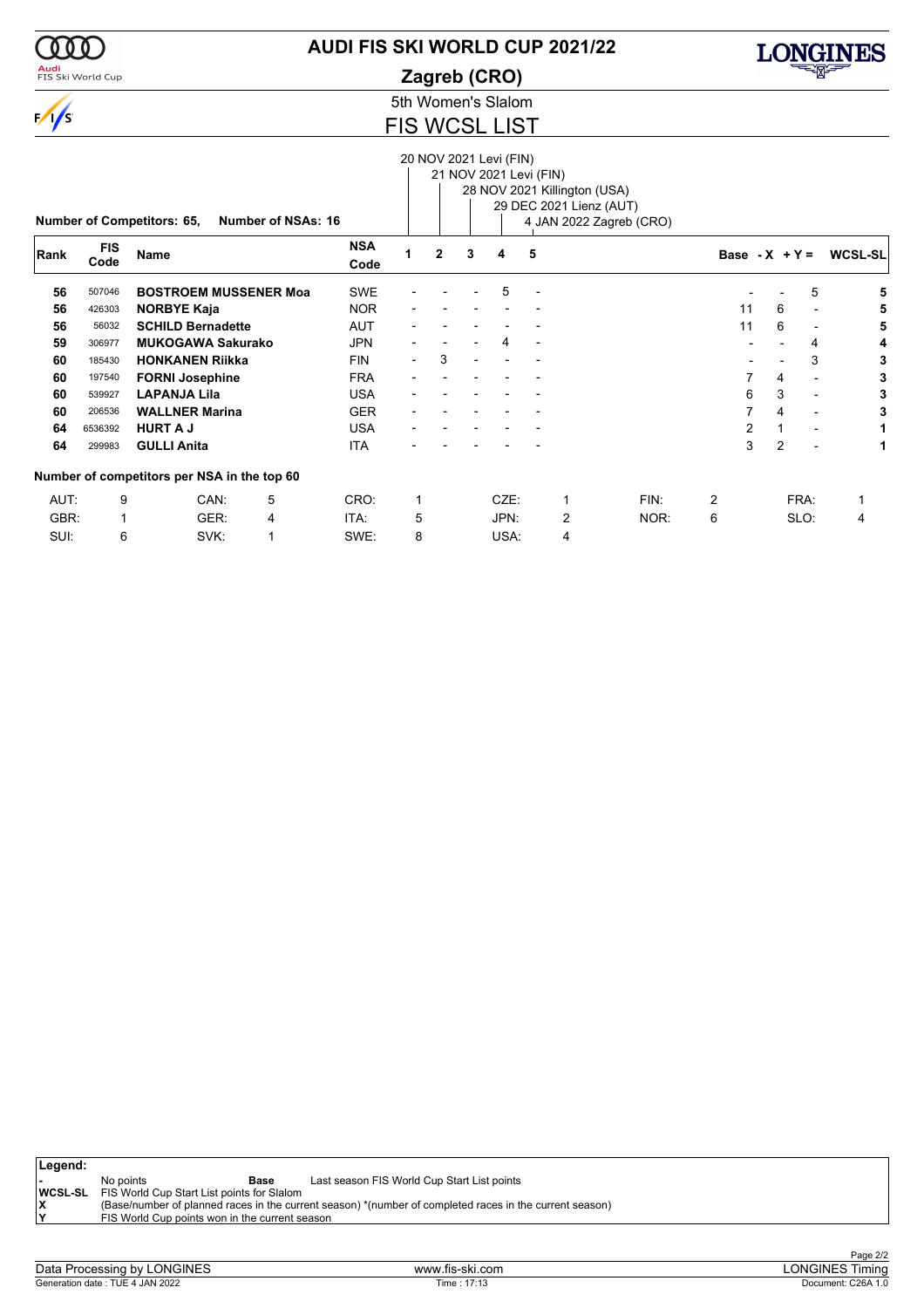

### <mark>Audi</mark><br>FIS Ski World Cup

# **AUDI FIS SKI WORLD CUP 2021/22**

**Zagreb (CRO)**



5th Women's Slalom

# OVERALL FIS WCSL LIST

| Rank     | <b>FIS</b>       | Name                                           | <b>NSA</b>               | <b>WCSL</b> | Diff.        | DH                                                   | <b>SL</b>                   | <b>GS</b>                                                | SG                                  | AC                                         | <b>PAR</b>               |
|----------|------------------|------------------------------------------------|--------------------------|-------------|--------------|------------------------------------------------------|-----------------------------|----------------------------------------------------------|-------------------------------------|--------------------------------------------|--------------------------|
|          | Code             |                                                | Code                     |             |              | 3 races                                              | 5 races                     | 4 races                                                  | 4 races                             | 0 races                                    | 1 race                   |
| 1        | 6535237          | <b>SHIFFRIN Mikaela</b>                        | <b>USA</b>               | 1623        |              | 5(52)                                                | 697<br>(2)                  | 580<br>(1)                                               | 241<br>(7)                          | 100<br>(1)                                 |                          |
| 2        | 705423           | <b>VLHOVA Petra</b>                            | <b>SVK</b>               | 1606        | 17           | 115(21)                                              | (1)<br>846                  | 453<br>(3)                                               | 112 (19)                            | 80<br>(2)                                  |                          |
| 3        | 516138           | <b>GUT-BEHRAMI Lara</b>                        | SUI                      | 1216        | 407          | 332<br>(4)                                           | $\overline{a}$              | 313<br>(7)                                               | 555<br>(1)                          | $\overline{\phantom{a}}$                   | 16 (15)                  |
| 4        | 298323           | <b>GOGGIA Sofia</b>                            | ITA                      | 1147        | 476          | 636<br>(1)                                           | $\overline{a}$              | 139 (15)                                                 | 372<br>(3)                          |                                            |                          |
| 5        | 516284           | <b>GISIN Michelle</b>                          | SUI                      | 1127        | 496          | 158 (14)                                             | 432<br>(5)                  | 350<br>(6)                                               | 127 (15)                            | 60<br>(3)                                  |                          |
| 6        | 297601           | <b>BRIGNONE Federica</b>                       | ITA                      | 926         | 697          | 137 (17)                                             | 44 (33)                     | 309<br>(8)                                               | 436<br>(2)                          |                                            |                          |
| 7        | 56388            | <b>LIENSBERGER Katharina</b>                   | AUT                      | 883         | 740          |                                                      | (3)<br>657                  | 211 (11)                                                 | $\overline{a}$                      |                                            | 15 (16)                  |
| 8<br>9   | 516319<br>299276 | <b>SUTER Corinne</b><br><b>BASSINO Marta</b>   | SUI<br>ITA               | 838<br>806  | 785<br>817   | 502<br>(2)<br>40 (33)                                | $\overline{a}$<br>(53)<br>6 | 33 (35)<br>440                                           | 303<br>(4)<br>230                   | 40<br>(6)                                  | 50                       |
| 10       | 56087            | <b>SIEBENHOFER Ramona</b>                      | AUT                      | 689         | 934          | 291<br>(6)                                           | $\overline{a}$              | (4)<br>249<br>(9)                                        | (8)<br>104 (20)                     | (5)<br>45                                  | (4)                      |
| 11       | 297910           | <b>CURTONI Elena</b>                           | ITA                      | 636         | 987          | 223<br>(8)                                           | -                           | 65 (28)                                                  | 298<br>(5)                          | 50<br>(4)                                  |                          |
| 12       | 506399           | <b>HECTOR Sara</b>                             | SWE                      | 632         | 991          | $\overline{\phantom{a}}$                             | 207<br>(8)                  | 380<br>(5)                                               | $\overline{\phantom{a}}$            |                                            | 45<br>(5)                |
| 13       | 516280           | <b>HOLDENER Wendy</b>                          | SUI                      | 630         | 993          |                                                      | 473<br>(4)                  | 84 (23)                                                  | 73 (29)                             |                                            |                          |
| 14       | 6535455          | <b>JOHNSON Breezy</b>                          | USA                      | 605         | 1018         | 491<br>(3)                                           | $\overline{\phantom{a}}$    | $\blacksquare$                                           | 114 (18)                            | $\overline{\phantom{a}}$                   |                          |
| 15       | 196928           | <b>WORLEY Tessa</b>                            | <b>FRA</b>               | 553         | 1070         |                                                      | $\overline{\phantom{a}}$    | 483<br>(2)                                               | 70 (31)                             | $\blacksquare$                             |                          |
| 16       | 425929           | <b>MOWINCKEL Ragnhild</b>                      | <b>NOR</b>               | 551         | 1072         | 121 (20)                                             |                             | 175 (14)                                                 | 226<br>(9)                          | 29<br>(9)                                  |                          |
| 17       | 56088            | <b>TIPPLER Tamara</b>                          | <b>AUT</b>               | 503         | 1120         | 219<br>(9)                                           | $\overline{a}$              | $\overline{a}$                                           | 284<br>(6)                          | $\overline{\phantom{a}}$                   |                          |
| 18       | 155763           | <b>LEDECKA Ester</b>                           | CZE                      | 441         | 1182         | 210 (10)                                             | $\overline{\phantom{0}}$    | 7 (55)                                                   | 192 (10)                            | 32<br>(8)                                  |                          |
| 19       | 56125            | <b>PUCHNER Mirjam</b>                          | <b>AUT</b>               | 369         | 1254         | 248<br>(7)                                           |                             |                                                          | 121 (16)                            |                                            |                          |
| 19<br>21 | 206668<br>206355 | <b>WEIDLE Kira</b><br><b>DUERR Lena</b>        | <b>GER</b><br><b>GER</b> | 369<br>364  | 1254<br>1259 | 303<br>(5)<br>$\overline{\phantom{a}}$               | $\overline{a}$<br>328       | $\overline{\phantom{a}}$                                 | 66 (32)                             |                                            |                          |
| 22       | 56315            | <b>TRUPPE Katharina</b>                        | <b>AUT</b>               | 329         | 1294         |                                                      | (6)<br>190 (10)             | 128 (18)                                                 |                                     |                                            | 36<br>(7)<br>11(20)      |
| 23       | 565463           | <b>SLOKAR Andreja</b>                          | <b>SLO</b>               | 321         | 1302         | $\overline{a}$                                       | 170 (13)                    | 51 (29)                                                  | $\overline{a}$                      |                                            | (1)<br>100               |
| 24       | 415232           | <b>ROBINSON Alice</b>                          | <b>NZL</b>               | 311         | 1312         | $\overline{\phantom{a}}$                             | $\blacksquare$              | 221 (10)                                                 | 90(26)                              |                                            |                          |
| 25       | 105269           | <b>GAGNON Marie-Michele</b>                    | CAN                      | 308         | 1315         | 148 (15)                                             |                             |                                                          | 160 (11)                            |                                            |                          |
| 26       | 565401           | <b>BUCIK Ana</b>                               | <b>SLO</b>               | 284         | 1339         | $\overline{a}$                                       | (9)<br>201                  | 83 (24)                                                  |                                     |                                            |                          |
| 27       | 426257           | LIE Kajsa Vickhoff                             | <b>NOR</b>               | 261         | 1362         | 125 (19)                                             | $\overline{a}$              | $\overline{a}$                                           | 136 (14)                            |                                            |                          |
| 28       | 55970            | <b>SCHMIDHOFER Nicole</b>                      | <b>AUT</b>               | 260         | 1363         | 108 (24)                                             |                             |                                                          | 152 (12)                            |                                            |                          |
| 29       | 539909           | <b>MOLTZAN Paula</b>                           | USA                      | 245         | 1378         | $\blacksquare$                                       | 170 (13)                    | 75 (26)                                                  | $\overline{\phantom{a}}$            |                                            |                          |
| 30       | 516248           | <b>FLURY Jasmine</b>                           | SUI                      | 241         | 1382         | 145 (16)                                             |                             | $\overline{\phantom{a}}$                                 | 96 (24)                             |                                            |                          |
| 31       | 506146           | <b>SWENN LARSSON Anna</b>                      | <b>SWE</b>               | 234         | 1389         |                                                      | 234<br>(7)                  |                                                          |                                     |                                            |                          |
| 31<br>33 | 435334<br>565471 | <b>GASIENICA-DANI.</b>                         | POL<br><b>SLO</b>        | 234<br>231  | 1389         |                                                      |                             | 184 (13)                                                 | 4 (61)                              | 22 (12)                                    | 24 (11)                  |
| 34       | 516219           | <b>HROVAT Meta</b><br><b>NUFER Priska</b>      | SUI                      | 226         | 1392<br>1397 | $\overline{\phantom{a}}$<br>112 (22)                 | 25 (43)                     | 206 (12)<br>13 (45)                                      | 101 (22)                            |                                            |                          |
| 35       | 516562           | <b>RAST Camille</b>                            | SUI                      | 217         | 1406         | $\overline{\phantom{a}}$                             | 118 (19)                    | 93 (20)                                                  |                                     |                                            | 6(25)                    |
| 36       | 426187           | <b>LYSDAHL Kristin</b>                         | <b>NOR</b>               | 209         | 1414         | $\overline{\phantom{a}}$                             | 137 (17)                    | 12 (47)                                                  | $\overline{a}$                      |                                            | (3)<br>60                |
| 36       | 426100           | <b>HOLTMANN Mina Fuerst</b>                    | <b>NOR</b>               | 209         | 1414         |                                                      | 71 (26)                     | 138 (16)                                                 |                                     |                                            |                          |
| 38       | 56198            | <b>SCHEYER Christine</b>                       | AUT                      | 205         | 1418         | 109 (23)                                             | $\overline{\phantom{a}}$    |                                                          | 96 (24)                             |                                            |                          |
| 39       | 56128            | <b>HUETTER Cornelia</b>                        | AUT                      | 201         | 1422         | 128 (18)                                             | $\blacksquare$              |                                                          | 73 (29)                             |                                            |                          |
| 39       | 299624           | <b>PIROVANO Laura</b>                          | <b>ITA</b>               | 201         | 1422         | 169 (13)                                             |                             | 3<br>(62)                                                | 29 (43)                             |                                            |                          |
| 41       | 297702           | <b>MARSAGLIA Francesca</b>                     | ITA                      | 196         | 1427         | 53 (31)                                              | ٠                           | $\overline{a}$                                           | 143 (13)                            |                                            |                          |
| 41       | 56174            | <b>HAASER Ricarda</b>                          | AUT                      | 196         | 1427         | 37 (34)                                              |                             | 85 (22)                                                  | 74 (28)                             |                                            |                          |
| 43       | 565360           | <b>STUHEC IIka</b>                             | <b>SLO</b>               | 195         | 1428         | 185 (12)                                             | -                           | $\overline{\phantom{a}}$                                 | 10(53)                              |                                            |                          |
| 43<br>45 | 299630<br>155728 | <b>DELAGO Nadia</b><br><b>DUBOVSKA Martina</b> | ITA<br>CZE               | 195<br>189  | 1428<br>1434 | 190 (11)<br>$\blacksquare$                           | $\overline{a}$<br>189 (11)  | $\overline{\phantom{a}}$<br>$\overline{\phantom{a}}$     | 5(58)<br>$\overline{\phantom{a}}$   |                                            | $\overline{\phantom{a}}$ |
| 46       | 426193           | <b>STJERNESUND Th.</b>                         | <b>NOR</b>               | 187         | 1436         | $\overline{\phantom{a}}$                             | 81 (25)                     | 26 (40)                                                  | $\overline{\phantom{a}}$            |                                            | 80<br>(2)                |
| 47       | 197497           | <b>MIRADOLI Romane</b>                         | <b>FRA</b>               | 183         | 1440         | 70 (28)                                              | $\overline{\phantom{a}}$    | 12(47)                                                   | 101(22)                             |                                            |                          |
| 48       | 107427           | <b>ST-GERMAIN Laurence</b>                     | CAN                      | 175         | 1448         | $\overline{\phantom{a}}$                             | 175 (12)                    | $\overline{\phantom{a}}$                                 | $\overline{\phantom{a}}$            | $\overline{\phantom{a}}$                   |                          |
| 49       | 56256            | <b>RAEDLER Ariane</b>                          | AUT                      | 173         | 1450         | 57 (30)                                              | $\overline{\phantom{a}}$    | $\qquad \qquad \blacksquare$                             | 116 (17)                            |                                            |                          |
| 49       | 516185           | <b>HAEHLEN Joana</b>                           | SUI                      | 173         | 1450         | 70 (28)                                              | $\overline{\phantom{a}}$    | $\overline{\phantom{a}}$                                 | 103 (21)                            | ٠                                          | -                        |
| 51       | 426043           | <b>TVIBERG Maria Therese</b>                   | <b>NOR</b>               | 170         | 1453         | $\overline{\phantom{a}}$                             | 85 (24)                     | 78 (25)                                                  | $\overline{\phantom{a}}$            |                                            | 7(24)                    |
| 52       | 56253            | <b>HUBER Katharina</b>                         | AUT                      | 169         | 1454         |                                                      | 119 (18)                    | 30(37)                                                   | $\overline{\phantom{a}}$            | 20(13)                                     |                          |
| 53       | 56217            | <b>BRUNNER Stephanie</b>                       | AUT                      | 161         | 1462         | $\overline{a}$                                       | $\overline{\phantom{a}}$    | 132 (17)                                                 |                                     |                                            | 29<br>(9)                |
| 54       | 56328            | <b>ORTLIEB Nina</b>                            | AUT                      | 160         | 1463         | 108 (24)                                             | $\overline{\phantom{a}}$    | $\overline{\phantom{a}}$                                 | 52 (34)                             | $\overline{a}$                             |                          |
| 55       | 56333            | <b>MAIR Chiara</b>                             | AUT                      | 150         | 1473         | $\overline{\phantom{a}}$                             | 142 (15)                    | $\overline{\phantom{a}}$                                 |                                     |                                            | 8(23)                    |
| 56<br>57 | 6535773<br>56367 | O BRIEN Nina<br><b>GALLHUBER Katharina</b>     | <b>USA</b><br>AUT        | 142<br>141  | 1481<br>1482 | $\overline{\phantom{a}}$<br>$\overline{\phantom{a}}$ | 23 (46)<br>138 (16)         | 118 (19)                                                 |                                     | $\overline{a}$<br>$\overline{\phantom{a}}$ | 1(30)<br>3(28)           |
| 58       | 197641           | <b>GAUCHE Laura</b>                            | <b>FRA</b>               | 139         | 1484         | 37 (34)                                              | $\overline{\phantom{a}}$    | $\overline{\phantom{a}}$<br>$\qquad \qquad \blacksquare$ | $\overline{\phantom{a}}$<br>66 (32) | 36<br>(7)                                  |                          |
| 59       | 56177            | <b>VENIER Stephanie</b>                        | AUT                      | 133         | 1490         | 92 (26)                                              | $\overline{\phantom{a}}$    | $\overline{\phantom{a}}$                                 | 41 (36)                             | $\overline{\phantom{a}}$                   |                          |
| 60       | 56392            | <b>GRITSCH Franziska</b>                       | AUT                      | 132         | 1491         | $\overline{\phantom{a}}$                             | 70 (27)                     | 36 (34)                                                  | $\overline{\phantom{a}}$            | 24 (11)                                    | 2(29)                    |
| 61       | 299466           | <b>DELAGO Nicol</b>                            | ITA                      | 126         | 1497         | 78 (27)                                              | $\overline{\phantom{a}}$    | $\overline{\phantom{a}}$                                 | 48 (35)                             |                                            |                          |
| 62       | 385096           | <b>POPOVIC Leona</b>                           | <b>CRO</b>               | 112         | 1511         | $\overline{\phantom{a}}$                             | 112(20)                     | $\overline{\phantom{a}}$                                 |                                     |                                            |                          |
| 62       | 197124           | <b>FRASSE SOMBET Coralie</b>                   | <b>FRA</b>               | 112         | 1511         | $\overline{\phantom{a}}$                             | $\overline{\phantom{a}}$    | 86 (21)                                                  | $\overline{a}$                      | ٠                                          | 26 (10)                  |
| 64       | 106961           | <b>MIELZYNSKI Erin</b>                         | CAN                      | 106         | 1517         | $\overline{\phantom{a}}$                             | 106 (21)                    | ÷,                                                       |                                     |                                            |                          |
|          |                  |                                                |                          |             |              |                                                      |                             |                                                          |                                     |                                            |                          |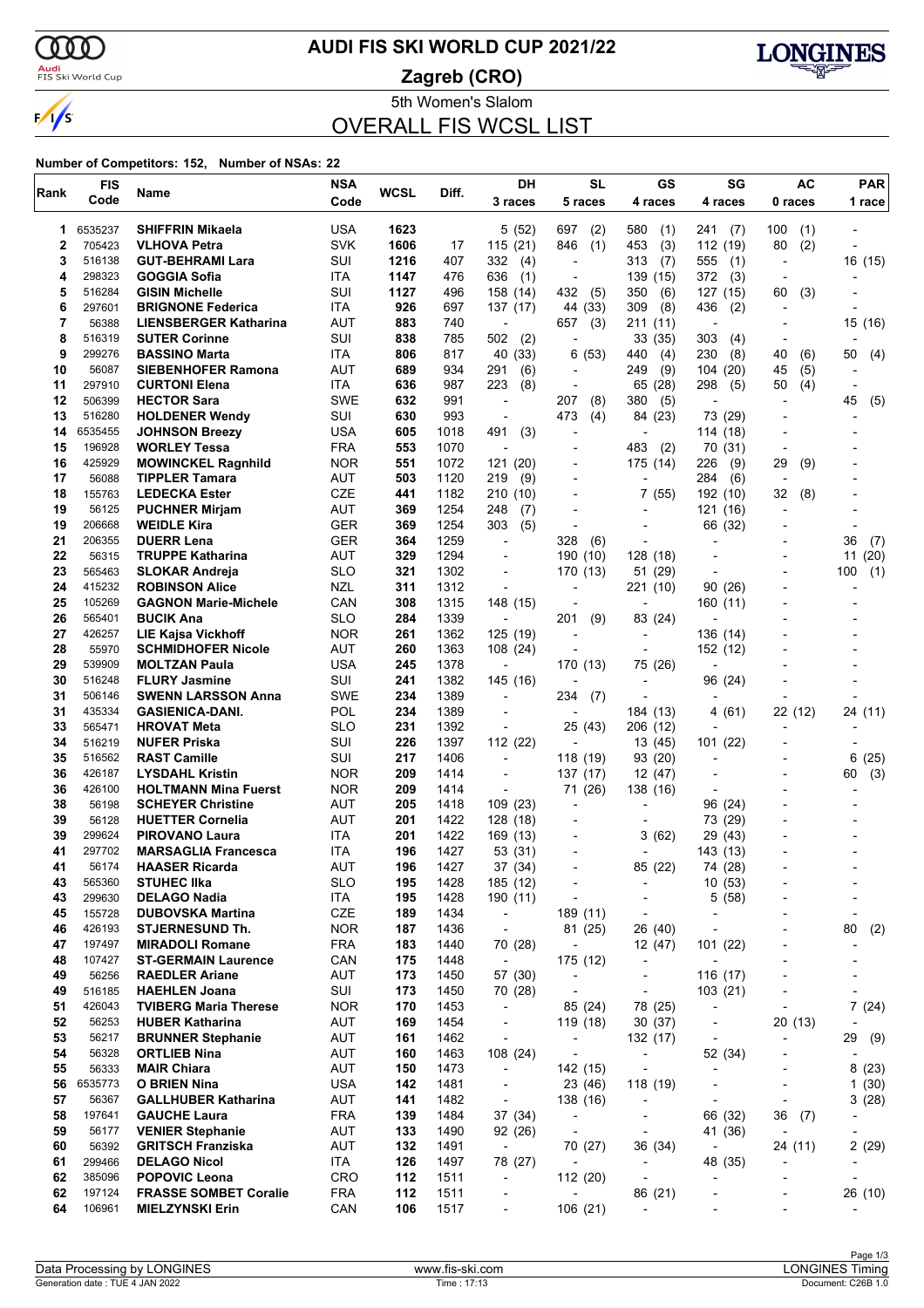

### <mark>Audi</mark><br>FIS Ski World Cup

# **AUDI FIS SKI WORLD CUP 2021/22**

**Zagreb (CRO)**



5th Women's Slalom

# OVERALL FIS WCSL LIST

| Rank       | <b>FIS</b>        | Name                                                 | <b>NSA</b>        | <b>WCSL</b> | Diff.        | DH                                                   | <b>SL</b>                 | <b>GS</b>                          | SG                                  | <b>AC</b>                | <b>PAR</b> |
|------------|-------------------|------------------------------------------------------|-------------------|-------------|--------------|------------------------------------------------------|---------------------------|------------------------------------|-------------------------------------|--------------------------|------------|
|            | Code              |                                                      | Code              |             |              | 3 races                                              | 5 races                   | 4 races                            | 4 races                             | 0 races                  | 1 race     |
| 65         | 197383            | <b>GAUTHIER Tiffany</b>                              | <b>FRA</b>        | 100         | 1523         | 16 (44)                                              | $\overline{\phantom{a}}$  |                                    | 84 (27)                             |                          |            |
| 66         | 107798            | <b>NULLMEYER Ali</b>                                 | CAN               | 99          | 1524         | $\overline{\phantom{a}}$                             | 99 (22)                   | $\overline{\phantom{0}}$           |                                     |                          |            |
| 67         | 196806            | <b>NOENS Nastasia</b>                                | <b>FRA</b>        | 97          | 1526         | $\overline{\phantom{a}}$                             | 97 (23)                   | $\overline{\phantom{0}}$           | $\overline{\phantom{a}}$            |                          |            |
| 68         | 516394            | <b>SUTER Jasmina</b>                                 | SUI               | 88          | 1535         | 53 (31)                                              | ٠                         |                                    | 31 (42)                             |                          | 4 (27)     |
| 69         | 565320            | <b>FERK Marusa</b>                                   | <b>SLO</b>        | 74          | 1549         | 9(46)                                                |                           | $\overline{\phantom{0}}$           | 39 (37)                             | 26 (10)                  |            |
| 70         | 565373            | <b>ROBNIK Tina</b>                                   | SLO               | 72          | 1551         | $\overline{\phantom{a}}$                             | $\overline{a}$            | (30)<br>40                         | $\overline{a}$                      | $\overline{\phantom{a}}$ | 32<br>(8)  |
| 71         | 107613            | <b>GRENIER Valerie</b>                               | CAN               | 70          | 1553         | $\overline{\phantom{a}}$                             |                           | 70 (27)                            |                                     |                          |            |
| 72         | 56417             | <b>FEST Nadine</b>                                   | <b>AUT</b>        | 69          | 1554         | 36 (36)                                              |                           | $\overline{\phantom{a}}$           | 33 (40)                             |                          |            |
| 73         | 516283            | <b>ELLENBERGER Andrea</b><br><b>DANIOTH Aline</b>    | SUI               | 61          | 1562         | $\overline{\phantom{a}}$                             | $\overline{\phantom{a}}$  | 39 (31)                            | $\overline{a}$                      |                          | 22 (12)    |
| 74<br>75   | 516504<br>6535791 | <b>WRIGHT Isabella</b>                               | SUI<br><b>USA</b> | 60<br>59    | 1563<br>1564 | $\overline{\phantom{a}}$<br>31 (39)                  | 60 (28)<br>$\blacksquare$ | $\overline{\phantom{0}}$           | 10(53)                              | 18 (14)                  |            |
| 76         | 565491            | <b>DVORNIK Neja</b>                                  | SLO               | 58          | 1565         | $\overline{\phantom{a}}$                             | 41 (34)                   | 17 (43)                            | $\overline{a}$                      | $\overline{a}$           |            |
| 77         | 56311             | <b>REISINGER Elisabeth</b>                           | AUT               | 57          | 1566         | 34 (37)                                              |                           | $\overline{\phantom{0}}$           | 23 (45)                             |                          |            |
| 78         | 197616            | <b>ALPHAND Estelle</b>                               | <b>SWE</b>        | 53          | 1570         | $\overline{\phantom{a}}$                             |                           | 38 (33)                            | 5 (58)                              |                          | 10(21)     |
| 78         | 516268            | <b>WILD Simone</b>                                   | SUI               | 53          | 1570         | $\overline{\phantom{0}}$                             | $\overline{a}$            | 39 (31)                            | ÷                                   |                          | 14 (17)    |
| 78         | 425879            | <b>RIIS-JOHANNESS.</b>                               | <b>NOR</b>        | 53          | 1570         |                                                      | 53 (29)                   | $\qquad \qquad \blacksquare$       |                                     |                          |            |
| 81         | 299699            | <b>PETERLINI Martina</b>                             | <b>ITA</b>        | 52          | 1571         | $\overline{\phantom{a}}$                             | 52 (30)                   | $\overline{\phantom{0}}$           |                                     |                          |            |
| 81         | 299383            | <b>MELESI Roberta</b>                                | ITA               | 52          | 1571         | 6 (50)                                               | $\overline{\phantom{a}}$  | 12 (47)                            | 34 (38)                             |                          |            |
| 83         | 485941            | <b>PLESHKOVA Julia</b>                               | <b>RUS</b>        | 51          | 1572         | 19 (43)                                              |                           | $\overline{\phantom{0}}$           | 32 (41)                             |                          |            |
| 84         | 516521            | <b>KOLLY Noemie</b>                                  | SUI               | 50          | 1573         | 16 (44)                                              | $\overline{\phantom{a}}$  | $\overline{\phantom{0}}$           | 34 (38)                             |                          |            |
| 85         | 206497            | <b>FILSER Andrea</b>                                 | GER               | 49          | 1574         | -                                                    | 25 (43)                   | 11 (50)                            |                                     |                          | 13 (18)    |
| 85         | 225518            | <b>GUEST Charlie</b>                                 | <b>GBR</b>        | 49          | 1574         |                                                      | 49 (31)                   |                                    |                                     |                          |            |
| 87         | 56373             | <b>MOERZINGER Elisa</b>                              | <b>AUT</b>        | 46          | 1577         | $\blacksquare$                                       | $\overline{\phantom{0}}$  | 26 (40)                            |                                     |                          | 20(13)     |
| 87         | 296509            | <b>CURTONI Irene</b>                                 | ITA               | 46          | 1577         | $\overline{\phantom{0}}$                             | 46 (32)                   | $\overline{\phantom{a}}$           |                                     |                          |            |
| 89<br>90   | 516528<br>426324  | <b>MEILLARD Melanie</b>                              | SUI<br><b>NOR</b> | 44<br>40    | 1579<br>1583 | $\blacksquare$                                       | 30 (39)                   | 14 (44)                            |                                     |                          |            |
| 90         | 56344             | <b>MONSEN Marte</b><br><b>SPORER Marie-Therese</b>   | <b>AUT</b>        | 40          | 1583         | $\overline{\phantom{0}}$                             | 40 (35)                   | $\overline{\phantom{a}}$           |                                     | $\overline{\phantom{a}}$ | 40<br>(6)  |
| 90         | 197651            | <b>DIREZ Clara</b>                                   | <b>FRA</b>        | 40          | 1583         |                                                      |                           | 31 (36)                            |                                     |                          | 9<br>(22)  |
| 93         | 507168            | <b>AICHER Emma</b>                                   | <b>GER</b>        | 38          | 1585         | $\overline{a}$                                       | 26 (42)                   | $\overline{\phantom{0}}$           |                                     |                          | 12 (19)    |
| 93         | 6536213           | <b>CASHMAN Keely</b>                                 | <b>USA</b>        | 38          | 1585         | 20 (42)                                              | $\overline{\phantom{a}}$  | $\overline{a}$                     | 18 (47)                             |                          |            |
| 95         | 6536392           | <b>HURT A J</b>                                      | USA               | 37          | 1586         | $\overline{a}$                                       | 1 (64)                    | 27 (39)                            | (61)<br>4                           |                          | 5(26)      |
| 96         | 355061            | <b>HILZINGER Jessica</b>                             | <b>GER</b>        | 36          | 1587         | $\overline{\phantom{0}}$                             | 36 (36)                   | $\overline{\phantom{a}}$           |                                     |                          |            |
| 96         | 506341            | <b>WIKSTROEM Emelie</b>                              | <b>SWE</b>        | 36          | 1587         | $\overline{\phantom{0}}$                             | 36 (36)                   | $\overline{\phantom{0}}$           |                                     |                          |            |
| 98         | 307493            | <b>ANDO Asa</b>                                      | <b>JPN</b>        | 35          | 1588         |                                                      | 30 (39)                   | 5<br>(58)                          |                                     |                          |            |
| 99         | 506664            | <b>FJAELLSTROEM Magdalena</b>                        | <b>SWE</b>        | 34          | 1589         | $\overline{\phantom{a}}$                             | 30 (39)                   | (61)<br>4                          |                                     |                          |            |
| 100        | 506583            | <b>SAEFVENBERG Charlotta</b>                         | <b>SWE</b>        | 33          | 1590         | ÷,                                                   | 33 (38)                   | -                                  |                                     |                          |            |
| 101        | 56224             | <b>MAIER Sabrina</b>                                 | AUT               | 32          | 1591         | 32 (38)                                              | $\overline{a}$            |                                    |                                     |                          |            |
| 102        | 539536            | <b>WILES Jacqueline</b>                              | <b>USA</b>        | 31          | 1592         | 30 (40)                                              |                           | $\overline{\phantom{0}}$           | (67)<br>1                           |                          |            |
| 103        | 405138            | JELINKOVA Adriana                                    | NED               | 28          | 1595         | $\overline{\phantom{a}}$                             | $\overline{a}$            | 28 (38)                            |                                     |                          |            |
| 103        | 56268             | <b>HEIDER Michaela</b>                               | <b>AUT</b>        | 28          | 1595         | 8(49)                                                |                           |                                    | 20 (46)                             |                          |            |
| 105<br>105 | 197956<br>56241   | <b>CERUTTI Camille</b><br><b>SCHNEEBERGER Rosina</b> | <b>FRA</b><br>AUT | 27<br>27    | 1596<br>1596 | 2(53)<br>9(46)                                       | -                         | 2                                  | 25 (44)                             |                          |            |
| 107        | 506701            | <b>HOERNBLAD Lisa</b>                                | <b>SWE</b>        | 26          | 1597         | 26 (41)                                              |                           | (64)                               | 16 (48)<br>$\overline{\phantom{a}}$ |                          |            |
| 108        | 6535600           | <b>MERRYWEATHER Alice</b>                            | <b>USA</b>        | 25          | 1598         | 9(46)                                                | $\overline{a}$            | -                                  | 16 (48)                             |                          |            |
| 109        | 225525            | <b>TILLEY Alex</b>                                   | <b>GBR</b>        | 24          | 1599         | $\overline{\phantom{0}}$                             | $\overline{\phantom{0}}$  | 24 (42)                            | -                                   |                          |            |
| 109        | 516407            | <b>KASPER Vanessa</b>                                | SUI               | 24          | 1599         | $\overline{a}$                                       | $\overline{\phantom{0}}$  | 6(57)                              |                                     |                          | 18 (14)    |
| 109        | 506867            | <b>FERMBAECK Elsa</b>                                | SWE               | 24          | 1599         | $\overline{\phantom{a}}$                             | 24 (45)                   | -                                  |                                     | $\overline{a}$           |            |
| 112        | 507109            | <b>ARONSSON ELFMAN Hanna</b>                         | <b>SWE</b>        | 21          | 1602         | $\overline{\phantom{a}}$                             | 16 (50)                   | 5<br>(58)                          | $\overline{a}$                      | $\overline{a}$           |            |
| 113        | 516426            | <b>STOFFEL Elena</b>                                 | SUI               | 20          | 1603         | $\overline{\phantom{0}}$                             | 20 (47)                   |                                    |                                     |                          |            |
| 114        | 107747            | <b>SMART Amelia</b>                                  | CAN               | 17          | 1606         | $\overline{\phantom{0}}$                             | 17 (48)                   | $\overline{\phantom{0}}$           | $\overline{\phantom{a}}$            | $\overline{\phantom{a}}$ |            |
| 114        | 6295165           | ROSSETTI Marta                                       | ITA               | 17          | 1606         | $\overline{\phantom{a}}$                             | 17 (48)                   | -                                  | $\overline{a}$                      |                          |            |
| 116        | 45331             | <b>SMALL Greta</b>                                   | <b>AUS</b>        | 16          | 1607         | ٠                                                    |                           |                                    | ÷                                   | 16 (15)                  |            |
| 117        | 516517            | <b>JENAL Stephanie</b>                               | SUI               | 15          | 1608         | $\overline{\phantom{0}}$                             | $\overline{\phantom{a}}$  | -                                  | 15 (50)                             |                          |            |
| 117        | 298694            | <b>PICHLER Karoline</b>                              | ITA.              | 15          | 1608         | $\overline{\phantom{0}}$                             | $\overline{\phantom{a}}$  | $\overline{\phantom{0}}$           | 15 (50)                             |                          |            |
| 117        | 426303            | <b>NORBYE Kaja</b>                                   | <b>NOR</b>        | 15          | 1608         | ٠                                                    | 5(56)                     | 10 (52)                            | $\overline{a}$                      |                          |            |
| 117        | 56416             | <b>SCHEIB Julia</b>                                  | AUT               | 15          | 1608         | $\overline{\phantom{0}}$                             |                           | 13 (45)                            | 2(65)                               | $\overline{\phantom{a}}$ |            |
| 121        | 107583            | <b>REMME Roni</b>                                    | CAN               | 14          | 1609         | $\overline{\phantom{a}}$                             | 14 (51)                   | $\overline{\phantom{a}}$           | ÷,                                  |                          |            |
| 122<br>123 | 715171<br>435432  | <b>MUZAFERIJA Elvedina</b>                           | BIH<br>POL        | 13<br>11    | 1610         | $\overline{\phantom{0}}$                             | $\overline{\phantom{0}}$  | $\overline{\phantom{a}}$           | 13 (52)<br>$\overline{a}$           |                          |            |
| 124        | 185493            | LUCZAK Magdalena<br><b>POHJOLAINEN Rosa</b>          | FIN               | 9           | 1612<br>1614 | $\overline{\phantom{0}}$<br>$\overline{\phantom{a}}$ | 9(52)                     | 11(50)<br>$\overline{\phantom{0}}$ | ÷                                   |                          |            |
| 124        | 516344            | <b>KOPP Rahel</b>                                    | SUI               | 9           | 1614         | 1(55)                                                |                           |                                    | 8(56)                               |                          |            |
| 124        | 197860            | <b>ROUX Tifany</b>                                   | <b>FRA</b>        | 9           | 1614         | $\overline{\phantom{0}}$                             |                           | $\overline{\phantom{0}}$           | 9(55)                               | $\overline{\phantom{0}}$ |            |
| 127        | 298723            | <b>MIDALI Roberta</b>                                | ITA               | 8           | 1615         | $\overline{\phantom{0}}$                             | ٠                         | 8<br>(53)                          |                                     |                          |            |
| 127        | 56509             | <b>GRILL Lisa</b>                                    | <b>AUT</b>        | 8           | 1615         |                                                      |                           | -                                  | 8(56)                               |                          |            |
|            |                   |                                                      |                   |             |              |                                                      |                           |                                    |                                     |                          |            |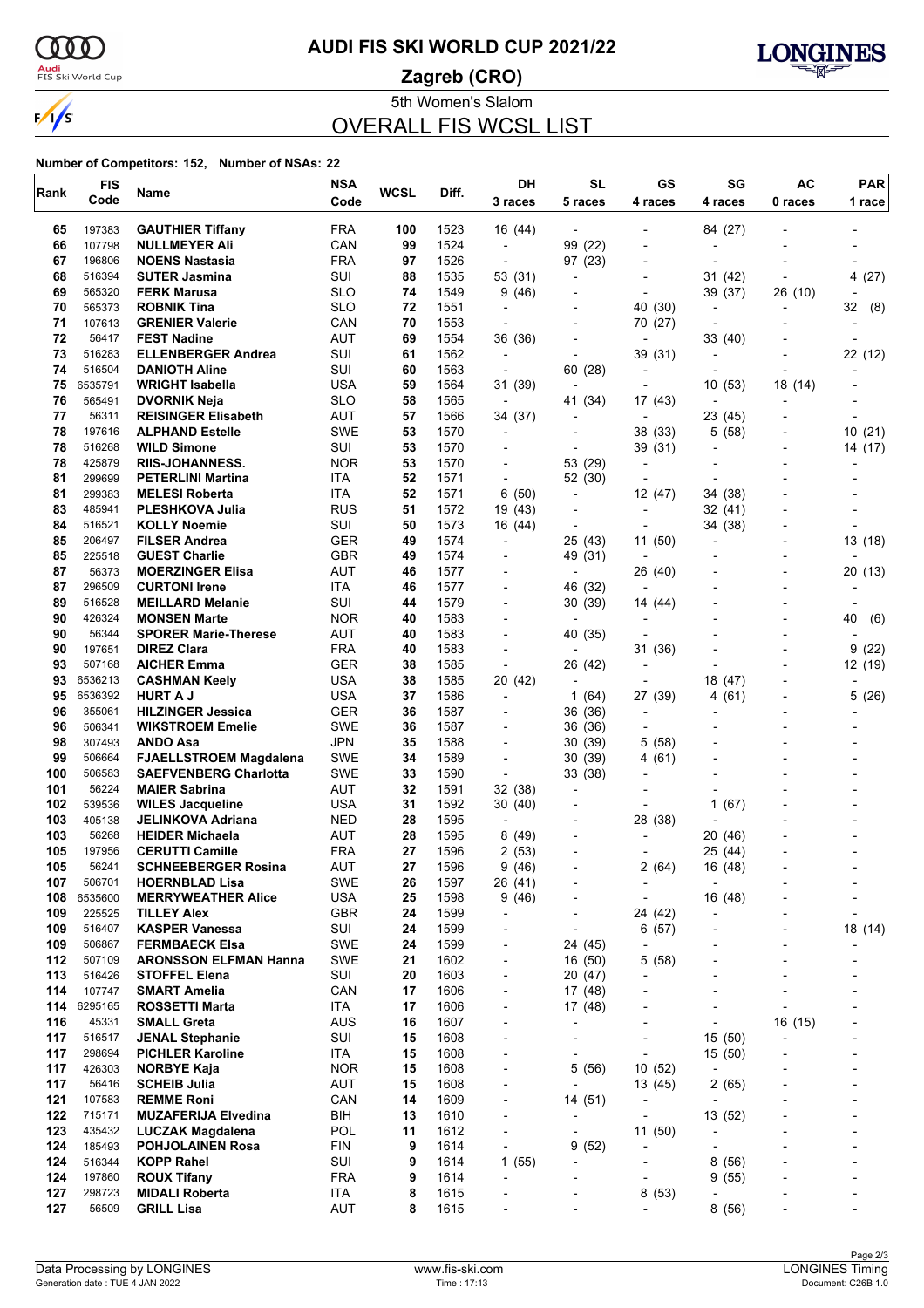

### <mark>Audi</mark><br>FIS Ski World Cup

# **AUDI FIS SKI WORLD CUP 2021/22**

**Zagreb (CRO)**



5th Women's Slalom OVERALL FIS WCSL LIST

|      | <b>FIS</b> | <b>Name</b>                  | <b>NSA</b> | <b>WCSL</b> | Diff. | DH                       | <b>SL</b>                | GS                       | SG        | <b>AC</b> | <b>PAR</b> |
|------|------------|------------------------------|------------|-------------|-------|--------------------------|--------------------------|--------------------------|-----------|-----------|------------|
| Rank | Code       |                              | Code       |             |       | 3 races                  | 5 races                  | 4 races                  | 4 races   | 0 races   | 1 race     |
|      |            |                              |            |             |       |                          |                          |                          |           |           |            |
| 127  | 485802     | <b>TKACHENKO Ekaterina</b>   | <b>RUS</b> | 8           | 1615  |                          |                          | (53)<br>8                |           |           |            |
| 130  | 198016     | <b>ESCANE Doriane</b>        | <b>FRA</b> | 7           | 1616  | $\overline{\phantom{0}}$ |                          | 7(55)                    |           |           |            |
| 131  | 56551      | <b>EGGER Magdalena</b>       | <b>AUT</b> | 6           | 1617  | $\blacksquare$           | 6(53)                    | -                        |           |           |            |
| 131  | 6536171    | <b>HENSIEN Katie</b>         | <b>USA</b> | 6           | 1617  | $\overline{\phantom{a}}$ | 6(53)                    | $\blacksquare$           |           |           |            |
| 131  | 538685     | <b>MCKENNIS DURAN Alice</b>  | <b>USA</b> | 6           | 1617  | 1(55)                    | $\blacksquare$           | $\blacksquare$           | 5 (58)    |           |            |
| 131  | 538573     | <b>ROSS Laurenne</b>         | <b>USA</b> | 6           | 1617  | 6(50)                    |                          | $\overline{\phantom{0}}$ |           |           |            |
| 135  | 507046     | <b>BOSTROEM MUSSENER Moa</b> | <b>SWE</b> | 5           | 1618  | $\overline{\phantom{a}}$ | 5 (56)                   | -                        |           |           |            |
| 135  | 108077     | <b>GRAY Cassidy</b>          | CAN        | 5           | 1618  | $\blacksquare$           | $\overline{\phantom{0}}$ | 5<br>(58)                |           |           |            |
| 135  | 56032      | <b>SCHILD Bernadette</b>     | <b>AUT</b> | 5           | 1618  | $\blacksquare$           | 5 (56)                   | -                        |           |           |            |
| 138  | 306977     | <b>MUKOGAWA Sakurako</b>     | <b>JPN</b> | 4           | 1619  | -                        | 4 (59)                   | -                        |           |           |            |
| 138  | 516429     | <b>GROEBLI Nathalie</b>      | SUI        | 4           | 1619  | $\blacksquare$           | $\blacksquare$           | -                        | (61)<br>4 |           |            |
| 138  | 56258      | <b>AGER Christina</b>        | AUT        | 4           | 1619  | $\blacksquare$           | $\blacksquare$           | -                        | 4(61)     |           |            |
| 141  | 185430     | <b>HONKANEN Riikka</b>       | <b>FIN</b> | 3           | 1620  | $\blacksquare$           | 3(60)                    | -                        |           |           |            |
| 141  | 206532     | <b>SCHMOTZ Marlene</b>       | <b>GER</b> | 3           | 1620  | $\blacksquare$           |                          | 3<br>(62)                |           |           |            |
| 141  | 197540     | <b>FORNI Josephine</b>       | <b>FRA</b> | 3           | 1620  | $\blacksquare$           | 3(60)                    | -                        |           |           |            |
| 141  | 539927     | <b>LAPANJA Lila</b>          | <b>USA</b> | 3           | 1620  | $\blacksquare$           | 3(60)                    | -                        |           |           |            |
| 141  | 206536     | <b>WALLNER Marina</b>        | <b>GER</b> | 3           | 1620  | -                        | 3(60)                    | -                        |           |           |            |
| 146  | 507011     | <b>LOEVBLOM Hilma</b>        | <b>SWE</b> | 2           | 1621  |                          |                          | 2(64)                    |           |           |            |
| 146  | 55898      | <b>BREM Eva-Maria</b>        | <b>AUT</b> | 2           | 1621  | $\blacksquare$           | $\blacksquare$           | 2(64)                    |           |           |            |
| 146  | 299402     | <b>GASSLITTER Verena</b>     | <b>ITA</b> | 2           | 1621  | $\blacksquare$           | $\blacksquare$           | -                        | 2 (65)    |           |            |
| 146  | 506718     | <b>IVARSSON Lin</b>          | <b>SWE</b> | 2           | 1621  | 2(53)                    | $\blacksquare$           | $\blacksquare$           |           |           |            |
| 150  | 299983     | <b>GULLI Anita</b>           | <b>ITA</b> | 1           | 1622  |                          | 1 $(64)$                 | -                        |           |           |            |
| 150  | 197295     | <b>PIOT Jennifer</b>         | <b>FRA</b> | 1           | 1622  |                          |                          | -                        | (67)<br>1 |           |            |
| 150  | 516519     | <b>SUTER Juliana</b>         | SUI        | 1           | 1622  | 1(55)                    |                          | -                        |           |           |            |

| Diff.<br>Downhill<br><b>Difference</b><br>No points<br>DH<br>AC<br>Alpine Combined<br>. .<br> GS<br>SG<br><b>PAR</b><br>SL<br>Slalom<br>Giant Slalom<br>Parallel<br>Super-G<br>Overall points | Legend:     |  |  |  |  |
|-----------------------------------------------------------------------------------------------------------------------------------------------------------------------------------------------|-------------|--|--|--|--|
|                                                                                                                                                                                               | <b>WCSL</b> |  |  |  |  |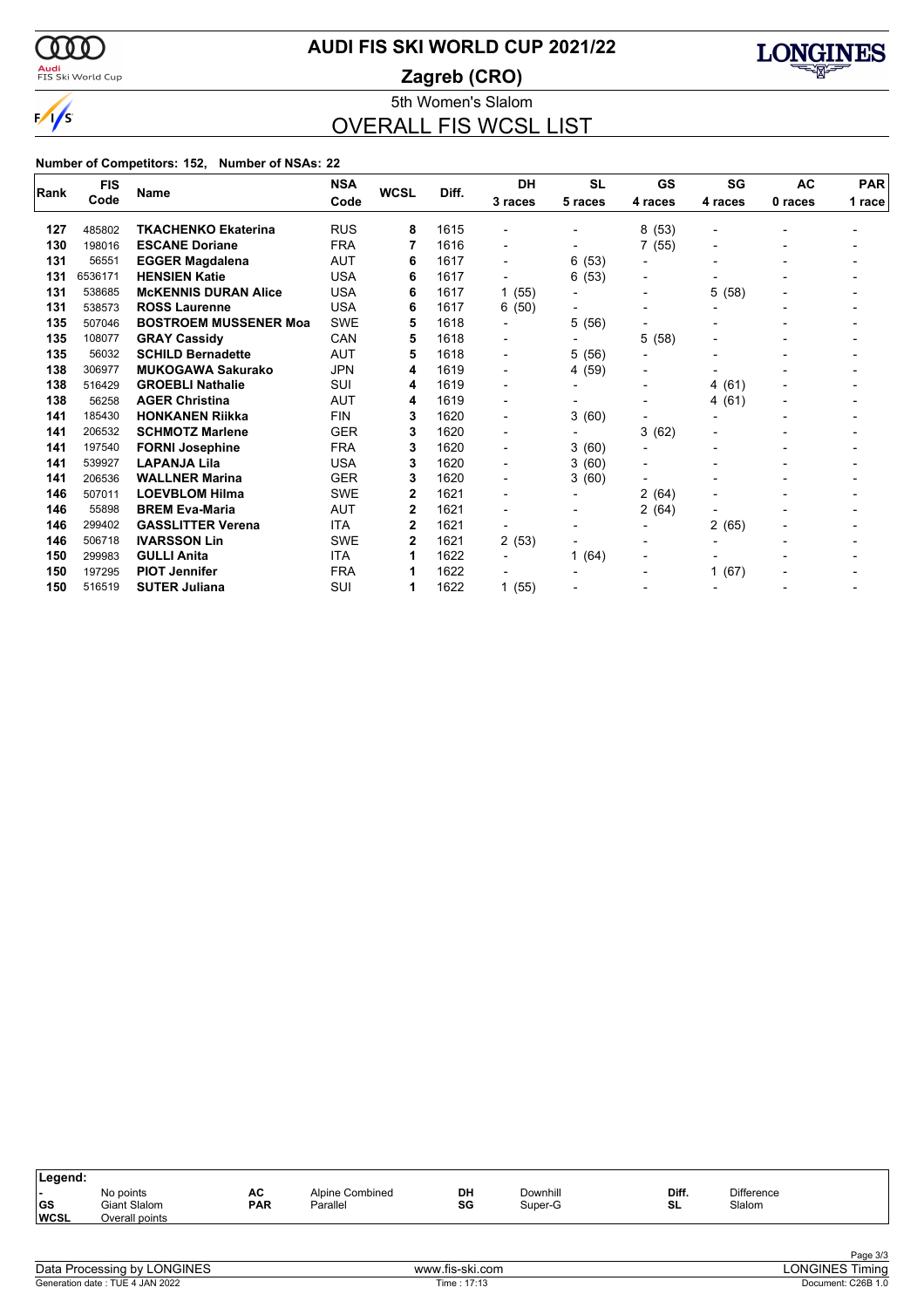

### <mark>Audi</mark><br>FIS Ski World Cup

### **AUDI FIS SKI WORLD CUP 2021/22**

**Zagreb (CRO)**



### 5th Women's Slalom FIS NATION CUP

**Number of Nations: 20**

| Rank NSA |            | Name                            | <b>Points</b> | Diff. | <b>DH</b> | <b>SL</b> | GS  | SG             | AC                       | <b>PAR</b> | TE. |
|----------|------------|---------------------------------|---------------|-------|-----------|-----------|-----|----------------|--------------------------|------------|-----|
| 1.       | <b>AUT</b> | Austria                         | 2274          |       | 630       | 595       | 417 | 544            |                          | 88         |     |
| 2        | <b>ITA</b> | <b>Italy</b>                    | 1893          | 381   | 602       | 49        | 242 | 950            |                          | 50         |     |
| 3        | SUI        | <b>Switzerland</b>              | 1774          | 500   | 296       | 496       | 358 | 544            |                          | 80         |     |
| 4        | <b>USA</b> | <b>United States of America</b> | 1369          | 905   | 264       | 418       | 391 | 290            | $\overline{\phantom{0}}$ | 6          |     |
| 5        | <b>NOR</b> | Norway                          | 843           | 1431  | 62        | 154       | 282 | 158            |                          | 187        |     |
| 6        | <b>SVK</b> | Slovakia                        | 715           | 1559  |           | 480       | 235 |                |                          |            |     |
|          | <b>SWE</b> | <b>Sweden</b>                   | 695           | 1579  | 26        | 312       | 302 |                | $\overline{\phantom{0}}$ | 55         |     |
| 8        | <b>SLO</b> | Slovenia                        | 661           | 1613  | 78        | 284       | 152 | 15             |                          | 132        |     |
| 9        | <b>FRA</b> | <b>France</b>                   | 590           | 1684  | 61        | 41        | 292 | 161            |                          | 35         |     |
| 10       | <b>GER</b> | Germany                         | 427           | 1847  | 62        | 266       | 3   | 35             |                          | 61         |     |
| 11       | CAN        | Canada                          | 356           | 1918  | 44        | 215       | 36  | 61             |                          |            |     |
| 12       | <b>CZE</b> | <b>Czech Republic</b>           | 146           | 2128  | 31        | 95        |     | 20             |                          |            |     |
| 13       | POL        | Poland                          | 117           | 2157  |           |           | 91  | $\overline{2}$ |                          | 24         |     |
| 14       | CRO        | Croatia                         | 95            | 2179  |           | 95        |     |                |                          |            |     |
| 15       | <b>NZL</b> | <b>New Zealand</b>              | 92            | 2182  |           |           | 24  | 68             |                          |            |     |
| 16       | <b>GBR</b> | <b>Great Britain</b>            | 51            | 2223  |           | 31        | 20  |                |                          |            |     |
| 17       | <b>RUS</b> | <b>Russian Federation</b>       | 27            | 2247  | 6         |           |     | 21             |                          |            |     |
| 18       | <b>BIH</b> | <b>Bosnia and Herzegovina</b>   | 13            | 2261  |           |           |     | 13             |                          |            |     |
| 19       | <b>FIN</b> | <b>Finland</b>                  | 10            | 2264  |           | 10        |     |                |                          |            |     |
| 20       | <b>JPN</b> | Japan                           | 4             | 2270  |           | 4         |     |                |                          |            |     |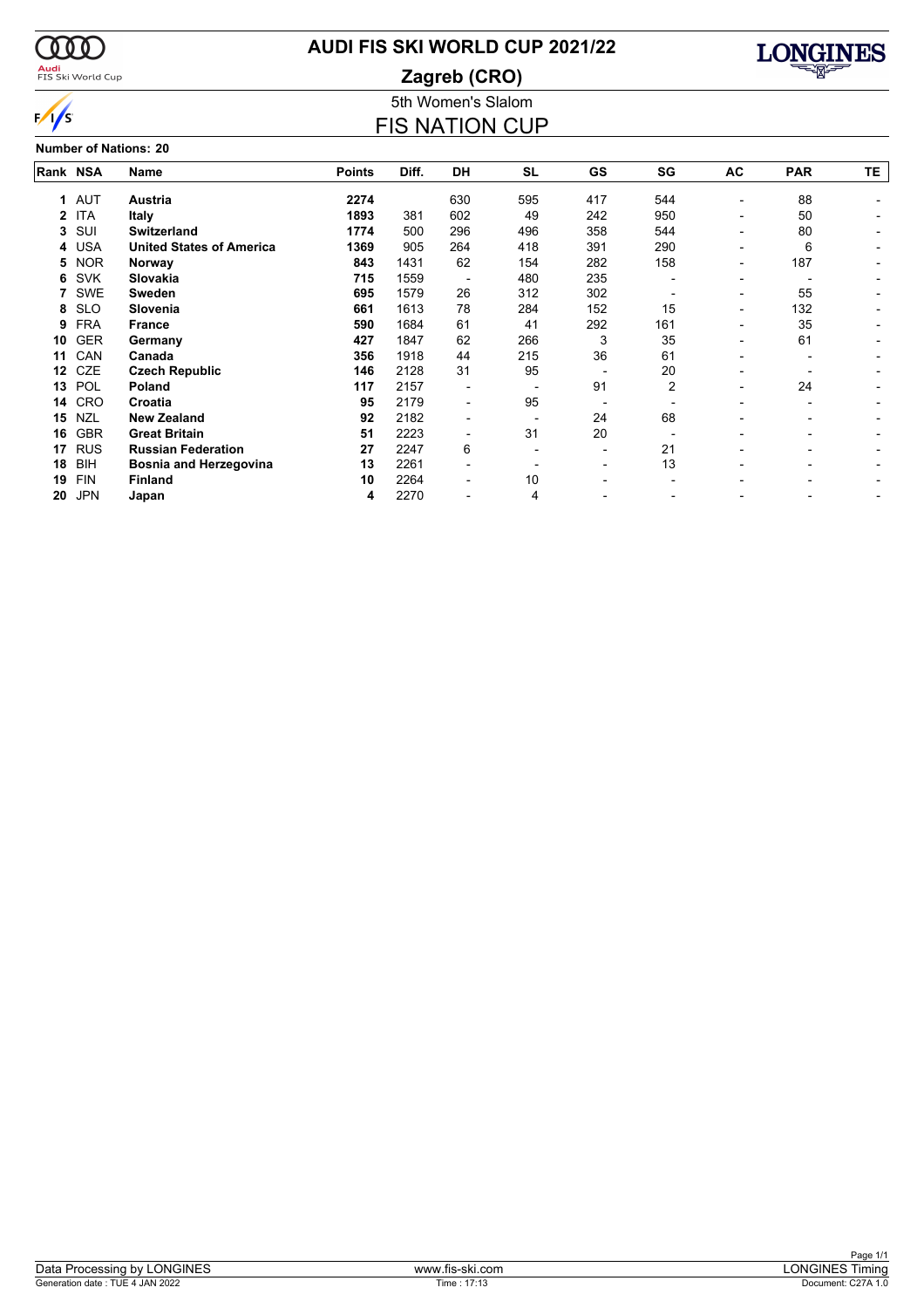

### <mark>Audi</mark><br>FIS Ski World Cup

### **AUDI FIS SKI WORLD CUP 2021/22**

**Zagreb (CRO)**



### 5th Women's Slalom OVERALL FIS NATION CUP

#### **Number of Nations: 23**

|                |                | Overall |        |      | <b>DH Points</b> |     |     | <b>SL Points</b> |                |      | <b>GS Points</b> |     |              | <b>SG Points</b> |     |     | <b>AC Points</b> |   |     | <b>PAR Points</b> |     | <b>TE Points</b> |
|----------------|----------------|---------|--------|------|------------------|-----|-----|------------------|----------------|------|------------------|-----|--------------|------------------|-----|-----|------------------|---|-----|-------------------|-----|------------------|
| <b>IRK NSA</b> | M+W            | м       | W      | M+W  | м                | W   | M+W | М                | W              | M+W  | м                | W   | M+W          | м                | w   | M+W | М                | W | M+W | м                 | W   | M+W              |
| 1 AUT          | 4564 2290 2274 |         |        | 1402 | 772              | 630 | 650 | 55               | 595            | 890  | 473              | 417 | 1282         | 738              | 544 |     |                  |   | 340 | 252               | 88  |                  |
| 2 SUI          | 3874 2100 1774 |         |        |      | 875 579          | 296 | 630 | 134              | 496            | 1067 | 709              | 358 | 1199         | 655              | 544 |     |                  |   | 103 | 23                | 80  |                  |
| 3 ITA          | 2972 1079 1893 |         |        | 993  | 391              | 602 | 246 | 197              | 49             | 514  | 272              | 242 | 1143         | 193              | 950 |     |                  |   | 76  | 26                | 50  |                  |
| 4 NOR          | 2310 1467 843  |         |        |      | 272 210          | 62  | 452 | 298              | 154            | 749  | 467              | 282 | 532 374      |                  | 158 |     |                  |   | 305 | 118               | 187 |                  |
| 5 USA          | 2010 641 1369  |         |        | 569  | 305              | 264 | 424 | 6                | 418            | 521  | 130              | 391 | 490          | 200              | 290 |     |                  |   | 6   |                   | 6   |                  |
| 6 FRA          | 1678 1088 590  |         |        | 229  | 168              | -61 | 250 | 209              | 41             | 619  | 327              | 292 | 504 343      |                  | 161 |     |                  |   | 76  | 41                | 35  |                  |
| 7 GER          | 1113           | 686     | 427    | 353  | 291              | 62  | 273 |                  | 266            | 138  | 135              | 3   | 219          | 184              | 35  |     |                  |   | 130 | 69                | 61  |                  |
| 8 SLO          | 1002 341       |         | 661    | 192  | 114              | 78  | 297 | 13               | 284            | 286  | 134              | 152 | 37           | 22               | 15  |     |                  |   | 190 | 58                | 132 |                  |
| 9 SWE          |                | 878 183 | 695    | 46   | 20               | 26  | 452 | 140              | 312            | 312  | 10 <sup>°</sup>  | 302 | 3            | 3                |     |     |                  |   | 65  | 10                | 55  |                  |
| <b>10 CAN</b>  | 773            | 417     | 356    | 72   | 28               | 44  | 249 | 34               | 215            | 134  | 98               | 36  | 237          | 176              | 61  |     |                  |   | 81  | 81                |     |                  |
| <b>11 SVK</b>  | 737            | 22      | 715    |      |                  |     | 480 |                  | 480            | 257  | 22               | 235 |              |                  |     |     |                  |   |     |                   |     |                  |
| <b>12 CRO</b>  | 274            | 179     | 95     |      |                  |     | 187 | 92               | 95             | 80   | 80               |     |              |                  |     |     |                  |   |     |                   |     |                  |
| <b>13 CZE</b>  | 146            |         | $-146$ | 31   |                  | 31  | 95  |                  | 95             |      |                  |     | 20           |                  | 20  |     |                  |   |     |                   |     |                  |
| <b>14 POL</b>  | 117            |         | $-117$ |      |                  |     |     |                  |                | 91   |                  | 91  | $\mathbf{2}$ |                  | 2   |     |                  |   | 24  |                   | 24  |                  |
| <b>15 GBR</b>  | 116            | 65      | 51     |      |                  |     | 82  | 51               | 31             | 20   |                  | 20  |              |                  |     |     |                  |   | 14  | 14                |     |                  |
| <b>16 NZL</b>  | 92             |         | 92     |      |                  |     |     |                  |                | 24   |                  | 24  | 68           |                  | 68  |     |                  |   |     |                   |     |                  |
| <b>17 BEL</b>  | 69             | 69      |        |      |                  |     | 54  | 54               |                |      |                  |     |              |                  |     |     |                  |   | 15  | 15                |     |                  |
| <b>18 BUL</b>  | 51             | 51      |        |      |                  |     | 51  | 51               |                |      |                  |     |              |                  |     |     |                  |   |     |                   |     |                  |
| <b>19 RUS</b>  | 50             | 23      | 27     | 6    |                  | 6   | 8   | 8                | $\blacksquare$ | 15   | 15               |     | 21           |                  | 21  |     |                  |   |     |                   |     |                  |
| <b>20 JPN</b>  | 40             | 36      | 4      |      |                  |     | 36  | 32               | 4              |      |                  |     |              |                  |     |     |                  |   |     |                   |     |                  |
| <b>21 ESP</b>  | 32             | 32      |        |      |                  |     | 32  | 32               |                |      |                  |     |              |                  |     |     |                  |   |     |                   |     |                  |
| <b>22 BIH</b>  | 13             |         | 13     |      |                  |     |     |                  |                |      |                  |     | 13           |                  | 13  |     |                  |   |     |                   |     |                  |
| <b>23 FIN</b>  | 10             |         | 10     |      |                  |     | 10  |                  | 10             |      |                  |     |              |                  |     |     |                  |   |     |                   |     |                  |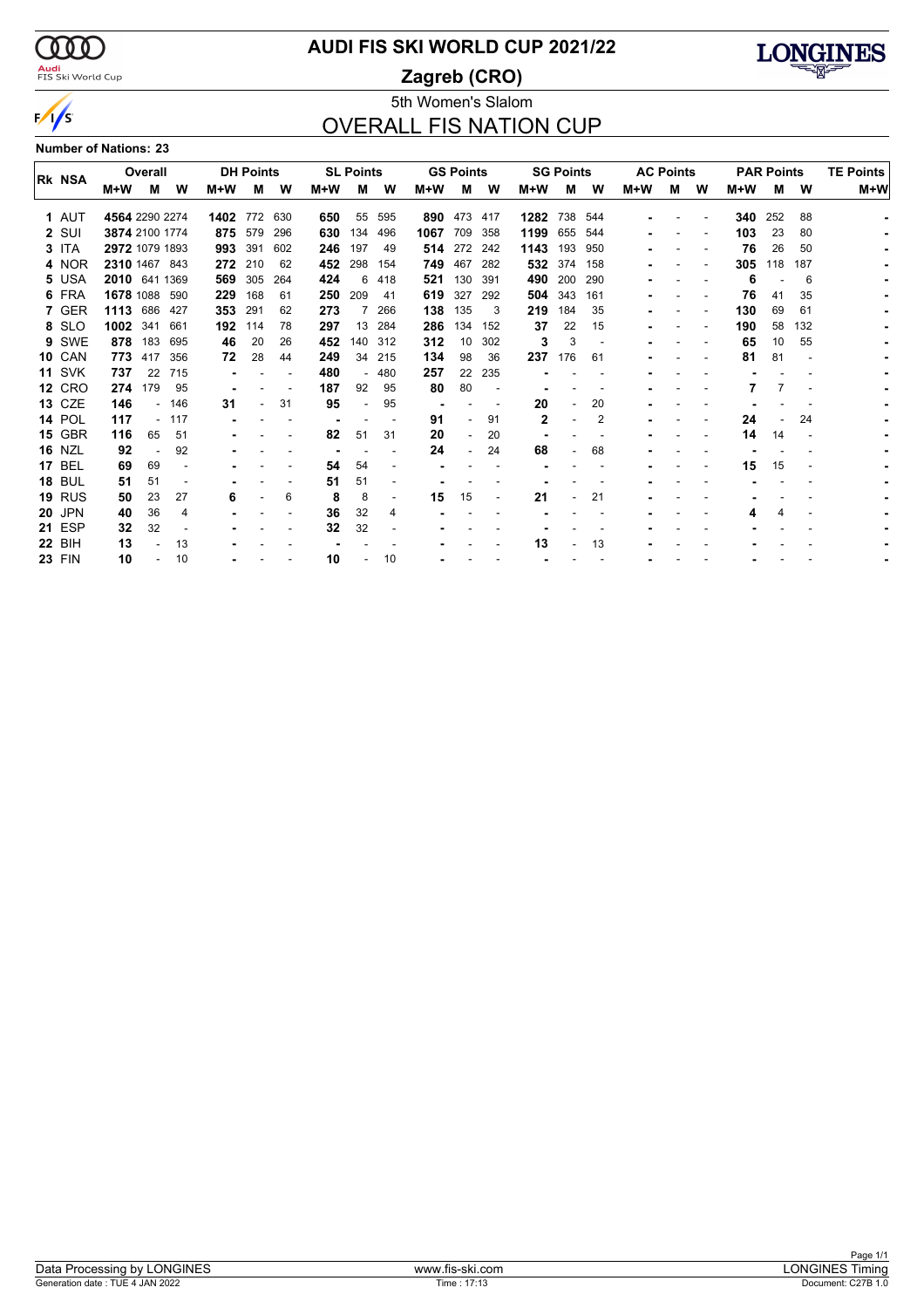

<mark>Audi</mark><br>FIS Ski World Cup

## **AUDI FIS SKI WORLD CUP 2021/22**

**Zagreb (CRO)**



### 5th Women's Slalom BRANDS STANDINGS

#### **Number of Brands: 8**

| Rank Name   | <b>Points</b> | Diff. | DH                       | SL                       | <b>GS</b>                | SG                       | AC | <b>PAR</b> |
|-------------|---------------|-------|--------------------------|--------------------------|--------------------------|--------------------------|----|------------|
| Atomic      | 2150          |       | 740                      | 465                      | 360                      | 585                      | -  |            |
| 2 Rossignol | 1780          | 370   | $\overline{\phantom{a}}$ | 815                      | 590                      | 195                      | -  | 180        |
| 3 Head      | 1725          | 425   | 240                      | 455                      | 410                      | 575                      | -  | 45         |
| 4 Salomon   | 240           | 1910  | $\overline{\phantom{a}}$ | $\overline{\phantom{0}}$ | 140                      | 50                       | -  | 50         |
| 5 Fischer   | 195           | 1955  | 100                      | 50                       | $\overline{\phantom{a}}$ | 45                       | -  |            |
| 6 Nordica   | 150           | 2000  | $\overline{\phantom{0}}$ | 50                       | $\overline{\phantom{0}}$ | $\overline{\phantom{0}}$ | -  | 100        |
| 7 Voelkl    | 90            | 2060  | $\overline{\phantom{0}}$ | 40                       | $\overline{\phantom{0}}$ | 50                       | -  |            |
| 8 Stoeckli  | 45            | 2105  | 45                       | $\overline{\phantom{a}}$ | $\overline{\phantom{0}}$ | $\overline{\phantom{0}}$ |    | ۰          |
|             |               |       |                          |                          |                          |                          |    |            |